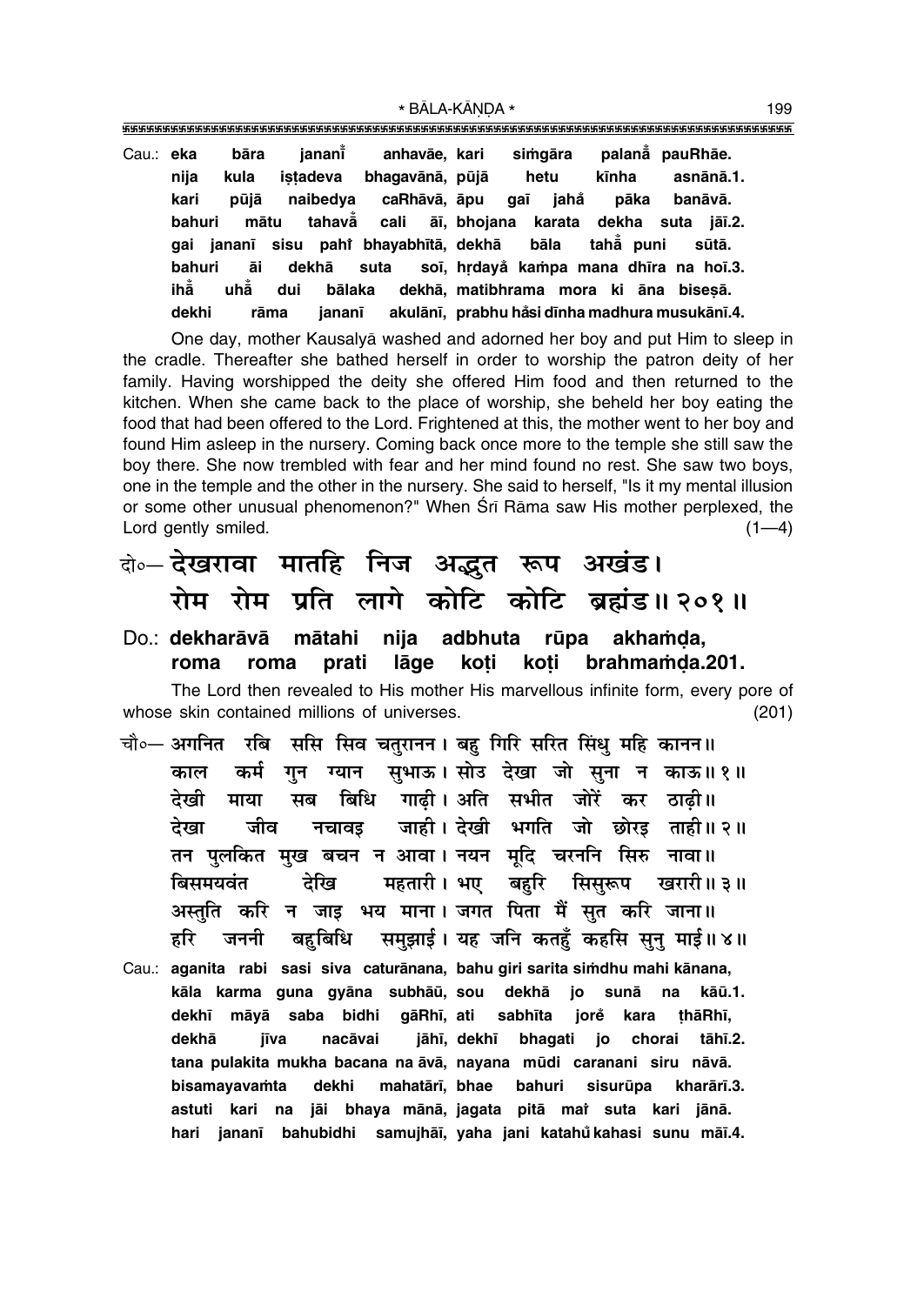She saw therein countless suns and moons, Sivas and four-faced Brahmās, and a number of mountains, rivers, oceans, plains and woods, as well as the spirit of time, the principle of action, the modes of Prakrti (Sattva, Rajas and Tamas), the spirit of knowledge and Nature and many more things of which she had never heard before. She further perceived Måyå, who is powerful in every respect, stricken with terror and standing with her palms joined together. The mother also beheld the embodied soul, who is made to dance by Måyå, and even so the spirit of devotion, which liberates the soul. The hair on the mother's body bristled and she stood speechless. Closing her eyes she bowed her head at the Lord's feet. Seeing the mother struck with wonder the Slayer of Khara assumed the form of a child again. She was unable to utter praises and trembled at the thought that she had looked upon the Father of the universe as her own child. Śrī Hari comforted His mother in many ways and said, "Listen, My mother: do not reveal this fact anywhere."  $(1-4)$ 

### दो**∘– बार बार कौसल्या बिनय करड कर जोरि।** अब जनि कबहँ ब्यापै प्रभु मोहि माया तोरि॥ २०२॥

- Do.: **båra båra kausalyå binaya karai kara jori, aba jani kabahµu° byåpai prabhu mohi måyå tori.202.** Joining her palms Kausalyå prayed again and again, "See, my Lord, that Your Måyå no longer casts her spell on me." (202)
- <sup>−चौ०</sup>─ बालचरित हरि बहुबिधि कोन्हा । अति अनंद दासन्ह कहँ दीन्हा ॥ ∑कछक काल बीतें सब भाई। बड़े भए परिजन सुखदाई॥ १॥ चुडाकरन कीन्ह गुरु जाई। बिप्रन्ह पनि दछिना बह पाई॥ परम मनोहर चरित अपारा । करत फिरत चारिउ सुकुमारा ॥ २ ॥ मन क्रम बचन अगोचर जोई।दसरथ अजिर बिचर प्रभु सोई॥ <u>भोजन करत बोल जब राजा। नहिं आवत तजि बाल समाजा॥३॥</u> <u>कौसल्या जब बोलन जाई।उुमुकु ठुमुकु प्रभु</u> चलहिं पराई॥ निगम नेति सिव**ंअंत न पावा । ताहि धरै जननी हठि धावा ॥ ४** ॥ धुसर धुरि भरें तन् आए। भुपति बिहसि गोद बैठाए॥ ५॥
- Cau.: **bålacarita hari bahubidhi k∂nhå, ati ana≈da dåsanha kaha° d∂nhå. kachuka kåla b∂te saba bhå∂, baRe bhae parijana sukhadå∂.1. ° cµuRåkarana k∂nha guru jå∂, bipranha puni dachinå bahu på∂. parama manohara carita apårå, karata phirata cåriu sukumårå.2. mana krama bacana agocara jo∂, dasaratha ajira bicara prabhu so∂. bhojana karata bola jaba åvata taji båla samåjå.3.** kausalyā jaba bolana jāī, ṭhumuku ṭhumuku prabhu calahi parāī. **nigama neti siva a≈ta na påvå, tåhi dharai janan∂ ha¢hi dhåvå.4. dhµusara dhµuri bhare tanu åe, bhµupati bihasi goda bai¢håe.5. °**

Srī Hari indulged in many kinds of childish sports to the great delight of His servants. After some time all the four brothers passed the stage of infancy, gladdening the inmates of the house. The preceptor then came and performed the ceremony of tonsure;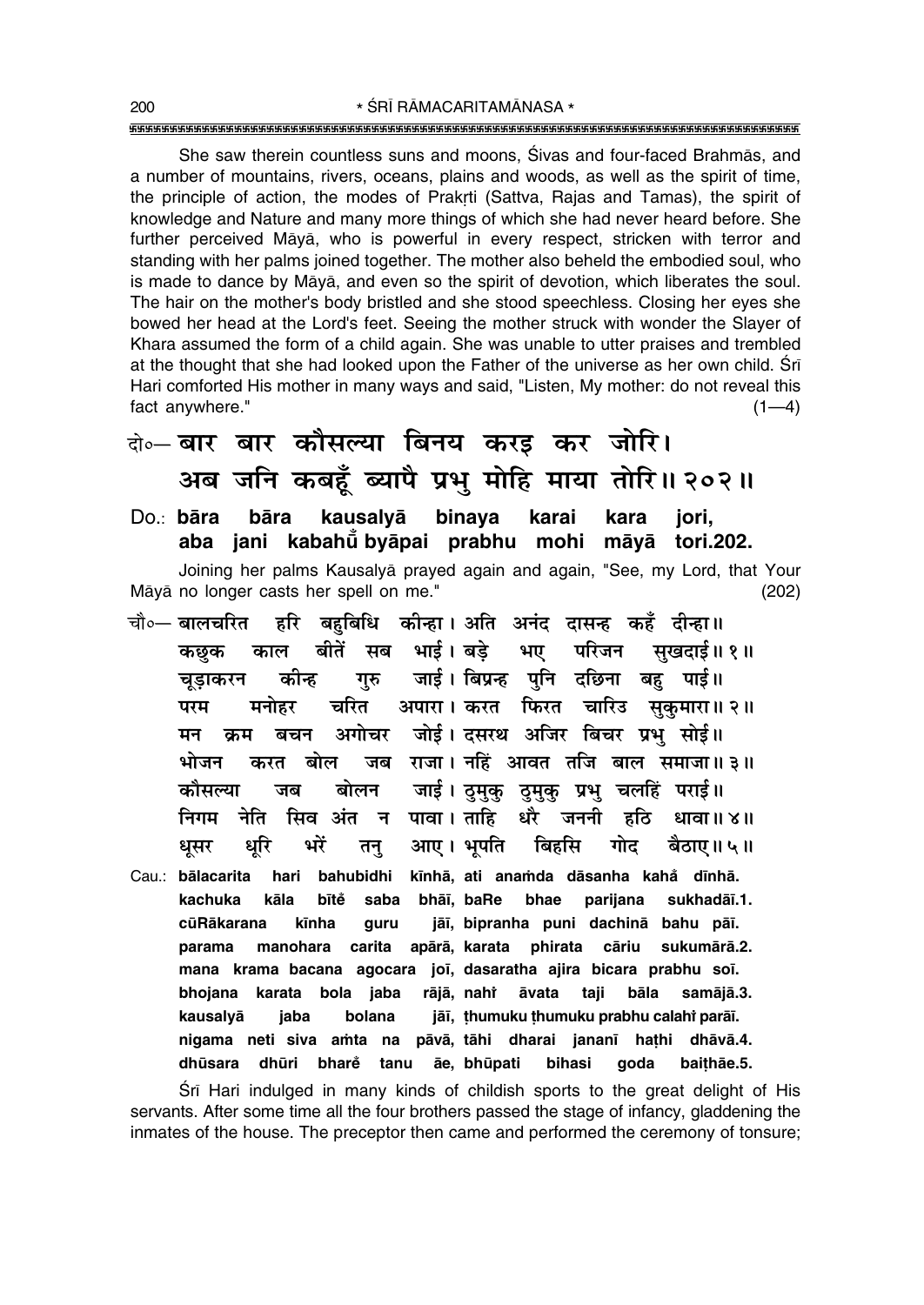and the Brāhmanas received handsome presents for officiating at the same. All the four noble princes moved about indulging in numerous plays, which were most delightful to look at. The Lord, who cannot be comprehended through mind, speech or action, sported in the courtyard of Daśaratha. When the king, while at dinner, called Him, He would not turn up, loth as he was to leave the company of His playmates. When Kausalya went to call Him, the Lord would run away toddling. He whom the Vedas declare in negative terms and whose end even Siva could not find, the mother ran to catch Him by force. With His body besmirched all over with dust, He came and the king smilingly took Him in his arms.  $(1 - 5)$ 

### वे॰– भोजन करत चपल चित इत उत अवसरु पाइ। भाजि चले किलकत मुख दधि ओदन लपटाइ॥ २०३॥

Do.: bhojana karata capala cita ita uta avasaru pāi, bhāji cale kilakata mukha dadhi odana lapatāi.203.

Even while the Lord sat at dinner, His mind was restless, so that the moment He got a chance He would run away hither and thither with a scream of delight, His mouth daubed with curds and rice.  $(203)$ 

- चौ∘— बालचरित अति सरल सुहाए। सारद सेष संभु श्रति गाए।। जिन्ह कर मन इन्ह सन नहिं राता। ते जन बंचित किए बिधाता॥ १॥ जबहिं सब भ्राता। दीन्ह जनेऊ गुरु कमार पित माता॥ भए रघुराई। अलप काल बिद्या सब आई॥२॥ गरगहँ गए पढ़न श्रुति चारी। सो हरि पढ़ यह कौतक भारी॥ जाकी सहज स्वास निपुन गन सीला। खेलहिं खेल सकल नपलीला॥३॥ बिनय बिद्या धनुष अति सोहा। देखत मोहा ॥ करतल बान रूप चराचर सब भाई। थकित होहिं जिन्ह बीथिन्ह बिहरहिं सब लोग लगाई॥४॥
- Cau.: bālacarita ati sarala suhāe, sārada sesa sambhu śruti gāe. jinha kara mana inha sana nahi rātā, te iana bamcita kie bidhātā.1. bhae kumāra jabahi saba bhrātā, dīnha janeū pitu mātā. guru guragrhå gae paRhana raghurāī, alapa kāla bidyā saba āī.2. jākī sahaja svāsa śruti cārī, so hari paRha yaha kautuka bhārī. bidyā binaya nipuna guna sīlā, khelahř khela nrpalīlā.3. sakala karatala bāna dhanusa ati sohā, dekhata rūpa carācara mohā. jinha bīthinha biharahi saba bhāī, thakita hohř saba loga lugāī.4.

His charming and most innocent childish sports have been sung by Sāradā, Sesa, Sambhu and the Vedas. Those whose mind does not take delight in these have been deprived by Providence of a great good fortune. When all the four brothers attained of boyhood, the preceptor as well as their parents invested them with the sacred thread. The Lord of Raghus then proceeded to His preceptor's residence for study and in a short time mastered all the branches of knowledge. What a great fun that Srī Hari, whose natural breath stands crystallized in the form of the four Vedas, should go to school. Proficient in learning and perfect in politeness, virtues and decorum, they played all the games imitating the role of a king. With an arrow and bow in the hands of each they appeared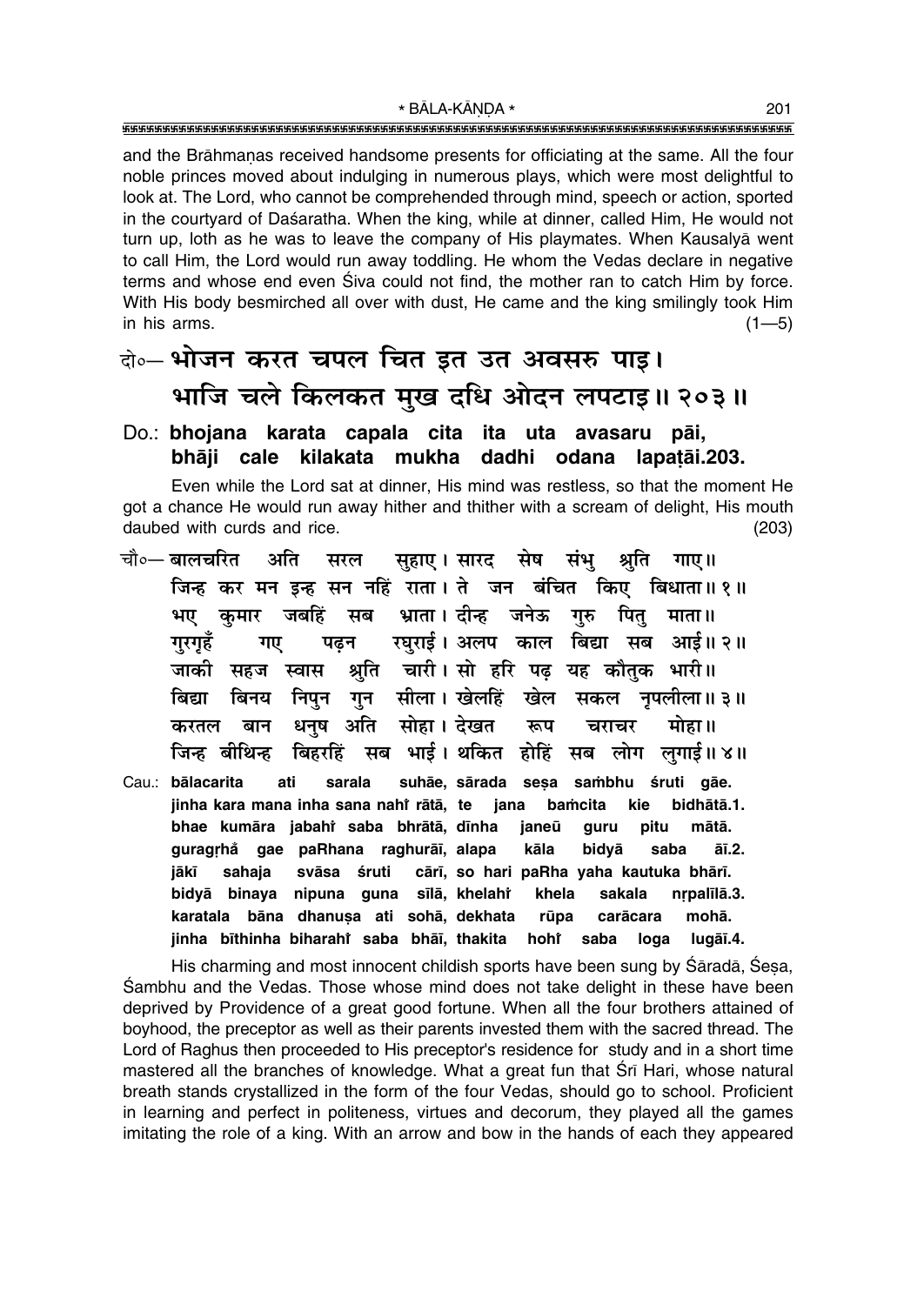most charming; their beauty enraptured the whole creation, both animate and inanimate. Through whichever street the four brothers passed in pursuit of their sport, all the men and women there stood motionless on perceiving them.  $(1-4)$ 

### कोल्नेसलपर बासी नर नारि बद्ध अरु बाल। प्रानहु ते प्रिय लागत सब कहुँ राम कृपाल॥२०४॥

Do.: kosalapura bāsī nara nāri brddha aru bāla. prānahu te priya lāgata saba kahůrāma krpāla.204.

The people of Ayodhya, men and women, elderly men as well as children, all held the gracious Rāma dearer than life.  $(204)$ 

- सखा सँग लेहिं बोलाई।बन मृगया नित खेलहिं जाई॥ चौ०— **बंध** मृग मारहिं जियँ जानी। दिन प्रति नृपहि देखावहिं आनी॥१॥ पावन मृग राम बान के मारे। ते तनु तजि सुरलोक सिधारे॥ जे अनुज सखा सँग भोजन करहीं। मातु पिता अग्या अनुसरहीं॥ २॥ जेहि बिधि सुखी होहिं पुर लोगा। करहिं कृपानिधि सोइ संजोगा॥ पुरान सुनहिं मन लाई।अापु कहहिं अनुजन्ह समुझाई॥३॥ बेद उठि कै रघुनाथा। मातु पिता गुरु नावहिं माथा॥ प्रातकाल आयस मागि करहिं पर काजा। देखि चरित हरषड़ मन राजा॥४॥
- Cau.: bamdhu sakhā såga leht bolāī, bana mrgayā nita khelaht jāī. pāvana mrga mārahi jiyå jānī, dina prati nrpahi dekhāvahi ānī.1. je mrga rāma bāna ke māre, te tanu taji suraloka sidhāre. anuja sakhā såga bhojana karahi, mātu pitā anusarahi<sup>2</sup>. agyā jehi bidhi sukhī hohi pura logā, karahi krpānidhi soi samjogā. mana lāī, āpu kahahi anujanha samujhāī.3. beda purāna sunahi prātakāla uthi raghunāthā, mātu pitā guru nāvahi māthā. kai pura kājā, dekhi carita harasai mana rājā.4. āvasu māgi karahi

Calling his half-brothers and playmates Srī Rāma would take them with Him and go out to the forest for hunting everyday. He would deliberately kill only holy game and brought and showed the daily bag to the king. The beasts that were killed by Srī Rāma's shaft went straight to heaven after death. He took His meals with His younger brothers and companions and obeyed the orders of His parents. He would always contrive means to delight the people of the city. He would listen to the Vedas and Puranas with rapt attention and would Himself expound the truths contained therein to His younger brothers. Rising at break of day the Lord of Raghus would bow His head to His parents and preceptor and, obtaining their permission, busied Himself with the affairs of the city. The king was glad at heart to see His noble acts.  $(1-4)$ 

- बे॰– ब्यापक अकल अनीह अज निर्गुन नाम न रूप। भगत हेतु नाना बिधि करत चरित्र अनूप॥२०५॥
- Do.: byāpaka akala anīha aja nirguna nāma na rūpa, bhagata hetu nānā bidhi karata caritra anūpa.205. The Lord, who is all-pervading, indivisible, desireless, unbegotten, attributeless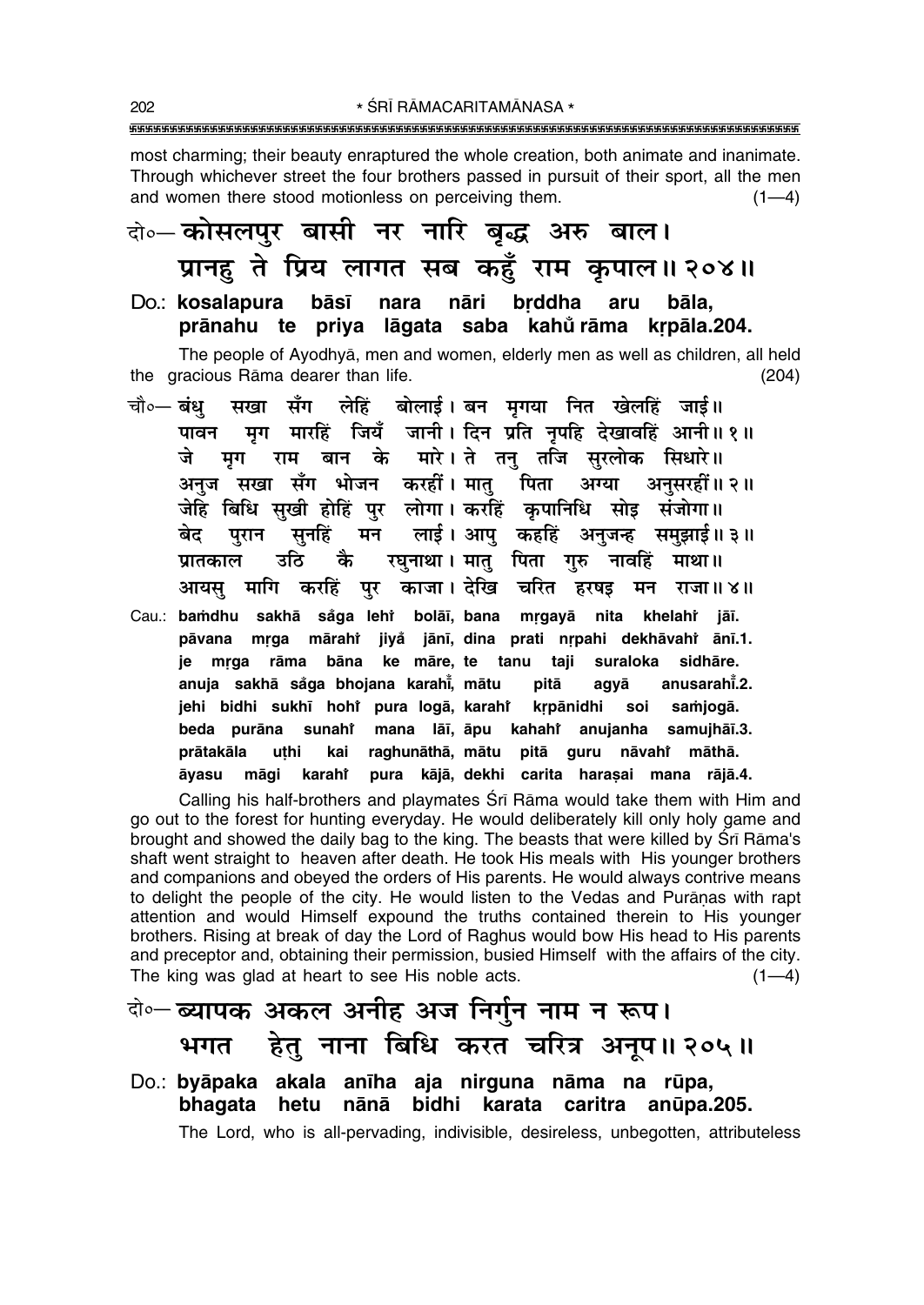and without name or form, performed marvellous acts of various kinds for the sake of His devotees.  $(205)$ 

चौ०— यह सब चरित कहा मैं गाई। आगिलि कथा सुनह मन लाई॥ ग्यानी। बसहिं बिपिन सुभ आश्रम जानी॥१॥ महामनि बिस्वामित्र जहँ जप जग्य जोग मनि करहीं। अति मारीच सबाहहि डरहीं॥ निसाचर धावहिं। करहिं उपद्रव मनि दख पावहिं॥ २॥ देखत जग्य चिंता ब्यापी। हरि बिन मरहिं न निसिचर पापी॥ गाधितनय मन मन कीन्ह बिचारा। प्रभ अवतरेउ हरन महि भारा॥३॥ तब मनिबर जाई। करि बिनती आनौं दोउ भाई॥ पट एहँ मिस देखों गन अयना। सो प्रभ मैं देखब भरि नयना॥४॥ ग्यान बिराग सकल Cau.: yaha saba carita kahā mai gāi, āgili kathā sunahu lāī. mana bisvāmitra mahāmuni gyānī, basahi bipina subha āśrama jānī.1. japa jagya joga muni karahi, ati mārīca subāhuhi jahå darahi. dekhata jagya nisācara dhāvahi, karahi upadrava muni dukha pāvahi.2. qādhitanaya mana cimtā byāpī, hari binu marahi na nisicara pāpī. taba munibara mana kīnha bicārā, prabhu avatareu harana mahi bhārā.3. ehū้ misa dekhaů pada jāī, kari binatī ānaů dou bhāī. gyāna birāga sakala guna ayanā, so prabhu mai dekhaba bhari nayanā.4.

All this story has been sung by me; now hear attentively what followed. The great enlightened hermit Viśvāmitra lived in a forest knowing it to be a sacred spot. There he practised Japa (muttering of sacred formulas) and Yoga (contemplation) and performed sacrifices; but he was much afraid of the demons Mārīca and Subāhu. For as soon as they saw a sacrifice they would hasten to desecrate it to the great chagrin of the sage, who felt disturbed in his mind and thought that the wicked Rāksasas could not be disposed of without Srī Hari. The great sage then said to himself, "The Lord has already taken birth in order to relieve the earth of its burden. Let me make the outrage of the demons an excuse of seeing His feet and after due entreaty bring the two brothers here. I will regale my eyes with the sight of Him who is the abode of knowledge, dispassion and all virtues."  $(1-4)$ 

- के- बहुबिधि करत मनोरथ जात लागि नहिं बार। करि मज्जन सरऊ जल गए भूप दरबार॥ २०६॥
- Do.: bahubidhi karata manoratha jāta lāgi nahi bāra, kari majjana saraū iala qae bhūpa darabāra.206.

Indulging in expectation of various kinds the sage took no time in reaching his destination. Bathing in the stream of the Sarayū he proceeded to the royal court. (206)

चौ०— मनि आगमन राजा। मिलन गयउ लै बिप्र समाजा॥ जब सना आसन बैठारेन्हि करि मुनिहि सनमानी । निज आनी॥ १॥ दंडवत पखारि कीन्हि अति पूजा। मो सम आजु धन्य नहिं दूजा॥ चरन भाँति भोजन करवावा। मनिबर हृदयँ हरष अति पावा॥२॥ बिबिध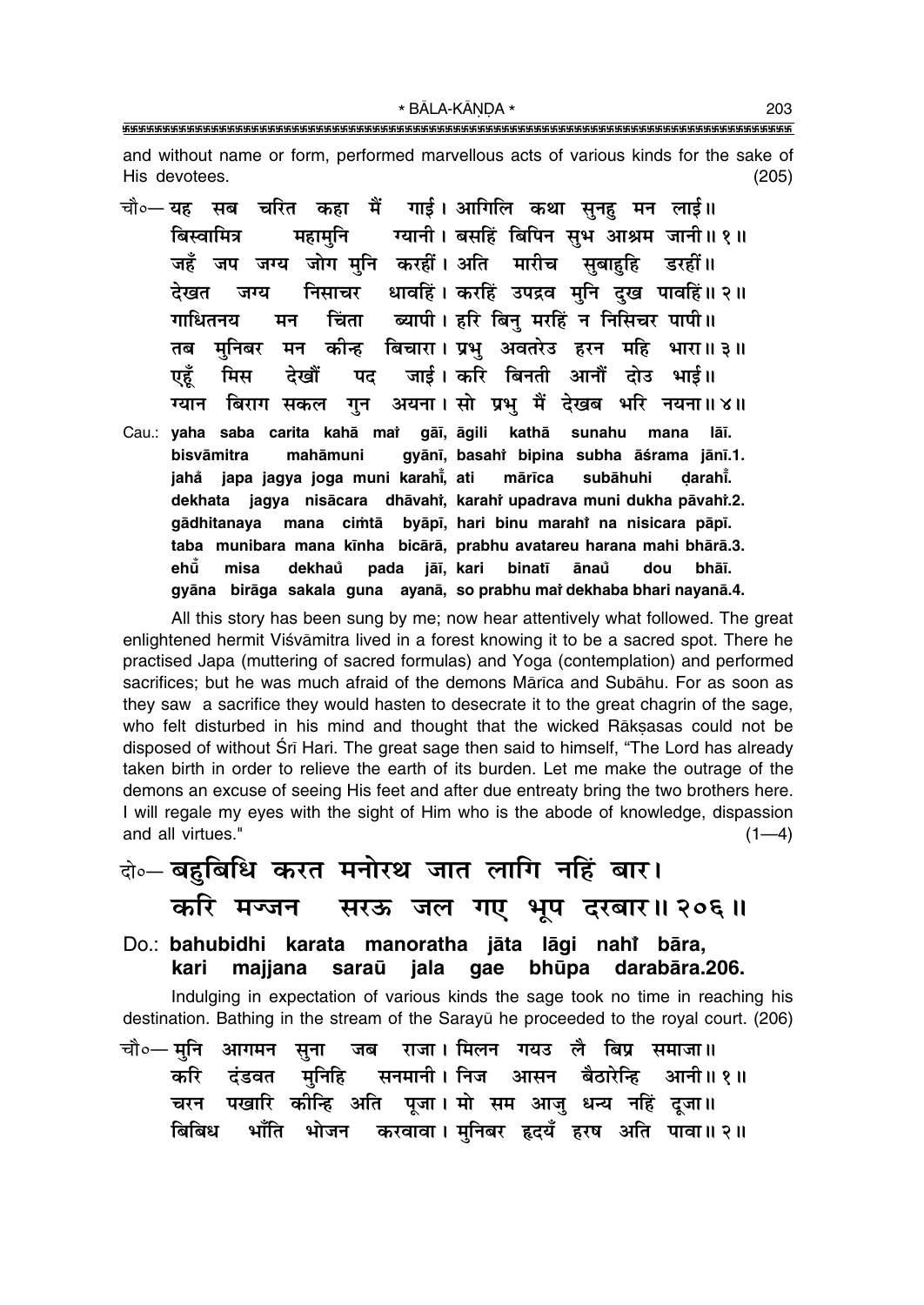मेले चारी। राम देखि मनि देह बिसारी॥ पनि चरननि सत मुख सोभा। जनु चकोर पूरन ससि लोभा॥३॥ भए देखत मगन बचन कह राऊ। मनि अस कपा न कोन्हिह काऊ॥ तब मन हरषि तम्हारा। कहह सो करत न लावडँ बारा॥४॥ आगमन केहि कारन मोही। मैं जाचन आयउँ नप तोही॥ सतावहिं असर समह रघनाथा। निसिचर बध मैं होब सनाथा॥५॥ देह समेत अनज rājā, milana gayau lai bipra samājā. Cau.: muni āgamana sunā iaba kari damdavata munihi sanamānī, nija āsana baithārenhi ānī.1. pakhāri ati pūjā, mo sama āju dhanya nahi dūjā. kīnhi carana bibidha bhẳti bhojana karavāvā, munibara hrdayå harasa ati pāvā.2. puni caranani mele suta cārī, rāma dekhi muni deha **bisārī** bhae magana dekhata mukha sobhā, janu cakora pūrana sasi lobhā.3. taba mana harasi bacana kaha rāū, muni asa krpā na kīnhihu kāū. āgamana tumhārā, kahahu so karata na lāvaŭ bārā.4. kehi kārana mohī, mat asura samūha satāvahi jācana āvaů nrpa tohī. anuia sameta dehu raghunāthā, nisicara badha mai hoba sanāthā.5.

When the king heard of the sage's visit he went out to meet him with a party of Brāhmanas. Prostrating himself on the ground the king reverently brought him in and seated him on his own throne. Then, washing the sage's feet, he paid him great honours and said. "No one else is so blessed as I am today." The king next entertained him with various kinds of food and the great sage was much delighted at heart. He then placed his four sons on the latter's feet. At the sight of Sri Rama the sage forgot all about himself. He was enraptured as he gazed on the beauty of Sri Rama's countenance even as the Cakora bird is enamoured of the full moon. Gladdened at heart, the king then addressed the following words to him, "Reverend sir, you have never shown such grace to me before. Tell me what brings you here; I will carry out your order without delay." "Hosts of demons molest me, O king; I have therefore come to ask something of you. Let me have the Lord of Raghus, Srī Rāma, with His younger brother (Laksmana); with the extermination of the demons I will feel secure."  $(1 - 5)$ 

## के-देह़ भूष मन हरषित तजहु मोह अग्यान। धर्म सुजस प्रभु तुम्ह कौं इन्ह कहँ अति कल्यान॥ २०७॥

Do.: dehu bhūpa mana harasita tajahu moha agyāna, dharma sujasa prabhu tumha kaů inha kahå ati kalyāna.207.

"Entrust them to me, O king, with a cheerful heart; let no infatuation or ignorance stand in your way. You will earn religious merit and fair renown thereby, and your sons will be highly blessed."  $(207)$ 

|  |  | चौ∘— सुनि   राजा  अति   अप्रिय   बानी । हृदय  कंप  मुख  दुति  कुमुलानी॥ |  |  |  |
|--|--|-------------------------------------------------------------------------|--|--|--|
|  |  | चौथेंपन पायउँ सुत चारी।।बिप्र बचन नहिं कहेह बिचारी॥१॥                   |  |  |  |
|  |  | मागह भूमि धेन् धनंकोसा।सर्बस देउँ आजु सहरोसा॥                           |  |  |  |
|  |  | देह प्रान तें प्रिय कछु नाहीं।सोउ मुनि देउँ निमिष एक माहीं॥२॥           |  |  |  |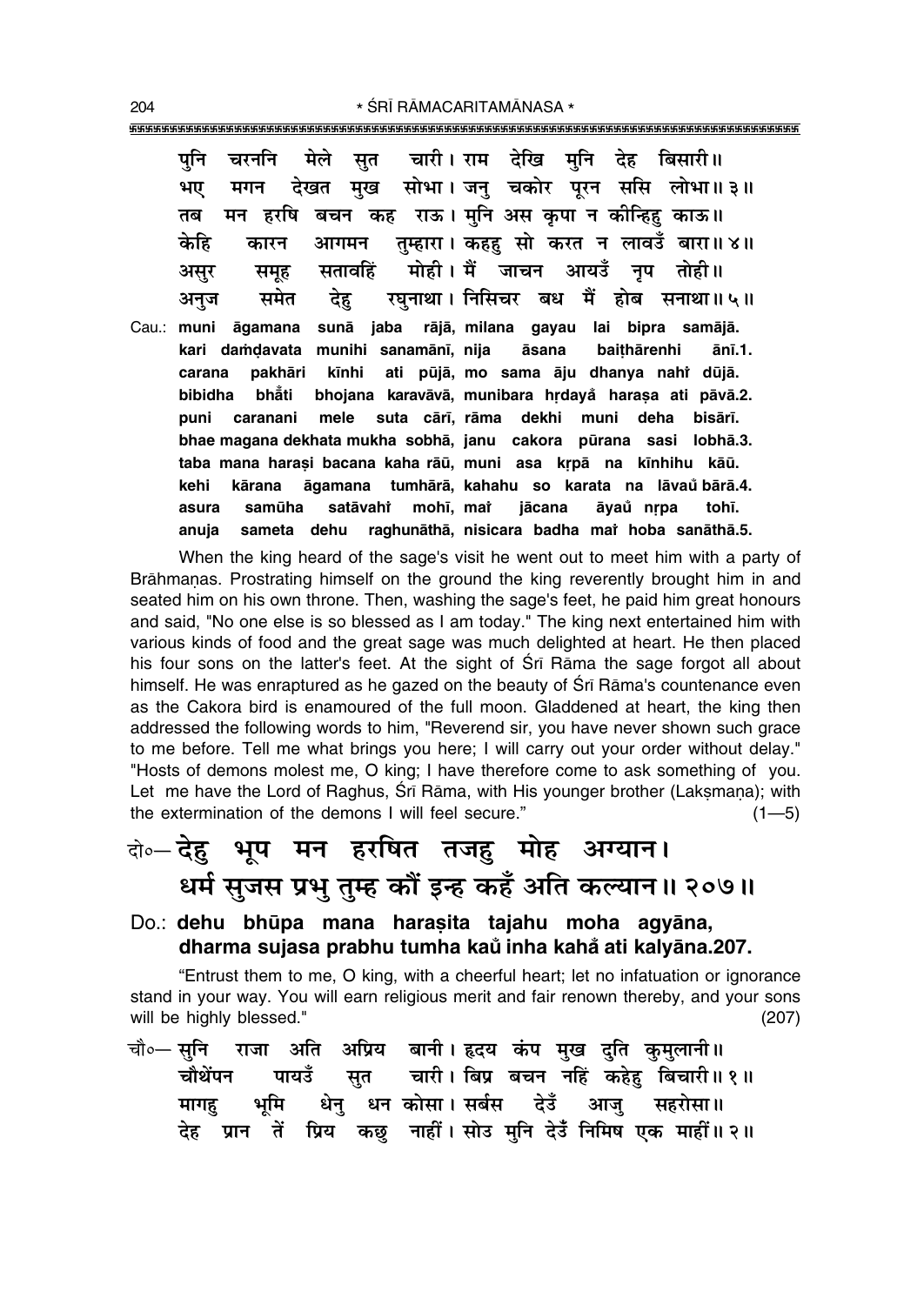\* BĀLA-KĀNDA \*

|            | सब सुत प्रिय मोहि प्रान कि नाईं। राम देत नहिं बनइ गोसाईं॥           |
|------------|---------------------------------------------------------------------|
|            | निसिचर अति घोर कठोरा। कहँ सुंदर सुत परम किसोरा॥३॥<br>कहँ            |
|            | नृप गिरा प्रेम रस सानी।इदयँ हरष माना मुनि ग्यानी॥<br>सनि            |
|            | बसिष्ट बहुबिधि समुझावा।नृप संदेह नास कहँ पावा॥४॥<br>तब              |
|            | अति आदर दोउ तनय बोलाए।इदयँ लाइ बहु भाँति सिखाए॥                     |
|            | मेरे<br>नाथ सुत दोऊ। तुम्ह मुनि पिता आन नहिं कोऊ॥५॥<br>प्रान        |
| Cau.: suni | rājā ati apriya bānī, hrdaya-kampa-mukha-duti-kumulānī.             |
|            | cauthěpana pāyaů suta cārī, bipra bacana nahř kahehu bicārī.1.      |
|            | māgahu bhūmi dhenu dhana kosā, sarbasa deŭ āju saharosā.            |
|            | deha prāna tě priya kachu nāhi, sou muni deů nimișa eka māhi.2.     |
|            | saba suta priya mohi prāna ki nāi, rāma deta nahi banai gosāi.      |
|            | kahă nisicara ati ghora kathorā, kahă sumdara suta parama kisorā.3. |
|            | nrpa girā prema rasa sānī, hrdayå harasa mānā muni gyānī.<br>suni   |
|            | basista bahubidhi samujhāvā, nrpa samdeha nāsa kahå pāvā.4.<br>taba |
|            | ādara dou tanaya bolāe, hrdayå lāi bahu bhāti sikhāe.<br>ati        |
|            | prāna nātha suta doū, tumha muni pitā āna nahi koū.5.<br>mere       |

Hearing this most unwelcome demand the king's heart quivered and the brightness of his countenance faded. He said, "I have been blessed with these four sons in my old age. You have, therefore, made your demand without due consideration, holy sir. Ask of me land, cattle, goods and treasure; I will gladly give all I have without delay. Nothing is dearer than one's body and life; even these I would part within a second. All my sons are dear to me as life; but in no case can I afford to spare Rāma, my lord. My lovely boys, who are yet too young, are no match for the most hideous and relentless demons." The enlightened hermit Viśvāmitra felt delighted at heart to hear the king's reply, steeped as it was in the nectar of love. Then Vasistha pleaded with the king in manifold ways and all his doubts were gone. Most politely he sent for the two boys and pressing them to his bosom admonished them in many ways. Turning to the sage he then said, "My lord, the two boys are my very life. You are their only father now, holy sir; there is no one to look after them."  $(1 - 5)$ 

वे०-सौंपे भूप रिषिहि सुत बहुबिधि देइ असीस। जननी भवन गए प्रभु चले नाइ पद सीस॥ २०८ ( क )॥ सो॰- पुरुषसिंह दोउ बीर हरषि चले मुनि भय हरन।

कुपासिंधु मतिधीर अखिल बिस्व कारन करन ॥ २०८ ( ख )॥

Do.: saŭpe bhūpa risihi suta bahubidhi dei asīsa, jananī bhavana gae prabhu cale nāi pada sīsa.208(A).

So.: purusasimha dou bīra harasi cale muni bhaya harana, krpāsimdhu matidhīra akhila bisva kārana karana.208(B).

Invoking various blessings on the boys the king committed them to the care of the sage; then they called at the mother's apartment and bowing their head at her feet departed. The two heroes, lions among men, oceans of compassion, resolute of purpose and the ultimate cause of the whole universe, gladly proceeded to rid the sage of his fear. (208A-B)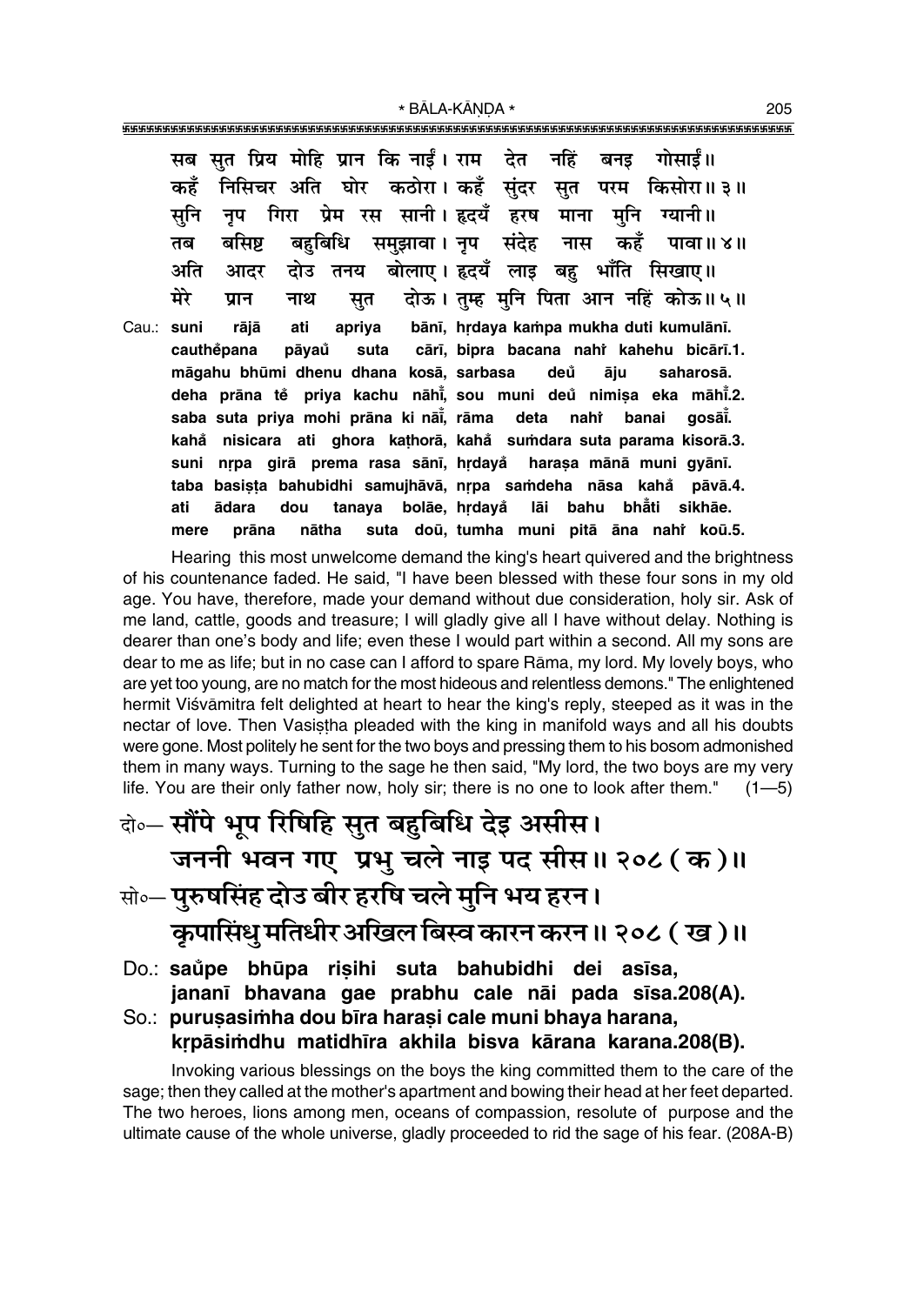\* ŚRĪ RĀMACARITAMĀNASA \* 

- बाह बिसाला। नील जलज तन स्याम तमाला॥ चौ⊶ अरुन नयन उर कटि पट पीत कसें बर भाथा। रुचिर चाप सायक दहँ हाथा॥१॥ संदर भाई । बिस्वामित्र महानिधि गौर तोउ पाई॥ स्याम मैं जाना । मोहि निति पिता तजेउ भगवाना॥ २॥ बहान्यतेव प्रभ मनि दीन्हि देखाई।सनि ताडका क्रोध करि धाई॥ चले जात हरि लीन्हा। दीन जानि तेहि निज पद दीन्हा॥३॥ एकहिं बान प्रान तब रिषि निज नाथहि जियँ चीन्ही। बिद्यानिधि कहँ बिद्या दीन्ही ॥ जाते छधा पिपासा। अतुलित बल तन तेज प्रकासा॥४॥ लाग न $\overline{a}$
- Cau.: aruna nayana ura bāhu bisālā, nīla jalaja tanu syāma tamālā. kati pata pīta kase bara bhāthā, rucira cāpa sāyaka duhu hāthā.1. syāma gaura sumdara dou bhāī, bisvāmitra mahānidhi pāī. prabhu brahmanyadeva mai jānā, mohi niti pitā tajeu bhagavānā.2. cale jāta muni dīnhi dekhāī, suni tāRakā krodha kari dhāī. ekaht prāna hari līnhā, dīna jāni tehi nija pada dīnhā.3. bāna taba riși nija nāthahi jiyå cīnhī, bidyānidhi kahů bidyā dīnhī. jāte lāga  $na$ chudhā pipāsā, atulita bala tanu teja prakāsā.4.

The Lord had reddish eyes, a broad chest and long arms; His body was dark as the blue lotus or the Tamala tree. With a beautiful quiver fastened at His back with a yellow piece of cloth wrapped round His waist, He held in His two hands a lovely bow and arrow respectively. In the two pretty boys, one of whom was dark and the other fair, Viśvāmitra secured a great treasure. "I have now realized," said he to himself, "that the Lord is a votary of the Brāhmanas; on my account He has left His own father." While on the way the sage pointed out the demoness Tāḍakā, who on hearing their voice rushed up in a fury. With a single shaft the Lord took her life and recognizing her as deserving of compassion bestowed His own state on her. Then the seer Visvamitra. while recognizing his lord as the fountain of knowledge, imparted to Him a sacred formula which armed Him against hunger and thirst and endowed Him with unequalled strength of body and a glow of vigour.  $(1-4)$ 

## वेञ्-आयुध सर्ब समर्पि के प्रभु निज आश्रम आनि। कंद मूल फल भोजन दीन्ह भगति हित जानि॥ २०९॥

Do.: āyudha sarba samarpi kai prabhu nija āśrama āni, kamda mūla phala bhojana dīnha bhagati hita jāni.209.

Making over to Him every kind of weapon the sage took the Lord to his own hermitage and devoutly gave Him bulbs, roots and fruits to eat, perceiving in Him his greatest friend.  $(209)$ 

सन रघुराई। निर्भय जग्य करहु तुम्ह जाई॥ चौ∘— प्रात मनि कहा मनि झारी।आप रहे मख कों रखवारी॥१॥ होम करन लागे निसाचर क्रोही। लै सनि मारीच धावा मनिद्रोही।। सहाय बान राम तेहि मारा। सत जोजन बिन गा सागर पारा॥२॥ फर मारा। अनज निसाचर कटक पावक मर सबाह पनि सँघारा॥ द्विज निर्भयकारी। अस्तुति करहिं देव मुनि झारी॥३॥ मारि असूर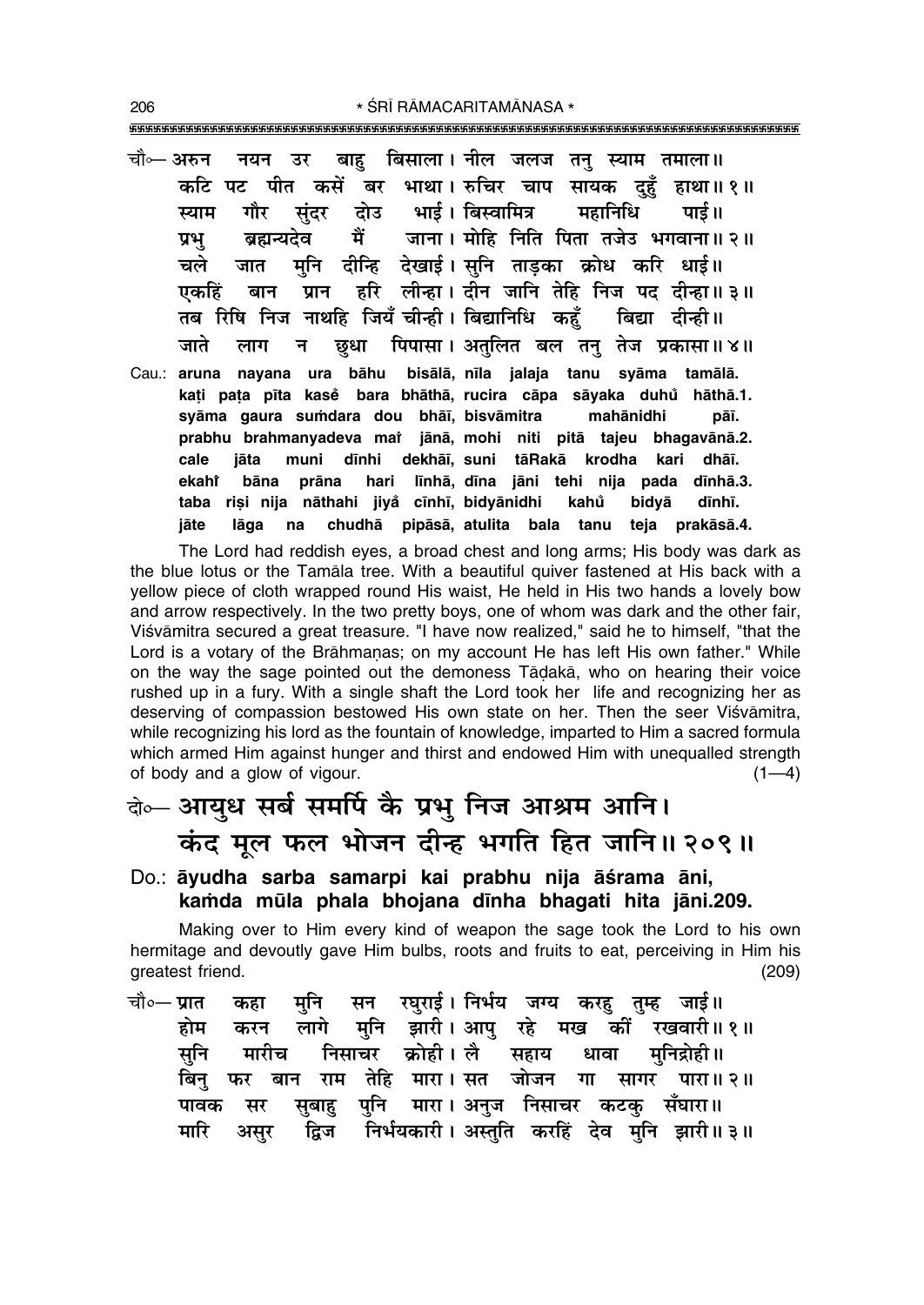\* BĀLA-KĀNDA \* 

तहँ पनि दिवस रघुराया। रहे कीन्हि बिप्रन्ह कछक दाया ॥ पर पराना। कहे बिप्र जद्यपि प्रभ जाना॥४॥ भगति हेत् कथा बह बझाई। चरित एक प्रभ देखिअ जाई॥ कहा तब मनि सादर नाथा। हरषि चले मनिबर के साथा॥५॥ धनषजग्य सनि रघुकुल मग माहीं। खग मग जीव जंत तहँ नाहीं॥ आश्रम दीख एक देखी। सकल कथा मनि कहा बिसेषी॥६॥ मनिहि सिला प्रभु पछा muni sana raghurāī, nirbhaya jagya karahu tumha jāī. Cau.: prāta kahā muni jhārī, āpu kŤ lāge rahe makha rakhavārī.1. homa karana krohī, lai munidrohī. suni mārīca nisācara sahāya dhāvā binu phara bāna rāma tehi mārā, sata jojana gā sāgara pārā.2. såghārā. pāvaka sara subāhu puni mārā, anuja nisācara kataku nirbhayakārī, astuti māri asura dvija karahi deva muni jhārī.3. tahå puni kachuka divasa raghurāyā, rahe kīnhi bipranha para dāyā. bhagati hetu bahu kathā purānā, kahe bipra jadyapi prabhu jānā.4. taba muni sādara kahā bujhāī, carita eka prabhu dekhia jāī. dhanusajagya suni raghukula nāthā, harasi cale munibara ke sāthā.5. āśrama eka dīkha maga māhī, khaga mrga jīva jamtu tahå nāhī. pūchā munihi silā prabhu-dekhī, sakala kathā muni kahā bisesī.6.

At daybreak the Lord of Raghus said to the sage, "You may now go and perform your sacrifice without any fear of molestation." All the sages then started offering oblations into the sacred fire, while Srī Rāma Himself quarded the sacrifice. On hearing of it the furious demon Mārīca, a great enemy of hermits, rushed with his army. Śrī Rāma struck him with a headless shaft and he fell at a distance of eight hundred miles beyond the sea-shore. The Lord next despatched Subahu with an arrow of fire; while His younger brother, Laksmana, exterminated the demon host. Having killed the demons in this way the Lord rid the Brāhmanas of their fear; the whole company of gods and sages offered praises to Him. The Lord of Raghus stayed there a few days more and showed His grace to the Brāhmanas. Even though the Lord knew everything, the Brāhmanas out of their devotion repeated to Him many legends from the Puranas. The sage then politely said to Him in a pleading tone, "My lord, let us go and witness a performance." Hearing of a bow-sacrifice, the Lord of Raghus gladly accompanied the noble sage. On the way they saw a hermitage without bird, beast or any other living creature. Observing a slab of stone lying there the Lord inquired of the sage about it, and the latter in reply told Him in detail the whole history behind it.  $(1-6)$ 

### बेल गौतम नारि श्राप बस उपल देह धरि धीर। चरन कमल रज चाहति कृपा करह रघुबीर॥ २१०॥

#### Do.: gautama nāri śrāpa basa upala deha dhari dhīra, carana kamala raja cāhati krpā karahu raghubīra.210.

"Gautama's consort, having assumed the form of a stone under a curse, seeks with patience the dust of Your lotus feet; show mercy to her, O Hero of Raghu's race."  $(210)$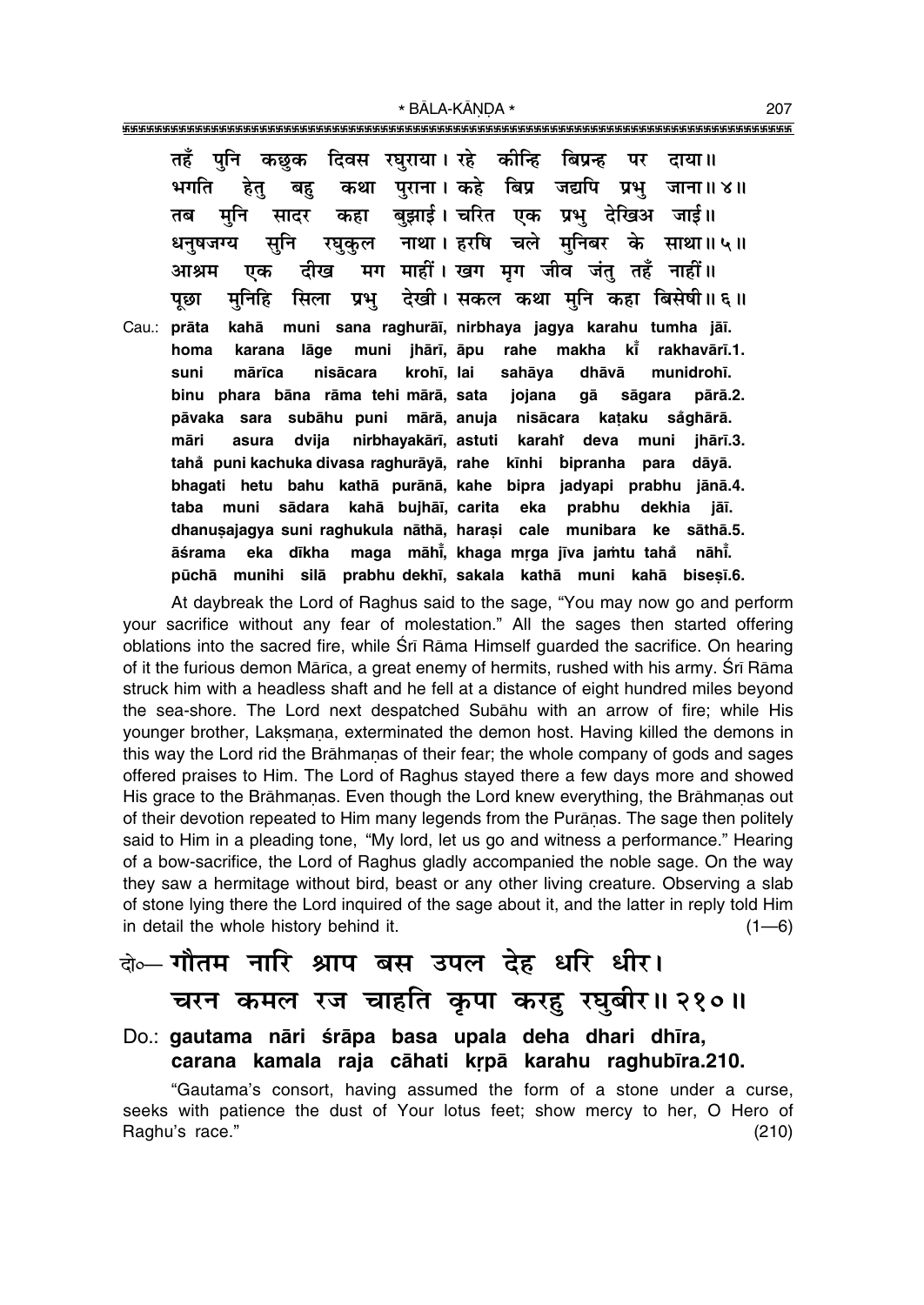छं॰— परसत पद पावन सोक नसावन प्रगट भई तपपुंज सही। देखत रघुनायक जन सुखदायक सनमुख होइ कर जोरि रही ॥ अति प्रेम अधीरा पुलक सरीरा मुख नहिं आवइ बचन कही । अतिसय बड़भागी चरनन्हि लागी जुगल नयन जलधार बही ॥ १ ॥ धीरजु मन कीन्हा प्रभु कहुँ चीन्हा रघुपति कृपाँ भगति पाई। अति निर्मल बानीं अस्तुति ठानी ग्यानगम्य जय रघुराई ॥ मैं नारि अपावन प्रभु जग पावन रावन रिपु जन सुखदाई। राजीव बिलोचन भव भय मोचन पाहि पाहि सरनहिं आई॥ २॥ मुनि श्राप जो दीन्हा अति भल कीन्हा परम अनुग्रह मैं माना। देखेउँ भरि लोचन हरि भवमोचन इहइ लाभ संकर जाना ॥ बिनती प्रभु मोरी मैं मति भोरी नाथ न मागडँ बर आना। पद कमल परागा रस अनुरागा मम मन मधुप करै पाना ॥ ३ ॥ जेहिं पद सुरसरिता परम पुनीता प्रगट भई सिव सीस धरी। सोई पद पंकज जेहि पूजत अज मम सिर धरेउ कृपाल हरी ॥

- एहि भाँति सिधारी गौतम नारी बार बार हरि चरन परी।
- जो अति मन भावा सो बरु पावा गै पतिलोक अनंद भरी ॥ ४ ॥

Cham.: parasata pada pāvana soka nasāvana pragata bhaī tapapumja sahī, dekhata raghunāyaka jana sukhadāyaka sanamukha hoi kara jori rahī. ati prema adhīrā pulaka sarīrā mukha nahi āvai bacana kahī, atisaya baRabhāgī carananhi lāgī jugala nayana jaladhāra bahī.1. dhīraju mana kīnhā prabhu kahůcīnhā raghupati krpā bhagati pāī, ati nirmala bānī astuti thānī gyānagamya jaya raghurāī. mai nāri apāvana prabhu jaga pāvana rāvana ripu jana sukhadāī, rājīva bilocana bhava bhaya mocana pāhi pāhi saranahi āī.2. muni śrāpa jo dīnhā ati bhala kīnhā parama anugraha mai mānā, dekheŭ bhari locana hari bhavamocana ihai lābha samkara jānā. binatī prabhu morī mai mati bhorī nātha na māgaŭ bara ānā, pada kamala parāgā rasa anurāgā mama mana madhupa karai pānā.3. jehi pada surasaritā parama punītā pragata bhaī siva sīsa dharī, soī pada pamkaja jehi pūjata aja mama sira dhareu krpāla harī. ehi bhåti sidhārī gautama nārī bāra bāra hari carana parī, jo ati mana bhāvā so baru pāvā gai patiloka anamda bharī.4.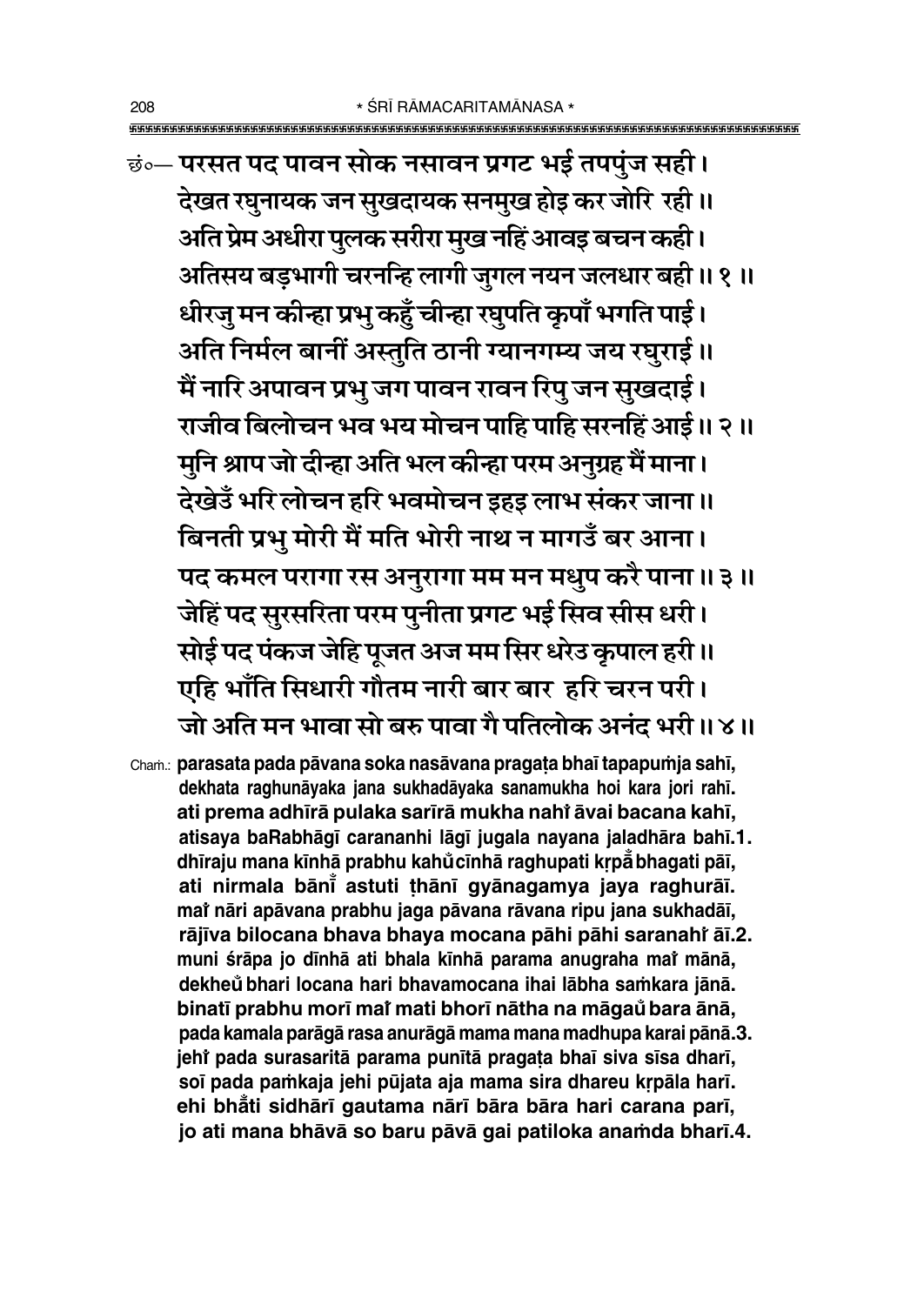At the very touch of His holy feet, which drive away sorrow, emerged Ahalyå, a true embodiment of austerity. Beholding the Lord of Raghus, the delight of His servants, she stood before Him with joined palms. Her heart being overwhelmed with love, the hair on her body stood on their end and she was unable to utter a word. The most blessed Ahalyå cleaved to His feet and tears streamed from both her eyes. Recovering herself she recognized the Lord and by the grace of Śrī Rāma attained devotion to His feet. In a guileless speech she began to praise the Lord, "Glory to the Lord of Raghus, who is accessible through spiritual knowledge. I am an impure woman, while the Lord is able to sanctify the whole world and is the delight of His servants. O lotus-eyed enemy of Rāvana, You rid Your devotees of the fear of rebirth; therefore, I have taken refuge in You. Pray save me, save me. My consort (Gautama) did well in pronouncing a curse on me, and I have deemed it the greatest favour. I have feasted my eyes on Srī Hari (Yourself), who liberated from the bondage of worldly existence. Lord Sankara deems Your sight as the only blessing worth the name. Lord, I am very innocent of heart; I have only one request to make. I seek no other boon from You, my Master; I only crave that my mind may ever continue to enjoy the love of Your feet-dust even as a bee sucks the honey from a lotus. The merciful Lord Srī Hari placed on my head the same lotus feet from which issued the most holy Gangā (the heavenly river)—which is borne by Śiva on His head—and which are adored by Brahmā (the Creator)." Having thus praised Śrī Hari and falling again and again at His feet Gautamaís consort (Ahalyå) took leave of the Lord; and securing a boon, which she held most dear to her heart, she went to her husbandís  $a\bar{b}$  abode full of joy.  $(1-4)$ 

# दो**०– अस प्रभु दीनबंधु हरि कारन रहित दयाल।** तुलसिदास सठ तेहि भजु छाड़ि कपट जंजाल॥ २११॥

#### Do.: **asa prabhu d∂naba≈dhu hari kårana rahita dayåla, tulasidåsa sa¢ha tehi bhaju chåRi kapa¢a ja≈jåla.211.**

The Lord Śrī Hari is such a great friend of the humble and compassionate beyond one's deserts. Adore Him, O foolish Tulasīdāsa, giving up all deceit and wily wrangling. (211)

[PAUSE 7 FOR A THIRTY-DAY RECITATION]

चौ०— चले राम लछिमन मुनि संगा।गए जहाँ जग पावनि गंगा॥ <u>गाधिसन सब कथा सनाई। जेहि प्रकार सरसरि महि आई॥१॥</u> तब प्रभ् रिषिन्ह समेत नहाए । बिबिध दान महिदेवन्<mark>हि</mark> पाए ॥ हरषि चले मनि बंद सहाया।बेगि बिदेह नगर निअराया॥२॥ पुर रम्यता राम जब देखी। हरषे अनुज समेत बिसेषी॥ बापीं कृप सरित सर नाना। सलिल सुधासम मनि सोपाना॥ ३॥ <u>गंजत मंज मत्त रस भंगा।वकजत कल बहबरन बिहंगा॥</u> ेबरन बरन बिकसे बन जाता।।त्रिबिध समीर सदा सुखदाता॥४॥ Cau.: **cale råma lachimana muni sa≈gå, gae jahå° jaga påvani ga≈gå. gådhisµunu saba kathå sunå∂, jehi prakåra surasari mahi å∂.1.**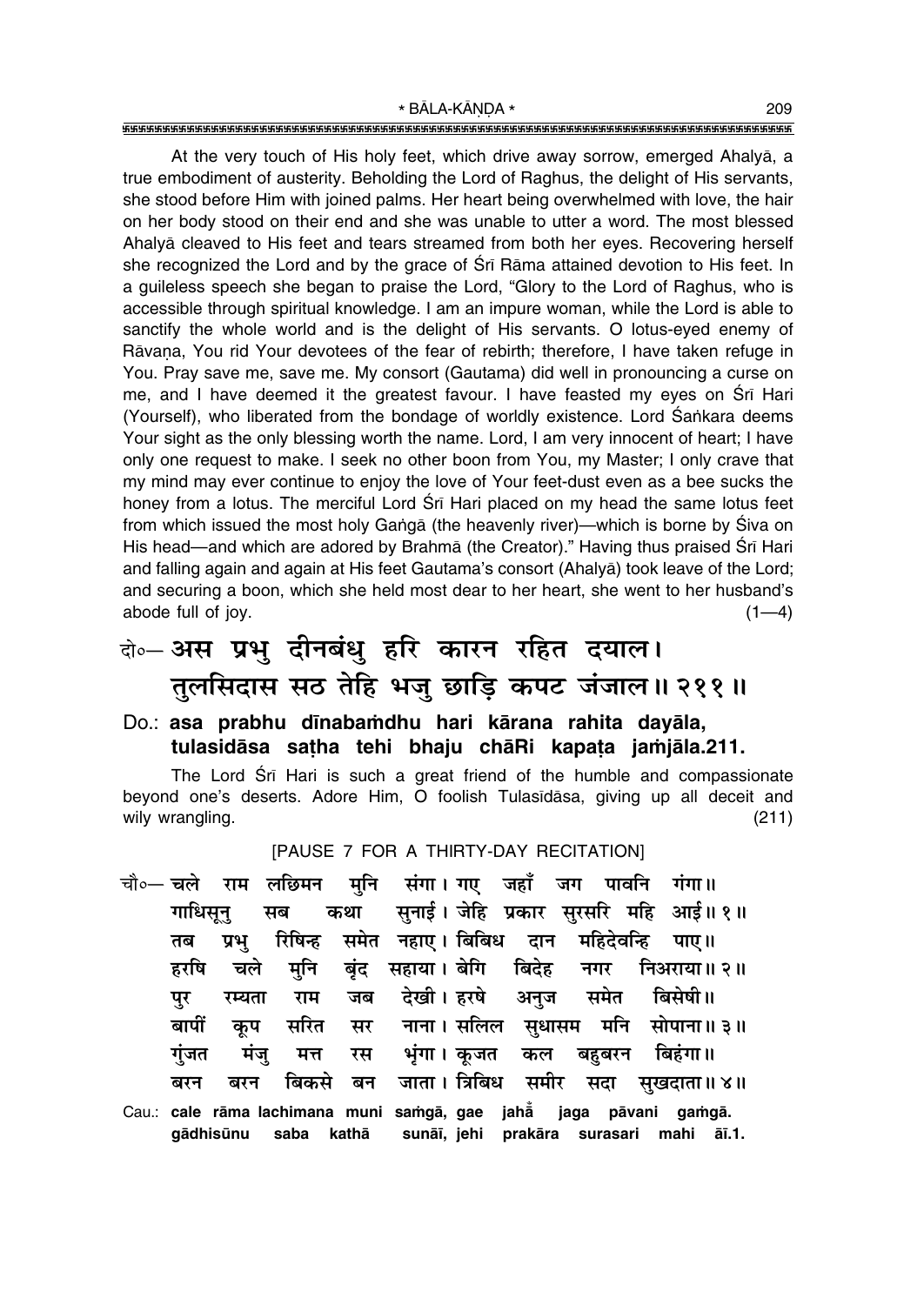**taba prabhu ri¶inha sameta nahåe, bibidha dåna mahidevanhi påe.** harasi cale muni brmda sahāyā, begi bideha nagara niarāyā.2. **pura ramvatā rāma jaba dekhī, harase anuja sameta bisesī. båp∂° kµupa sarita sara nånå, salila sudhåsama mani sopånå.3.** gumjata mamju matta rasa bhrmgā, kūjata kala bahubarana bihamgā. **barana barana bikase bana jåtå, tribidha sam∂ra sadå sukhadåtå.4.**

Srī Rāma and Laksmana accompanied the sage and reached the bank of the Gangã, the stream of which purifies the whole universe. The son of *Gādhi, Viśvāmitra*, related the whole legend how the celestial stream had come down upon earth. The Lord then performed His ablutions with all the sages, and the Brāhmanas received gifts of various kinds. Accompanied by a troop of hermits the Lord gladly proceeded further and quickly drew near to the capital of the Videhas, Mithilā. When Śrī Rāma beheld the beauty of the city, He as well as His younger brother were much delighted. There were many big and small wells, rivers and tanks with water as sweet as nectar and reached by flights of steps made of jewels. Bees, drunk with honey, made a sweet humming sound and birds of various hues softly cooed. Lotuses of different colours opened their petals; while a cool, soft and fragrant breeze ever delighted the soul.  $(1-4)$ 

### दो**० सूमन बाटिका बाग बन बिपुल बिहंग निवास। फूलत फलत सुपल्लवत सोहत पुर चहुँ पास॥ २१२॥**

#### Do.: sumana bātikā bāga bana bipula bihamga nivāsa, **phµulata phalata supallavata sohata pura cahu° påsa.212.**

The city was adorned on all sides with flower-gardens,orchards and groves, the haunt of innumerable birds, full of blossoms, fruits and charming leaves. (212)

- चौ०— बनइ न बरनत नगर निकाई । जहाँ जाइ मन तहँडँ लोभाई ॥ चारु बजारु बिचित्र अँबारी । मनिमय बिधि जनु स्वकर सँवारी॥ १॥ धनिक बनिक बर धनद समाना।**बैठे सकल बस्त लै नाना**॥ **चौहट सुंदर गलीं सुहाई।**संतत रहहिं सुगंध सिंचाई॥२॥ **मंगलमय मंदिर सब केरें।** चित्रित जन रतिनाथ चितेरें॥ पुर नर नारि सुभग सुचि संता। धरमसील ग्यानी गुनवंता॥ ३॥ <u>अति अनूप जहँ जनक निवासू</u> । बिथकहिं बिबुध बिलोकि बिलासू ॥ होत चकित चित कोट बिलोकी। सकल भवन सोभा जन् रोकी॥४॥
- Cau.: **banai na baranata nagara nikå∂, jahå° jåi mana taha°iÚ lobhå∂. cåru bajåru bicitra a°bår∂, manimaya bidhi janu svakara sa°vår∂.1. dhanika banika bara dhanada samånå, bai¢he sakala bastu lai nånå. cauha¢a su≈dara gal∂° suhå∂, sa≈tata rahahiÚ suga≈dha siÚ cå∂.2. ma≈galamaya ma≈dira saba kere° , citrita janu ratinåtha citere°. pura nara nåri subhaga suci sa≈tå, dharamas∂la gyån∂ gunava≈tå.3. ati anµupa jaha° janaka nivåsµu, bithakahiÚ bibudha biloki bilåsµu. hota cakita cita ko¢a bilok∂, sakala bhuvana sobhå janu rok∂.4.** The beauty of the city surpassed description; every inch of it was soul-captivating.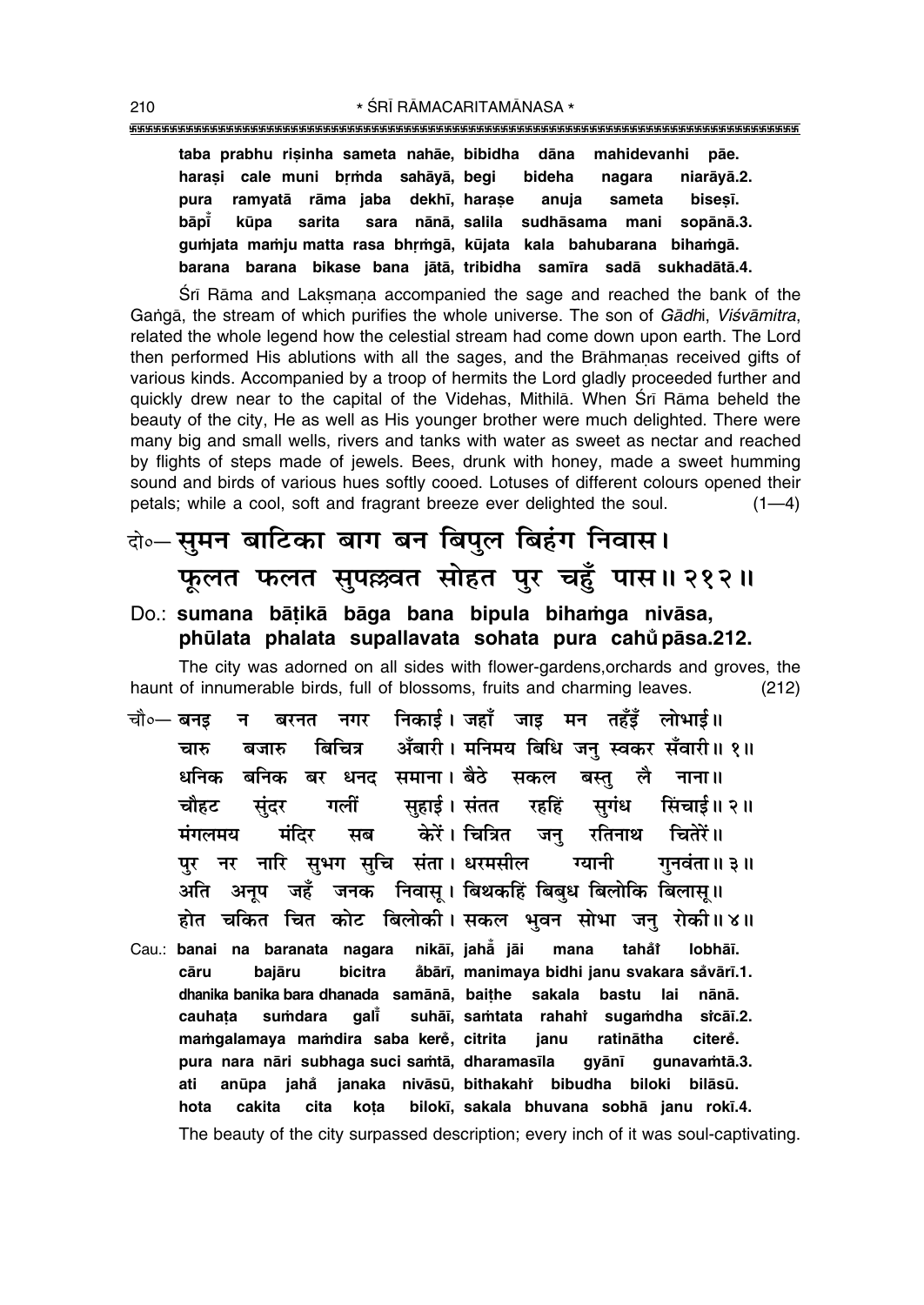There was a lovely bazar and gorgeous balconies made of jewels, fashioned as it were by the Creator with his own hands. Wealthy and good merchants, who vied with Kubera (the god of wealth), sat with all their various goods. Beautiful crossings of roads and charming streets were constantly sprinkled with scented waters. The houses of all were abodes of bliss and contained beautiful wall-paintings portrayed, as it were, by Rati's lord (Cupid) himself. The people of the city, both men and women, were good-looking, pious, saintly, virtuous, wise and accomplished. The palace of King Janaka was most marvellous, the sight of whose splendour astounded even gods. Even the fortification wall filled the mind with wonder; it seemed as if it had enclosed within its limits the beauty of the whole universe.  $(1-4)$ 

## बे॰- धवल धाम मनि पुरट पट सुघटित नाना भाँति। सिय निवास सुंदर सदन सोभा किमि कहि जाति॥ २१३॥

### Do.: dhavala dhāma mani purata pata sughatita nānā bhāti, siya nivāsa sumdara sadana sobhā kimi kahi jāti.213.

White palaces were screened here and there by bejewelled gold tapestries of various beautiful designs; while the exquisite palace where Sita lived was far too lovely for words to describe.  $(213)$ 

|      |             |  | चौ∘— स़ुभग) द्वार सब कुलिस कपाटा। भूप भीर नट मागध भाटा॥ |  |  |                                                    |  |
|------|-------------|--|---------------------------------------------------------|--|--|----------------------------------------------------|--|
|      |             |  |                                                         |  |  | बनी बिसाल बाजि गज साला। हय गय रथ संकुल सब काला॥१॥  |  |
| सूर  |             |  | सचिव सेनप बहुतेरे।नृपगृह सरिस सदन सब केरे॥              |  |  |                                                    |  |
| पर   |             |  |                                                         |  |  | बाहेर सर सरित समीपा।उतरे जहँ तहँ बिपुल महीपा॥२॥    |  |
| देखि |             |  | अनूप एक अँवराई। सब सुपास सब भाँति सुहाई॥                |  |  |                                                    |  |
|      |             |  |                                                         |  |  | कौसिक कहेउ मोर मनु माना।इहाँ रहिअ रघुबीर सुजाना॥३॥ |  |
|      |             |  | भलेहिं नाथ कहि कृपानिकेता। उतरे तहँ मुनिबृंद समेता॥     |  |  |                                                    |  |
|      | बिस्वामित्र |  |                                                         |  |  | महामुनि  आए। समाचार मिथिलापति  पाए॥ ४॥             |  |
|      |             |  |                                                         |  |  |                                                    |  |

Cau.: subhaga dvāra saba kulisa kapātā, bhūpa bhīra nata māgadha bhātā. sālā, haya gaya ratha samkula saba kālā.1. banī bisāla bāji gaja bahutere, nrpagrha sarisa sadana saba kere. sūra saciva senapa pura bāhera sara sarita samīpā, utare jahå tahå bipula mahīpā.2. åvarāī, saba supāsa saba bhāti suhāī. dekhi anūpa eka kausika kaheu mora manu mānā, ihā rahia raghubīra sujānā.3. bhaleht nātha kahi krpāniketā, utare tahå munibrmda sametā. bisvāmitra mahāmuni āe, samācāra mithilāpati pāe.4.

The entrances to the palace were all beautiful and protected with doors of diamond. They were always thronged with feudatory princes, dancers, panegyrists and bards. There were spacious stables and stalls for elephants, which were crowded at all times with steeds, elephants and chariots. The king had a number of brave ministers and generals. They all owned mansions that vied with the royal palace. In the outskirts of the city by the side of lakes and rivers numerous princes had encamped here and there. On seeing a fine mango-grove, which was comfortable and agreeable in everyway, the sage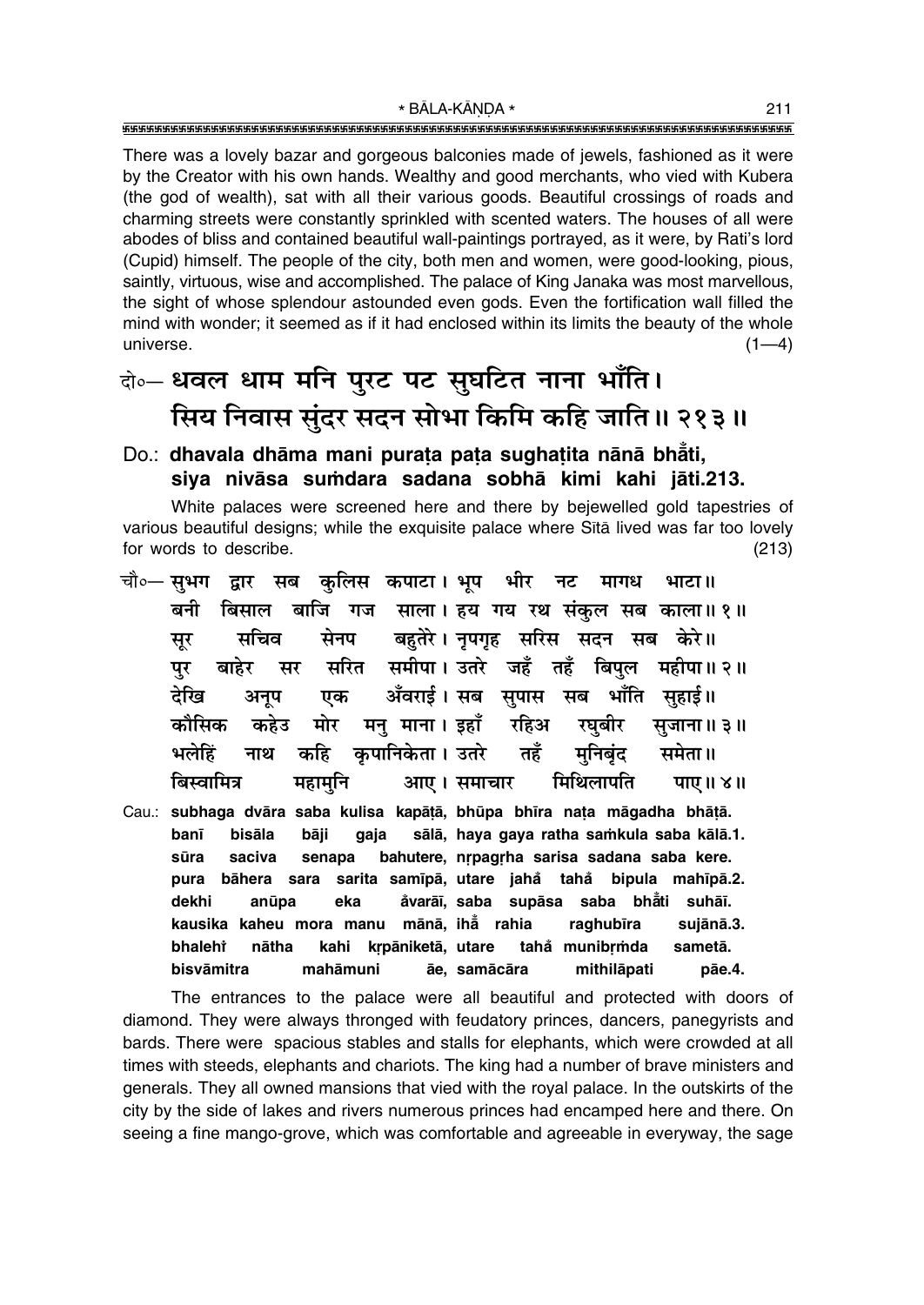Kauśika (Viśvāmitra) said, "O wise hero of Raghu's race, I like this orchard; let us stay here." "Very well, my lord!" answered the gracious Lord, and encamped there with all the hermits' train. When the king of Mithila got the news that the great sage Visvamitra had come.  $(1-4)$ 

## बे॰ संग सचिव सुचि भूरि भट भूसुर बर गुर ग्याति। चले मिलन मुनिनायकहि मुदित राउ एहि भाँति॥ २१४॥

Do.: samga saciya suci bhūri bhata bhūsura bara gura gyāti. cale milana munināyakahi mudita rāu ehi bhāti.214.

He took with him his faithful ministers, a number of warriors, noble Brāhmanas, his family preceptor (Satananda) and the chief of his kinsmen, and thus went forth rejoicing to meet the prince of sages.  $(214)$ 

- धरि माथा। दीन्हि असीस मुदित मुनिनाथा॥ चौ⊶ कोन्ह चरन प्रनाम् बंदे। जानि भाग्य बड राउ बिप्रबंट अनंदे॥ १॥ मब सादर बारहिं बारा। बिस्वामित्र कहि नपहि बैठारा॥ कसल प्रस्न तेहि आए दोउ भाई। गए फलवाई॥ २॥ रहे देखन अवसर बयस किसोरा। लोचन सुखद बिस्व चित चोरा॥ स्याम गौर मृद् उठे जब रघपति आए। बिस्वामित्र निकट सकल बैठाए॥ ३॥ सुखी देखि दोउ भ्राता। बारि बिलोचन पुलकित भए सब गाता ॥ देखी। भयउ बिदेह बिसेषी॥४॥ मरति मधर मनोहर बिदेह
- Cau.: kīnha pranāmu carana dhari māthā, dīnhi asīsa mudita munināthā. biprabrmda saba sādara bamde, jāni bhāgya baRa rāu anamde.1. kusala prasna kahi bārahi bārā, bisvāmitra nrpahi baithārā. tehi avasara dou bhāī, gae dekhana phulavāī.2. āe rahe syāma gaura mrdu bayasa kisorā, locana sukhada bisva cita corā. sakala jaba raghupati āe, bisvāmitra baithae.3. uthe nikata bhae saba sukhī dekhi dou bhrātā, bāri bilocana pulakita gātā. mūrati madhura manohara dekhī, bhavau bidehu bidehu bisesī.4.

Placing his head on the sage's feet the king made obeisance to him; while the lord of the sages, Visvamitra, gladly gave him his blessing. The king then respectfully saluted the Brāhmanas and congratulated himself on his good fortune (in being able to receive them). Inquiring again and again about his welfare, Visvamitra led the king to a seat. At that very time arrived the two half-brothers, who had gone to see the garden. One dark and the other fair, the two lads were yet tender of age. The delight of all eyes, they stole the heart of the whole world. All those present there rose when the Lord of Raghus came; and Viśvāmitra seated Him by his side. They were all delighted to see the two brothers: tears rushed to their eyes and the hair on their body bristled with joy. Beholding Srī Rāma's lovely and charming form, King Videha\* (Janaka) was particularly beside himself with joy. –4)

<sup>\*</sup> There is a pun on the word 'Videha' in the original. The kings of Mithila enjoyed the hereditary title of 'Videha' because they ruled over the territory of Videha (Mithila). King Janaka was also a man of wisdom and had, therefore, no feeling of self-identification with the body. At the sight of Sri Rama, however, he was completely out of his body and therefore justified his name (Videha) in a special degree.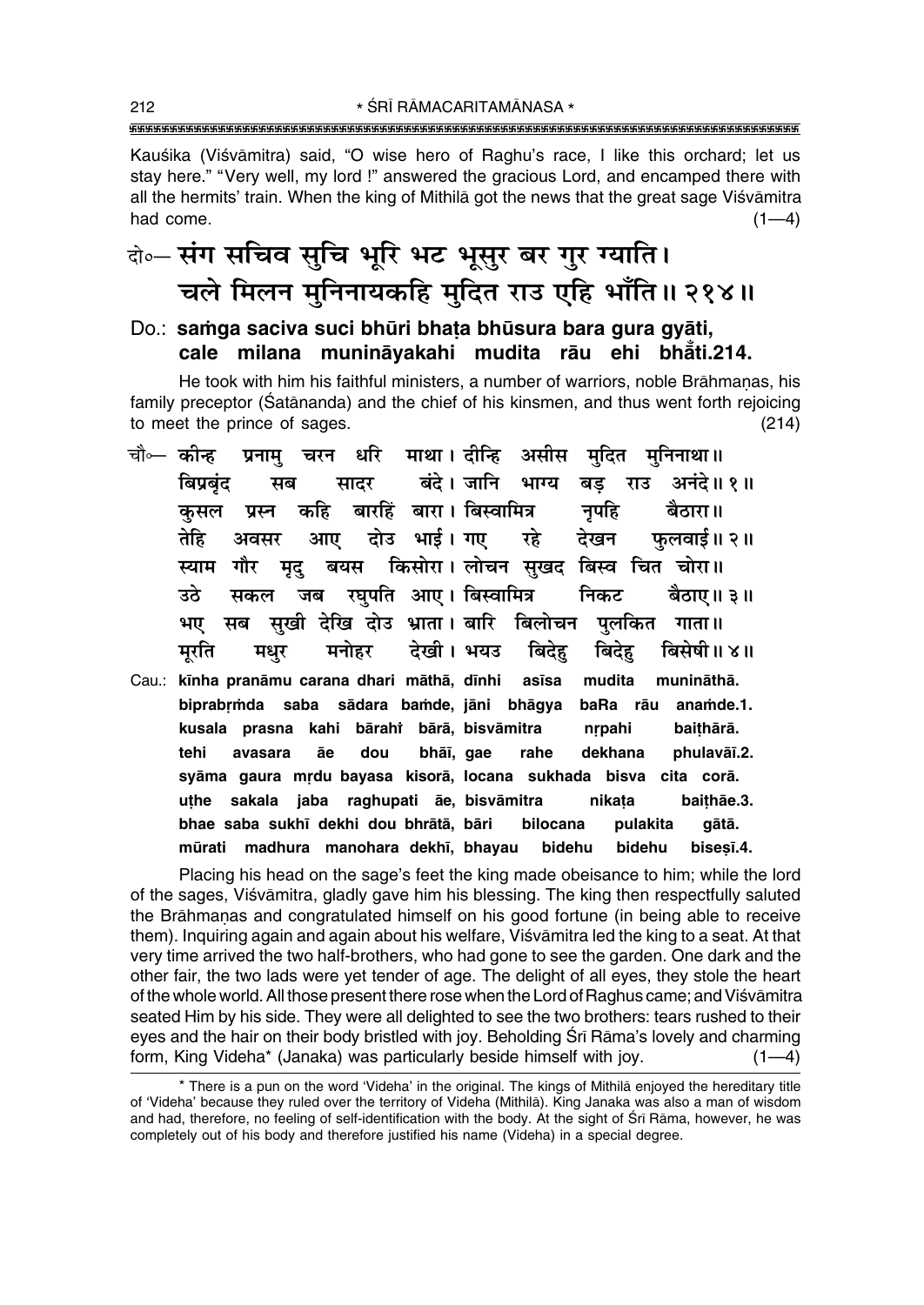## बे॰ प्रेम मगन मनु जानि नृपु करि बिबेकु धरि धीर। बोलेउ मनि पद नाइ सिरु गदगद गिरा गभीर॥ २१५॥

#### Do.: prema magana manu jāni nrpu kari bibeku dhari dhīra, boleu muni pada nāi siru gadagada girā gabhīra.215.

Finding his heart overwhelmed with love the king recovered himself by recourse to reason and, bowing his head at the sage's feet, spoke the following pregnant words in a voice choked with emotion:- $(215)$ 

- चौ०— कहह नाथ सुंदर दोउ बालक । मुनिकुल तिलक कि नृप कुल पालक ॥ ब्रह्म जो निगम नेति कहि गावा। उभय बेष धरि की सोड़ आवा॥१॥ मोरा। थकित होत जिमि चंद चकोरा॥ बिरागरूप सहज मन् ताते पछउँ सतिभाऊ। कहह नाथ जनि करह दराऊ॥२॥ प्रभ बिलोकत अति अनुरागा। बरबस ब्रह्मसुखहि मन त्यागा॥ डन्हहि कह मुनि बिहसि कहेह नृप नीका। बचन तुम्हार न होइ अलीका॥३॥ ए प्रिय सबहि जहाँ लगि प्रानी। मन मुसुकाहिं राम् सुनि बानी॥ मनि दसरथ के जाए। मम हित लागि नरेस पठाए॥४॥ रघुकुल
- Cau.: kahahu nātha sumdara dou bālaka, munikula tilaka ki nrpa kula pālaka. brahma jo nigama neti kahi gāvā, ubhaya besa dhari kī soi āvā.1. sahaja birāgarūpa morā, thakita hota jimi camda cakorā. manu pūchaů tāte prabhu satibhāū, kahahu nātha jani karahu durāū.2. anurāgā, barabasa brahmasukhahi mana tyāgā. inhahi bilokata ati kaha muni bihasi kahehu nrpa nīkā, bacana tumhāra alīkā.3. na hoi e priya sabahi jahă lagi prānī, mana musukāhi rāmu suni bānī. raghukula mani dasaratha ke jāe, mama hita lāgi naresa pathāe.4.

"Tell me, my lord: are these two pretty boys the ornament of a sage's family or the bulwarks of some royal dynasty? Or, is it that Brahma (the Absolute), whom the Vedas describe in negative terms such as 'Not that' (Neti), has appeared in a dual form? My mind, which is dispassion itself in its natural form, is enraptured at their sight even as the Cakora bird is transported with joy at the sight of the moon. Therefore, Sir, I earnestly inquire of you: tell me the truth, my Lord; hide nothing from me. Deeply attached to them at their very sight, my mind has perforce renounced the joy of absorption into Brahma." The sage smilingly answered, "You have spoken well, O king; your words can never be untrue. Whatever living beings there are in this world, they all love these boys." Srī Rāma smiled within Himself on hearing these words. "They are the sons of King Daśaratha, the jewel of Raghu's race; the king has sent them for my cause.  $(1-4)$ 

### वे⊶राम् लखन् दोउ बंधुबर रूप सील बल धाम। मख राखेउ सब साखि जग जिते असुर संग्राम॥ २१६॥

Do.: rāmu lakhanu dou bamdhubara rūpa sīla bala dhāma, makha rākheu sabu sākhi jagu jite asura samgrāma.216. These two noble brothers, Rāma and Lakṣmaṇa, are the embodiments of beauty,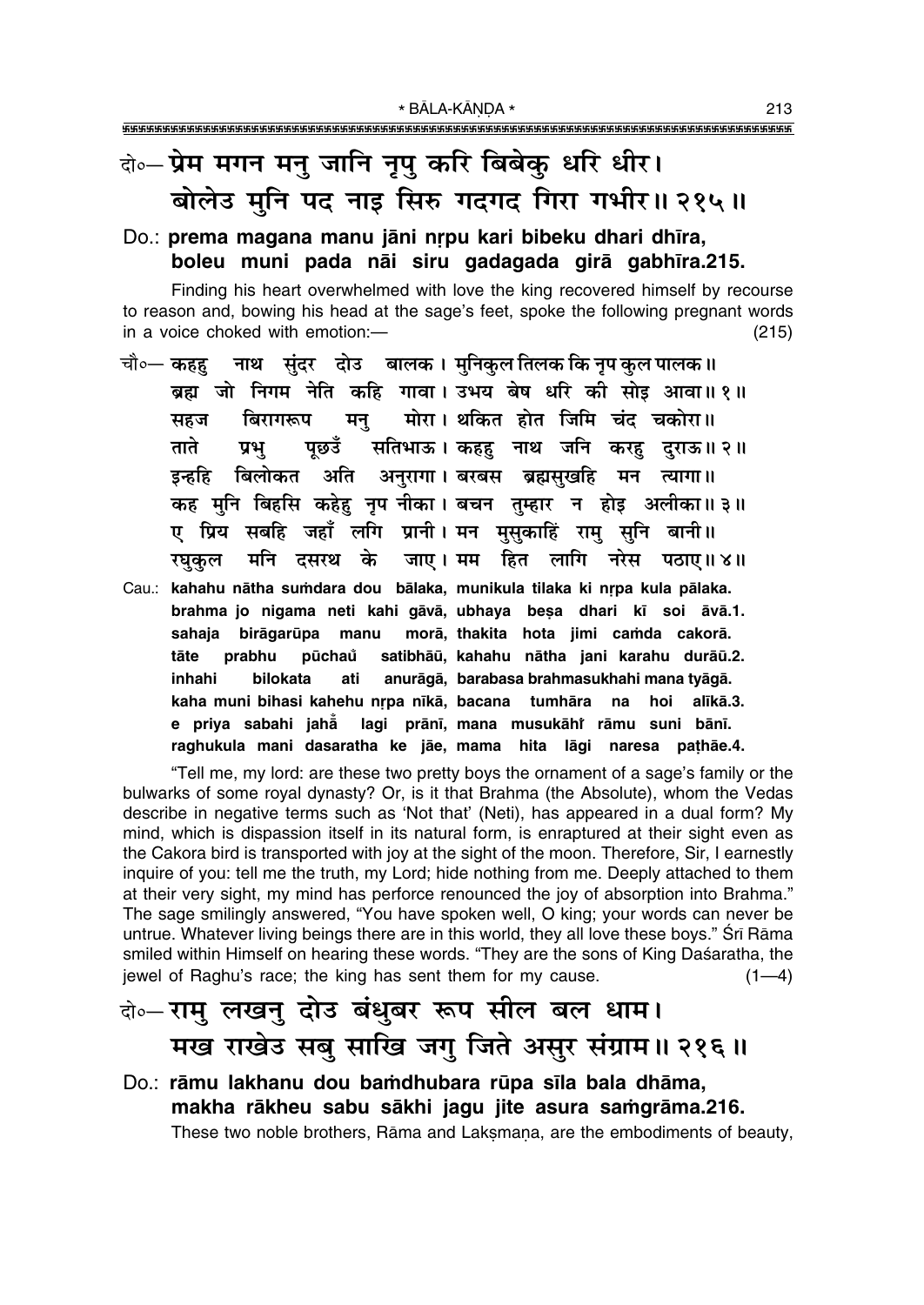$(216)$ 

and protected my sacrifice from harm."

sumdara sadanu sukhada saba kālā, tahā

saba

चौ∘— मनि तव चरन देखि कह राऊ। कहि न सकउँ निज पन्य प्रभाऊ॥ दोउ भ्राता । आनँदह गौर के आनँद संदर स्याम दाता॥ १॥ प्रीति परसपर पावनि । कहि न जाड मन भाव सहावनि ॥ कै इन्ह नाथ कह मदित बिदेह।ब्रह्म जीव इव सहज सनेह॥२॥ सनह पुनि पुनि प्रभुहि चितव नरनाह। पुलक गात उर अधिक उछाह॥ नाइ पद सीस। चलेउ लवाइ मनिहि प्रसंसि अवनीस॥ ३॥ नगर सखद सब काला। तहाँ बास लै संदर सदन दीन्ह भआला ॥ बिधि सेवकाई। गयउ राउ गृह करि पजा बिदा सब कराई॥ ४॥ Cau.: muni tava carana dekhi kaha rāū, kahi na sakaŭ nija punya prabhāū. sumdara syāma gaura dou bhrātā, ānådahū ānåda ke dātā.1. inha kai prīti parasapara pāvani, kahi na jāi mana bhāva suhāvani. sunahu nātha kaha mudita bidehū, brahma jīva iva sahaja sanehū.2. puni puni prabhuhi citava naranāhū, pulaka gāta ura adhika uchāhū. munihi prasamsi nāi pada sīsū, caleu lavāi nagara avanīsū.3.

bidhi sevakāī, gayau

"When I behold your feet, O sage,"added the king, "I cannot tell what a great merit I have earned in the past. These two brothers, one of whom is dark of hue and the other fair, are the delight of delight itself. Their guileless affection for each other is beyond description; it is so agreeable and soul-ravishing." "Listen to me, my lord," continued King Videha rejoicing, "they have natural affinity for each other like the one existing between Brahma (the Supreme Spirit) and Jīva (the individual soul)." The king gazed upon the Lord over and over again; the hair on his body stood on end and his heart overflowed with joy. Extolling the sage and bowing his head at the latter's feet, the king escorted him to his capital, and lodged the sage in a beautiful palace which was comfortable at all times. Then, after further homage and rendering all kinds of service to him, the king took leave of the sage and returned to his own palace.  $(1-4)$ 

bāsu

rāu

lai

grha

dīnha

bidā

bhuālā.

karāī.4.

# के-रिषय संग रघुबंस मनि करि भोजनु बिश्रामु। बैठे प्रभु भ्राता सहित दिवसु रहा भरि जामु॥ २१७॥

Do.: risaya samga raghubamsa mani kari bhojanu biśrāmu, baithe prabhu bhrātā sahita divasu rahā bhari jāmu.217.

Having dined with the seers and rested awhile, Lord Srī Rāma, the Jewel of Raghu's race, sat down by His brother's side, a quarter of the day still remained. (217)

बिसेषी। जाड चौ०— लखन हृदयँ लालसा जनकपुर आइअ देखी।। प्रभु भय बहुरि मुनिहि सकुचाहीं । प्रगट न कहहिं मनहिं मुसुकाहीं ॥ १ ॥ राम अनुज मन की गति जानी। भगत बछलता हियँ हलसानी॥ परम बिनीत सकचि मसकाई।बोले गर अनसासन पाई॥ २॥

kari

pūjā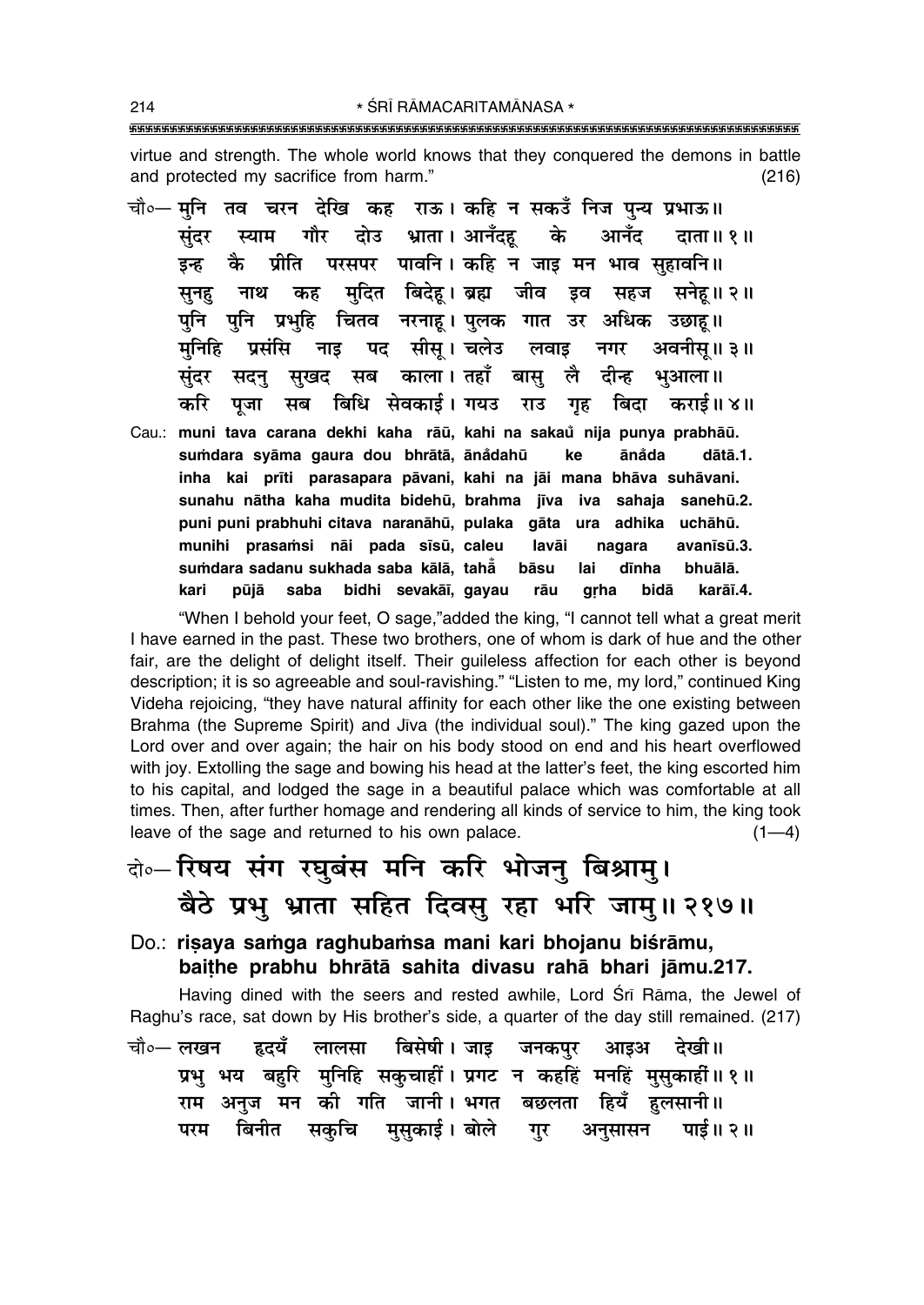| नाथ<br>जौं<br>सूनि<br>धरम | राउर<br>मनीस<br>सेत् |  |  | लखनु पुरु देखन चहहीं। प्रभु सकोच डर प्रगट न कहहीं॥<br>कह  बचन  सप्रीती । कस  न  राम  तुम्ह  राखहु  नीती ॥ |  | आयसु मैं पावौं। नगर देखाइ तुरत लै आवौं॥३॥<br>पालक तुम्ह ताता। प्रेम बिबस सेवक सुखदाता॥४॥                                                                                                                           |
|---------------------------|----------------------|--|--|-----------------------------------------------------------------------------------------------------------|--|--------------------------------------------------------------------------------------------------------------------------------------------------------------------------------------------------------------------|
|                           |                      |  |  | Cau.: lakhana hrdayå lālasā bisesī, jāi janakapura āia                                                    |  | dekhī.<br>prabhu bhaya bahuri munihi sakucāhi, pragata na kahahi manahi musukāhi.1.<br>rāma anuja mana kī gatī jānī, bhagata bachalatā hiyå hulasānī.                                                              |
| jaů                       |                      |  |  | parama binīta sakuci musukāi, bole gura anusāsana                                                         |  | pāī.2.<br>nātha lakhanu puru dekhana cahahi, prabhu sakoca dara pragata na kahahi.<br>rāura āyasu mai pāvau, nagara dekhāi turata lai āvau.3.<br>suni munīsu kaha bacana saprītī, kasa na rāma tumha rākhahu nītī. |
|                           |                      |  |  |                                                                                                           |  | dharama setu pālaka tumha tātā, prema bibasa sevaka sukhadātā.4.                                                                                                                                                   |

Laksmana felt in his heart a great longing to go and see Janaka's capital. He was, however, afraid of the Lord and stood in awe of the sage; therefore he did not openly declare it and smiled within himself. Śrī Rāma understood what was passing in His younger brotherís mind; and His heart overflowed with a kindly feeling for His devotee. Taking leave of His preceptor to speak, He smilingly spoke with much diffidence in most polite terms," My lord, Laksmana longs to see the city, but out of fear and respect for you he does not make it known to you. If I have your permission, I will take him round the city and quickly bring him back." Hearing this the chief of sages, Viśvāmitra, replied in affectionate terms, "It is no wonder, Rāma, that You should respect good manners. You are the upholder of the moral code, my son, and bring joy to Your servants out of  $\lvert$  love for them. (1—4)

## दो**०– जाइ देखि आवहु नगरु सुख निधान दोउ भाइ। करहु सुफल सब के नयन सुंदर बदन देखाइ॥ २१८॥**

Do.: **jåi dekhi åvahu nagaru sukha nidhåna dou bhåi, karahu suphala saba ke nayana su≈dara badana dekhåi.218.**

ìGo, blissful pair of brothers, and having seen the city come back. Bless the eyes of all by showing them your charming countenance." (218)

- चौ∞— **मुनि पद कमल बंदि दोउ भ्राता। चले लोक लोचन सुख दाता॥ बालक बृंद देखि अति सोभा। लगे संग लोचन मनु लोभा॥१॥** <u>पीत बसन परिकर कटि भाथा। चारु चाप सर सोहत हाथा॥</u> ेतन अनुहरत सुचंदन खोरी। स्यामल गौर मनोहर जोरी॥ २॥ ेकेहरि कंधर बाह बिसाला। उर**्अति रुचिर नागमनि माला**॥ सभग सोन सरसीरुह लोचन।बदन मयंक तापत्रय मोचन॥३॥ े कानन्हि कनक फुल छबि देहीं । चितवत चितहि चोरि जन् लेहीं ॥ **चितवनि चारु भृकुटि बर बाँकी। तिलक रेख सोभा जनु चाँकी॥४॥**
- Cau.: **muni pada kamala ba≈di dou bhråtå, cale loka locana sukha dåtå.** bālaka brmda dekhi ati sobhā, lage samga locana manu lobhā.1.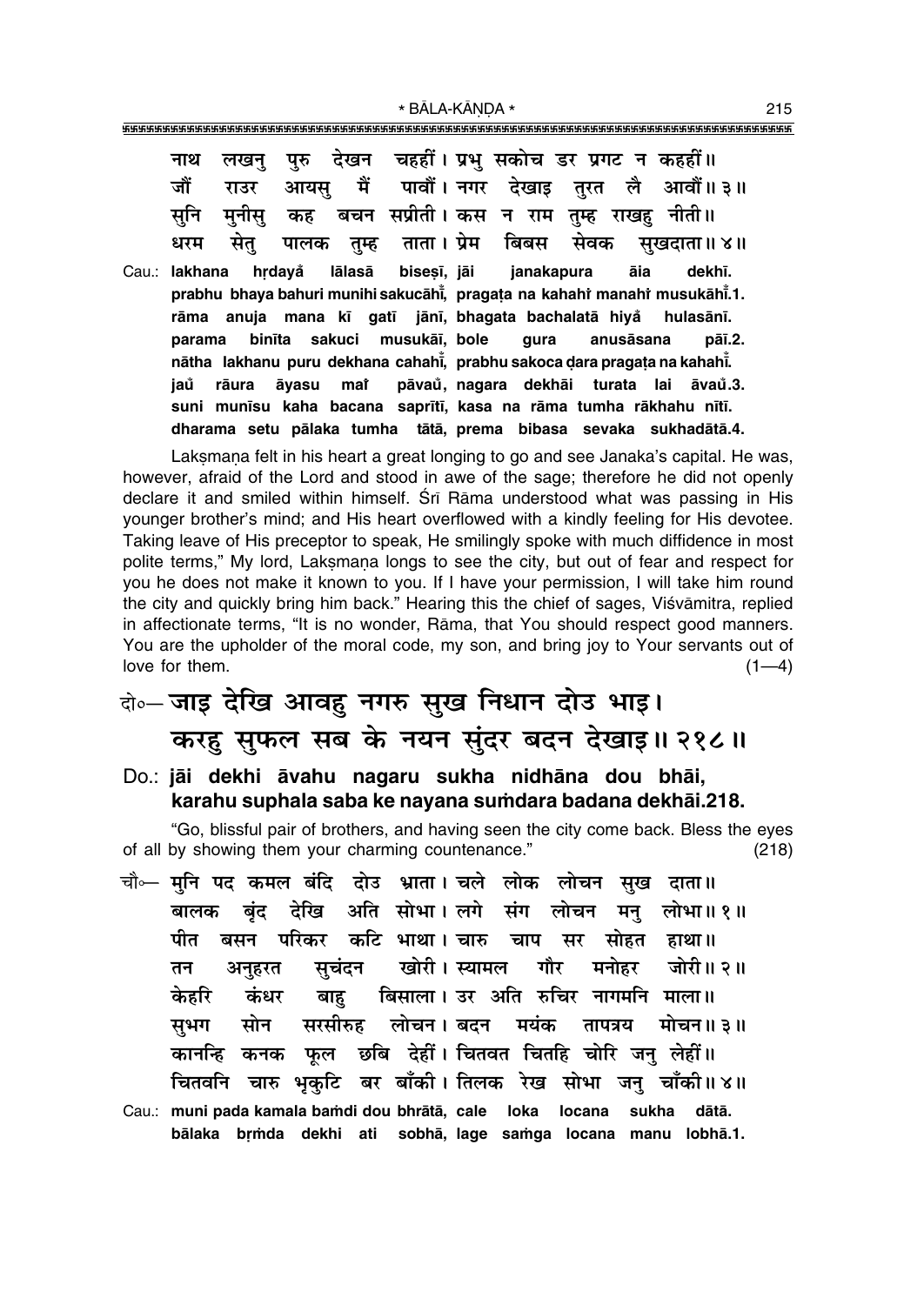|  |  |  |  | pīta basana parikara kati bhāthā, cāru cāpa sara sohata hāthā.     |  |
|--|--|--|--|--------------------------------------------------------------------|--|
|  |  |  |  | tana anuharata sucamdana khorī, syāmala gaura manohara jorī.2.     |  |
|  |  |  |  | kehari kamdhara bāhu bisālā, ura ati rucira nāgamani mālā.         |  |
|  |  |  |  | subhaga sona sarasīruha locana, badana mayamka tāpatraya mocana.3. |  |
|  |  |  |  | kānanhi kanaka phūla chabi dehi, citavata citahi cori janu lehi.   |  |
|  |  |  |  | citavani cāru bhrkuti bara bākī, tilaka rekha sobhā janu cākī.4.   |  |

Saluting the lotus-feet of the sage the two brothers, the delight of the eyes of the whole world, departed. Beholding the exquisite beauty of the two brothers troops of boys followed them, their eyes and mind being enamoured of it. Clad in yellow garments they had a quiver fastened at their back, with a cloth (of the same colour) wrapped round their waist; their hands were adorned with a graceful bow and arrow respectively. The beautiful pair, one of whom was dark and the other fair, had streaks of (red or white) sandalwood paste painted on their body so as to match the complexion. With a neck as well-built as the lion's and long arms they had on their bosom an exquisite string of pearls obtained from the forehead of elephants. Their lovely eyes resembled the red lotus; and the moon-like face relieved one of the threefold agony. Their ears were adorned with pendants of gold, which stole as it were the heart of those who looked on them. They cast a bewitching glance and had a pair of arched and shapely eyebrows; the lines of the sectarian mark on the forehead looked as if beauty had been sealed there.  $(1-4)$ 

## दो**०– रुचिर चौतनीं सुभग सिर मेचक कुंचित केस। नख सिख सुंदर बंधु दोउ सोभा सकल सुदेस॥ २१९॥**

#### Do.: **rucira cautani̇̃ subhaga sira mecaka kuṁcita kesa, nakha sikha su≈dara ba≈dhu dou sobhå sakala sudesa.219.**

Their beautiful head was covered with a charming rectangular cap and dark curly locks. The two brothers were lovely from head to foot; the beauty of every limb was as it should be. (219)

- <sup>.</sup> चौ०— देखन नगरु भूपसुत आए । समाचार पुरबासिन्ह पाए ॥ धाए धाम काम सब त्यागी।मनहूँ रंक निधि लूटन लागी॥१॥ निरखि सहज सुंदर दोउ भाई।**होहिं सुखी लोचन फल पाई**॥ जबतीं भवन झरोखन्हि लागीं। निरखहिं राम रूप अनुरागीं॥ २॥ कहहिं परसपर बचन सप्रीती। सखि इन्ह कोटि काम छबि जीती॥ सुर नर असुर नाग मुनि माहीं। सोभा असि कहुँ सुनिअति नाहीं॥३॥ बिष्नु चारि भुज बिधि मुख चारी। बिकट बेष मुख पंच पुरारी॥ **•¬⁄U Œ©U •' ∑§Ù©U Ÿ •Ê"UË– ÿ"U ¿UÁ' 'πË ¬≈UÃÁ⁄U• ¡Ê"UËH 4H** Cau.: **dekhana nagaru bhūpasuta āe, samācāra purabāsinha pāe.**
- **dhåe dhåma kåma saba tyåg∂, manahu° ra≈ka nidhi lµu¢ana låg∂.1.** nirakhi sahaja suṁdara dou-bhāī, hohi̇̀ sukhī locana phala pāī<mark>.</mark> **jubat∂° bhavana jharokhanhi låg∂° , nirakhahiÚ råma rµupa anuråg∂° .2.** kahahi parasapara bacana saprītī, sakhi inha koți kāma chabi jītī. **sura nara asura någa muni måh∂° , sobhå asi kahu° suniati nåh∂° .3.** bişnu cāri bhuja bidhi mukha cārī, bikata beşa mukha pamca purārī. **apara deu asa kou na åh∂, yaha chabi sakh∂ pa¢ataria jåh∂.4.**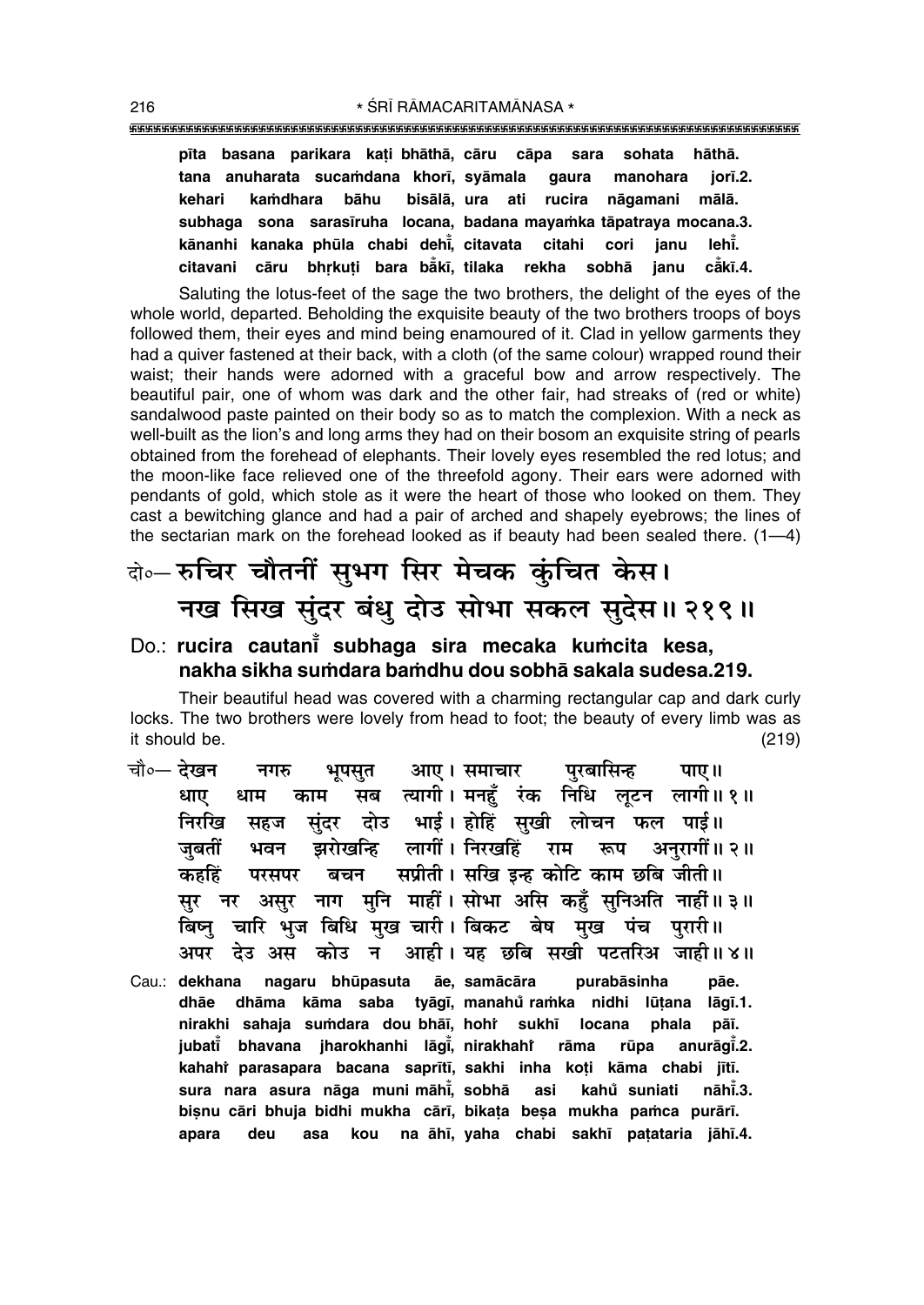When the citizens received the news that the two princes had come to see the town, they all left their business and ran out of their homes as if paupers were out to grab a valuable property. Beholding the natural grace of two brothers, they were glad at heart and attained the consummation of their eyes. Sticking to the air-holes of their houses young ladies lovingly scanned Srī Rāma's beauty. They fondly spoke to one another in the following words: "O friend, He has surpassed in beauty millions of Cupids. Nowhere among gods, men, demons, Nāgas or sages do we hear of such beauty. God Visnu is endowed with four arms, Brahma has four face, while Siva, the Slayer of Tripura, has a frightful garb and five faces. O friend, there is no other god who could stand comparison with this beauty.  $(1-4)$ 

### बे॰ बय किसोर सुषमा सदन स्याम गौर सुख धाम। अंग अंग पर वारिअहिं कोटि कोटि सत काम॥ २२०॥

#### Do.: baya kisora susamā sadana syāma gaura sukha dhāma, amga amga para vāriahi koti koti sata kāma.220.

"The two lads, one dark and the other fair, are yet of tender age and are repositories of beauty and abodes of bliss. Millions and hundreds of millions of Cupids are worth sacrificing to each one of their limbs."  $(220)$ 

- सखी अस को तनुधारी। जो न मोह यह रूप निहारी॥ चौ⊶ कहह मृद् बानी। जो मैं सुना सो सुनह सयानी॥१॥ कोउ सप्रेम बोली ढोटा। बाल मरालन्हि के कल जोटा॥ के दसरथ ए दोऊ मख के रखवारे। जिन्ह रन अजिर निसाचर मारे॥२॥ मनि कौसिक स्याम गात कल कंज बिलोचन।जो मारीच सभज मद मोचन॥ कौसल्या सुख खानी। नामु रामु सत सो धनु सायक पानी॥३॥ किसोर काछें। कर सर चाप राम के पाछें॥ गौर बेष बर लछिमन् भ्राता । सूनु सखि तासु सुमित्रा माता॥४॥ राम लघ नाम् Cau.: kahahu sakhī asa ko tanudhārī, jo na moha yaha rūpa nihārī.
- kou mrdu bānī, jo mai sunā so sunahu sayānī.1. saprema bolī  $\mathbf{a}$ doū dasaratha ke dhotā, bāla marālanhi ke kala jotā. muni kausika makha ke rakhavāre, jinha rana ajira nisācara māre.2. syāma gāta kala kamja bilocana, jo marīca subhuja madu mocana. kausalyā suta so sukha khānī, nāmu rāmu dhanu sāyaka pānī.3. beșu bara kāchě, kara sara cāpa rāma ke pāchě. kisora qaura lachimanu nāmu rāma laghu bhrātā, sunu sakhi tāsu sumitrā mātā.4.

"Tell me, friend, what embodied being is there that would not be charmed to see such beauty?" One of them lovingly said in gentle tones, "Hear, my dear, what I have been told. These two lads, a beautiful pair of cygnets as it were, are sons of King Daśaratha; they are the protectors of Kauśika's sacrifice, and have slain demons in the field of battle. He who has a swarthy form and has charming lotus-like eyes and who has quelled the pride of Mārīca and Subāhu, wielding a bow and shaft in His hands, is Kausalyā's son, Rāma by name, the very fountain of bliss. The fair youth in gallant attire, who is closely following Srī Rāma, a bow and arrow in hand, is the latter's younger brother and is named Laksmana. Sumitrā, friend, is his mother, you must know.  $(1-4)$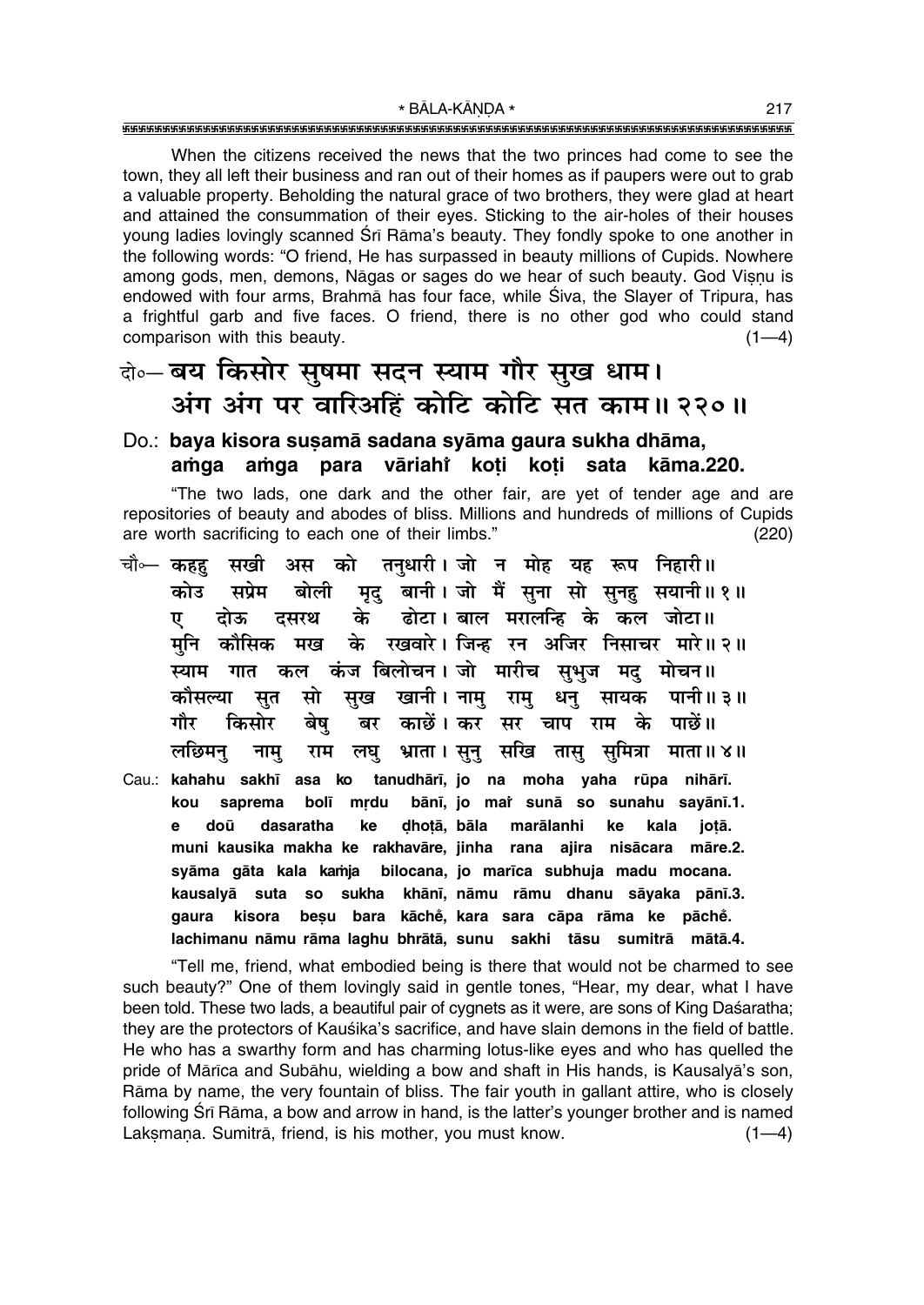### बे॰ बिप्रकाजु करि बंधु दोउ मग मुनिबधु उधारि। आए देखन चापमख सुनि हरषीं सब नारि॥ २२१॥

### Do.: biprakāju kari bamdhu dou maga munibadhū udhāri, āe dekhana cāpamakha suni harasī saba nāri.221.

"Having accomplished the object of the Brāhmana, Viśvāmitra, and redeeming the sage's wife, Ahalya, on the way, the two brothers have come here to witness the bowsacrifice." All the ladies were delighted to hear this.  $(221)$ 

- चौ०— देखि राम छबि कोउ एक कहई। जोग जानकिहि यह बरु अहई॥ सखि इन्हहि देख नरनाह। पन परिहरि हठि करइ बिबाह।। १ ॥ जौं कोउ कह ए भपति पहिचाने।मनि समेत सादर सनमाने ॥ सखि परंतु पनु राउ न तजई। बिधि बस हठि अबिबेकहि भजई॥ २॥ कोउ कह जौं भल अहड़ बिधाता। सब कहँ सनिअ उचित फलदाता॥ तौ जानकिहि मिलिहि बरु एहू।नाहिन आलि डहाँ संदेह॥ ३॥ जौं बिधि बस अस बनै सँजोग। तौ कतकत्य होड़ सब लोग॥ आरति अति तातें। कबहँक ए आवहिं एहि नातें॥४॥ सखि हमरें
- Cau.: dekhi rāma chabi kou eka kahaī, jogu jānakihi yaha baru ahaī. jaů sakhi inhahi dekha naranāhū, pana parihari hathi karai bibāhū.1. kaha e bhūpati pahicāne, muni sameta sādara sanamāne. kou sakhi paramtu panu rāu na tajaī, bidhi basa hathi abibekahi bhajaī.2. kou kaha jaŭ bhala ahai bidhātā, saba kahå sunia ucita phaladātā. jānakihi milihi baru ehū, nāhina āli ihằ samdehū.3. tau jaů bidhi basa asa banai såjogū, tau krtakrtya hoi saba logū. sakhi hamare ārati ati tātě, kabahůka  $\mathbf{e}$ āvahř ehi nātě.4.

Beholding Srī Rāma's beauty someone said, "Here is a bridegroom worthy of Princess Jānakī. If the king does but see him, friend, I am sure he will abandon his vow and insist upon their marriage." Said another, "The king has come to know them and has received them as well as the sage with all honour. But the king, my dear, refuses to give up his vow and, as Fate would have it, persists in his folly." Yet another said," If providence is good and, as we are told, gives every man his due, then Jānakī is sure to have him as her bridegroom. About this, my dear, there can be no doubt. If such a union is brought about by Providence, everyone will have realized one's object. My impatience, friend, is augmented by the thought that this alliance will impel him to visit this place again.  $(1-4)$ 

# के-नाहिं त हम कहुँ सुनहु सखि इन्ह कर दरसनु दूरि। यह संघटु तब होइ जब पुन्य पुराकृत भूरि॥ २२२॥

Do.: nāhi ta hama kahůsunahu sakhi inha kara darasanu dūri, yaha samghatu taba hoi jaba punya purākrta bhūri.222. "Otherwise, my dear, it is out of question for us, I tell you, to see Him again. Such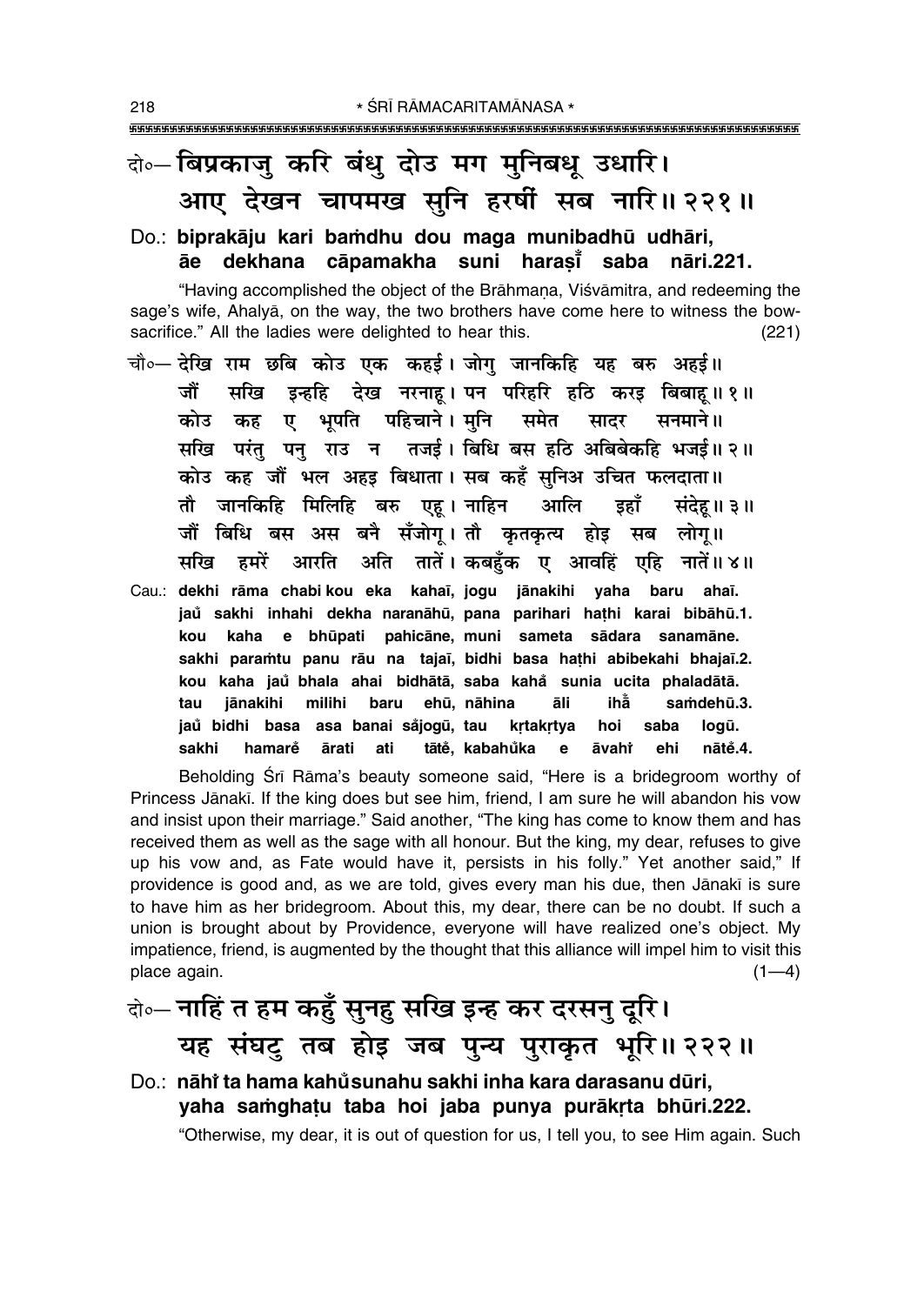\* BĀLA-KĀNDA \* 

an event can take place only when we have a rich stock of merit accumulated in previous existences."  $(222)$ 

कहेह सखि नीका। एहिं बिआह अति हित सबही का॥ चौ०- बोली अपर कोउ चाप कठोरा। एक्यामल मुदगात किसोरा॥ १॥ कह संकर सयानी। यह सनि अपर कहड़ मृद् बानी॥ असमंजस अहड सब सखि इन्ह कहँ कोउ कोउ अस कहहीं। बड़ प्रभाउ देखत लघु अहहीं॥२॥ पद पंकज धरी।तरी अहल्या कत अंघ भरी॥ परसि जास सो कि रहिहि बिनु सिवधनु तोरें। यह प्रतीति परिहरिअ न भोरें॥३॥ सीय सँवारी। तेहिं स्यामल बरु रचेउ बिचारी॥ रचि जेहिं बिरंचि सब हरषानीं। ऐसेइ होउ कहहिं मृद् बानीं॥४॥ सूनि तास् बचन kahehu sakhi nīkā, ehr biāha ati hita Cau.: bolī sabahī kā. apara kou kaha samkara cāpa kathorā, e syāmala mrdugāta kisorā.1. ahai sayānī, yaha suni apara kahai mrdu bānī. asamamjasa sabu sakhi inha kahå kou kou asa kahahi, baRa prabhāu dekhata laghu ahahi.2. parasi jāsu pada pamkaja dhūrī, tarī ahalyā krta agha bhūrī. ki rahihi binu sivadhanu torė, vaha pratīti pariharia na so bhore.3. sīya såvārī, teht syāmala baru raceu bicārī. ieht biramci raci tāsu bacana suni saba harasāni, aisei bānī.4. hou kahahr mrdu

Someone else said, "Friend, you have spoken well. This union will be conducive to the best interests of all." Still another said, "Sankara's bow is hard to bend, while this swarthy lad is of delicate frame. Everything, my dear, is out of place," Hearing this, another said in a soft voice, "Friend, with regard to this lad I have heard some people say that, though small in appearance, He wields a great power. Touched by the dust of His lotus-feet Ahalyā, who had perpetrated a great sin, attained salvation. He will, therefore, surely break Siva's bow; one should never commit the mistake of giving up this faith. The same Creator, who fashioned Sita with great skill, has preordained for her this dark-complexioned bridegroom." Everyone was pleased to hear the words of this lady and softly exclaimed "Amen!"  $(1-4)$ 

### बे∘– हियँ हरषहिं बरषहिं सुमन सुमुखि सुलोचनि बृंद। जाहिं जहाँ जहँ बंधु दोउ तहँ तहँ परमानंद॥ २२३॥

#### Do.: hiyå harasahi barasahi sumana sumukhi sulocani brmda, jāhi jahā jahå bamdhu dou tahå tahå paramānamda.223.

In their gladness of heart troops of fair-faced, bright-eyed dames rained flowers on the princes. Wherever the two brothers went, there was supreme joy.  $(223)$ 

पुरब दिसि गे दोउ भाई। जहँ धनुमख हित भूमि बनाई॥ चौ०— **प्**र बिस्तार चारु गच ढारी।बिमल बेदिका रुचिर सँवारी॥१॥ अति दिसि कंचन मंच बिसाला। रचे जहाँ चहँ बैठहिं महिपाला ॥ तेहि पाछें समीप चहँ पासा। अपर मंच मंडली बिलासा॥ २॥ ऊँचि सब भाँति सहाई।वैठहिं नगर लोग कछक जहँ जार्ड ॥ तिन्ह के निकट बिसाल सुहाए। धवल धाम बहुबरन बनाए॥ ३॥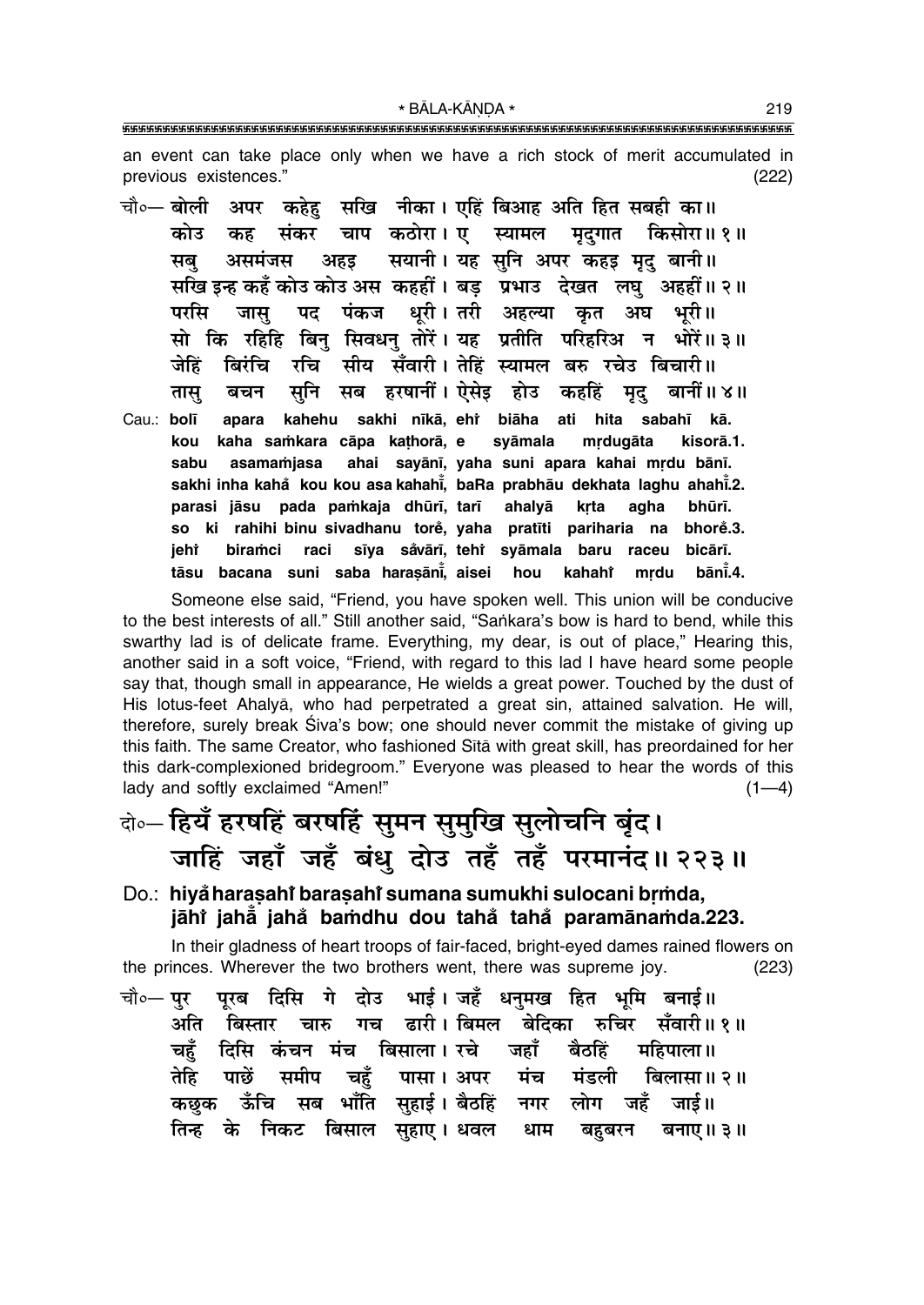जहँ बैठें देखहिं सब नारी।**जथा जोग निज कल अन**हारी॥ पर बालक कहि कहि मृद् बचना। सादर प्रभुहि देखावहिं रचना॥४॥ Cau.: **pura pµuraba disi ge dou bhå∂, jaha° dhanumakha hita bhµumi banå∂. ati biståra cåru gaca Œhår∂, bimala bedikå rucira sa°vår∂.1. cahu° disi ka≈cana ma≈ca bisålå, race jahå° bai¢hahiÚ mahipålå.** tehi pāche samīpa cahů pāsā, apara mamca mamdalī bilāsā.2. **kachuka µu° ci saba bhå° ti suhå∂, bai¢hahiÚ nagara loga jaha° jå∂. tinha ke nika¢a bisåla suhåe, dhavala dhåma bahubarana banåe.3.**  $i$ ahå baithe  **saba når∂, jathå jogu nija kula anuhår∂.** pura bālaka kahi kahi mṛdu bacanā, sādara prabhuhi dekhāvahi racanā.4.

The two brothers reached the eastern quarter of the city, where the arena for the bow-sacrifice had been got ready. In the midst of a beautiful and spacious paved area a spotless altar was richly adorned. On all the four sides of this altar were erected elevated and broad seats of gold to be occupied by the princes. Not far behind and surrounding them on all sides shone another circular tier of raised seats, which was of somewhat greater height and beautiful in everyway, and where the people of the city might come and take their seat. Close to these were constructed spacious and beautiful gallaries of glistening white, painted in diverse colours, whence ladies might view the spectacle seated in their appropriate places according to their family rank. The children of the town politely showed the Lord all the preparations speaking to Him in gentle words.  $(1-4)$ 

### दो०–सब सिसु एहि मिस प्रेमबस परसि मनोहर गात। <u>तन पु</u>लकहिं अति हरषु हियँ देखि देखि दोउ भ्रात॥ २२४॥

### Do.: **saba sisu ehi misa premabasa parasi manohara gåta, tana pulakahiÚ ati hara¶u hiya° dekhi dekhi dou bhråta.224.**

Thus finding an occasion for touching their charming limbs all the children were overwhelmed with love, experienced a thrill all over their body and their heart overflowed with joy on seeing the two brothers again and again. (224)

| चौ∘— सिसु सब राम प्रेमबस जाने।।प्रीति समेत निकेत बखाने॥           |
|-------------------------------------------------------------------|
| निज निज रुचि सब लेहिं बोलाई। सहित सनेह जाहिं दोउ भाई॥१॥           |
| राम देखावहिं अनुजहि रचना।कहि मृदु मधुर मनोहर बचना॥                |
| लव निमेष महुँ भुवन निकाया। रचइ जासु अनुसासन माया॥२॥               |
| भगति हेतु सोइ दीनदयाला। चितवत चकित धनुष मखसाला॥                   |
| कौतुक देखि चले गुरु पाहीं।जानि बिलंबु त्रास मन माहीं॥३॥           |
| जासु त्रास डर कहुँ डर होई। भजन प्रभाउ देखावत सोई॥                 |
| कहि बातें मृदु मधुर सुहाईं।वििाए बिदा बालक बरिआईं॥४॥              |
| Cau.: sisu saba rāma premabasa jāne, prīti sameta niketa bakhāne. |
| nija ruci saba lehi bolāī, sahita saneha jāhi dou bhāī.1.<br>nija |
| rāma dekhāvahi anujahi racanā, kahi mrdu madhura manohara bacanā. |
| lava nimesa mahŭ bhuvana nikāyā, racai jāsu anusāsana māyā.2.     |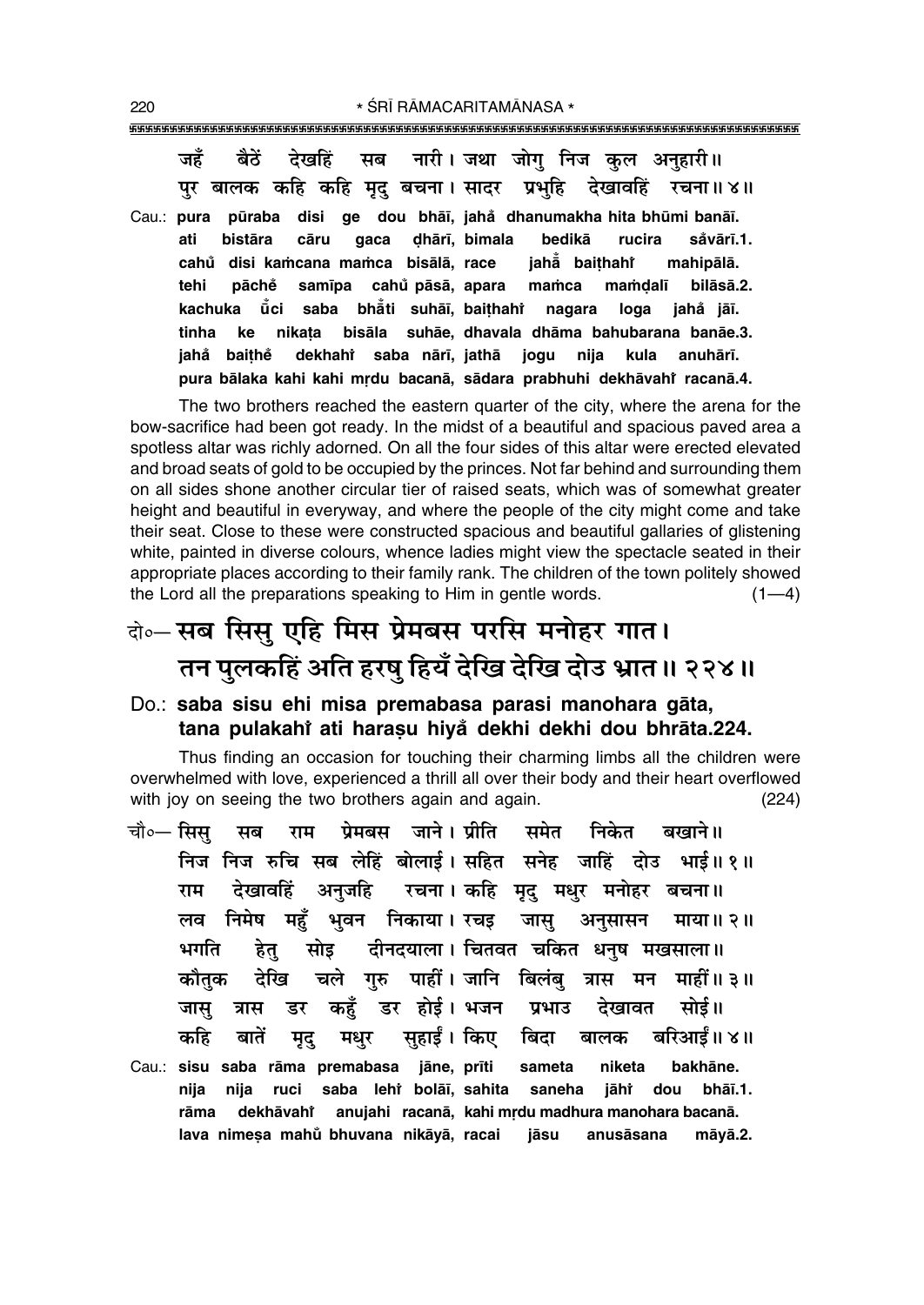dīnadayālā, citavata cakita dhanuṣa makhasālā. bhagati hetu soi cale guru pāhi, jāni bilambu trāsa mana māhi.3. kautuka dekhi dara kahů dara hoī, bhajana prabhāu dekhāvata soī, iāsu trāsa kahi bātě mrdu madhura suhāi, kie bidā bālaka bariāi.4.

Finding all the children under the spell of affection, Srī Rāma lovingly extolled the places shown by them. All of them would call the two brothers wherever they pleased and the two brothers went to them out of loving kindness. Sri Rama showed to His vounger brother the arrangements that had been made there, speaking to him in soft. sweet and agreeable words. He in obedience to whose fiat Māyā brings forth multitudes of universes in the quarter of a second, the same gracious Lord, conquered by devotion, looks with amazement on the arena for the bow-sacrifice. Having seen the whole show the two brothers returned to their Guru; but the thought of their being late disturbed their mind. The Lord, whose sublimity inspires terror into Terror itself thus manifests the glory of devotion. With many kind and courteous phrases they took leave of the youngsters much against the latter's will.  $(1-4)$ 

वे॰– सभय सप्रेम बिनीत अति सकुच सहित दोउ भाइ। गुर पद पंकज नाइ सिर बैठे आयसु पाइ॥ २२५॥

#### Do.: sabhaya saprema binīta ati sakuca sahita dou bhāi, gura pada pamkaja nāi sira baithe āvasu pāi.225.

Meekly and most submissively, with a mingled feeling of awe and love the two brothers bowed their head at the lotus feet of the preceptor (Viśvāmitra) and sat down with his permission.  $(225)$ 

- चौ०— निसि प्रबेस मुनि आयसु दीन्हा। सबहीं संध्याबंदन कोन्हा॥ इतिहास पुरानी। रुचिर रजनि जुग जाम सिरानी॥१॥ कहत कथा मनिबर सयन कीन्हि तब जाई।लगे चरन चापन दोउ भाई॥ चरन सरोरुह लागी। करत बिबिध जप जोग बिरागी॥ २॥ जिन्ह के बंध प्रेम जन जीते।गर पद कमल पलोटत प्रीते॥ तेड दोउ अग्या दीन्ही। रघुबर जाइ सयन तब कीन्ही॥३॥ मुनि बार बार उर लाएँ।सभय सप्रेम परम सचु पाएँ॥ लखन् चरन चापत पनि प्रभ कह सोवह ताता। पौढे धरि उर पद पनि जलजाता॥ ४॥
- Cau.: nisi prabesa muni āyasu dīnhā, sabahī samdhyābamdanu kīnhā. kahata kathā itihāsa purānī, rucira rajani juga jāma sirānī.1. munibara sayana kīnhi taba jāī, lage carana cāpana dou bhāī. jinha ke carana saroruha lāgī, karata bibidha japa joga birāgī.2. tei dou bamdhu prema janu jīte, gura pada kamala palotata prīte. bāra bāra muni agyā dīnhī, raghubara jāi sayana taba kīnhī.3. cāpata carana lakhanu ura lāe, sabhaya saprema parama sacu pāe. puni puni prabhu kaha sovahu tātā, pauRhe dhari ura pada jalajātā.4.

At the approach of night the sage (Viśvāmitra) gave the word and all performed their evening devotions; and while the sage recited old legends and narratives, two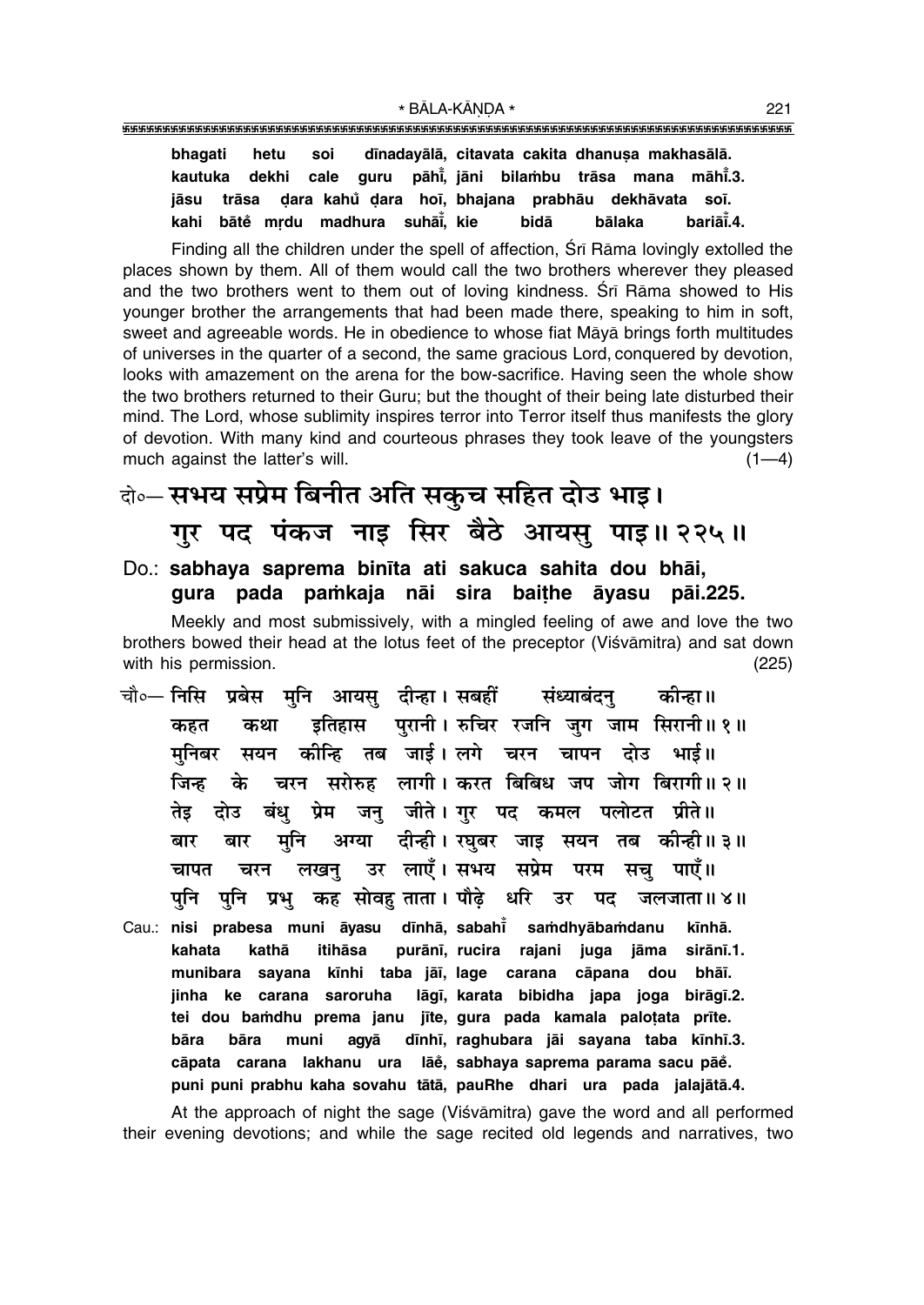watches of the beautiful night passed. The chief of the sages, Viśvāmitra, then retired to his bed; and the two brothers began to rub his feet. The couple whose lotus feet are sought by men of dispassion muttering various sacred formulae and practising different kinds of Yoga (means of union with God) lovingly rubbed the lotus-like feet of their Guru, conquered as it were by his love. When the sage asked Him again and again, the Chief of Raghu's race went to bed only then. Laksmana pressed the Lord's feet to his bosom and caressed them with reverence and love deriving supreme joy from this service. It was only when the Lord repeatedly said, "Retire now, my brother," that he laid himself down cherishing his Brother's lotus feet in his heart.  $(1-4)$ 

### केन्ट उठे लखनु निसि बिगत सुनि अरुनसिखा धुनि कान। गर तें पहिलेहिं जगतपति जागे रामु सुजान॥ २२६॥

#### Do.: uthe lakhanu nisi bigata suni arunasikhā dhuni kāna, sujāna.226. te pahilehi jagatapati jāge rāmu qura

Towards the close of night, at the sound of cook-crow, got up Laksmana. The Lord of the universe, the all-wise Srī Rāma, also woke before His preceptor.  $(226)$ 

- जाड़ नहाए। नित्य निबाहि मनिहि सिर नाए॥ सौच करि चौ०— सकल आयस पाई।लेन प्रसन चले दोउ भाई॥ १॥ समय जानि गर देखेउ जाई। जहँ बसंत रित रही लोभाई॥ बाग बर भूप बिटप मनोहर नाना । बरन बरन बर बेलि लागे बिताना॥ २॥ सूहाए। निज संपति सुर रूख लजाए॥ नव पल्लव फल सुमन चकोरा। कुजत बिहग नटत कल मोरा॥३॥ चातक कोकिल कीर सहावा। मनि बिचित्र मध्य सरु सोह सोपान बनावा ॥ बाग बिमल सलिल् सरसिज बहरंगा। जलखग कुजत गुंजत भूंगा ॥ ४ ॥ Cau.: sakala sauca kari jāi nahāe, nitya nibāhi munihi sira nāe.
- samaya jāni qura āvasu pāī, lena prasūna cale dou bhāī.1. bhūpa bāgu bara dekheu jāī, jahå basamta ritu rahī lobhāī. lāge bitapa manohara nānā, barana barana bara beli bitānā.2. nava pallava phala sumana suhāe, nija sampati rūkha sura lajāe. cakorā, kūjata bihaga cātaka kokila kīra natata kala morā.3. madhya bāga saru soha suhāvā, mani sopāna bicitra banāvā. bahuramgā, jalakhaga kūjata gumjata bhrmgā.4. bimala salilu sarasija

Having performed all the customary acts of purification, they went and finished their ablutions; and having gone through their daily routine of devotions etc., they bowed before the sage. When the time came, the two brothers took leave of the preceptor and went out to gather flowers. Having gone out they saw the lovely royal garden, enamoured of whose beauty the vernal season had taken its permanent abode there. It was planted with charming trees of various kinds and overhung with beautiful creepers of different colours. Rich in fresh leaf, fruit and flower they put to shame even celestial trees by their wealth. The feathered choir of the Catakas, cuckoos, parrots and Cakoras warbled and peacocks beautifully danced. In the centre of the garden a lovely lake shone bright with flights of steps made of many-coloured gems. Its limpid water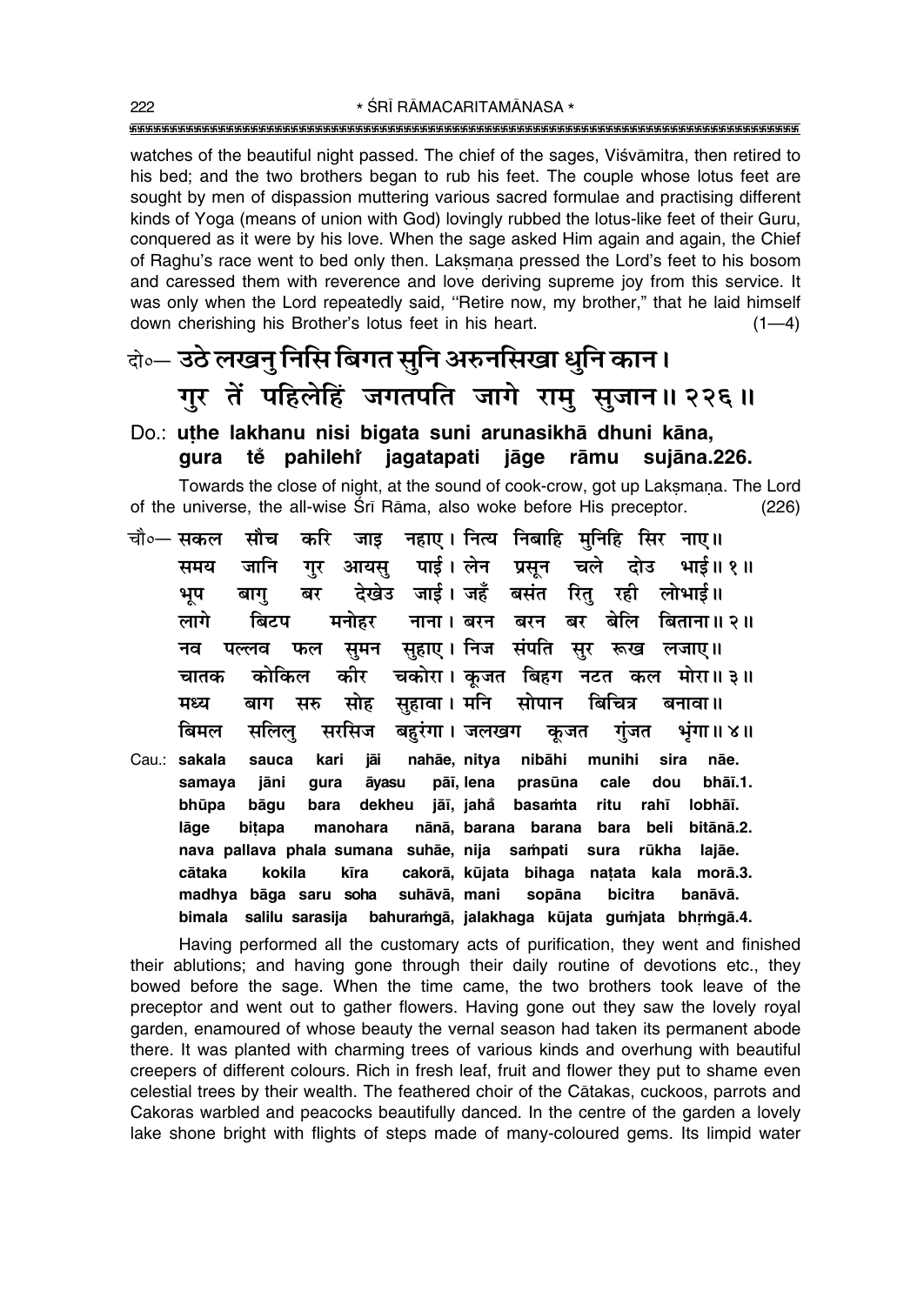\* BĀLA-KĀNDA \* 

contained lotuses of various colours and was vocal with the cooing of aquatic birds and the humming of bees.  $(1-4)$ 

## के-बागु तड़ागु बिलोकि प्रभु हरषे बंधु समेत। परम रम्य आराम् यह जो रामहि सुख देत॥ २२७॥

#### Do.: bāgu taRāgu biloki prabhu harase bamdhu sameta, parama ramya ārāmu yahu jo rāmahi sukha deta.227.

Both the Lord and His brother were delighted to behold the garden with its lake. Most lovely must have been that garden which delighted even Srī Rāma (lit., the delighter of all) !  $(227)$ 

| चौ० चहुँ दिसि चितइ पूँछि मालीगन। लगे लेन दल फूल मुदित मन॥                   |  |
|-----------------------------------------------------------------------------|--|
| तेहि अवसर सीता तहँ आई।गिरिजा पूजन जननि पठाई॥१॥                              |  |
| सखीं सब सुभग सयानीं।गावहिं गीत मनोहर बानीं॥<br>संग                          |  |
| समीप गिरिजा गृह सोहा। बरनि न जाइ देखि मनु मोहा॥ २॥<br>सर                    |  |
| मज्जनु करि सर सखिन्ह समेता।गई मुदित मन गौरि निकेता॥                         |  |
| कीन्हि अधिक अनुरागा। निज अनुरूप सुभग बरु मागा॥३॥<br>पुजा                    |  |
| एक सखी सिय संगु बिहाई। गई  रही  देखन  फुलवाई॥                               |  |
| दोउ बंधु बिलोके जाई।प्रेम बिबस सीता पहिं आई॥४॥<br>तेहिं                     |  |
| disi citai pū̃chi mālīgana, lage lena dala phūla mudita mana.<br>Cau.: cahů |  |
| avasara sītā taha āī, girijā pūjana janani pathāī.1.<br>tehi                |  |
| samga sakhi saba subhaga sayāni, gāvahi gīta manohara bāni.                 |  |
| samīpa girijā grha sohā, barani na jāi dekhi manu mohā.2.<br>sara           |  |
| majjanu kari sara sakhinha sametā, gaī mudita mana gauri niketā.            |  |
| kīnhi adhika anurāgā, nija anurūpa subhaga baru māgā.3.<br>pūjā             |  |
| sakhī siya samgu bihāī, gaī rahī dekhana phulavāī.<br>eka                   |  |
| bamdhu biloke jāī, prema bibasa sītā<br>pahi āī.4.<br>tehr<br>dou           |  |

After looking all about, and with the consent of the gardeners, the two brothers began in high glee to gather leaves and flowers. On that very occasion Sita too arrived there, having been sent by Her mother to worship Girija. She was accompanied by Her girl-companions, who were all lovely and intelligent. They sang melodies in an enchanting voice. Close to the lake stood a temple, sacred to Girijā, which was beautiful beyond description, and captivated the mind of those who looked at it. Having taken a dip into the lake with Her companions, Sitā went with a glad heart to Girijā's temple. She offered worship with great devotion and begged of the Goddess a handsome match worthy of Her. One of Her companions had strayed away from Her in order to have a look at the garden. She chanced to behold the two brothers and returned to Sita overwhelmed with love.  $(1-4)$ 

के-तासु दसा देखी सखिन्ह पुलक गात जलु नैन। कहु कारनु निज हरष कर पूछहिं सब मृदु बैन॥ २२८॥

Do.: tāsu dasā dekhī sakhinha pulaka gāta jalu naina, kahu kāranu nija harasa kara pūchahi saba mrdu baina.228.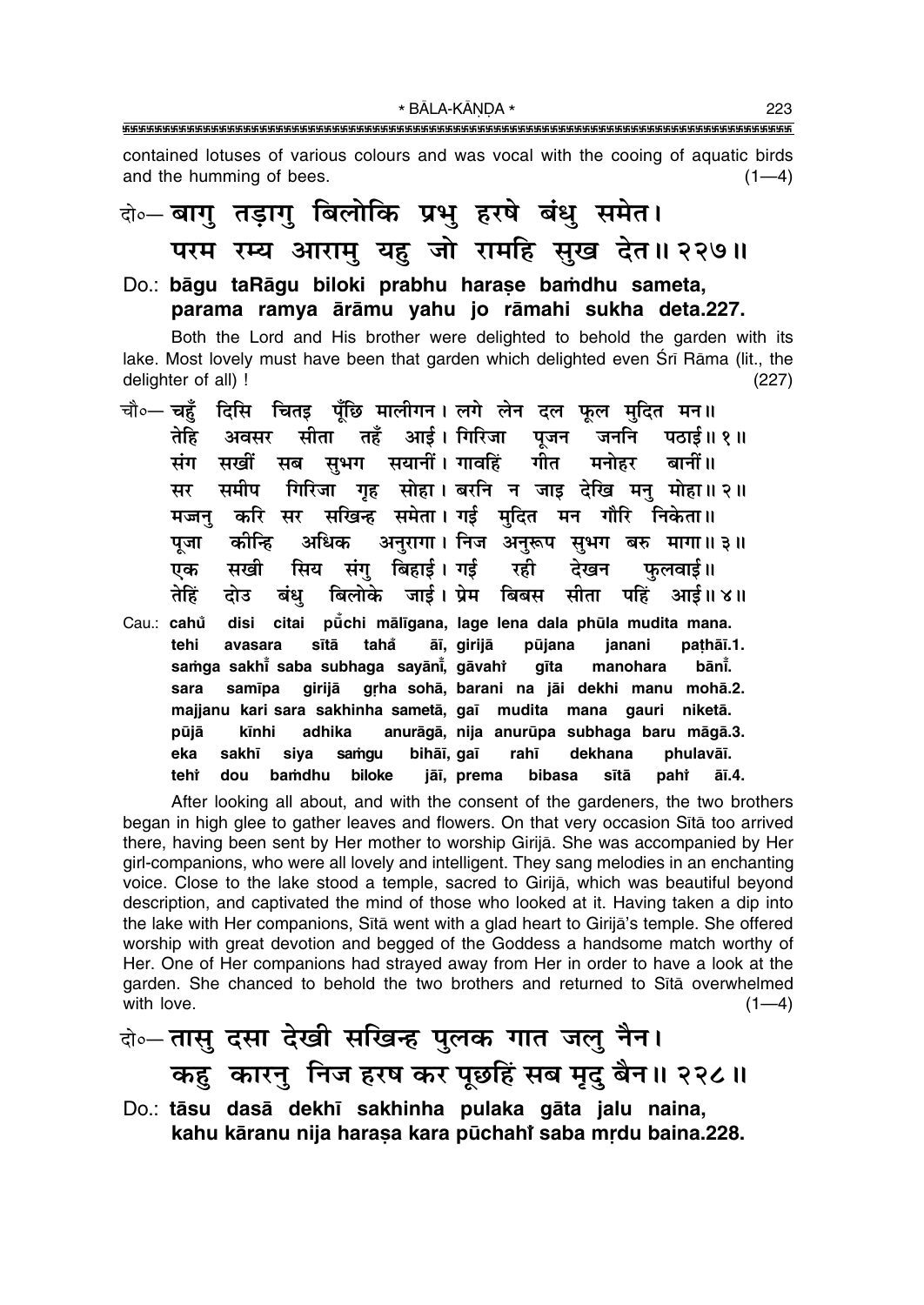When her companions saw her condition, her body thrilling all over and her eyes full of tears, they all asked her in gentle tones, "Tell us what gladdens your heart." (228)

कुअँर दृइ आए। बय किसोर सब भाँति सहाए॥ चौ०— देखन बाग स्याम गौर किमि कहौं बखानी।गिरा अनयन नयन बिन बानी॥१॥ सनि हरषीं सब सखीं सयानी।सिय हियँ अति उतकंठा जानी॥ नृपसुत तेइ आली। सुने जे मुनि सँग आए काली॥२॥ एक कहड निज रूप मोहनी डारी।कोन्हे स्वबस नगर नर नारी॥ जिन्ह बरनत छबि जहँ तहँ सब लोग्। अवसि देखिअहिं देखन जोग्॥३॥ तास बचन अति सियहि सोहाने। दरस लागि लोचन अकलाने ॥ चली अग्र करि प्रिय सखि सोई। प्रीति परातन लखड़ न कोई॥४॥ kisora saba bhåti suhāe. Cau.: dekhana bāqu kuåra dui āe, baya syāma gaura kimi kahaŭ bakhānī, girā anayana nayana binu bānī.1. suni harasi̇̃ saba sakhi̇̃ sayānī, siya hiyå ati utakamthā iānī. eka kahai nrpasuta tei ālī, sune je muni såga āe kālī.2. **iinha** niia rūpa mohanī dārī, kīnhe svabasa nagara nara nārī. baranata chabi jahå tahå saba logū, avasi dekhiahř dekhana jogū.3. bacana ati siyahi sohāne, darasa tāsu lāgi locana akulāne. agra kari priya sakhi soi, priti calī purātana lakhai na koī.4.

"Two princes have come to see the garden, both of tender age and charming in everyway, one dark of hue and the other fair; how shall I describe them? For speech is sightless, while the eyes are mute." All the clever maidens were delighted to hear this. Perceiving the intense longing in Sita's bosom one of them said, "They must be the two princes, my dear, who, I was told, arrived yesterday with the sage (Viśvāmitra), and who have captivated the heart of men and women of the city by casting the spell of their beauty. All are talking of their loveliness here, there and everywhere. We must see them, for they are worth seeing." The words of this damsel highly pleased Sita; Her eves were restless for the sight of the princes. With that kind friend to lead the way She followed; no one knew that Hers was an old love.  $(1-4)$ 

### बे∘–सुमिरि सीय नारद बचन उपजी प्रीति पुनीत। चकित बिलोकति सकल दिसि जन् सिस् मुगी सभीत ।। २२९ ॥

Do.: sumiri sīya nārada bacana upajī prīti punīta, cakita bilokati sakala disi janu sisu mrgī sabhīta.229.

Recollecting Nārada's words She was filled with innocent love; and with anxious eyes She gazed all round like a startled fawn.  $(229)$ 

चौ०— कंकन किंकिनि नूपुर धुनि सुनि। कहत लखन सन राम् हृदयँ गुनि॥ दुंदुभी दीन्ही। मनसा बिस्व बिजय कहँ कोन्ही॥१॥ मानहँ मदन अस कहि फिरि चितए तेहि ओरा। सिय मुख ससि भए नयन चकोरा॥ चारु अचंचल। मनहँ सकुचि निमि तजे दिगंचल॥२॥ बिलोचन भए सीय सोभा सुखु पावा। हृदयँ सराहत बचनु न आवा॥ देखि जन् बिरंचि सब निज निपनाई। बिरचि बिस्व कहँ प्रगटि देखाई॥३॥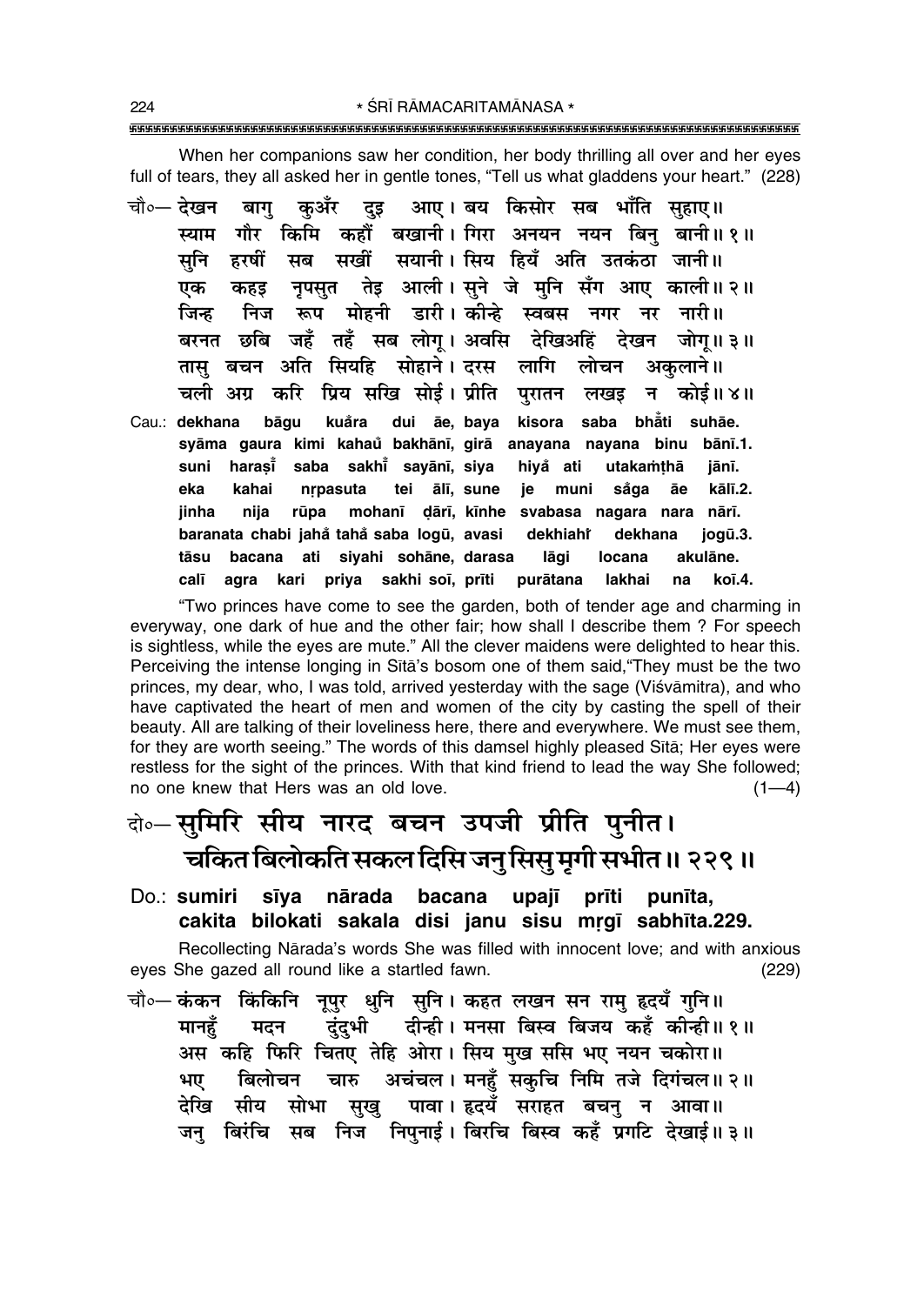संदर करई। छबिगहँ दीपसिखा बरर्ड ॥ कहँ जन संदरता जठारी। केहिं कबि रहे बिदेहकमारी॥ ४॥ उपमा पटतरौं मब Cau.: kamkana kimkini nūpura dhuni suni, kahata lakhana sana rāmu hrdayå guni. dumdubhī dīnhī, manasā bisva bijaya kahå kīnhī.1. mānahů madana asa kahi phiri citae tehi orā, siya mukha sasi bhae nayana cakorā. bhae bilocana cāru acamcala, manahů sakuci nimi taje digamcala.2. dekhi sīya sobhā sukhu pāvā, hrdayå sarāhata bacanu na āvā. janu biramci saba nija nipunāi, biraci bisva kahå pragati dekhāi.3. sumdaratā kahů sumdara karaī. chabigrhå dīpasikhā ianu baraī. kabi rahe juthārī, kehr saba upamā patataraů bidehakumārī.4.

Hearing the tinkling of bangles, the small bells tied round the waist and the anklets Srī Rāma thought within Himself and then said to Laksmana, "It seems as if Cupid has sounded his kettledrum with intent to conquer the universe." So saying, He looked once again in the same direction (whence the sound came); and lo ! His eyes feasted themselves on Sita's countenance even as the Cakora bird gazes on the moon. His charming eyes became motionless, as if Nimi<sup>\*</sup> (the god of winking) had left the eyelids out of shyness. Srī Rāma was filled with rapture to behold Sita's beauty; He admired it in His heart, but utterance failed Him. He felt as if the Creator had put his whole creative skill in visible form and demonstrated it to the world at large. "She lends charm to charm itself," He said to Himself, "and looks as if a flame of light is burning in a house of beauty. The similes already employed by the poets are all stale and hackneyed; to whom shall I liken the daughter of Videha?"  $(1-4)$ 

## बे॰-सिय सोभा हियँ बरनि प्रभु आपनि दसा बिचारि। बोले सुचि मन अनुज सन बचन समय अनुहारि॥ २३०॥

Do.: siya sobhā hiyå barani prabhu āpani dasā bicāri, bole suci mana anuja sana bacana samaya anuhāri.230.

Thus describing to Himself Sita's loveliness and reflecting on His own condition the Lord innocently spoke to His younger brother in terms appropriate to the occasion:- $(230)$ 

सोई। धनषजग्य जेहि कारन चौ∘— तात यह होई ॥ जनकतनया लै आईं। करत प्रकास फिरड फलवाईं॥१॥ गौरि सखीं पजन बिलोकि अलौकिक सोभा। सहज पनीत मोर मन छोभा॥ जास मो ं बिधाता । फरकहिं सुभद अंग सुन् भ्राता॥२॥ सब कारन जान सुभाऊ। मनु कुपंथ पगु धरइ न काऊ॥ रघबंसिन्ह कर सहज प्रतीति मन केरी। जेहिं सपनेहूँ परनारि न हेरी॥३॥ मोहि अतिसय

<sup>\*</sup> Nimi was a forbear of King Janaka. On his death his spirit obtained a seat on the eyelids of human beings and has ever since remained there. The poet here figuratively attributes the motionlessness of Sri Rāma's evelids to the sudden departure therefrom of Nimi, who as a forbear of Janaka is described as loth to witness this exchange of pure love between Rāma and Sītā.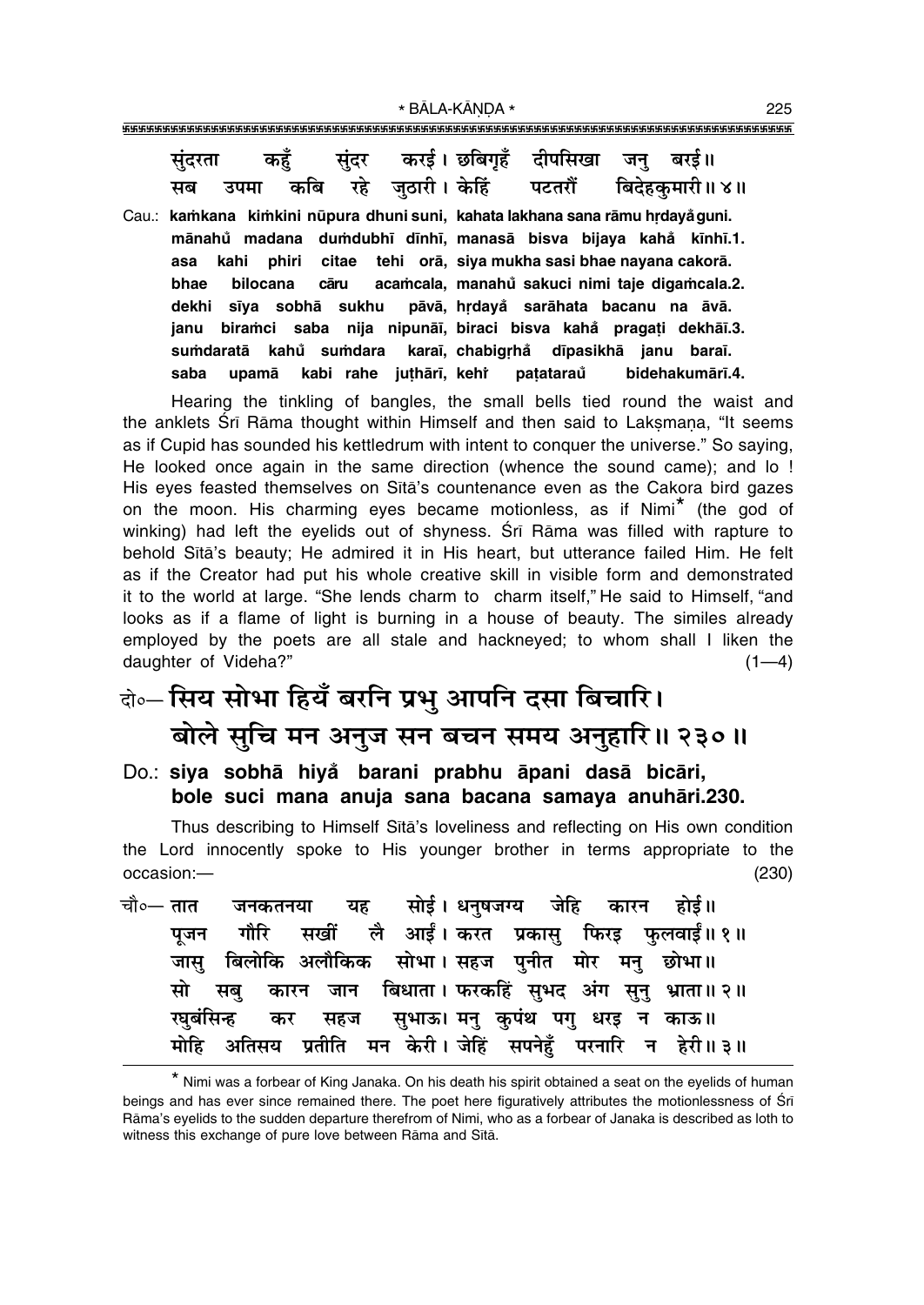िजन्ह कै लहहिं न रिप रन पीठी। नहिं पावहिं परतिय मन डीठी**॥** <u>मंगन लहहिं न जिन्ह कै नाहीं। ते नरबर थोरे जग माहीं॥४॥</u> Cau.: **tåta janakatanayå yaha so∂, dhanu¶ajagya jehi kårana ho∂. pµujana gauri sakh∂° lai å∂° , karata prakåsu phirai phulavå∂° .1. jåsu biloki alaukika sobhå, sahaja pun∂ta mora manu chobhå. so sabu kårana jåna bidhåtå, pharakahiÚ** bidhātā, pharakahi subhada amga sunu bhrātā.2. raghubamsinha kara sahaja subhāū, manu kupamtha pagu dharai na kāū. **mohi atisaya prat∂ti mana ker∂, jehiÚ sapanehu° paranåri na her∂.3.** jinha kai lahahì na ripu rana pīṭhī, nahi̇̀ pāvahi̇̀ paratiya manu ḍīṭhī. **maṁgana lahah** $\dagger$  **na jinha kai nāhi̇̃, te narabara thore jaga māhi̇̃.4.** 

"Brother, she is no other than the daughter of King Janaka, for whom the bowsacrifice is being arranged. She has been escorted by her girl-companions to worship Goddess Gaurī and is moving about in the garden diffusing light all about her. My heart which is naturally pure, is agitated by the sight of Her transcendent beauty. The reason of all this is known to God alone; but I tell you, brother, my right limbs are throbbing, which is an index of coming good fortune. It is a natural trait with the race of Raghu that they never set their heart on evil courses. As for myself I am fully confident of My mind, which has never sought anotherís wife even in a dream. Rare in this world are those noble men who never turn their back on the foe in battle nor give their heart to or cast an amorous glance on another's wife, and from whom no beggar meets with a rebuff.  $(1-4)$ 

## दो**०– करत बतकही अनुज सन मन सिय रूप लोभान। मुख सरोज मकरंद छबि करइ मधुप इव पान॥ २३१॥**

#### Do.: karata batakahī anuja sana mana siya rūpa lobhāna, **mukha saroja makara≈da chabi karai madhupa iva påna.231.**

While Śrī Rāma was talking to His younger brother in this strain, His mind, which was enamoured of Sītā's beauty, was all the time drinking in the loveliness of Her countenance, like a bee sucking the nectar from a lotus. (231)

- चौ०— चितवति चकित चहँ दिसि सीता । कहँ गए नपकिसोर मन् चिंता ॥ जहँ बिलोक मृग सावक नैनी।जन् तहँ बरिस कमल सित श्रेनी॥१॥ **लता ओट तब सखिन्ह लखाए। स्यामल गौर किसोर सहाए**॥ <u>देखि रूप लोचन ललचाने।इरषे जन</u>् निज निधि पहिचाने॥२॥ <u>थके नयन रघपति छबि देखें। पलकन्हिहँ</u> परिहरीं निमेषें॥ अधिक सनेहँ देह भै भोरी।**सरद ससिहि जन् चितव चकोरी॥३॥ लोचन मग रामहि उर आनी।** दीन्हे पलक कपाट सयानी॥ जब सिय सखिन्ह प्रेमबस जानी। कहि न सकहिं कछु मन सकुचानी॥४॥ Cau.: **citavati cakita cahµu° disi s∂tå, kaha° gae næpakisora manu ci≈tå. jaha° biloka mæga såvaka nain∂, janu taha° barisa kamala sita ‹ren∂.1.**
- **latå o¢a taba sakhinha lakhåe, syåmala gaura kisora suhåe. dekhi rµupa locana lalacåne, hara¶e janu nija nidhi pahicåne.2.**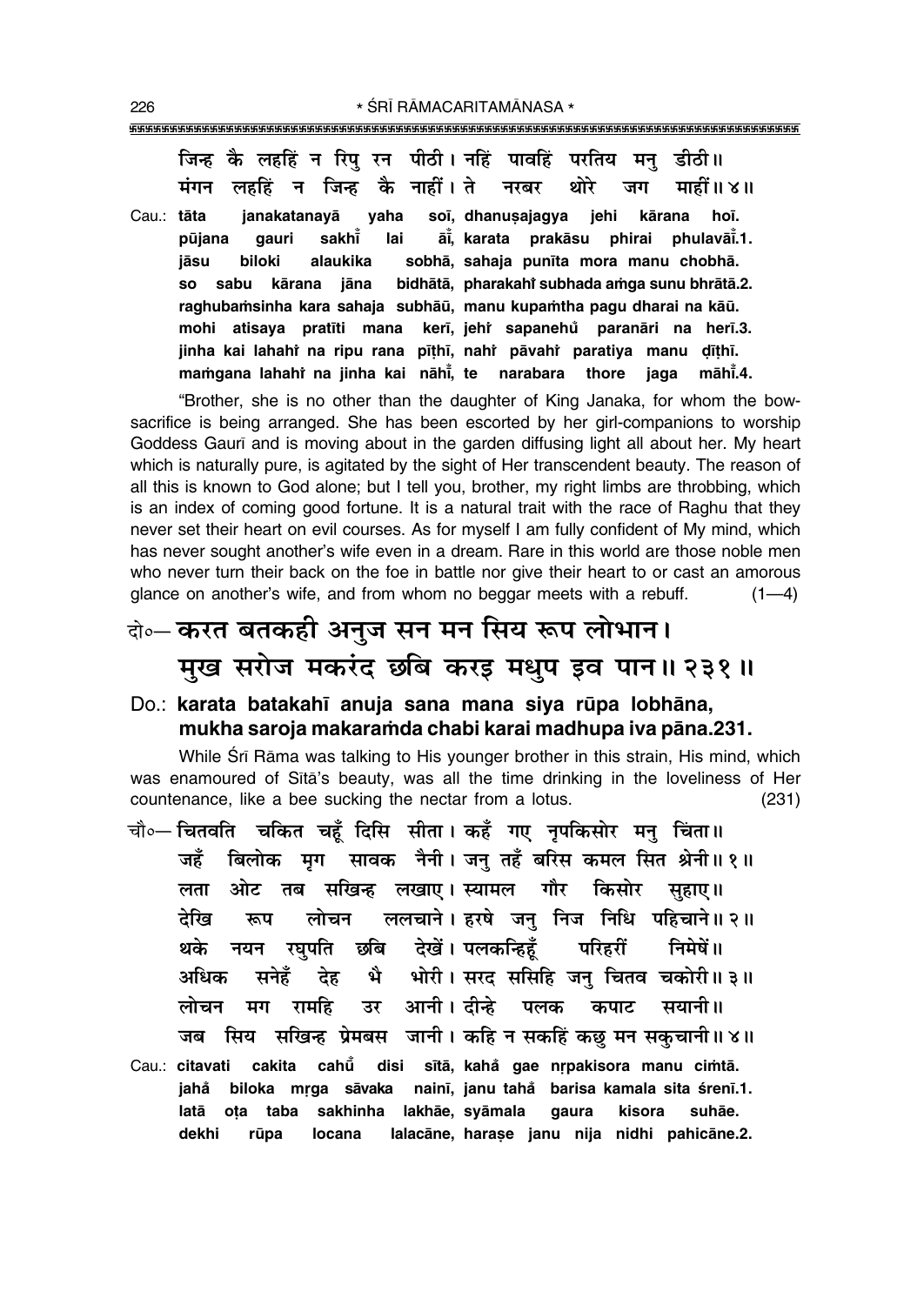thake nayana raghupati chabi dekhe, palakanhihu parihari nimese. adhika sanehå deha bhai bhorī, sarada sasihi janu citava cakorī.3. ānī. dīnhe locana maga rāmahi palaka kapāta savānī. **ura** jaba siya sakhinha premabasa jānī, kahi na sakahi kachu mana sakucānī.4.

Sita looked timidly all round; Her mind was at a loss as to where the princes had gone. Wherever the fawneyed princess cast Her glance, a continuous stream of white lotuses seemed to rain there. Her companions then pointed out to Her the two lovely brothers, the one dark, the other fair of hue, standing behind a fence of creepers. Beholding the beauty of the two princes Her eyes were filled with greed; they rejoiced as if they had discovered their longlost treasure. The eyes became motionless at the sight of Sri Rāma's loveliness; the eyelids too forgot to fall. Due to excess of love Her body-consciousness began to fail; it looked as if a Cakora bird were gazing at the autumnal moon. Receiving Sri Rama into the heart through the passage of the eyes, She cleverly shut Him up there by closing the doors of Her eyelids. When Her girl-companions found Sita overpowered with love, they were too much abashed to utter a word.  $(1-4)$ 

### के—लताभवन तें प्रगट भे तेहि अवसर दोउ भाइ। निकसे जनु जुग बिमल बिधु जलद पटल बिलगाइ॥ २३२॥

#### Do.: latābhavana tě pragata bhe tehi avasara dou bhāi, nikase janu juga bimala bidhu jalada patala bilagāi.232.

At that very moment the two brothers emerged from a bower. It looked as if a pair of spotless moons had shone forth tearing the veil of cloud.  $(232)$ 

- दोउ बीरा। नील चौ०— **सोभा सीवँ सभग** पीत जलजाभ सरीरा॥ सोहत नीके। गुच्छ बीच बिच कुसुम कली के॥१॥ मोरपंख सिर श्रमबिंदु सुहाए। श्रवन सुभग भूषन छबि छाए॥ तिलक भाल घघरवारे । नव रतनारे ॥ २ ॥ भुकटि सरोज लोचन बिकट कच नासिका कपोला। हास बिलास लेत मनु मोला॥ चिबक चारु मुखछबि कहि न जाइ मोहि पाहीं। जो बिलोकि बहु काम लजाहीं॥३॥ मनि माल कंबु कल गीवा। काम कलभ कर भुज बलसींवा॥ उर दोना। सावँर कअँर सखी सठि लोना॥४॥ बाम समन समेत कर
- Cau.: sobhā sīvå subhaga dou bīrā, nīla pīta jalajābha sarīrā. sohata nīke, guccha bīca bica kusuma kalī ke.1. morapamkha sira bhāla tilaka śramabimdu suhāe, śravana subhaga bhūsana chabi chāe. bikața bhrkuți kaca ghūgharavāre, nava ratanāre.2. saroja locana cāru cibuka nāsikā kapolā, hāsa bilāsa leta manu molā. mukhachabi kahi na jāi mohi pāhī, jo biloki hahu kāma laiāhī.3. ura mani māla kambu kala gīvā, kāma kalabha kara bhuja balasīvā. sumana sameta bāma kara donā, sāvåra kuåra sakhī suthi lonā.4.

The two gallant heroes were the very perfection of beauty; their bodies resembled in hue a blue and a yellow lotus respectively. Charming peacock-feathers adorned their head, which had bunches of flower-buds stuck here and there. A sectarian mark and beads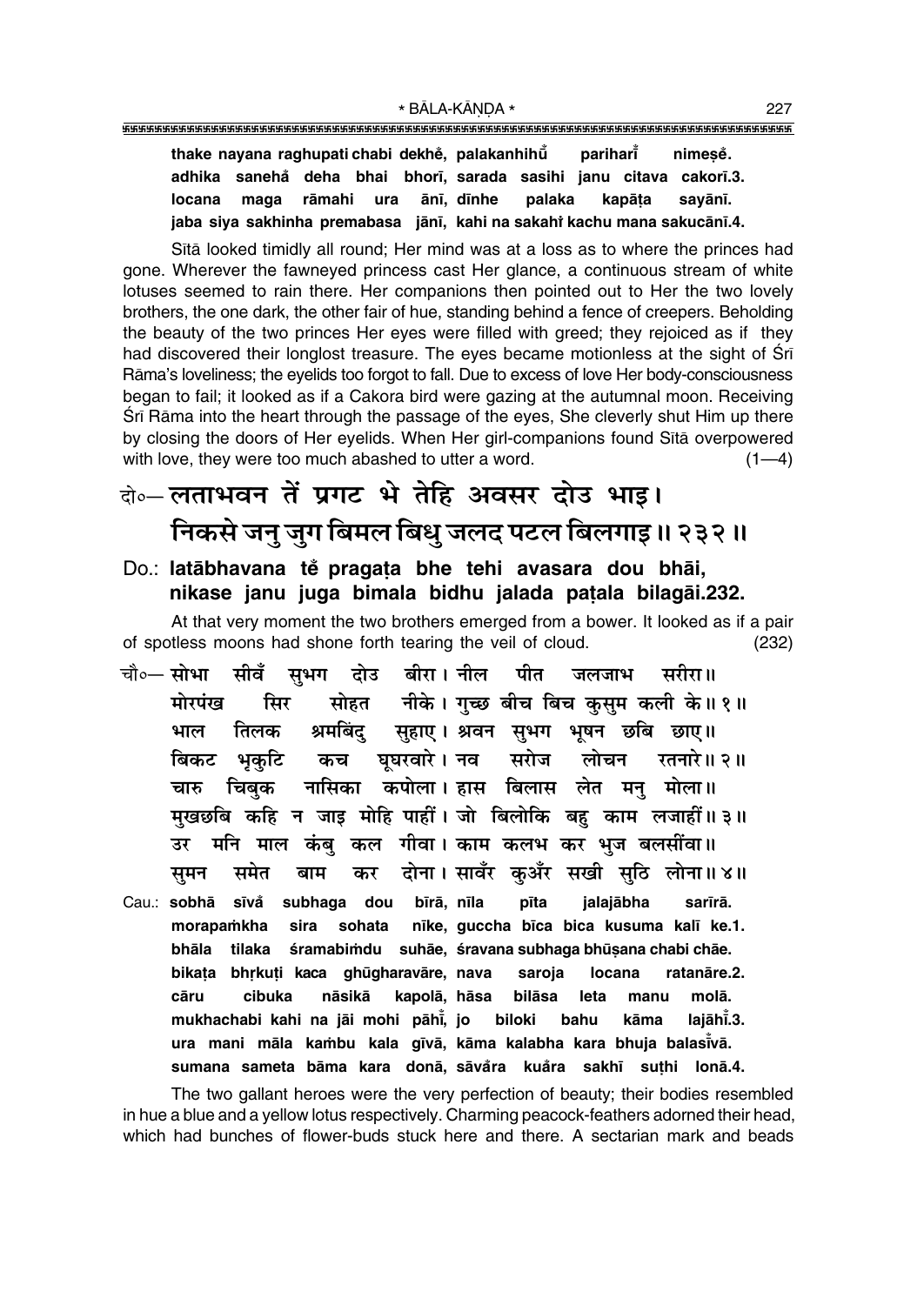of perspiration glistened on their brow; while graceful pendants shed their lustre on their ears. With arched evebrows and curly locks, eves red as a lotus-bud and a lovely chin, nose and cheeks their gracious smile was soul-enthralling. The beauty of their countenance was more than I can describe; it would put to shame a myriad Cupids. They had a string of jewels on their breast; their lovely neck resembled a conch-shell in its spiral shape; while their mighty arms vied with the trunk of a young elephant, who was the very incarnation of Cupid. With a cup of leaves full of flowers in His left hand the dark-hued prince, my dear, is most charming.  $(1-4)$ 

### दो० केहरि कटि पट पीत धर सूषमा सील निधान। देखि भानुकुलभूषनहि बिसरा सखिन्ह अपान॥ २३३॥

#### Do.: kehari kați pața pīta dhara sușamā sīla nidhāna, dekhi bhānukulabhūsanahi bisarā sakhinha apāna.233.

Beholding the Ornament of the solar race, who had a slender waist like that of a lion and was clad in yellow, and who was the very embodiment of beauty and amiability, Sītā's companions forgot their very existence.  $(233)$ 

- चौ∘— धरि एक आलि सयानी।सीता सन बोली गहि पानी॥ धीरज ध्यान करेहू। भूपकिसोर देखि किन लेहू॥१॥ बहरि गौरि कर सकुचि सीयँ तब नयन उघारे।सनमुख दोउ रघसिंघ निहारे॥ नख सिख देखि राम कै सोभा। समिरि पिता पन मन अति छोभा॥२॥ परबस सखिन्ह लखी जब सीता। भयउ गहरु सब कहहिं सभीता॥ पनि आउब एहि बेरिआँ काली। अस कहि मन बिहसी एक आली॥३॥ सुनि सिय सकुचानी। भयउ बिलंबु मातु भय मानी॥ गिरा गढ धरि बडि धीर राम उर आने। फिरी पितबस अपनपउ जाने ॥ ४॥
- Cau.: dhari dhīraju eka āli bolī sayānī, sītā sana gahi pānī. bahuri gauri kara dhyāna karehū, bhūpakisora dekhi kina lehū.1. sakuci sīyå taba nayana ughāre, sanamukha dou raghusimgha nihāre. nakha sikha dekhi rāma kai sobhā, sumiri pitā panu manu ati chobhā.2. parabasa sakhinha lakhī jaba sītā, bhayau gaharu saba kahahi sabhītā. beriå kālī, asa kahi mana bihasī eka ālī.3. puni āuba ehi gūRha girā suni siya sakucānī, bhayau bilambu mātu bhaya mānī. dhari baRi dhīra rāmu ura āne, phirī apanapau pitubasa iāne.4.

Recovering herself, one of Her clever companions grasped Sita by the hand and said to Her, "Meditate on Gaurī afterwards; why not behold the princes just now ?" Sītā then bashfully opened Her eyes and saw the two lions of Raghu's race opposite Herself. Surveying Srī Rāma's beauty from head to foot in the reverse order,\* and remembering Her father's vow she felt much perturbed. When Sita's companions saw Her thus

<sup>\*</sup> Girls in India are coy by their very nature and would not have the audacity to look straight into the eyes of a suitor. Sita, who is the very embodiment of feminine virtues and the ideal of Indian womanhood, is, therefore, depicted here as beginning Her survey of Srī Rāma's beauty from His feet and gradually passing Her eyes to His head. It is unidiomatic in English to speak of one scanning a person from 'foot to head'; hence the order had to be reversed in the rendering. It was, however, necessary to point out this radical difference between the Western and Indian cultures; and hence the words 'in the reverse order' have been added to keep the sense of the original intact while taking care not to allow the English idiom to suffer.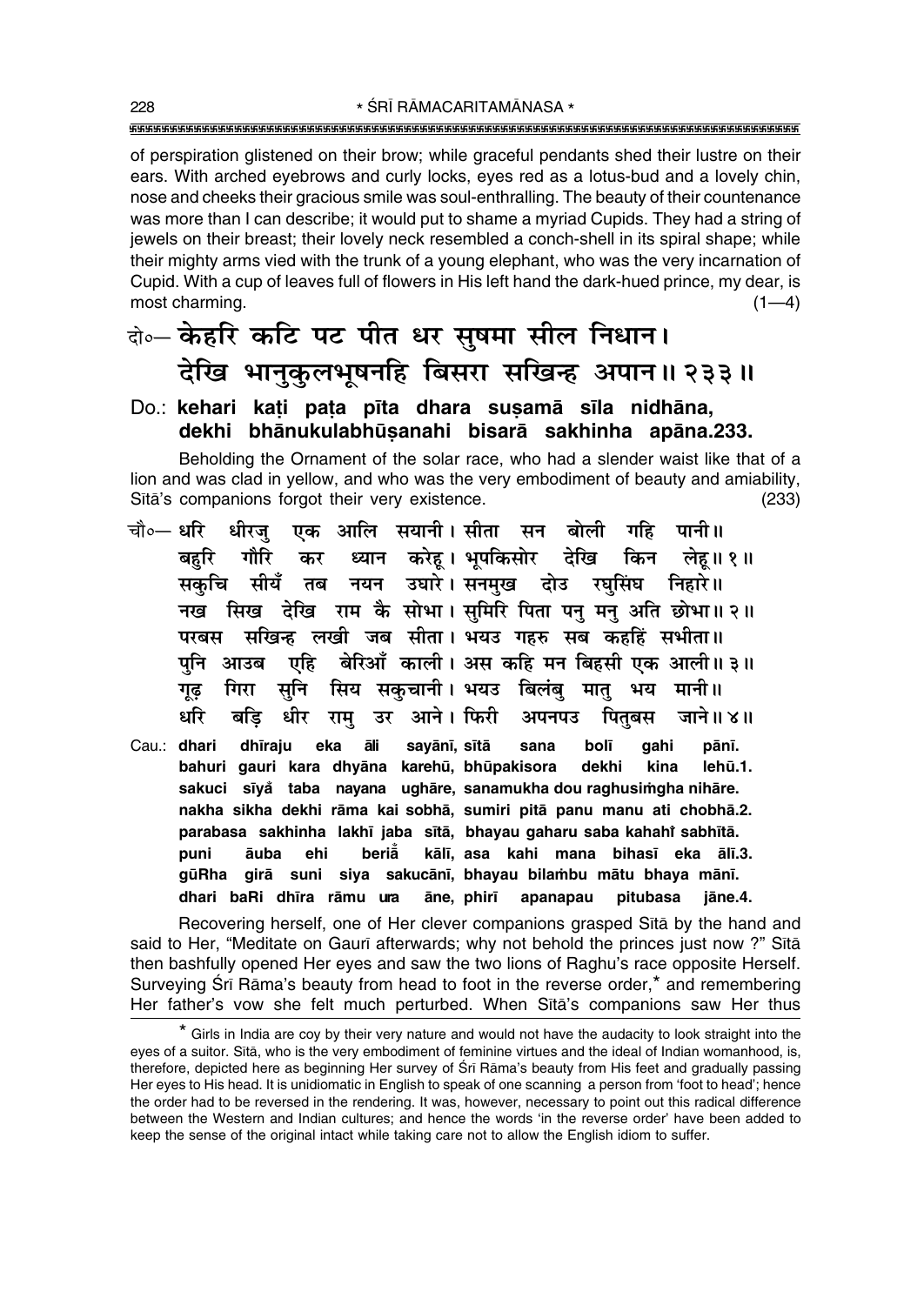overcome with love, they all cried in alarm: "We are late already." "Let us come again at this very hour tomorrow !" So saying one of them smiled within herself. Sita blushed at this pregnant remark. She got afraid of Her mother; for she felt it was already late. Recovering Herself with considerable effort she received Srī Rāma into Her heart and conscious of Her dependence on Her sire returned home.  $(1-4)$ 

### दो∘– देखन मिस मृग बिहग तरु फिरइ बहोरि बहोरि। निरखि निरखि रघुबीर छबि बाढ़इ प्रीति न थोरि॥ २३४॥

#### Do.: dekhana misa mrga bihaga taru phirai bahori bahori, nirakhi nirakhi raghubīra chabi bāRhai prīti na thori.234.

Under pretence of looking at a deer, bird or tree She turned again and again; and each time She gazed on the beauteous Hero of Raghu's race. Her love waxed not a little. (234)

- सिवचाप बिसूरति । चली राखि उर स्यामल मूरति ॥ चौ०— जानि कठिन जानकी जानी।सुख सनेह सोभा गुन खानी॥१॥ प्रभु जब जात मसि कोन्ही। चारु चित्त भीतीं लिखि लीन्ही॥ परम प्रेममय मद बहोरी। बंदि चरन बोली कर जोरी॥२॥ गर्ड भवानी भवन गिरिबरराज किसोरी।जय महेस मुख चंद चकोरी॥ जय जय षडानन माता । जगत जननि दामिनि दति गाता॥३॥ जय गजबदन नहिं अवसाना। अमित प्रभाउ बेद नहिं जाना॥ तव आदि मध्य भव बिभव पराभव कारिनि। बिस्व बिमोहनि स्वबस बिहारिनि॥४॥ भव
- Cau.: jāni kathina sivacāpa bisūrati, calī rākhi ura syāmala mūratill prabhu jaba jānakī jānī, sukha saneha sobhā guna khānī II jāta bhītī parama premamaya mrdu masi kīnhī, cāru citta likhi līnhī II bolī gaī bhavānī bhavana bahorī, bamdi carana kara jorī II kisorī, java mahesa mukha camda cakorī II java giribararāja java jaya gajabadana sadānana mātā, jagata janani dāmini duti gātā II nahi tava ādi madhya avasānā, amita prabhāu bedu nahi jānā II bhaya bhaya bibhaya parābhaya kārini, bisya bimohani syabasa bihārini II

Drooping at the thought of the unyielding bow of Siva, She proceeded with the image of the swarthy form in Her heart. When the Lord perceived that Janaka's Daughter, a fountain of bliss, affection, grace and goodness, was going, He sketched Her on the sheet of His heart with the soft ink of supreme love. Sita then sought Bhavānī's temple and, adoring Her feet, prayed to Her with joined palms: "Glory, all glory to You, O Daughter of the mountain-king ! Glory to You, who gaze on the countenance of the great Lord Siva as a Cakora bird on the moon. Glory to You, O Mother of the elephant-headed Ganeśa and the six-faced Kārtikeya and mother of the universe with limbs shining as lightning. You have no beginning, middle or end; Your infinite glory is a mystery even to the Vedas. You are responsible for the birth, maintenance and destruction of the universe; You enchant the whole universe and carry on Your sports independently of others.  $(1-4)$ 

केन्-पतिदेवता सुतीय महुँ मातु प्रथम तव रेख। महिमा अमित न सकहिं कहि सहस सारदा सेष॥ २३५॥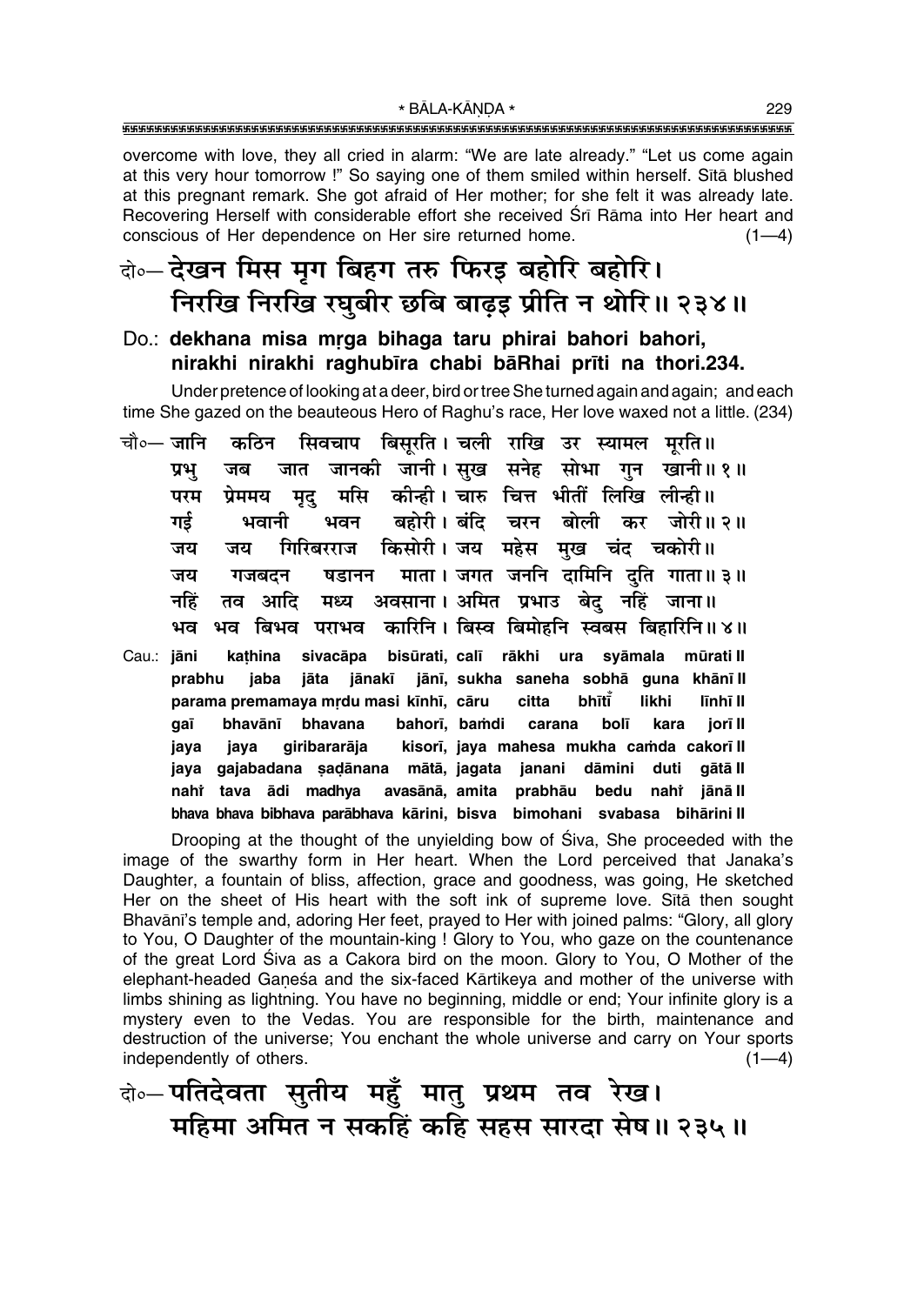### Do.: patidevatā sutīya mahů mātu prathama tava rekha, mahimā amita na sakahi kahi sahasa sāradā sesa.235.

"Of all good women who adore their husband as a god, Mother, You rank foremost. Your immeasurable greatness is more than a thousand Saradas and Sesas could tell."  $(235)$ 

- फल चारी। बरदायनी चौ०— सेवत तोहि सूलभ परारि पिआरी॥ कमल तुम्हारे। सुर नर मुनि सब होहिं सुखारे॥१॥ टेबि पजि पट नीकें। बसह़ सदा उर पुर सबही कें॥ मोर मनोरथ जानह कीन्हेउँ प्रगट तेहीं । अस कहि चरन गहे बैदेहीं ॥ २ ॥ कारन  $\overline{H}$ भई भवानी। खसी माल प्रेम बस बिनय मूरति मुसुकानी॥ सियँ प्रसाद सिर धरेऊ। बोली गौरि हरष हियँ भरेऊ॥३॥ सादर सिय असीस हमारी। पंजिहि कामना तम्हारी॥ सन सत्य मन सदा सुचि साचा।सो बरु मिलिहि जाहिं मनु राचा॥४॥ नारद बचन
- Cau.: sevata tohi sulabha phala cārī, baradāyanī purāri piārī. debi pūji pada kamala tumhāre, sura nara muni saba hohi sukhāre.1. mora manorathu jānahu nīkė, basahu sadā ura pura sabahī kė. pragata na kārana tehi, asa kahi carana gahe baidehi.2. kīnheů binaya prema basa bhaī bhavānī, khasī māla mūrati musukānī. sādara siya prasādu sira dhareū, bolī gauri harasu hiya bhareū.3. siya satya asīsa hamārī, pūjihi mana sunu kāmanā tumhārī. nārada bacana sadā suci sācā, so baru milihi jāhi manu rācā.4.

"The fourfold rewards of life (viz., religious merit, worldly riches, sensuous enjoyment and Liberation) are easily attainable through Your service, O bestower of boons, beloved of Siva (the Slayer of Tripura)! All who adore Your lotus feet, O Shining One, attain happiness, be they gods, men or sages. You know well my heart's longing since You ever dwell in the town of every heart. That is why I have refrained from openly declaring it." With these words Videha's Daughter clasped the feet of the image. Bhavānī was overcome by Her meekness and devotion; the wreath on the image dropped and the idol smiled. Sita reverently placed the divine gift on Her head. Gauri's heart was filled with delight while She spoke, "Hear, Sita, my infallible blessing: Your heart's desire shall be accomplished. Nārada's words are ever faultless and true; the suitor on whom Your heart is set shall, indeed, be Yours.  $(1-4)$ 

छं… मनु जाहिं राचेउ मिलिहि सो बरु सहज सुंदर साँवरो। करुना निधान सुजान सीलु सनेहु जानत रावरो॥ एहि भाँति गौरि असीस सुनि सिय सहित हियँ हरषीं अली। तुलसी भवानिहि पूजि पुनि पुनि मुदित मन मंदिर चली ।। Cham.: manu jāhi rāceu milihi so baru sahaja sumdara sāvaro, karunā nidhāna sujāna sīlu sanehu jānata rāvaro. ehi bhāti gauri asīsa suni siya sahita hiya harasī alī, tulasī bhavānihi pūji puni puni mudita mana mamdira calī.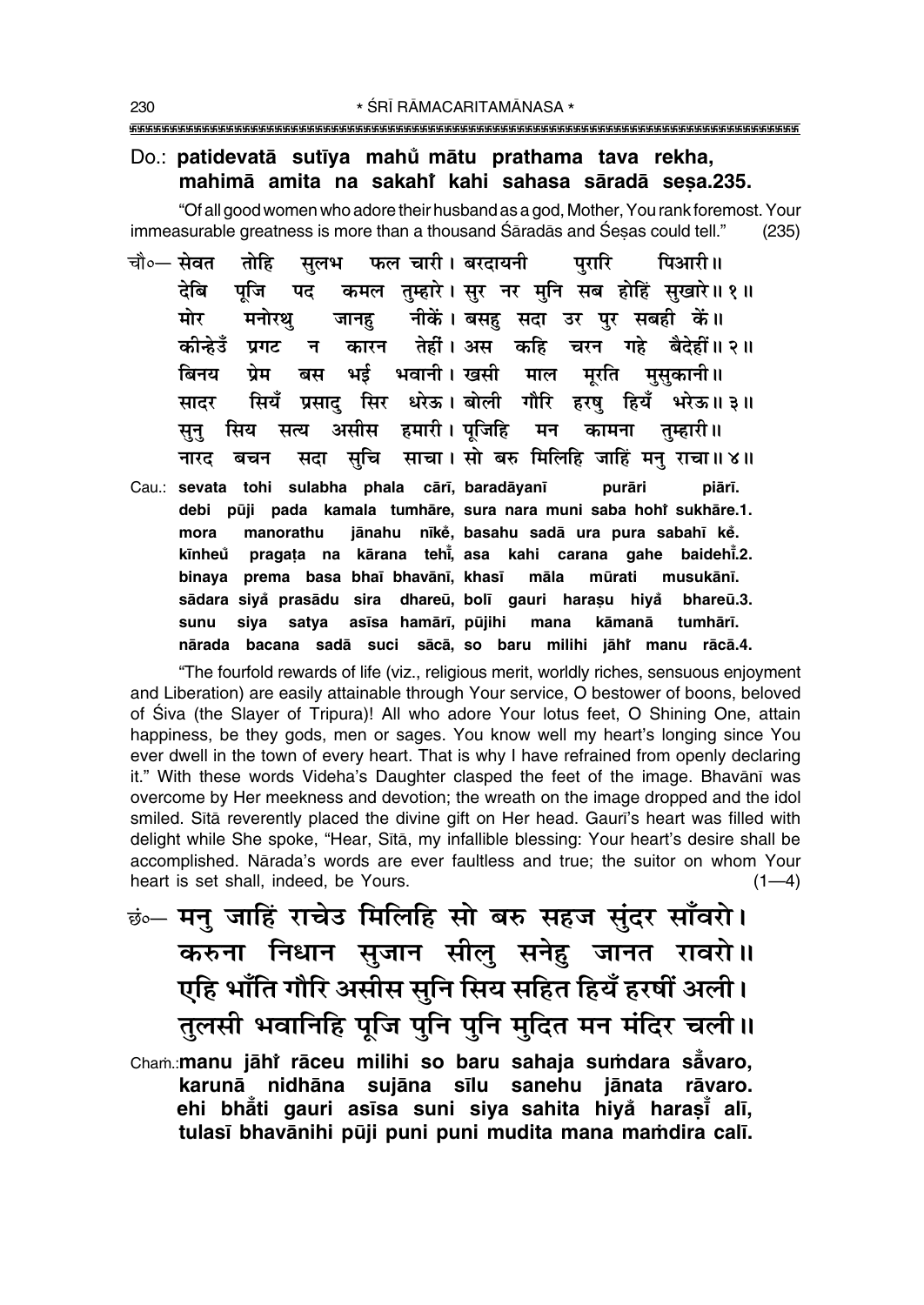\* BĀLA-KĀNDA \* 

"The dark-complexioned and naturally handsome suitor of whom You are enamoured shall, indeed, be Yours. The gracious and omniscient Lord is aware of your fidelity and love." Sita and all Her companions were delighted at heart to hear this blessing from Gauri's lips. Worshipping Goddess Bhavānī again and again Sītā, says Tulasīdāsa, returned to Her abode, rejoicing in Her heart.

### क्षे∘– जानि गौरि अनुकूल सिय हिय हरषु न जाइ कहि। मंजुल मंगल मूल बाम अंग फरकन लगे॥ २३६॥

#### So.: jāni gauri anukūla siya hiya harasu na jāi kahi, mamjula mamgala mūla bāma amga pharakana lage.236.

Finding Gauri favourably disposed towards Her, Sita was more glad of heart than words can tell. Her left limbs began to throb, indicating Her good fortune.  $(236)$ 

- चौ०— हृदयँ सीय लोनाई। गुर समीप गवने दोउ भाई॥ सराहत कहा सबु कौसिक पाहीं। सरल सुभाउ छुअत छल नाहीं॥१॥ राम मुनि पूजा कीन्ही। पुनि असीस दुहु भाइन्ह दीन्ही॥ पाड समन होहुँ तुम्हारे। रामु लखनु सुनि भए सुखारे॥ २॥ मनोरथ सुफल मुनिबर बिग्यानी।लगे कहन कछु कथा पुरानी॥ करि भोजन गुरु आयसु पाई।संध्या करन चले दोउ भाई॥३॥ बिगत दिवस दिसि ससि उयउ सुहावा। सिय मुख सरिस देखि सुखु पावा॥ प्राची माहीं। सीय बदन सम हिमकर नाहीं॥४॥ बहरि कीन्ह मन बिचारु
- lonāī, qura samīpa gavane dou bhāī. Cau.: hrdavå sarāhata sīva kahā sabu kausika pāhi, sarala subhāu chuata chala nāhi.1. rāma pūjā kīnhī, puni asīsa duhu bhāinha dīnhī. sumana pāi muni suphala manoratha hohů tumhāre, rāmu lakhanu suni bhae sukhāre.2. kari bhojanu munibara bigyānī, lage kahana kachu kathā purānī. divasu guru āyasu pāī, samdhyā karana cale dou bhāī.3. bigata prācī sasi uyau suhāvā, siya mukha sarisa dekhi sukhu pāvā. disi bahuri bicāru kīnha mana māhi, sīya badana sama himakara nāhi.4.

Inwardly praising Sita's beauty, the two brothers returned to their Guru (Viśvāmitra). Sri Rama related everything to Kauśika; for He was innocent of heart and free from all guile. Having got the flowers the sage performed his devotions and then blessed the two brothers, saying, "May your heart's desire be accomplished." Rāma and Laksmana were glad to hear the benediction. After finishing his meals the great and illumined hermit, Viśvāmitra, began to recite old legends. The day was thus spent; and obtaining the Guru's permission the two brothers proceeded to say their evening prayers. In the meantime the charming moon rose in the eastern horizon; perceiving that her orb resembled Sita's face Sri Rama felt happy. The Lord then reasoned within Himself. The queen of night bears no resemblance to Sītā.  $(1-4)$ 

बे॰ जनमु सिंधु पुनि बंधु बिषु दिन मलीन सकलंक। सिय मुख समता पाव किमि चंदु बापुरो रंक॥ २३७॥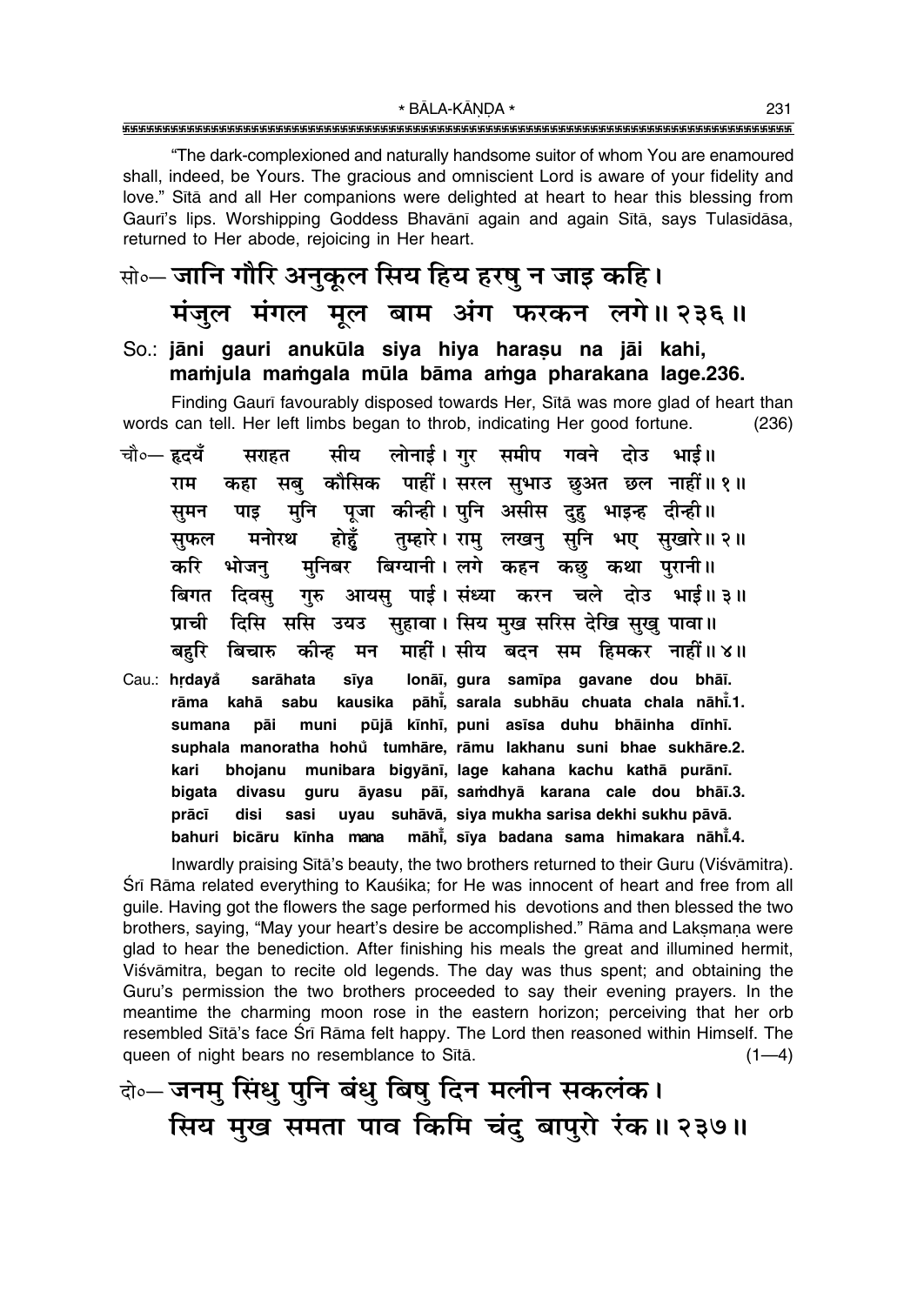#### Do.: janamu simdhu puni bamdhu bisu dina malīna sakalamka, siya mukha samatā pāva kimi camdu bāpuro ramka.237.

"Born of the ocean (with its salt water), with poison for her brother, dim and obscure by the day and with a dark spot in her orb, how can the poor and wretched moon be matched with Sītā's countenance ?"\*  $(237)$ 

- बिरहिनि दुखदाई। ग्रसइ राहु निज संधिहिं पाई॥ चौ०— घटड बढड कोक द्रोही। अवगन बहुत चंद्रमा तोही॥१॥ सोकपट पंकज दीन्हे। होइ दोषु बड़ अनुचित कीन्हे ॥ बैदेही मख पटतर सिय मख छबि बिध ब्याज बखानी। गर पहिं चले निसा बडि जानी॥२॥ कीन्ह मनि चरन सरोज प्रनामा। आयस पाइ करि बिश्रामा ॥ रघुनायक जागे। बंधु बिलोकि कहन अस लागे॥३॥ बिगत निसा अवलोकह ताता । पंकज कोक लोक सखदाता ॥ उयउ अरुन बोले जोरि जग पानी। प्रभ प्रभाउ सचक मृद् बानी॥४॥ लखन
- Cau.: ghatai baRhai birahini dukhadāī, grasai rāhu nija samdhihi pāī. pamkaja drohī, avaguna bahuta camdramā tohī.1. koka sokaprada baidehī mukha patatara dīnhe, hoi dosu baRa anucita kīnhe. siya mukha chabi bidhu byāja bakhānī, gura paht cale nisā baRi jānī.2. kari muni carana saroja pranāmā, āyasu pāi kīnha biśrāmā. raghunāyaka jāge, bamdhu biloki kahana asa lāge.3. nisā bigata uyau aruna avalokahu tātā, pamkaja koka loka sukhadātā. pānī, prabhu prabhāu sūcaka mrdu bānī.4. bole lakhanu jori iuqa

"Again, the moon waxes and wanes; she is the curse of lovesick damsels and is devoured by Rahu when she crosses the latter's orbit. She causes anguish to the Cakravāka (the ruddy goose) and withers the lotus. O moon, there are numerous faults in you. One would incur the blame of having done a highly improper act by comparing you with the countenance of Videha's daughter." Thus finding in the moon a pretext for extolling the beauty of Sita's countenance and perceiving that the night had far advanced, Śrī Rāma returned to His Guru; and bowing at the sage's lotus feet and receiving his permission He retired to rest. At the close of night the Lord of Raghus woke; and looking towards His brother He began to speak thus, "Lo, brother, the day has dawned to the delight of the lotus, the Cakravaka and the whole world." Joining both of his palms Laksmana gently spoke the following words indicative of the Lord's glory:- $(1-4)$ 

### बे॰ अरुनोदयँ सकुचे कुमुद उडगन जोति मलीन। जिमि तुम्हार आगमन सुनि भए नृपति बलहीन॥ २३८॥ Do.: arunodavå sakuce kumuda udagana joti malina, jimi tumhāra āgamana suni bhae nrpati balahīna.238.

<sup>\*</sup> The moon is one of the fourteen jewels (treasures of the world) that were churned out of the ocean by the joint efforts of the gods and demons at the dawn of creation. It is to this Paurānika legend that the Lord refers to above. The very first product of this churning was poison, which was swallowed by Lord Śiva. It is in this sense that the moon is spoken of as having poison for a brother.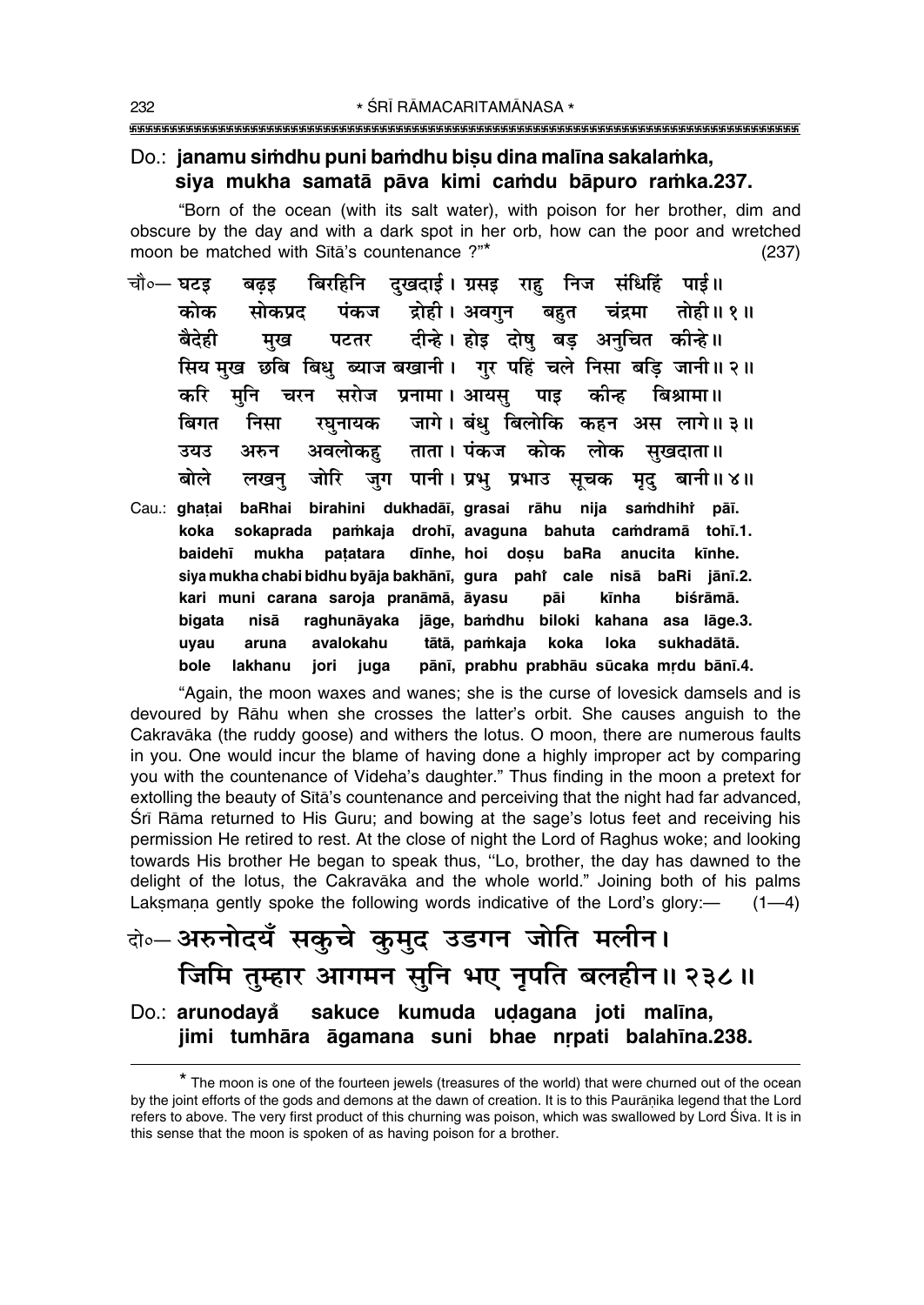\* BĀLA-KĀNDA \* 

"The day having dawned, the lily has faded and the brightness of the stars is dimmed, just as at the news of Your arrival all the princes (assembled here) have grown faint."  $(238)$ 

- चौ०— नप सब नखत करहिं उजिआरी। टारि न सकहिं चाप तम भारी॥ कमल कोक मधकर खग नाना। हरषे सकल निसा अवसाना ॥ १॥ तम्हारे । होइहहिं ऐसेहिं प्रभु सब भगत ट्टें धनष सखारे॥ उयउ भान् बिन् श्रम तम नासा। दरे नखत जग तेजु प्रकासा॥२॥ रबि निज उदय ब्याज रघराया। प्रभु प्रतापु सब नुपन्ह दिखाया॥ भज बल महिमा उदघाटी। प्रगटी धन बिघटन परिपाटी॥३॥ तव बचन सुनि प्रभु मुसुकाने। होइ सुचि सहज पुनीत नहाने॥ बंध करि गुरु पहिं आए। चरन सरोज सुभग सिर नाए॥४॥ नित्यक्रिया बोलाए। कौसिक मनि पहिं तरत पठाए॥ सतानंद तब जनक तिन्ह आइ सुनाई। हरषे बोलि लिए दोउ जनक बिनय भाई॥५॥
- Cau.: nrpa saba nakhata karahi ujiārī, țāri na sakahi cāpa tama bhārī. kamala koka madhukara khaga nānā, harașe sakala nisā avasānā.1. aisehi prabhu saba bhaqata tumhāre, hoihahi tūtė dhanusa sukhāre. uyau bhānu binu śrama tama nāsā, dure nakhata jaga teju prakāsā.2. rabi nija udaya byāja raghurāyā, prabhu pratāpu saba nrpanha dikhāyā. tava bhuja bala mahimā udaghātī, pragatī dhanu bighatana paripātī.3. bamdhu bacana suni prabhu musukāne, hoi suci sahaja punīta nahāne. kari ãe, carana saroja subhaga sira nãe.4. nityakriyā guru pahr satānamdu bolāe, kausika muni pahi turata pathāe. taba janaka janaka binaya tinha āi sunāī, harase boli lie dou bhāī.5.

"Though twinkling like stars, all the princes put together are unable to lift the thick darkness in the form of the bow. And just as lotuses and bees and the Cakravāka and various other birds rejoice over the termination of night, even so, my lord, all Your devotees will be glad when the bow is broken. Lo, the sun is up and the darkness has automatically disappeared; the stars have vanished out of sight and light flashes upon the world. Under pretence of its rising, O Lord of Raghus, the sun has demonstrated to all the princes the glory of my lord (Yourself). It is in order to reveal the might of Your arms that the process of breaking the bow has been set into operation." The Lord smiled at these remarks of His brother. He who is pure by His very nature then performed the daily acts of purification and bathed, and after finishing the daily routine of prayer etc., called on His Guru and the two brothers bowed their graceful heads at his lotus feet. Meanwhile King Janaka summoned his preceptor Satānanda and sent him at once to the sage Kauśika. Śatānanda communicated to Viśvāmitra Janaka's humble submission and Viśvāmitra gladly sent for the two brothers.  $(1 - 5)$ 

## वे०-सतानंद पद बंदि प्रभु बैठे गुर पहिं जाइ। चलह तात मुनि कहेउ तब पठवा जनक बोलाइ॥ २३९॥

Do.: satānamda pada bamdi prabhu baithe gura pahi jāi, calahu tāta muni kaheu taba paṭhavā janaka bolāi.239.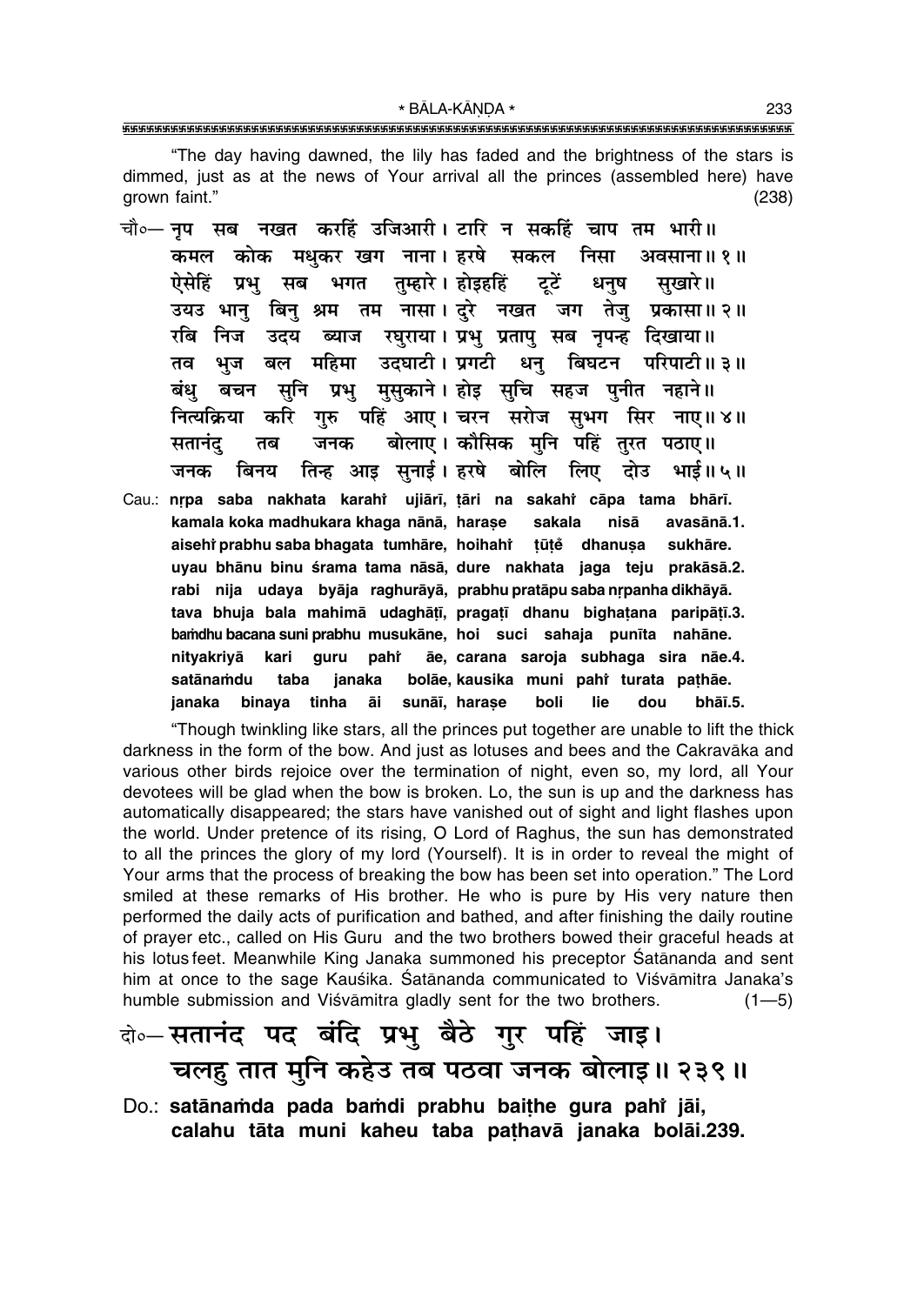Adoring Śatānanda's feet the Lord went and sat down by His Guru; the sage then said, "Come on, my son: Janaka has sent for us."  $(239)$ 

> [PAUSE 8 FOR A THIRTY-DAY RECITATION] [PAUSE 2 FOR A NINE-DAY RECITATION]

- जाई। ईस काहि चौ०— सीय स्वयंबरु देखिअ धौं देड बडाई॥ भाजन सोई। नाथ कपा तव जापर होई॥१॥ लखन जस कहा हरषे मनि सब सनि बर बानी।वदीन्हि असीस सबहिं सख मानी॥ कपाला । देखन चले धनषमख पनि समेत साला॥ २॥ मनिबंद भाई। असि सधि सब परबासिन्ह पाई॥ रंगभमि दोउ आए सकल गह काज बिसारी। बाल ज़बान जरठ नर नारी॥३॥ चले भै भारी। सचि सेवक सब लिए हँकारी॥ देखी भीर जनक लोगन्ह पहिं जाह। आसन उचित देह सब काह॥४॥ तरत सकल
- Cau.: sīya dekhia jāī, īsu kāhi dhaů svayambaru dei baRāī. lakhana kahā jasa bhājanu soī, nātha krpā tava jāpara hoī.1. harase muni saba suni bara bānī, dīnhi asīsa sabaht sukhu mānī. sameta krpālā, dekhana cale dhanusamakha sālā.2. puni munibrmda ramqabhūmi dou bhāī, asi sudhi saba purabāsinha pāī. āe sakala bisārī, bāla jubāna jaratha nara nārī.3. cale grha kāja dekhī janaka bhīra bhai bhārī, suci sevaka saba lie håkārī. turata sakala loganha pahi jāhū, āsana ucita dehu saba kāhū.4.

"Let us go and see how Sita elects her husband; we have yet to see whom Providence chooses to honour." Said Laksmana, "He alone deserves glory, my lord, who enjoys your favour." The whole company of hermits rejoiced to hear these apt words and with a delighted heart they all gave their blessing to him. Accompanied by the whole throng of hermits the gracious Lord then proceeded to visit the arena intended for the bow-sacrifice. When the inhabitants of the town got the news that the two brothers had reached the arena, they all sallied forth, oblivious of their homes and duties—men and women, young and old and even children. When Janaka saw that a huge crowd had collected there, he sent for all his trusted servants and said, "Go and see all the people at once and marshal them to their proper seats."  $(1-4)$ 

### बे-कहि मृदु बचन बिनीत तिन्ह बैठारे नर नारि। उत्तम मध्यम नीच लघु निज निज थल अनुहारि॥ २४०॥

Do.: kahi mrdu bacana binīta tinha baithāre nara nāri, uttama madhyama nīca laghu nija nija thala anuhāri.240.

Addressing soft and polite words to the citizens, the servants seated them all, both men and women, in their appropriate places, whether noble or middling, humble or low.  $(240)$ 

|  |  | चौ∘— राजकुअँर     तेहि    अवसर     आए ।  मनहुँ     मनोहरता      तन       छाए॥ |  |  |
|--|--|-------------------------------------------------------------------------------|--|--|
|  |  | गुन सागर नागर बर बीरा। सुंदर स्यामल गौर सरीरा॥ १॥                             |  |  |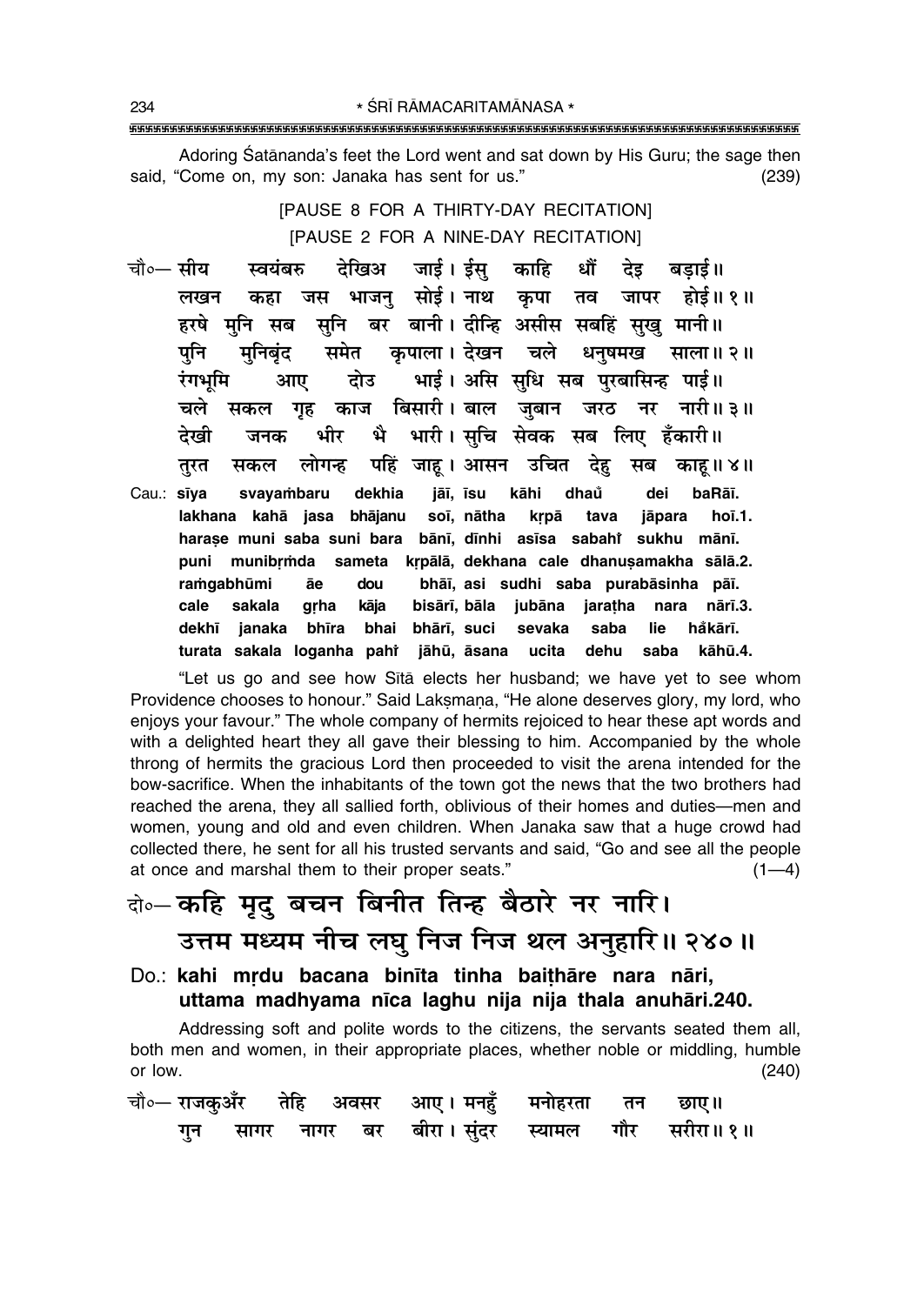""""""""""""""""""""""""""""""""""""""""""""""""""""""""""""""""""""""""""""""""""" \* BÅLA-KŰNœA \* <sup>235</sup>

| राज                                                                |        |          |  | समाज बिराजत रूरे। उडगन महुँ जनु जुग बिधु पूरे॥                 |                                                           |
|--------------------------------------------------------------------|--------|----------|--|----------------------------------------------------------------|-----------------------------------------------------------|
| जिन्ह कें रही भावना जैसी।प्रभु मूरति तिन्ह देखी तैसी॥२॥            |        |          |  |                                                                |                                                           |
| देखहिं                                                             |        |          |  | रूप महा रनधीरा।मनहुँ बीर रसु धरें सरीरा॥                       |                                                           |
| डरे कुटिल नृप प्रभुहि निहारी।मनहुँ भयानक मूरति भारी॥३॥             |        |          |  |                                                                |                                                           |
| रहे असुर छल छोनिप बेषा। तिन्ह प्रभु प्रगट कालसम देखा॥              |        |          |  |                                                                |                                                           |
| पुरबासिन्ह देखे दोउ भाई। नरभूषन लोचन सुखदाई॥ ४॥                    |        |          |  |                                                                |                                                           |
| Cau.: rājakuåra tehi avasara āe, manahů manoharatā tana chāe.      |        |          |  |                                                                |                                                           |
| guna sāgara nāgara bara bīrā, sumdara syāmala gaura sarīrā.1.      |        |          |  |                                                                |                                                           |
| rāja                                                               | samāja | birājata |  | rūre, udagana mahůjanu juga bidhu pūre.                        |                                                           |
| jinha                                                              |        |          |  |                                                                | ke rahī bhāvanā jaisī, prabhu mūrati tinha dekhī taisī.2. |
| dekhahî rūpa mahā ranadhīrā, manahů bīra rasu dharě sarīrā.        |        |          |  |                                                                |                                                           |
| dare kutila nrpa prabhuhi nihārī, manahů bhayānaka mūrati bhārī.3. |        |          |  |                                                                |                                                           |
| rahe                                                               |        |          |  | asura chala chonipa besā, tinha prabhu pragata kālasama dekhā. |                                                           |

Meanwhile there arrived the two princes, the very abodes of beauty as it were, both ocean of goodness, polished in manners and gallent heroes, charming of forms, the one dark and the other fair. Shining bright in the galaxy of princes, they looked like two full moons in a circle of stars. Everyone looked on the Lord's form according to the conception each had about Him. Those who were surpassingly staunch in battle gazed on His form as though He was the heroic sentiment personified. The wicked kings trembled at the sight of the Lord as if He had a most terrible form. The demons, who were cunningly disguised as princes, beheld the Lord as Death in visible form, while the citizens regarded the two brothers as the ornaments of humanity and the delight of their eyes.  $(1-4)$ 

purabāsinha dekhe dou bhāī, narabhūsana locana sukhadāī.4.

- दो**०— नारि बिलोकहिं हरषि हियँ निज निज रुचि अनुरूप।** जनु सोहत सिंगार धरि मुरति परम अनुप॥ २४१॥
- Do.: <mark>nāri bilokahi̇̀ haraṣi hiyǎ nija nija ruci anurūpa,</mark> janu sohata simgāra dhari mūrati parama anūpa.241.

With joy in their heart the women saw Him according to the attitude of mind each had towards Him, as if the erotic sentiment itself had appeared in an utterly incomparable form. (241)

चौ०— बिदुषन्ह प्रभु बिराटमय दीसा। बहु मुख कर पग लोचन सीसा॥ जनक जाति अवलोकहिं कैसें।**सजन सगे प्रिय लागहिं जैसें॥१॥** सहित बिदेह बिलोकहिं रानी । सिस् सम प्रीति न जाति बखानी ।। जोगिन्ह परम तत्त्वमय भासा।सांत सुद्ध सम सहज प्रकासा॥२॥ हरिभगतन्ह देखे दोउ भ्राता।**इष्टदेव इव सब सुख दाता**॥  $\tau$ रामहि चितव भायँ जेहि सीया।सो सनेहु सुखु नहिं कथनीया॥३॥ उर अनुभवति न कहि सक सोऊ। कवन प्रकार कहै कबि कोऊ॥ **एहि बिधि रहा जाहि जस भाऊ। तेहिं तस देखे**उ कोसलराऊ॥४॥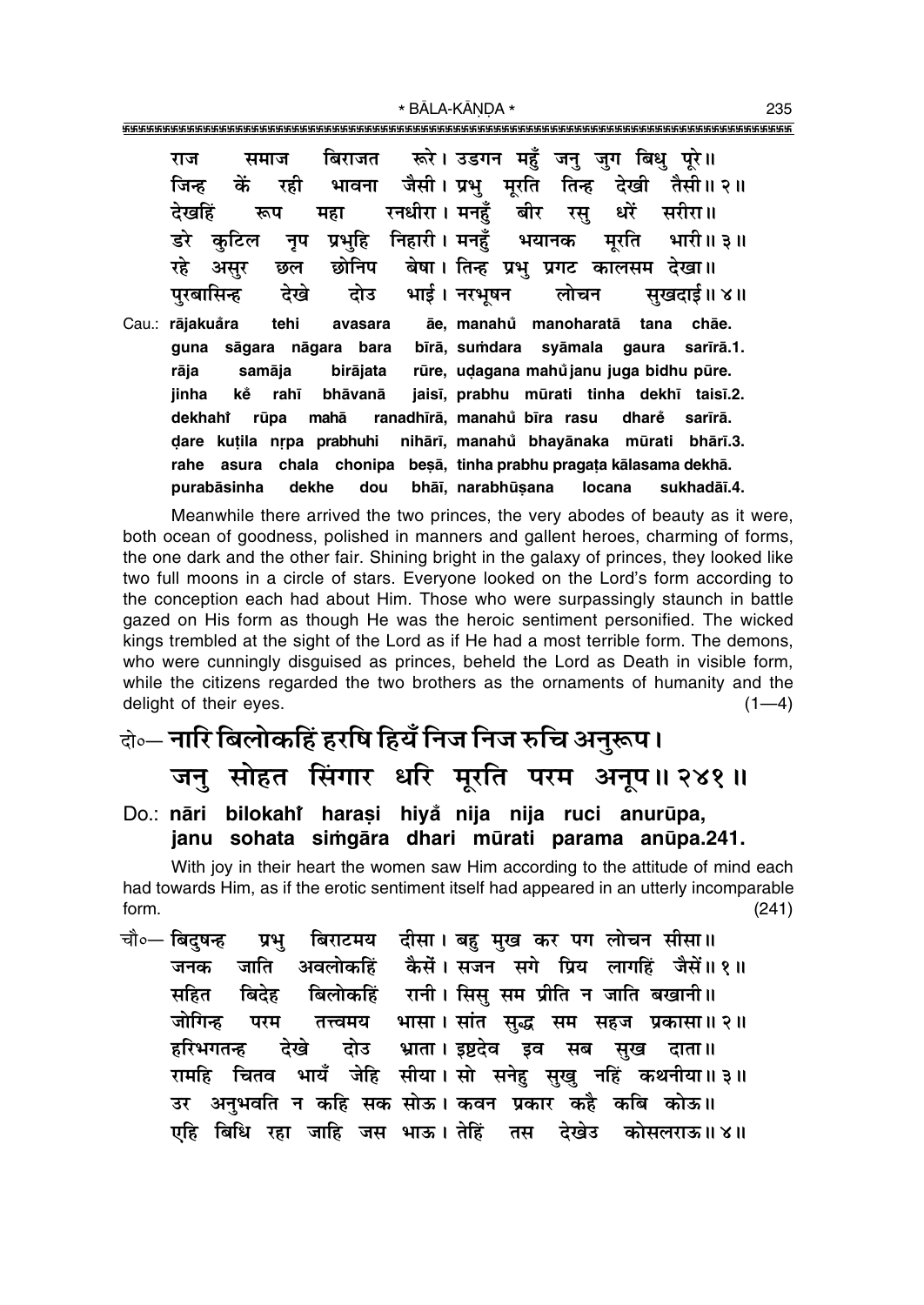\* ŚRĪ RĀMACARITAMĀNASA \* 

Cau.: biduşanha prabhu birāṭamaya dīsā, bahu mukha kara paga locana sīsā. kaisė, sajana sage priva lāgaht jaisė.1. janaka jāti avalokahi sahita rānī, sisu sama prīti na jāti bakhānī. bideha bilokahî joginha parama tattvamaya bhāsā, sāmta suddha sama sahaja prakāsā.2. haribhagatanha dekhe dou bhrātā, istadeva iva saba sukha dātā. citava bhāyå jehi sīyā, so sanehu sukhu nahi kathanīyā.3. rāmahi ura anubhavati na kahi saka soū, kavana prakāra kahai kabi koū. ehi bidhi rahā jāhi jasa bhāū, teht tasa dekheu kosalarāū.4.

The wise saw the Lord in His cosmic form, with many faces, hands, feet, eyes and heads. And how did He appear to Janaka's kinsmen? Like one's own beloved relation. The queen, no less than the king, regarded Him with unspeakable love like a dear child. To the Yogis (those ever united with God) He shone forth as no other than the highest truth, placid, unsullied, equipoised, and resplendent by its very nature. The devotees of Sri Hari beheld the two brothers as their beloved deity, the fountain of all joy. The emotion of love and joy with which Sita gazed on Sri Rama was ineffable. She felt the emotion in Her breast, but could not utter it; how, then, can a poet describe it? In this way everyone regarded the Lord of Ayodhya according to the attitude of mind each had towards Him.  $(1-4)$ 

### बे॰-राजत राज समाज महुँ कोसलराज किसोर। सुंदर स्यामल गौर तन बिस्व बिलोचन चोर॥ २४२॥

#### rāja mahů Do.: rājata samāja kosalarāja kisora. sumdara syāmala gaura tana bisva bilocana cora.242.

Thus shone in the assembly of kings the two lovely princes of Ayodhya, the one dark and the other fair of form, catching the eyes of the whole universe.  $(242)$ 

- दोऊ। कोटि काम उपमा लघु सोऊ॥ चौ०— सहज मनोहर मुरति मुख नीके। नीरज नयन भावते जी के॥१॥ निंदक सरद चंद चितवनि चारु मार मन् हरनी। भावति हृदय जाति नहिं बरनी ।। कल कपोल श्रुति कुंडल लोला। चिबक अधर सुंदर मृद बोला॥२॥ निंदक हाँसा। भुकुटी बिकट मनोहर नासा॥ कर कमदबंध बिसाल तिलक झलकाहीं। कच बिलोकि अलि अवलि लजाहीं॥३॥ भाल सहाईं। कुसुम कलीं बिच बीच बनाईं॥ सिरन्हि पीत चौतनीं गीवाँ। जनु त्रिभुवन सुषमा की सीवाँ॥४॥ रेखें रुचिर कंब कल
- doū, koti kāma upamā laghu Cau.: sahaja manohara mūrati soū. sarada camda nimdaka mukha nīke, nīraja navana bhāvate iī. ke.1. citavani cāru māra manu haranī, bhāvati hrdaya jāti nahi baranī. kala kapola śruti kumdala lolā, cibuka adhara sumdara mrdu bolā.2. kumudabamdhu kara nimdaka hāsā, bhrkutī bikata manohara nāsā. bhāla bisāla tilaka ihalakāhi, kaca biloki ali avali laiāhī.3. cautant siranhi suhāi, kusuma kalĭ bica bīca banāi. pīta rekhě rucira kambu kala gīvā, janu tribhuvana susamā kī sīvā.4.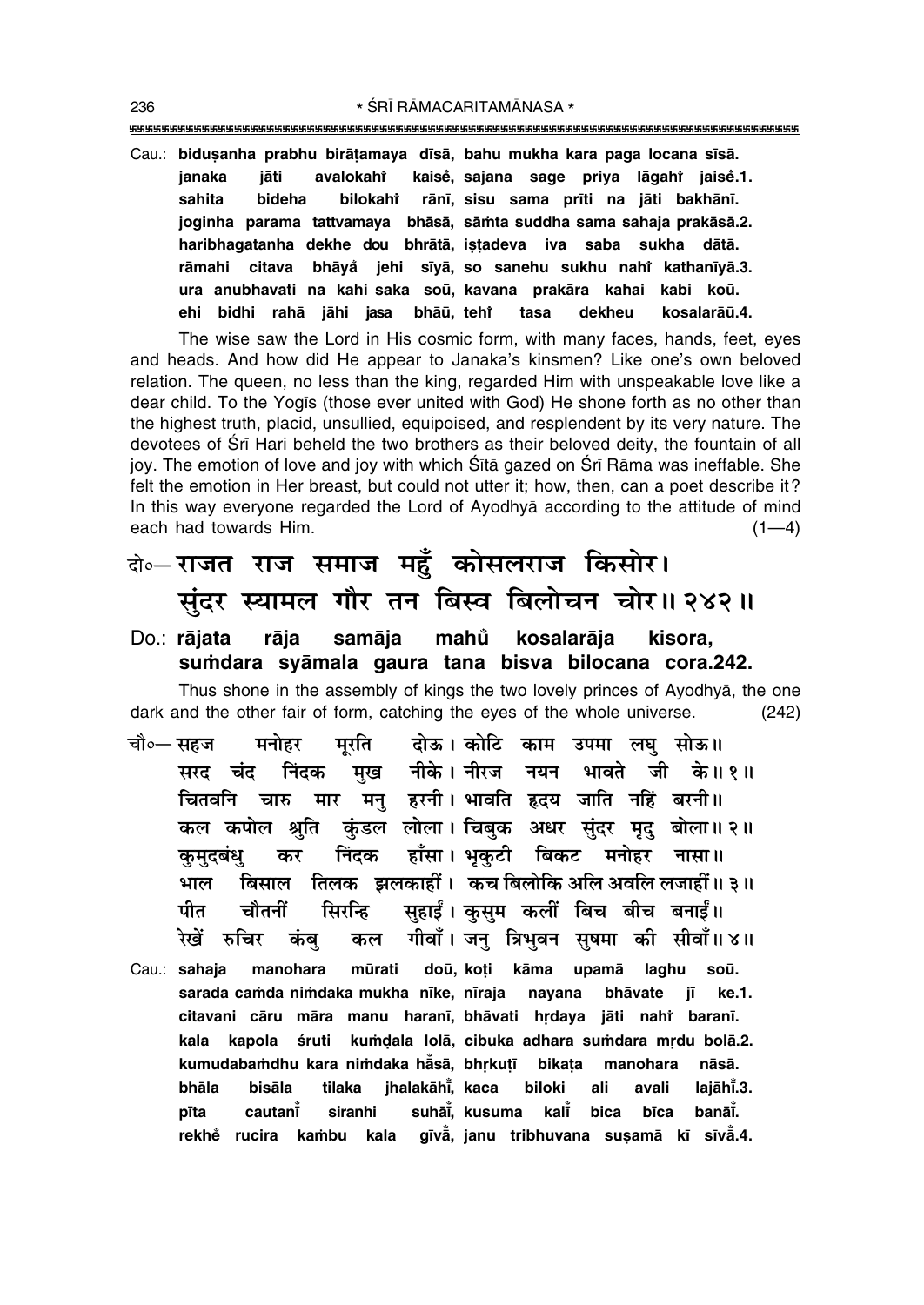Both were embodiments of natural grace; even millions of Cupids were a poor match for them. Their charming faces mocked the autumnal moon, and their lotus-like eyes were soul-ravishing. Their winning glances captivated the heart of even Cupid; they were so unspeakably endearing. With beautiful cheeks, ears adorned with swinging pendants, a charming chin and lips and a sweet voice, their smile ridiculed the moonbeams. With arched eyebrows and a beautiful nose, the sacred mark shone on their broad forehead, and their locks of hair put to shame a swarm of bees. Yellow caps of a rectangular shape, which were embroidered here and there with figures of flower-buds, adorned their heads. Their necks, which vied in their spiral form with a conch-shell bore a triple line, which constituted as it were the high watermark of beauty in all the three worlds.  $(1-4)$ 

## के- कुंजर मनि कंठा कलित उरन्हि तुलसिका माल। बुषभ कंध केहरि ठवनि बल निधि बाह बिसाल॥ २४३॥

#### Do.: kumjara mani kamthā kalita uranhi tulasikā māla, brsabha kamdha kehari thavani bala nidhi bāhu bisāla.243.

Their breast was adorned with necklace of pearls found in an elephant's forehead and wreaths of Tulasi (basil) leaves. With shoulders resembling the lump of a bull they stood like lions and had mighty long arms.  $(243)$ 

पट बाँधें। कर सर धनुष बाम बर काँधें॥ चौ०— कटि तुनीर पीत उपबीत सुहाए। नख सिख मंजु महाछबि छाए॥१॥ पीत जग्य भए सुखारे। एकटक लोचन चलत न तारे॥ देखि लोग सब दोउ भाई। मुनि पद कमल गहे तब जाई॥२॥ हरषे जनक देखि करि बिनती निज कथा सनाई। रंग अवनि सब मनिहि देखाई॥ जहँ जहँ जाहिं कुअँर बर दोऊ। तहँ तहँ चकित चितव सबु कोऊ॥३॥ निज निज रुख रामहि सब देखा। कोउ न जान कछ मरम बिसेषा॥ भलि रचना मनि नप सन कहेऊ। राजाँ मदित महासख लहेऊ॥४॥ Cau.: kati tūnīra pīta pata bådhě, kara sara dhanusa bāma bara kådhě. suhāe, nakha sikha mamju mahāchabi chāe.1. pīta upabīta jagya loga saba bhae sukhāre, ekataka locana calata na tāre. dekhi dekhi dou bhāi, muni pada kamala gahe taba jāi.2. harase janaku kari binatī nija kathā sunāī, ramga avani saba munihi dekhāī. iahå jahå jāhi kuåra bara doū, tahå tahå cakita citava sabu koū.3. nija nija rukha rāmahi sabu dekhā, kou na jāna kachu maramu bisesā. bhali racanā muni nrpa sana kaheū, rājā mudita mahāsukha laheū.4.

They bore at their back a quiver secured with a yellow cloth wrapped round their waist, and held an arrow in their right hand; while a bow and a charming sacred thread, also of yellow tint, were slung across their left shoulder. In short, the two princes were lovely from head to foot and were the very embodiments of great charm. Everyone who saw them felt delighted; people gazed at them with unwinking eyes and their pupils too did not move. King Janaka himself rejoiced to behold the two brothers; presently he went and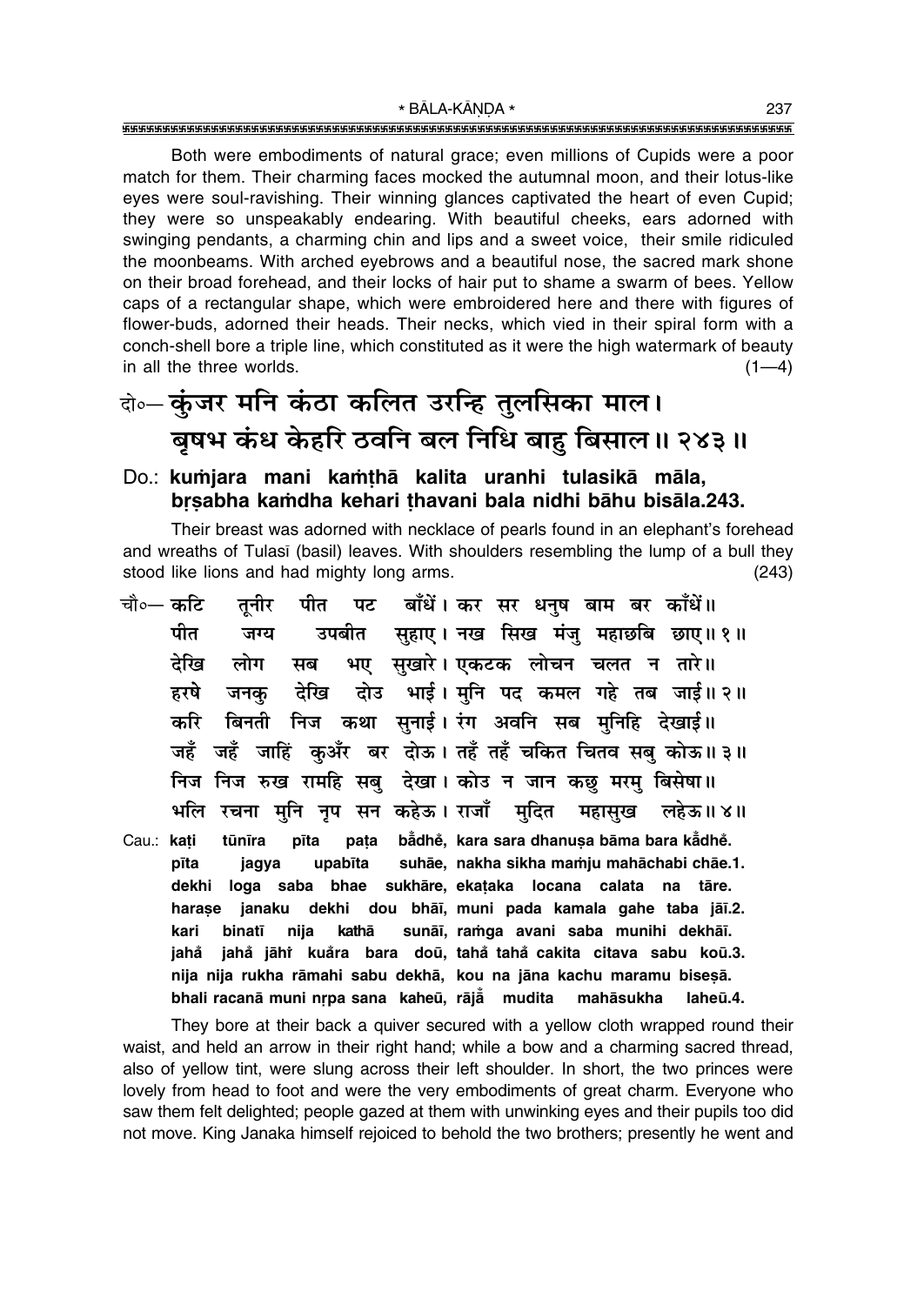\* ŚRĪ RĀMACARITAMĀNASA \* 

clasped the sage's lotus-feet. Paying him homage he related to him his story and showed him round the whole arena. Whithersoever the two elegant princes betook themselves, all regarded them with wonder. Every man found Srī Rāma facing himself; but none could perceive the great mystery behind it. The sage told the king that the arrangements were splendid; and the king was highly satisfied and pleased to hear this.  $(1-4)$ 

- बे॰ सब मंचन्ह तें मंचु एक सुंदर बिसद बिसाल। मुनि समेत दोउ बंध तहँ बैठारे महिपाल॥ २४४॥
- Do.: saba mamcanha těmamcu eka sumdara bisada bisāla, muni sameta dou bamdhu tahå baithāre mahipāla.244.

Of all the tiers of raised seats one was beautiful, bright and capacious above all the rest; the king seated the two brothers alongwith the sage thereon.  $(244)$ 

- चौ०— प्रभहि देखि सब नृप हियँ हारे। जन् राकेस उदय भएँ तारे ॥ असि प्रतीति सब के मन मार्हो। राम चाप नाहीं ॥ १ ॥ तोरब सक भव धनष बिसाला। मेलिहि सीय बिन भंजेहँ राम उर माला ॥ ्बिचारि गवनह घर भाई । जस् प्रताप् बल् तेज् गवाँई ॥ २ ॥ अस भूप सुनि बानी। जे अबिबेक अंध अभिमानी ॥ बिहसे अपर अवगाहा। बिनु तोरें को कआँरि बिआहा॥३॥ तोरेहँ ब्याह धनष किन होऊ। सिय हित समर जितब हम सोऊ॥ एक बार कालउ सुनि अवर महिप मुसुकाने। धरमसील हरिभगत सयाने॥ ४॥ यह
- Cau.: prabhuhi dekhi saba nrpa hiyå hāre, janu rākesa udaya bhaĕ tāre. asi pratīti saba ke mana māhi, rāma cāpa toraba saka nāhī.1. binu bhamjehů bhava dhanusu bisālā, melihi mālā. sīva rāma ura asa bicāri gavanahu ghara bhāī, jasu pratāpu balu teju gaval.2. apara bhūpa suni bānī, je abhimānī. bihase abibeka amdha dhanuşu byāhu avagāhā, binu torě kuåri biāhā.3. torehů ko bāra kālau kina hoū, siya hita samara jitaba hama soū. eka sayāne.4. vaha suni avara mahipa musukāne, dharamasīla haribhagata

All the kings were disheartened at the sight of the Lord, just as stars fade away with the rising of the full moon. For they all felt inwardly assured that Rama would undoubtedly break the bow; or, even if the huge bow of Siva proved too strong for Him, that Sita would still place the garland of victory round His neck. They therefore, said to one another, "Realizing this, brothers, let us turn homewards, casting to the winds all glory, fame, strength and pride." Other princes, who were blinded with ignorance and pride, laughed at this and said, "Union with the princess is a far cry for Rāma even if he succeeds in breaking the bow; who, then, can wed her without breaking it? Should Death himself for once come forth against us, even him we would conquer in battle for Sita's sake." At this other princes, who were pious and sensible and devoted to Sri Hari, smiled and said:- $(1-4)$ 

सो० सीय बिआहबि राम गरब दूरि करि नृपन्ह के। जीति को सक संग्राम दसरथ के रन बाँकुरे॥ २४५॥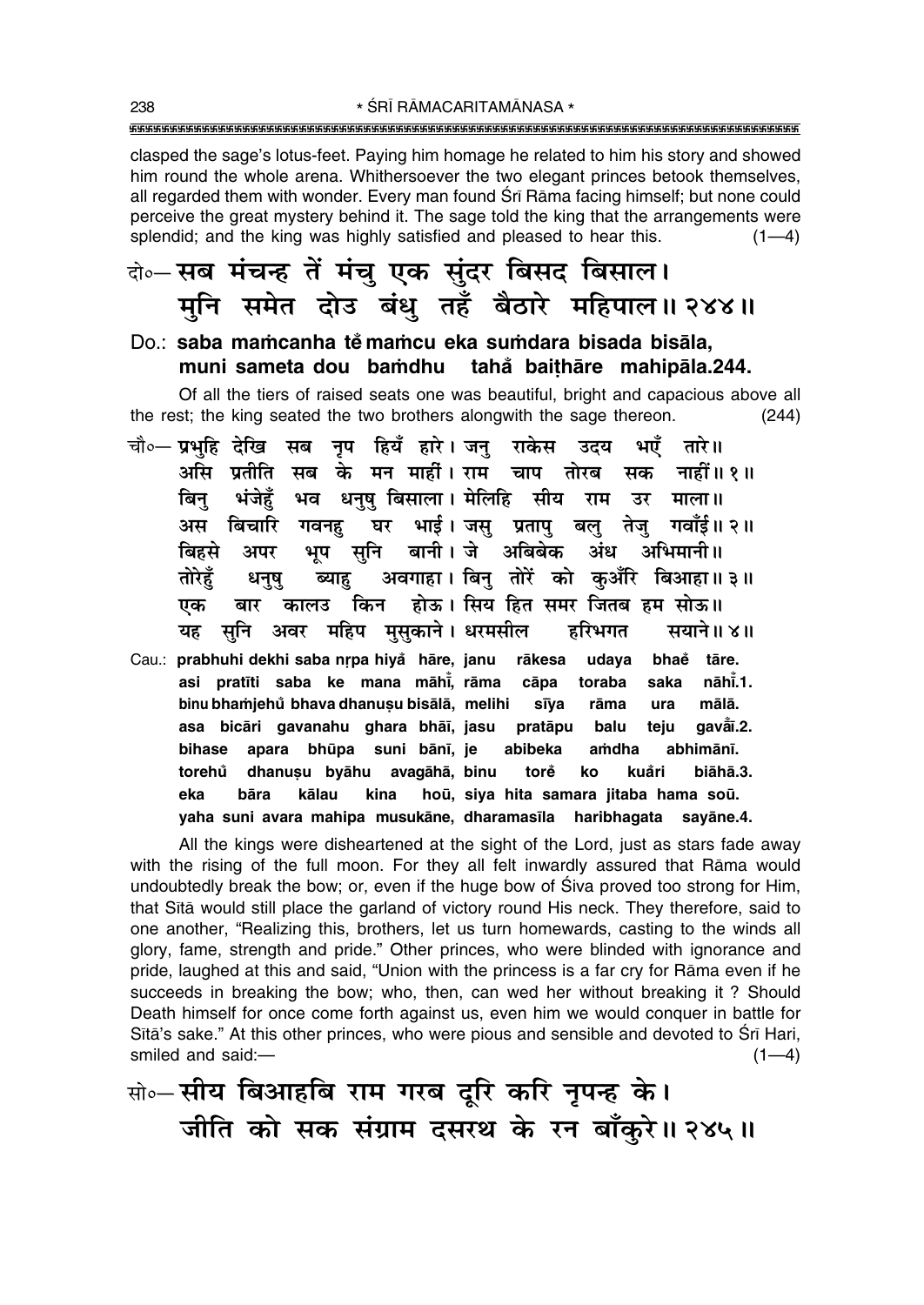#### So.: sīya biāhabi rāma garaba dūri kari nrpanha ke, jīti ko saka samgrāma dasaratha ke rana bākure.245.

"Rāma will certainly marry Sītā to the discomfiture of these arrogant princes; for who can conquer in battle the valiant sons of Daśaratha?  $(245)$ 

- मरह जनि गाल बजाई। मन मोदकन्हि कि भख बताई॥ चौ०— **ब्यर्थ** हमारि सनि परम पनीता।जगदंबा जानह सिख जियँ सीता॥ १॥ रघपतिहि बिचारी। भरि लोचन छबि लेह निहारी॥ पिता जगत गुन रासी। ए दोउ बंधु संभु उर बासी॥ २॥ सखद सकल संदर बिहाई। मृगजलु निरखि मरह कत धाई॥ समीप सधा समुद्र करह जाड़ जा कहँ जोड़ भावा। हम तौ आज जनम फल पावा॥३॥ भूष अनुरागे। रूप अनुष बिलोकन अस कहि भले लागे।। नभ चढ़े बिमाना। बरषहिं सुमन करहिं कल गाना॥४॥ देखहिं सर
- Cau.: byartha marahu jani gāla bajāī, mana modakanhi ki bhūkha butāī. sikha hamāri suni parama punītā, jagadambā jānahu jiyå sītā.1. pitā raghupatihi bicārī, bhari locana chabi lehu nihārī. jagata sumdara sukhada sakala guna rāsī, e dou bamdhu sambhu ura bāsī.2. samīpa bihāī, mrgajalu nirakhi marahu kata dhāī. sudhā samudra jā kahů joi bhāvā, hama tau āju janama phalu pāvā.3. karahu iāi bhale bhūpa anurāge, rūpa anūpa bilokana asa kahi lāge. dekhahi sura nabha caRhe bimānā, barasahi sumana karahi kala gānā.4.

"Do not thus brag and throw away your lives in vain: hunger cannot be satiated with imaginary sweets. Listen to this my most salutary advice; be inwardly assured that Sita is no other than the Mother of the universe. And recognizing the Lord of Raghus as the father of the universe, feast your eyes to their fill on His beauty. Fountains of joy and embodiments of all virtues, these two charming brothers have their abode in Sambhu's heart. Leaving an ocean of nectar, which is so near, why should you run in pursuit of a mirage and court death? Or else do whatever pleases you individually; we for our part have reaped today the fruit of our human birth." So saying the good kings turned to gaze with affection on the picture of incomparable beauty; while in heaven the gods witnessed the spectacle from their aerial cars, and raining down flowers sang in melodious strains.  $(1-4)$ 

### वे॰ जानि सुअवसरु सीय तब पठई जनक बोलाइ। चतुर सखीं सुंदर सकल सादर चलीं लवाइ॥ २४६॥ Do.: jāni suavasaru sīya taba pathaī janaka bolāi.

sakhi sumdara sakala sādara cali lavāi.246. catura

Finding it an appropriate occasion Janaka then sent for Sita; and Her companions, all lovely and accomplished, escorted Her with due honour.  $(246)$ 

नहिं जाइ बखानी। जगदंबिका चौ०— सिय सोभा रूप गुन खानी॥ सकल मोहि लघु लागीं। प्राकृत नारि अंग अनुरागीं॥१॥ उपमा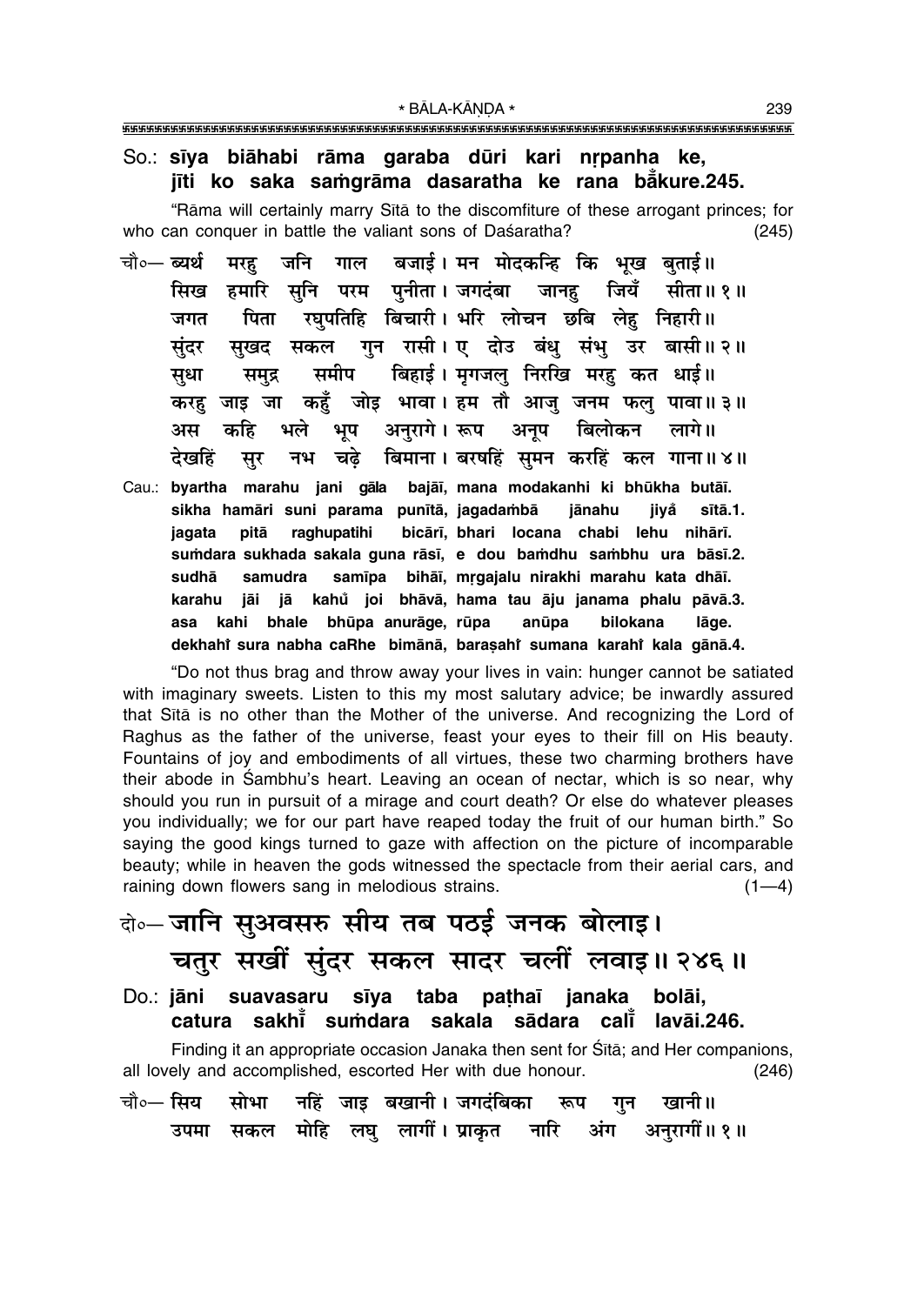सिय बरनिअ तेड उपमा देई। ककबि कहाइ अजस को लेई॥ जौं सीया। जग असि जुबति कहाँ कमनीया॥२॥ पटतरिअ तीय सम अरध भवानी। रति अति दखित अतन पति जानी॥ गिरा मखर तन बिष प्रिय जेही। कहिअ किमि बारुनी बंध् रमासम बैदेही ॥ ३ ॥ जौं पयोनिधि होई। परम सधा छबि रूपमय कच्छप सोई॥ सिंगारू। मथै पानि पंकज निज मोभा मंदरु मारू ॥ ४॥ रज sobhā jāi bakhānī, jagadambikā rūpa Cau.: siva nahi guna khānī. lāgi, prākrta upamā sakala mohi laghu anurāgī.1. nāri amga siya barania tei upamā deī, kukabi leī. kahāi ajasu ko sīyā, jaga asi jubati jaů patataria tīya sama kahā kamanīyā.2. girā mukhara tana aradha bhavānī, rati ati dukhita atanu pati jānī. bisa bārunī bamdhu priva jehī, kahia ramāsama kimi baidehī.3. jaů chabi sudhā payonidhi hoī, parama rūpamaya kacchapu soī. simgārū, mathai pāni pamkaja nija mārū.4. sobhā raju mamdaru

Sita's beauty defies all description, Mother of the universe that She is and an embodiment of charm and excellence. All comparisons seem to me too poor; for they have affinity with the limbs of mortal women. Proceeding to depict Sita with the help of those very similes why should one earn the title of an unworthy poet and court ill-repute? Should Sita be likened to any woman of this material creation, where in this world shall one come across such a lovely damsel? The goddess of speech (Sarasvati), for instance, is a chatterer; while Bhavani possesses only half a body (the other half being represented by her lord, Siva). And Rati (Love's consort) is extremely distressed by the thought of her husband being without a form. And it is quite out of the question to compare Videha's Daughter with Rama, who has poison and spirituous liquor for her dear brothers. Supposing there was an ocean of nectar in the form of loveliness and the tortoise serving as a base for churning it was an embodiment of consummate beauty, and if splendour itself were to take the form of a cord, the erotic sentiment should crystallize and assume the shape of Mount Mandara and the god of love himself were to churn this ocean with his own hands- $(1-4)$ 

# बे-एहि बिधि उपजै लच्छि जब सुंदरता सुख मूल। तदपि सकोच समेत कबि कहहिं सीय समतूल॥ २४७॥

#### Do.: ehi bidhi upajai lacchi jaba sumdaratā sukha mūla, tadapi sakoca sameta kabi kahahi siya samatula.247.

And if from such churning were to be born a Laksmi, who was the source of all loveliness and joy, the poet would even then hesitatingly declare her as analogous to Sītā.  $(247)$ 

चौ०— चलीं लै सखीं सयानी । गावत गीत मनोहर संग बानी ॥ सोह संदर सारी। जगत जननि अतुलित छबि भारी॥१॥ नवल तन् सुहाए। अंग अंग रचि सखिन्ह सुदेस भषन बनाए ॥ सकल सिय पगु धारी।देखि रूप रंगभमि मोहे नारी॥ २॥ जब नर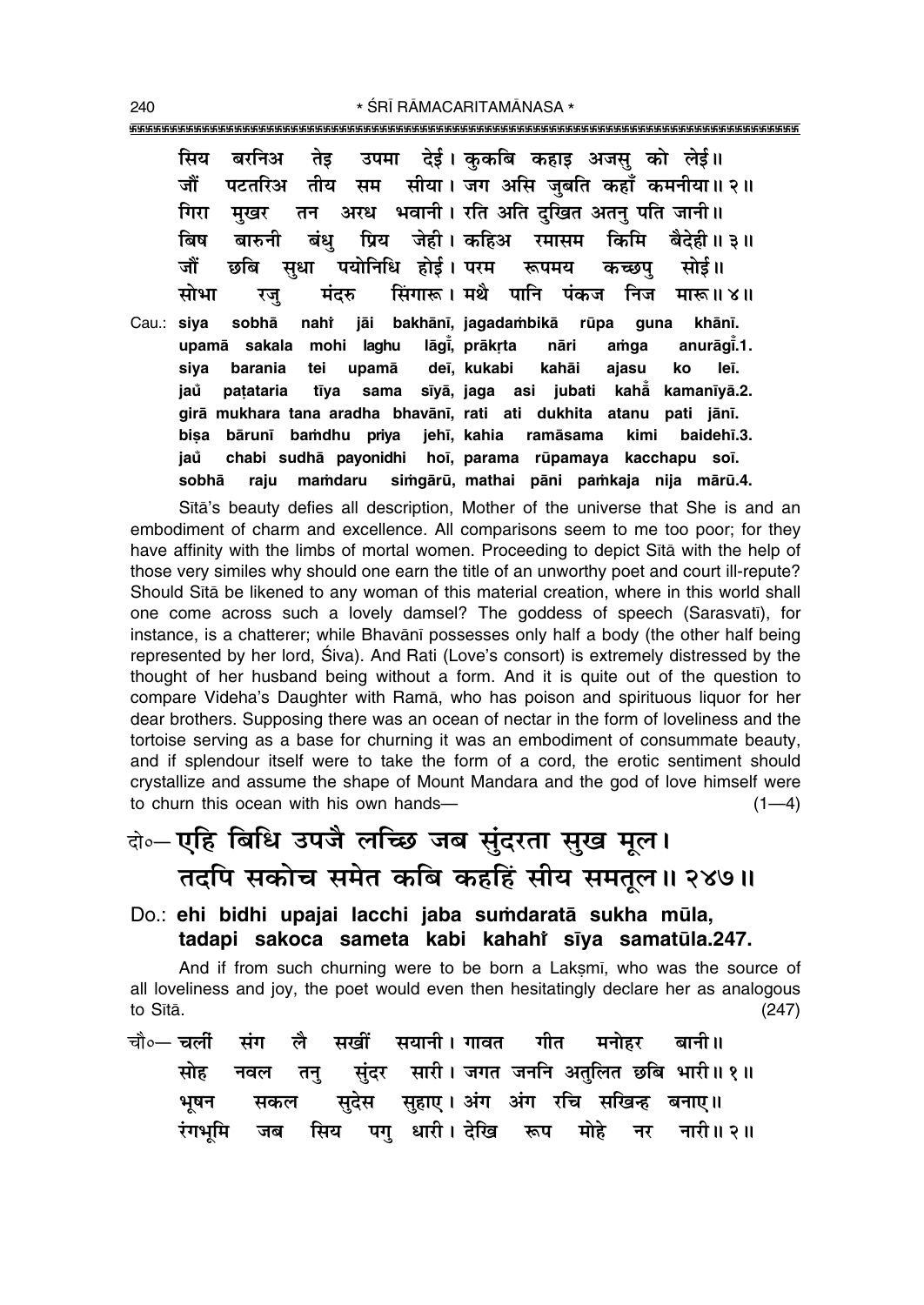\* BĀLA-KĀNDA \*

|            | हरषि   |  |  |  | सुरन्ह दुंदुभीं बजाईं।बरषि प्रसून अपछरा गाईं॥                       |       |           |  |
|------------|--------|--|--|--|---------------------------------------------------------------------|-------|-----------|--|
|            | पानि   |  |  |  | सरोज सोह जयमाला। अवचट चितए सकल भुआला॥३॥                             |       |           |  |
|            | सीय    |  |  |  | चकित चित रामहि चाहा। भए  मोहबस  सब  नरनाहा॥                         |       |           |  |
|            | मनि    |  |  |  | समीप देखे दोउ भाई।लगे ललकि लोचन निधि पाई॥४॥                         |       |           |  |
| Cau.: cali |        |  |  |  | samga lai sakhi sayānī, gāvata gīta manohara bānī.                  |       |           |  |
|            |        |  |  |  | soha navala tanu sumdara sārī, jagata janani atulita chabi bhārī.1. |       |           |  |
|            |        |  |  |  | bhūsana sakala sudesa suhāe, amga amga raci sakhinha banāe.         |       |           |  |
|            |        |  |  |  | ramgabhūmi jaba siya pagu dhārī, dekhi rūpa mohe nara               |       | nārī.2.   |  |
|            | harasi |  |  |  | suranha dumdubhi bajāi, barasi prasūna apacharā gāi.                |       |           |  |
|            | pāni   |  |  |  | saroja soha jayamālā, avacata citae sakala                          |       | bhuālā.3. |  |
|            | sīya   |  |  |  | cakita cita rāmahi cāhā, bhae mohabasa saba naranāhā.               |       |           |  |
|            | muni   |  |  |  | samīpa dekhe dou bhāī, lage lalaki locana                           | nidhi | pāī.4.    |  |

Sita's clever companions escorted Her to the arena, singing songs in a charming voice. A beautiful Sārī (covering for the body) adorned Her youthful frame; the Mother of the universe was incomparable in her exquisite beauty. Ornaments of all kinds had been beautifully set in their appropriate places, each limb having been decked by Her companions with great care. When Sita stepped into the arena, men and women alike were fascinated by Her charms. The gods gladly sounded their kettledrums, while celestial damsels rained down flowers in the midst of songs. In Her lotus-like hands sparkled the wreath of victory, as She cast a hurried glance at all the princes. While Sītā looked for Srī Rāma with anxious heart, all the princes found themselves in the grip of infatuation. Presently Sita discovered the two brothers by the side of the sage, and Her eves greedily fell on them as on a long-lost treasure.  $(1-4)$ 

## बे-गुरजन लाज समाजु बड़ देखि सीय सकुचानि। लागि बिलोकन सखिन्ह तन रघुबीरहि उर आनि॥ २४८॥

Do.: gurajana lāja samāju baRa dekhi sīya sakucāni, lāgi bilokana sakhinha tana raghubīrahi ura āni.248.

Out of natural bashfulness that She felt in the presence of elders and at the sight of the vast assemblage, Sita shrank into Herself; and drawing the Hero of Raghu's race into Her heart She turned Her eyes towards Her companions.  $(248)$ 

|  |  |  | चौ०— राम  रूपु  अरु  सिय  छबि  देखें । नर    नारिन्ह    परिहरीं    निमेषें ॥ |  |                                                         |  |
|--|--|--|------------------------------------------------------------------------------|--|---------------------------------------------------------|--|
|  |  |  |                                                                              |  | सोचहिं सकल कहत सकुचाहीं। बिधि सन बिनय करहिं मन माहीं॥१॥ |  |
|  |  |  | हरु बिधि बेगि जनक जड़ताई।मनि हमारि असि देहि सुहाई॥                           |  |                                                         |  |
|  |  |  |                                                                              |  | बिनु बिचार पनु तजि नरनाहू।सीय राम कर करै बिबाहू॥२॥      |  |
|  |  |  | जगु भल कहिहि भाव सब काहू। हठ कीन्हें अंतहुँ उर दाहू॥                         |  |                                                         |  |
|  |  |  |                                                                              |  | एहिं लालसाँ मगन सब लोगू।बरु साँवरो जानकी जोगू॥३॥        |  |
|  |  |  | तब बंदीजन जनक बोलाए।।बिरिदावली कहत चलि आए॥                                   |  |                                                         |  |
|  |  |  |                                                                              |  | कह नृपु जाइ कहह पन मोरा। चले भाट हियँ हरषु न थोरा॥४॥    |  |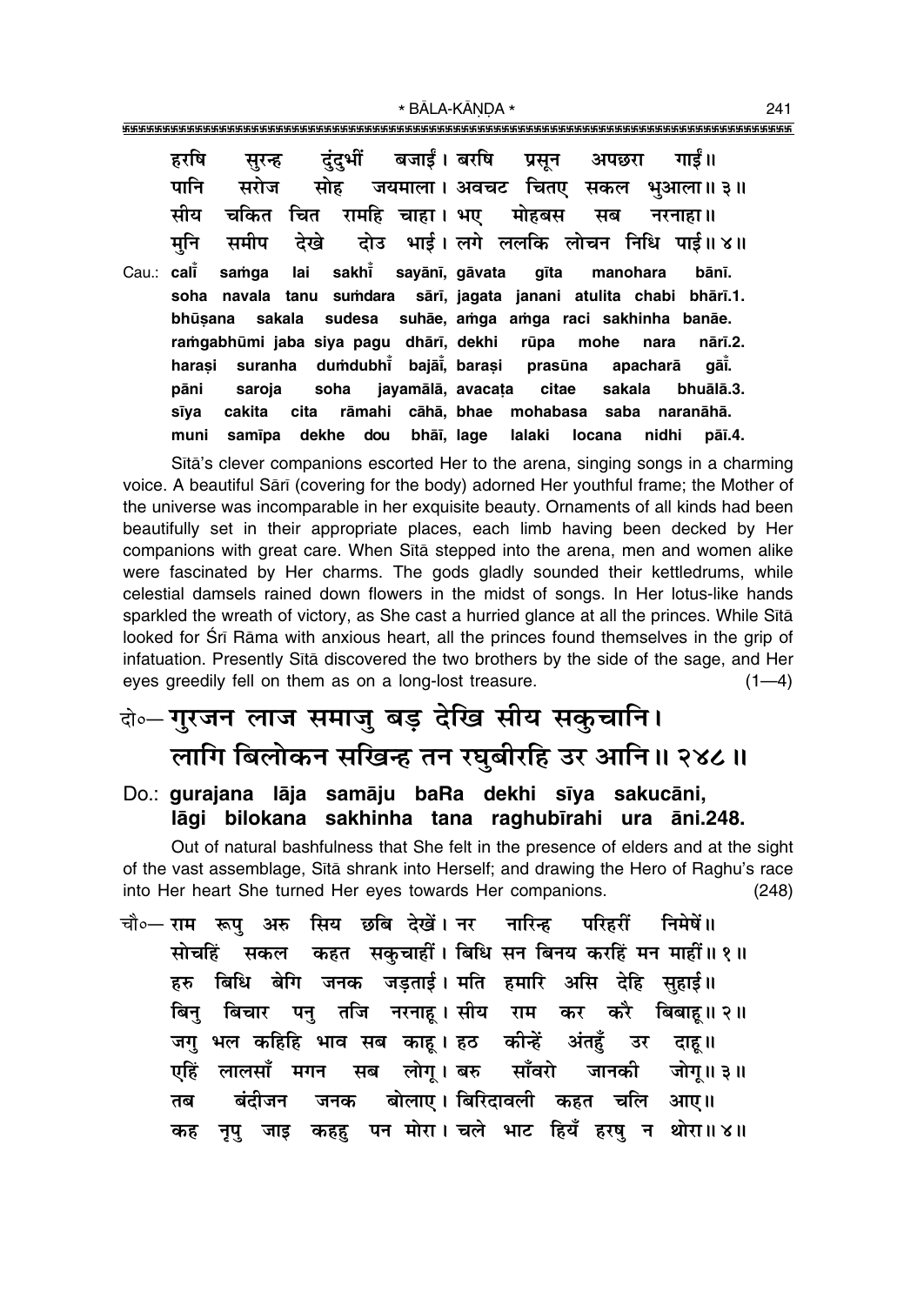\* ŚRĪ RĀMACARITAMĀNASA \* 

Cau.: rāma rūpu aru siya chabi dekhė, nara parihari nārinha nimese. kahata sakucāhi, bidhi sana binaya karahi mana māhi.1. sakala socahi begi janaka jaRatāj, mati bidhi hamāri asi dehi suhāī. haru bicāra panu taji naranāhū, sīya binu rāma kara karai bibāhū.2. jagu bhala kahihi bhāva saba kāhū, hatha kīnhe amtahu dāhū. ura eht lālasā magana saba logū, baru såvaro jānakī jogū.3. taba bamdījana janaka bolāe, biridāvalī kahata cali āe. kaha nrpujāi kahahu pana morā, cale bhāta hiya harasu na thorā.4.

Beholding Śrī Rāma's beauty and Sītā's loveliness men and women alike forgot to close their eyelids. All of them felt anxious in their heart but hesitated to speak; they inwardly prayed to the Creator, "Quickly take away, O Creator, Janaka's stupidity and give him right understanding like ours, so that the king without the least scruple may abandon his vow and give Sita in marriage to Rama. The world will speak well of him and the idea will find favour with all. On the other hand, if he persists in his folly, he shall have to rue it in the end. Everyone is absorbed in the ardent feeling that the dark-complexioned youth is a suitable match for Janaka's daughter." Then Janaka summoned the heralds, and they came eulogizing his race. The king said, "Go round and proclaim my vow." Forthwith they proceeded on their mission; there was not a little jov in their heart.  $(1-4)$ 

## के-बोले बंदी बचन बर सुनहु सकल महिपाल। पन बिदेह कर कहहिं हम भुजा उठाइ बिसाल॥ २४९॥

Do.: bole bamdī bacana bara sunahu sakala mahipāla, pana bideha kara kahahi hama bhujā uthāi bisāla.249.

The heralds then uttered these polite words, "Listen all princes: with our long arms uplifted we announce to you King Videha's vow:- $(249)$ 

- चौ∘— नप भजबल बिध सिवधन राह । गरुअ कठोर बिदित सब काह ॥ भारे। देखि सरासन गवँहिं सिधारे॥ १॥ रावन् महाभट बान् पुरारि कोदंड कठोरा। राज समाज आजु जोइ तोरा॥ सोड समेत बैदेही। बिनहिं बिचार बरड हठि तेही॥२॥ त्रिभवन जय भप अभिलाषे। भटमानी अतिसय सनि पन सकल मन माखे।। अकुलाई। चले डष्टदेवन्ह बाँधि परिकर उठे सिर नाई॥ ३॥ तमकि ताकि तकि सिवधन धरहीं। उठइ न कोटि भाँति बल करहीं।। जिन्ह के कछ बिचारु मन माहीं। चाप समीप महीप न जाहीं॥४॥
- Cau.: nrpa bhujabalu bidhu sivadhanu rāhū, garua kathora bidita saba kāhū. bānu mahābhata bhāre, dekhi sarāsana rāvanu gavåhi sidhāre.1. purāri kodamdu kathorā, rāja samāja soi āju joi torā tehī.2. tribhuvana jaya sameta baidehī, binahi bicāra barai hathi suni pana sakala bhūpa abhilāse, bhatamānī atisaya mana mākhe. parikara bådhi uthe akulāī, cale istadevanha nāī.3. sira tamaki tāki taki sivadhanu dharahī, uthai na koți bhāti balu karahī. jinha ke kachu bicāru mana māhi, cāpa samīpa mahīpa na jāhī.4.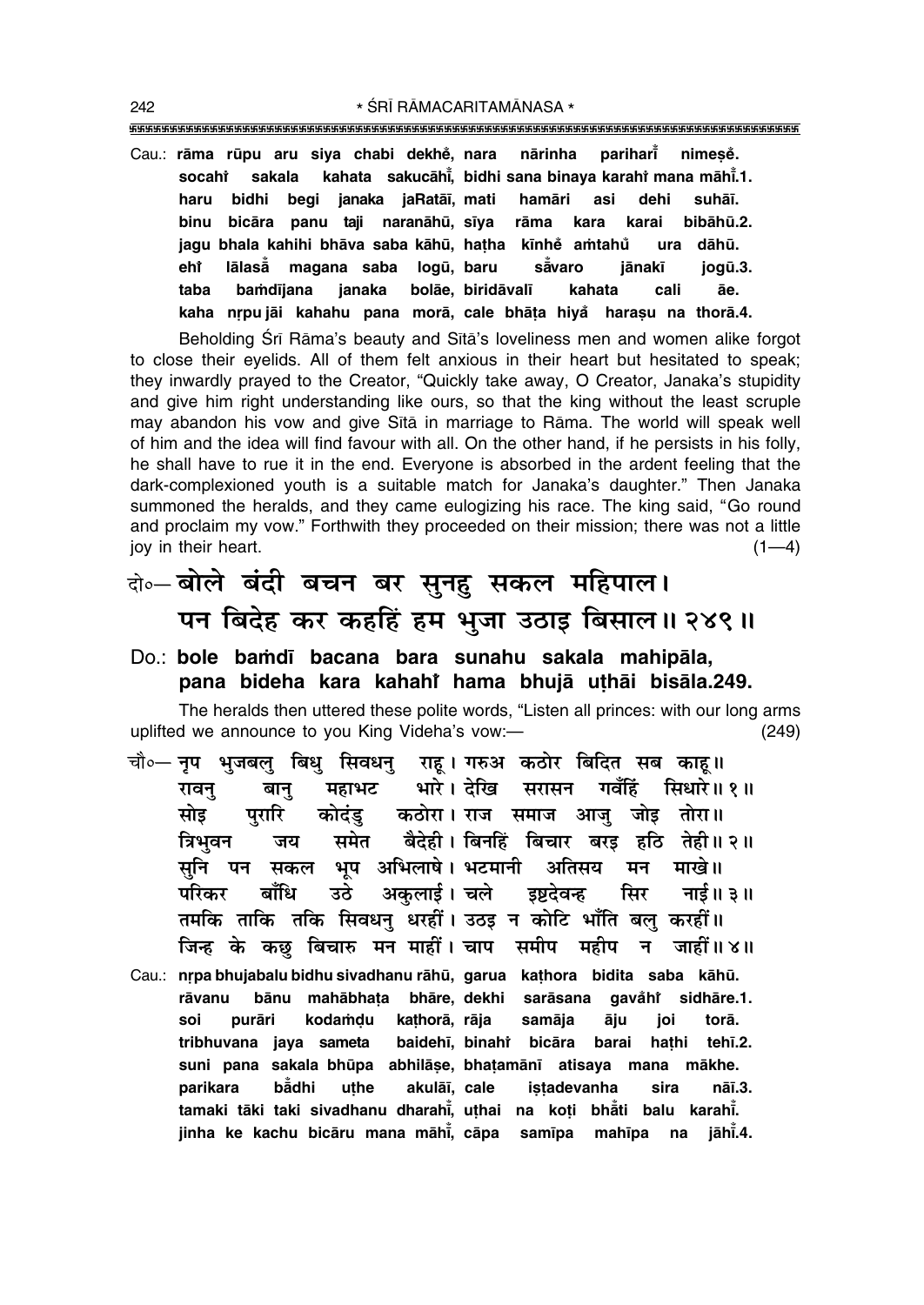"The might of arm of the various princes stands as the moon, while Siva's bow is the planet Rāhu as it were; it is massive and unyielding, as is well-known to all. Even the great champions Rāvana and Bānāsura quietly slipped away as soon as they saw the bow. Whoever in this royal assembly breaks today the yonder unbending bow of Siva shall be unhesitatingly and insistently wedded by Videha's daughter and shall triumph over all the three worlds." Hearing the vow all the princes were filled with longing, while those who prided on their valour felt very indignant. Girding up their loins they rose impatiently and bowing their heads to their chosen deity went ahead. They cast an angry look at Siva's bow, grapled with it with steady aim and exerted all their strength; but the bow refused to be lifted. Those princes, however, who had any sense at all did not even approach the bow.  $(1-4)$ 

## वे॰ तमकि धरहिं धनु मूढ़ नृप उठइ न चलहिं लजाइ। मनहुँ पाइ भट बाहुबलु अधिकु अधिकु गरुआइ॥ २५०॥

#### Do.: tamaki dharahi dhanu mūRha nrpa uthai na calahi lajāi, manahů pāi bhata bāhubalu adhiku adhiku garuāi.250.

Those foolish kings indignantly strained at the bow and retired in confusion when it refused to leave its position, as though it grew more and more bulky by absorbing the might of arm of each successive warrior.  $(250)$ 

| चौ०— <b>भुप</b>                                | सहस दस एकहि बारा।लगे उठावन टरइ न टारा॥                           |
|------------------------------------------------|------------------------------------------------------------------|
| डगइ                                            | न संभु सरासनु कैसें।कामी बचन सती मनु जैसें॥१॥                    |
| सब                                             | नृप भए जोगु उपहासी।जैसें बिनु बिराग संन्यासी॥                    |
|                                                | कीरति बिजय बीरता भारी। चले चाप कर बरबस हारी॥ २॥                  |
|                                                | श्रीहत भए हारि हियँ राजा । बैठे निज निज जाइ समाजा ॥              |
|                                                | नृपन्ह बिलोकि जनकु अकुलाने।बोले बचन रोष जनु साने॥३॥              |
| दीप दीप के भूपति नाना।।आए सुनि हम जो पनु ठाना॥ |                                                                  |
|                                                | देव दनुज धरि मनुज सरीरा।।बिपुल बीर आए रनधीरा॥४॥                  |
|                                                | Cau.: bhūpa sahasa dasa ekahi bārā, lage uthāvana tarai na tārā. |
|                                                | dagai na sambhu sarāsanu kaisė, kāmī bacana satī manu jaisė.1.   |
| saba                                           | nrpa bhae jogu upahāsī, jaise binu birāga samnyāsī.              |
| kīrati                                         | bijaya bīratā bhārī, cale cāpa kara barabasa hārī.2.             |
| hāri hiyå rājā, baițhe nija<br>śrīhata<br>bhae | nija<br>jāi samājā.                                              |
|                                                | nrpanha biloki janaku akulāne, bole bacana roșa janu sāne.3.     |
|                                                | dīpa dīpa ke bhūpati nānā, āe suni hama jo panu thānā.           |
| deva danuja dhari manuja sarīrā, bipula        | bīra āe ranadhīrā.4.                                             |

Ten thousand kings then proceeded all at once to raise it; but it baffled all attempts at moving it. Sambhu's bow did not stir in the same way as the mind of a virtuous lady refuses to yield to the words of a gallant. All the princes made themselves butts of ridicule like a recluse without dispassion. Helplessly forfeiting their fame, glory and great valour to the bow they returned. Confused and disheartened, the kings went and sat in the midst of their own company. Seeing the kings thus frustrated, King Janaka got impatient and spoke words as if in anger; "Hearing the vow made by me many a king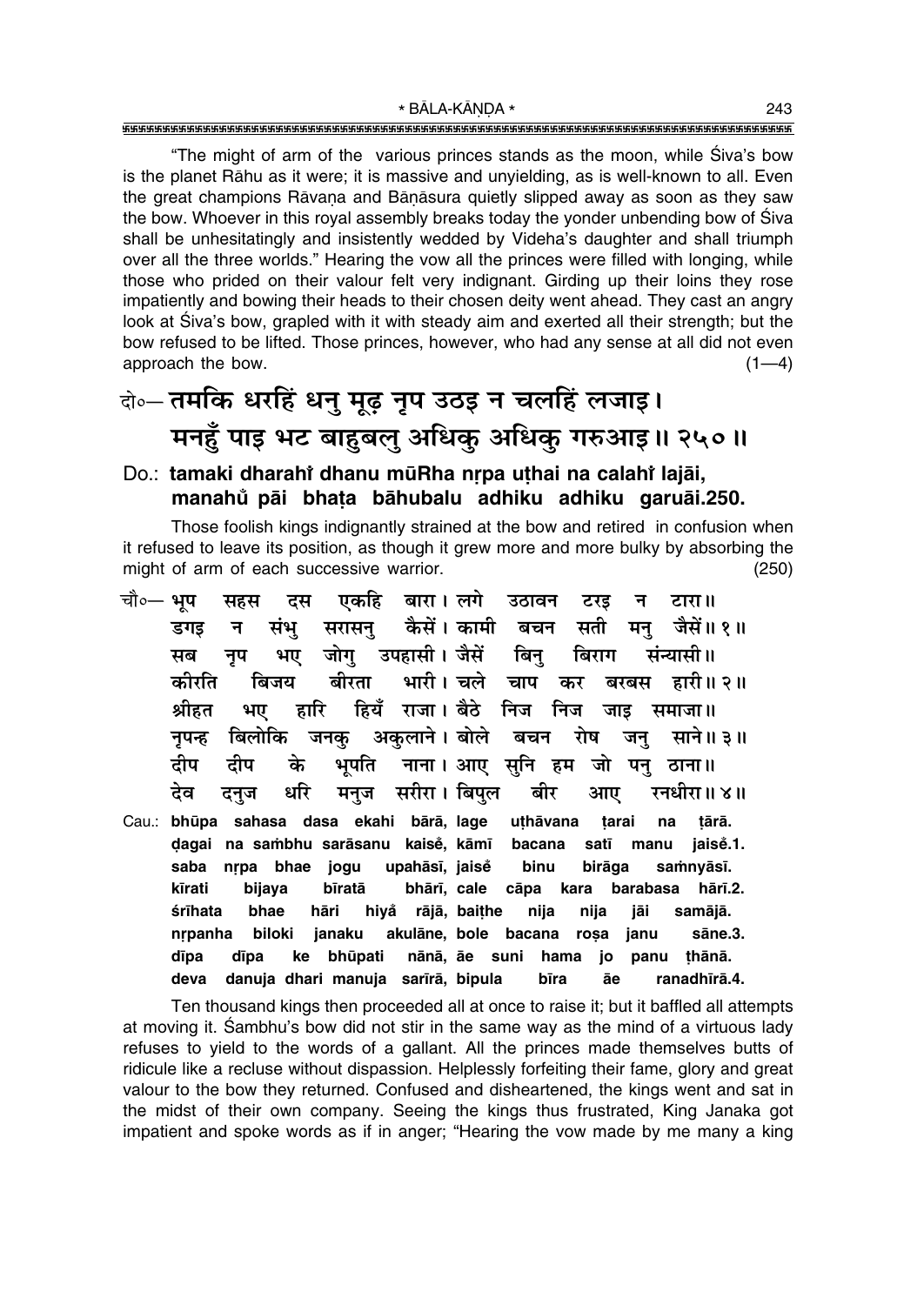has come from diverse parts of the globe; gods and demons in human form and many other heroes, staunch in fight, have assembled.  $(1-4)$ 

# के- कुऑरि मनोहर बिजय बड़ि कीरति अति कमनीय। पावनिहार बिरंचि जन् रचेउ न धन् दमनीय॥२५१॥

#### Do.: kuåri manohara bijava baRi kīrati ati kamanīva. pāvanihāra biramci janu raceu na dhanu damanīva.251.

"A lovely bride, a grand triumph and splendid renown are the prize; but Brahma, it seems, has not yet created the man who may break the bow and win the above rewards."  $(251)$ 

चौ∘— कहह काहि यह लाभ न भावा। काहँ न संकर चाप चढावा॥ तोरब भाई। तिलु भरि भूमि न सके छड़ाई॥१॥ चढाउब रहउ अब जनि कोउ माखै भट मानी। बीर बिहीन मही मैं जानी॥ तजहु आस निज निज गृह जाहू। लिखा न बिधि बैदेहि बिबाहू॥२॥ सुकृतु जाइ जौं पनु परिहरऊँ। कुआँरे कुआरि रहउ का करऊँ॥ जौं जनतेउँ बिनु भट भुबि भाई। तौ पनु करि होतेउँ न हँसाई॥३॥ जनक बचन सुनि सब नर नारी। देखि जानकिहि भए दुखारी॥ माखे लखन् कुटिल भइँ भौंहें। रदपट फरकत नयन रिसौंहें॥४॥ Cau.: kahahu kāhi yahu lābhu na bhāvā, kāhů na samkara cāpa caRhāvā. rahau caRhāuba toraba bhāī, tilu bhari bhūmi na sake chaRāī.1. aba jani kou mākhai bhata mānī, bīra bihīna mahī mat jānī. tajahu āsa nija nija grha jāhū, likhā na bidhi baidehi bibāhū.2. sukrtu jāi jau panu pariharaū, kuåri kuāri rahau kā karaŭ. jaů janateů binu bhata bhubi bhāi, tau panu kari hoteů na håsāī.3. janaka bacana suni saba nara nārī, dekhi iānakihi bhae dukhārī. mākhe lakhanu kutila bhai bhaŭhe, radapata pharakata nayana risaŭhe.4.

"Tell me, who would not have this prize? But none could string the bow. Let alone stringing or breaking it, there was not one of you, brothers, who could stir it even a grain's breadth from its place. Now no one who prides on his valour should feel offended if I assert that there is no hero left on earth to my mind. Give up all hope and turn your faces homewards. It is not the will of Providence that Sita should be married. All my religious merits shall be gone if I abandon my vow. The princess must remain a maid; what can I do? Had I known, brothers, that there are no more heroes in the world. I would not have made myself a laughing-stock by undertaking such a vow." All who heared Janaka's words, men and women alike, felt distressed at the sight of Jānakī. Laksmana, however got incensed: his eyebrows were knit, his lips quivered and his eyes shot fire. (1-4)

### बे-कहि न सकत खूबीर डर लगे बचन जन बान। नाइ राम पद कमल सिरु बोले गिरा प्रमान॥ २५२॥

Do.: kahi na sakata raghubīra dara lage bacana janu bāna, nāi rāma pada kamala siru bole girā pramāna.252.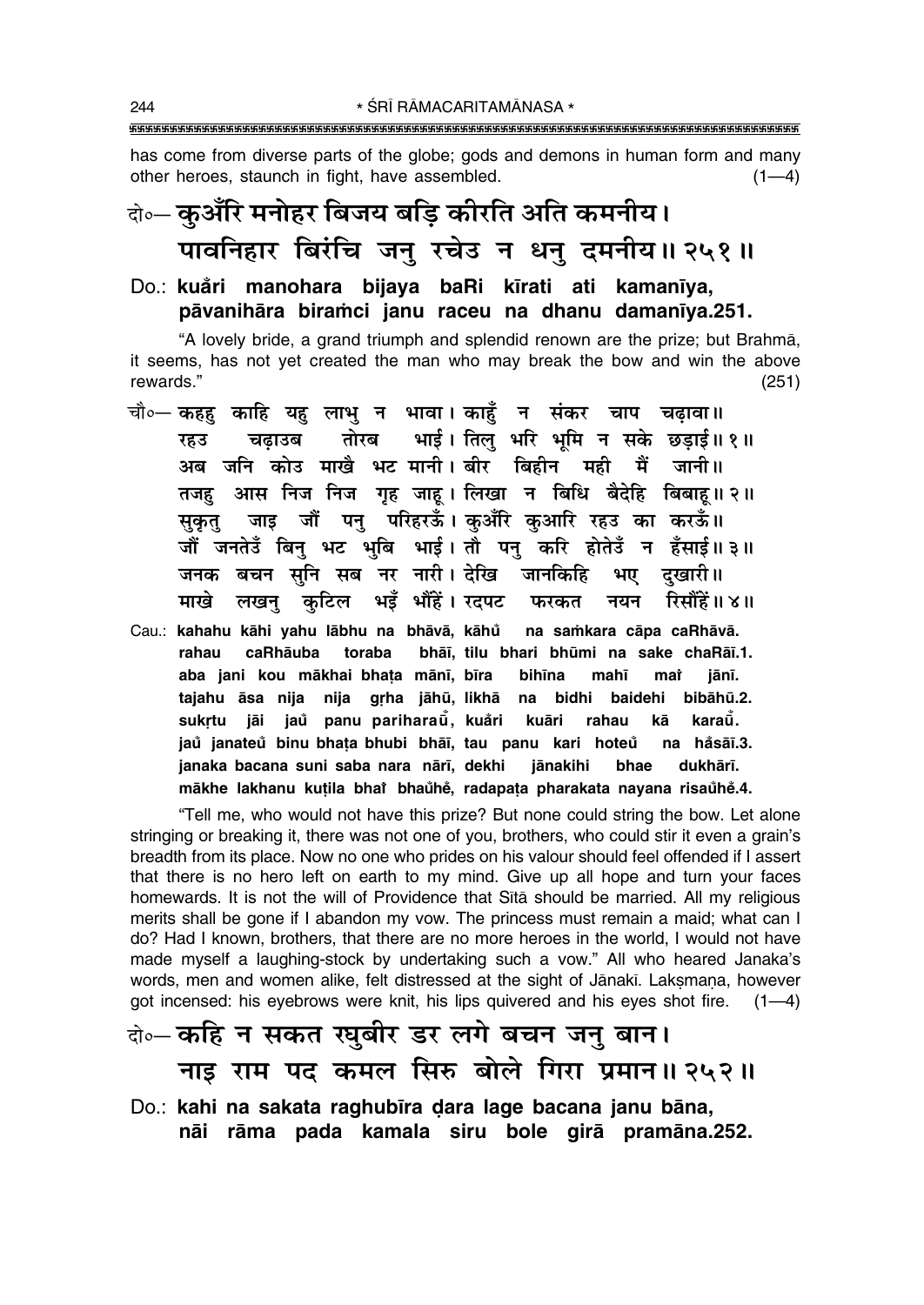\* BĀLA-KĀNDA \* 

For fear of Sri Rama he could not speak, though Janaka's words pierced his heart like an arrow; yet at last, bowing his head at Srī Rāma's lotus-feet he spoke words which were impregnated with truth:- $(252)$ 

- चौ०— रघबंसिन्ह महँ जहँ कोउ होई। तेहिं समाज अस कहड़ न कोई॥ जनक जसि अनचित बानी। बिद्यमान रघकुल मनि जानी॥१॥ कही पंकज भानू। कहउँ सुभाउ न कछ अभिमान्॥ सनह भानकल अनसासन पावौं। कंदक इव ब्रह्मांड जौं तम्हारि उतावौं ॥ २ ॥ डारौँ फोरी। सकउँ मेरु मलक जिमि तोरी॥ जिमि काचे घट भगवाना। को बापरो महिमा पिनाक पताप ਰਕ पराना ॥ ३ ॥ होऊ। कौतक करौं बिलोकिअ सोऊ॥ जानि अम आयस नाश नाल जिमि चाप चढावौँ । जोजन कमल सत प्रमान लै धावौं ॥ ४॥
- Cau.: ragubamsinha mahů jahå kou hoī, tehř samāja asa kahai na koī. janaka jasi anucita bānī, bidyamāna raghukula mani jānī.1. kahī sunahu bhānukula pamkaja bhānū, kahaů subhāu na kachu abhimānū. tumhāri anusāsana pāvaŭ, kamduka iva brahmāmda uthāvaŭ.2. jaů dāraů phorī, sakaů meru jimi torī. kāce qhata jimi mūlaka tava pratāpa mahimā bhagavānā, ko bāpuro pināka purānā.3. āvasu hoū, kautuku karaů bilokia soū. nātha iāni asa kamala nāla jimi cāpa caRhāvaů, jojana sata pramāna lai dhāvaů.4.

"In an assembly where any one of Raghu's race is present no one would dare speak such scandalous words as Janaka has done, even though conscious of the presence of Sri Rāma, the Jewel of Raghu's race. (Turning towards his brother, he added) "Listen, O Delighter of the solar race, I sincerely tell You, without any vain boasting: if I but have Your permission, I will lift the round world like a ball and smash it like an ill-baked earthen jar; and by the glory of Your majesty, O blessed Lord, I can break Mount Meru like a radish. What, then, is this wretched old bow? Realizing this, my Lord, let me have Your command and see what wonders I work; I will string the bow as though it were a lotus-stalk and run with it not less than eight hundred miles.  $(1-4)$ 

### वे⊶ तोरौं छत्रक दंड जिमि तव प्रताप बल नाथ।

### जौं न करों प्रभु पद सपथ कर न धरों धनु भाथ॥ २५३॥

Do.: toraŭ chatraka damda jimi tava pratāpa bala nātha, jau na karau prabhu pada sapatha kara na dharau dhanu bhātha.253.

"By the might of Your glory, O Lord, I will snap it like the stalk of a mushroom. Or, if I fail, I swear by Your feet never to handle a bow or quiver again."  $(253)$ 

बचन जे बोले।डगमगानि महि दिग्गज डोले॥ चौ०— लखन सकोप भूष डेराने। सिय हियँ हरषु जनकु सकुचाने॥१॥ लोग सकल सब गुर रघुपति सब मुनि मन माहीं। मुदित भए पुनि पुनि पुलकाहीं॥ रघुपति लखन् नेवारे।प्रेम समेत निकट बैठारे॥ २॥ सयनहिं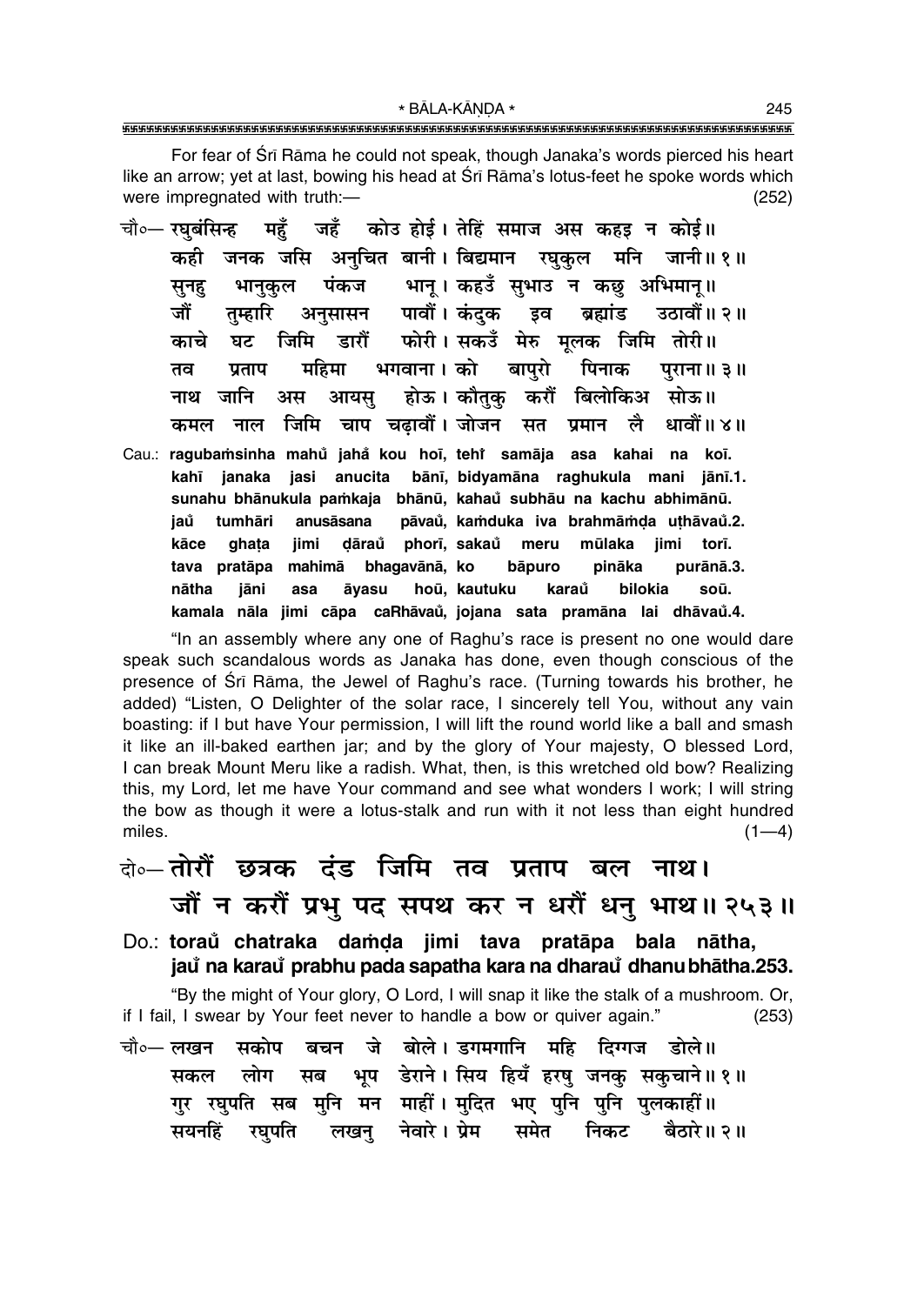| बिस्वामित्र समय सुभ जानी।बोले अति सनेहमय बानी॥                     |                                                                                                                                                                                                                 |
|--------------------------------------------------------------------|-----------------------------------------------------------------------------------------------------------------------------------------------------------------------------------------------------------------|
| भंजह<br>राम<br>उठह                                                 | भवचापा । मेटहु तात जनक परितापा॥३॥                                                                                                                                                                               |
| सुनि                                                               | गुरु बचन चरन सिरु नावा। हरषु बिषादु न कछु उर आवा॥                                                                                                                                                               |
| ठाढे                                                               | भए उठि सहज सुभाएँ। ठवनि जुबा मृगराजु लजाएँ॥ ४॥                                                                                                                                                                  |
| Cau.: lakhana sakopa bacana je bole, dagamagāni mahi diggaja dole. | sakala loga saba bhūpa derāne, siya hiyå harasu janaku sakucāne.1.<br>gura raghupati saba muni mana māhī, mudita bhae puni puni pulakāhī.<br>sayanahi raghupati lakhanu nevāre, prema sameta nikata baithāre.2. |
| bisvāmitra samaya subha jānī, bole ati                             | sanehamaya<br>bānī.                                                                                                                                                                                             |
| uthahu rāma bhamjahu bhavacāpā, metahu tāta                        | janaka<br>paritāpā.3.                                                                                                                                                                                           |
|                                                                    | suni guru bacana carana siru nāvā, harasu bisādu na kachu ura āvā.                                                                                                                                              |
| thāRhe bhae uthi sahaja subhāĕ, thavani                            | lajāĕ.4.<br>jubā<br>mrgarāju                                                                                                                                                                                    |

As Laksmana spoke these angry words, the earth shook and the elephants supporting the quarters tottered. The whole assembly, including all the princes, was struck with terror; Sita felt delighted at heart, while Janaka blushed. The preceptor (Viśvāmitra), the Lord of Raghus and all the hermits were glad of heart and thrilled all over again and again. With a sign Srī Rāma checked Laksmana and made him sit beside Him. Perceiving that it was a propitious time, Viśvāmitra said in most endearing terms, "Up, Rāma, break the bow of Śiva and relieve Janaka, my boy, of his anguish." On hearing the Guru's words Srī Rāma bowed His head at his feet; there was no joy or sorrow in His heart. He stood up in all His native grace, putting to shame a young lion by His elegant carriage.  $(1-4)$ 

## बे॰-डदित उदयगिरि मंच पर रघुबर बालपतंग। बिकसे संत सरोज सब हरषे लोचन भूंग॥ २५४॥

#### Do.: udita udayagiri mamca para raghubara bālapatamga, bikase samta saroja saba harase locana bhrmga.254.

As the Chief of the Raghus rose on His elevated seat like the morning sun appearing in the eastern horizon, all the saints were delighted like so many lotuses and their eyes were glad as bees at the return of day.  $(254)$ 

- चौ∘— नपन्ह केरि आसा निसि नासी । बचन नखत अवली न प्रकासी ॥ सकुचाने। कपटी भूप उल्क मानी लकाने॥ १॥ महिप कुमुद् भए बिसोक कोक मुनि देवा।बरिसहिं सुमन जनावहिं सेवा॥ गुर पद बंदि सहित अनुरागा। राम मुनिन्ह सन आयसु मागा॥ २॥ सहजहिं चले सकल जग स्वामी। मत्त मंजु बर कंजर गामी॥ सब पुर नर नारी। पुलक पूरि तन चलत राम भए सुखारी॥३॥ सकत सँभारे। जौं कछ पन्य प्रभाउ हमारे॥ बंदि पितर सुर नाईं । तोरहूँ गोसाईं॥ ४॥ तौ सिवधन मनाल की राम गनेस
- Cau.: nrpanha keri āsā nisi nāsī, bacana nakhata avalī na prakāsī. mānī mahipa kumuda sakucāne, kapatī bhūpa ulūka lukāne.1.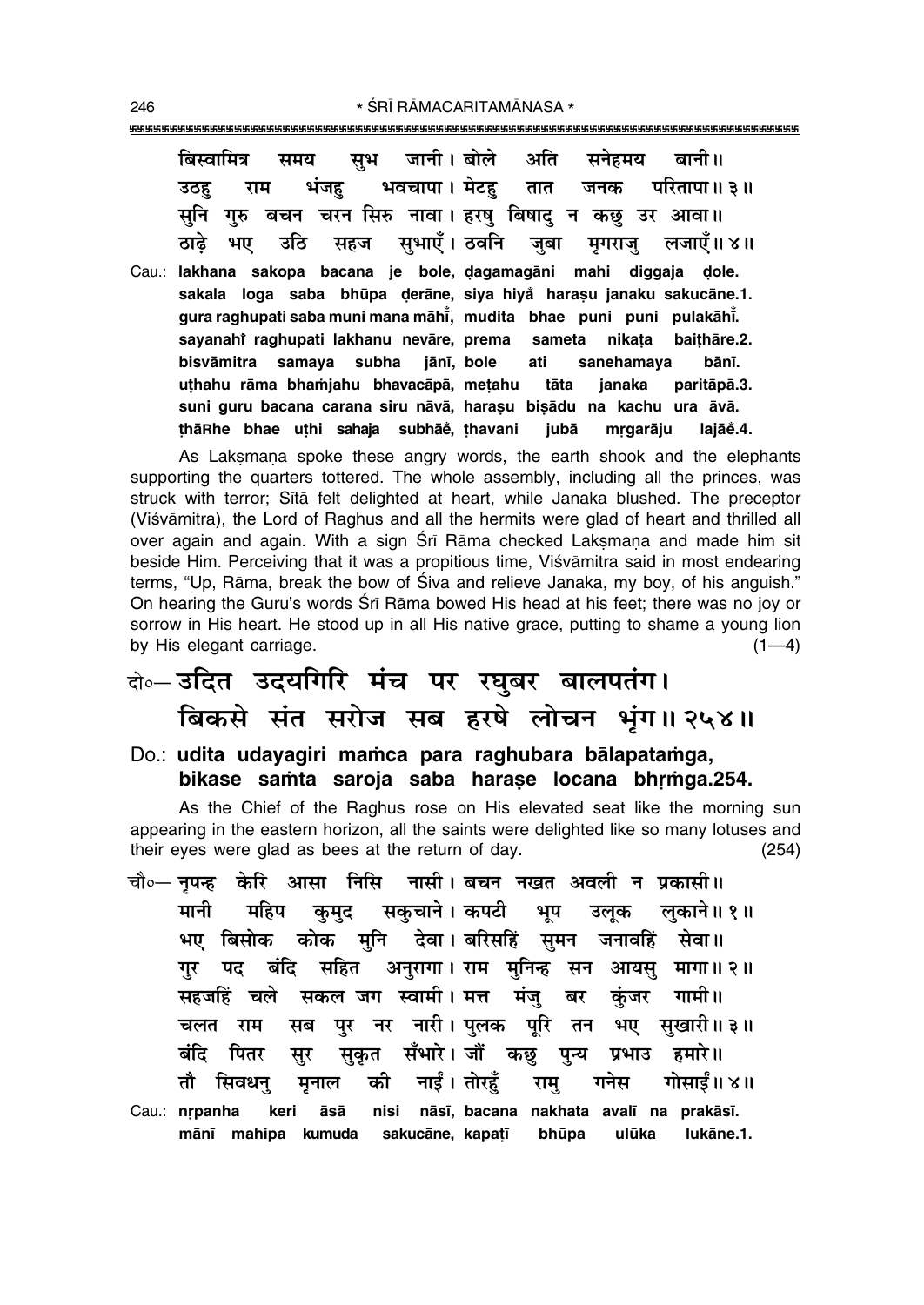sivadhanu mrnāla kī nāi̇̃, torahů

tau

The hopes of the rival kings vanished as night and their boasts died away like the serried stars. The arrogant princes shrivelled up like the lilies and the false kings shrank away like owls. Sages and gods, like the Cakravaka bird, were rid of their sorrow and rained down flowers in token of their homage. Affectionately reverencing the Guru's feet Sri Rama asked leave of the holy fathers. The Lord of all creation then stepped forth in His natural grace with the tread of a noble and beautiful elephant in rut. As Srī Rāma moved ahead all men and women of the city rejoiced and thrilled all over their body. Invoking the manes and gods and recalling their own past good deeds they prayed: "If our religious merits are of any value, O Lord Ganesa may Rāma snap the bow of Siva as it were a lotus-stalk."  $(1-4)$ 

rāmu

qanesa

aosāī̃.4.

### के-रामहि प्रेम समेत लखि सखिन्ह समीप बोलाइ। सीता मात् सनेह बस बचन कहड़ बिलखाइ॥२५५॥

#### Do.: rāmahi prema sameta lakhi sakhinha samīpa bolāi, sītā mātu saneha basa bacana kahai bilakhāi.255.

Lovingly gazing on Śrī Rāma and bidding her companions draw near, Sītā's mother spoke words full of anguish out of affection:- $(255)$ 

- देखनिहारे । जेउ चौ०— सरिव सब कौतक कहावत हमारे ॥ हित कोउ न बुझाइ कहड़ गुर पाहीं। ए बालक असि हठ भलि नाहीं॥ १॥ बान छुआ नहिं चापा। हारे सकल भूप करि दापा॥ रावन धनु राजकुअँर कर देहीं।बाल मराल कि मंदर लेहीं॥२॥ मो सकल सिरानी। सखि बिधि गति कछु जाति न जानी॥ भूप सयानप मृद् बानी। तेजवंत लघु गनिअ न रानी॥३॥ बोली चतुर सखी कहँ कहँ सिंध अपारा। सोषेउ सजस कंभज सकल संसारा॥ लघु लागा। उदयँ तासु तिभुवन तम भागा॥४॥ रबि मंडल देखत
- Cau.: sakhi saba kautuku dekhanihāre, jeu kahāvata hitū hamāre. kou na bujhāi kahai gura pāhi, e bālaka asi hatha bhali nāhi.1. rāvana bāna chuā nahi cāpā. hāre sakala bhūpa kari dāpā. dhanu rājakuåra kara dehi, bāla marāla ki mamdara lehi.2. **SO** bhūpa sayānapa sakala sirānī, sakhi bidhi gati kachu jāti na jānī. **bolī** catura sakhī mrdu bānī, tejavamta laghu gania na rānī.3. kahå kumbhaja kahå simdhu apārā, soșeu sujasu sakala samsārā. rabi mamdala dekhata laghu lāgā, udayå tāsu tibhuvana tama bhāgā.4.

"Whosoever are called our friends, dear ones, are mere spectators of a show; no one urges the preceptor (Viśvāmitra) and tells him that the two princes are yet boys and that such insistence on his part is not desirable. Knowing that Rāvana and Bānāsura did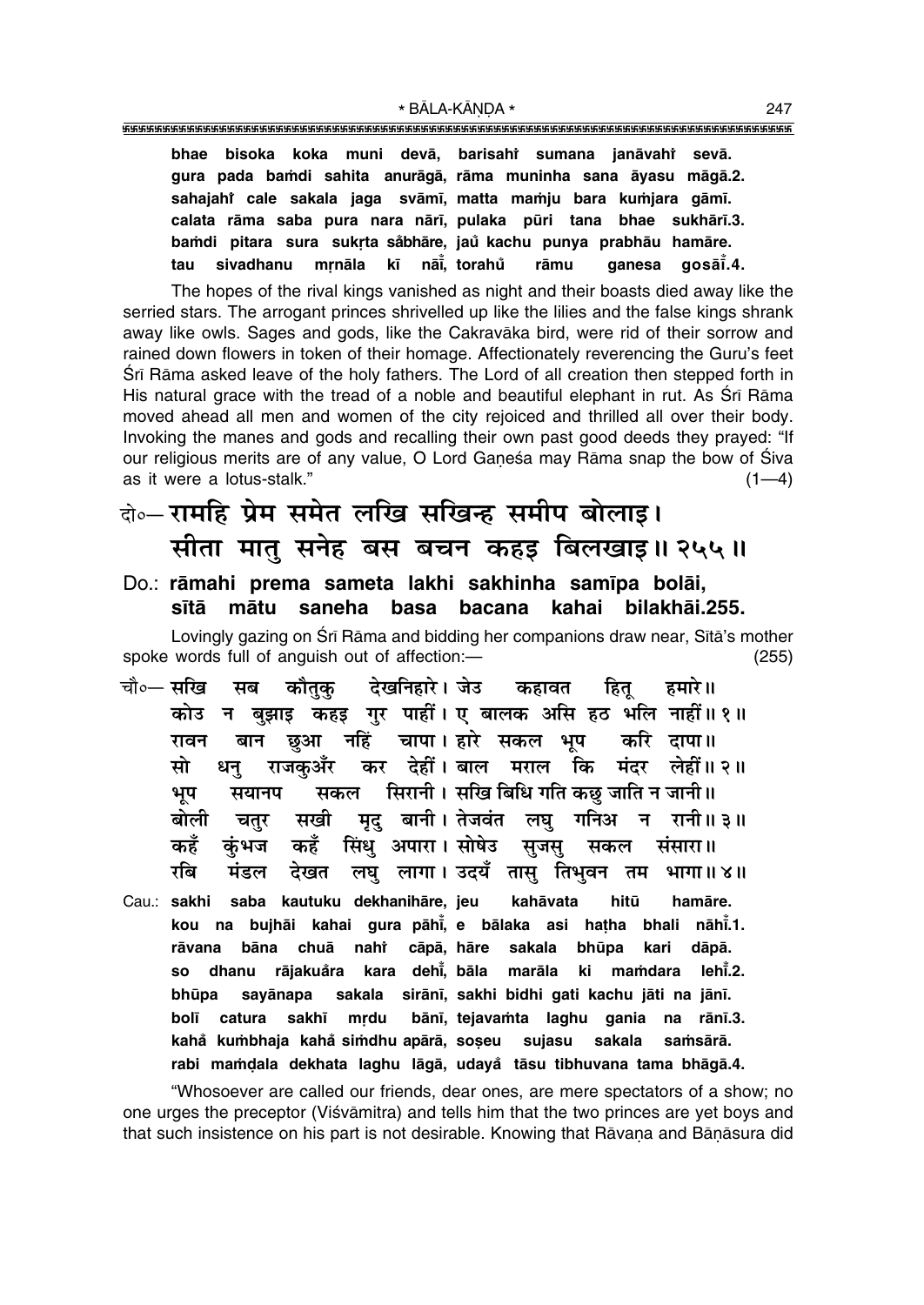not even touch the bow and that all other kings were worsted in spite of all their boasts, strange that he should give the same bow into the hands of this young prince; can cygnets ever lift Mount Mandara? Good sense has taken leave of the king; and one does not know the dispensation of Providence, dear ones," One of her sharp-witted companions gently replied, "The glorious are not to be lightly regarded, O queen. What comparison is there between the sage Agastya, who was born of a jar, and the vast ocean? Yet the sage drained it dry, and his good fame has spread throughout the world. The orb of the sun is so small to look at, but the moment is rises the darkness of all the three worlds disappears.  $(1-4)$ 

### बे॰- मंत्र परम लघु जासु बस बिधि हरि हर सुर सर्ब। महामत्त गजराज कहँ बस कर अंकुस खर्ब।। २५६॥

#### Do.: mamtra parama laghu jāsu basa bidhi hari hara sura sarba. mahāmatta gajarāja kahů basa kara amkusa kharba.256.

"A sacred formula, indeed, is very small, although it has under its sway Brahmā, Hari, Hara and all other gods. A tiny goad governs the mightiest and most furious elephant."  $(256)$ 

- धनु सायक लीन्हे। सकल भुवन अपनें बस कीन्हे।। चौ∘— काम कसम संसउ अस जानी। भंजब धनुषु राम सुनु रानी॥१॥ टेबि तजिअ भै परतीती। मिटा बिषाद् बढी अति प्रीती॥ सनि सखी बचन बैदेही। सभय हृदयँ बिनवति जेहि तेही॥२॥ रामहि बिलोकि तब भवानी ॥ अकुलानी । होह प्रसन्न महेस मनहीं मन मनाव सेवकाई। करि हितु हरहु चाप गरुआई॥३॥ आपनि करह सफल देवा। आज लगें कीन्हिउँ तुअ सेवा॥ बरदायक गननायक बिनती सनि मोरी। करह चाप गुरुता अति थोरी॥४॥ बार बार
- Cau.: kāma kusuma dhanu sāyaka līnhe, sakala bhuvana apaně basa kīnhe. jānī, bhamjaba dhanusu rāma sunu rānī.1. samsau asa debi taiia suni bhai paratītī, mitā bisādu sakhī bacana baRhī ati prītī. taba rāmahi biloki baidehī, sabhaya hrdayå binavati jehi tehī.2. manahī mana manāva akulānī, hohu prasanna mahesa bhavānī. karahu saphala āpani sevakāī, kari hitu harahu cāpa garuāī.3. baradāyaka devā, āju lagě kīnhiů tua sevā. qananāyaka bāra bāra binatī suni morī, karahu cāpa gurutā ati thorī.4.

"Armed with a bow and arrows of flowers Cupid has brought the whole universe under subjection. Realizing this, O good lady, give up all doubt; Rāma, O Queen, will assuredly break the bow, I tell you." The queen felt reassured at these words of her companion; her despondency was gone and her love for Sri Rama grew. Then, casting a glance towards Srī Rāma, Videha's daughter implored with anxious heart each god in turn. She inwardly prayed in a distressed state of mind: "Be gracious to me. O great Lord Śiva and Bhavānī, and reward my services by lightening the weight of the bow out of affection for me. O god Ganesa, the chief of Siva's attendants, O bestower of boons, it is for this day that I have adored You. Listening to my repeated supplication, therefore, reduce the weight of the bow to a mere trifle."  $(1-4)$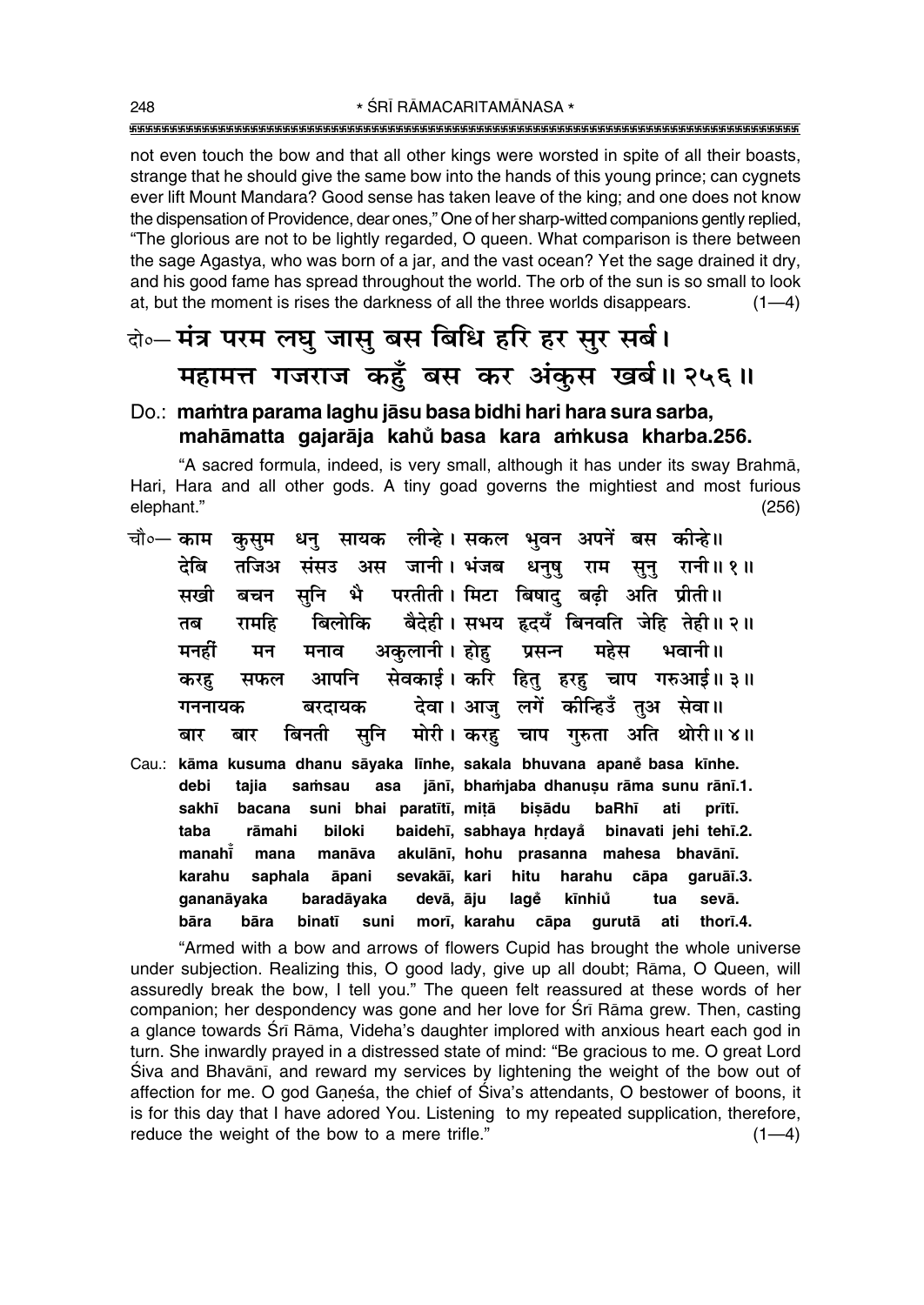## बे॰-देखि देखि रघुबीर तन सुर मनाव धरि धीर। भरे बिलोचन प्रेम जल पुलकावली सरीर॥ २५७॥

#### Do.: dekhi dekhi raghubīra tana sura manāva dhari dhīra, bhare bilocana prema jala pulakāvalī sarīra.257.

Gazing repeatedly on the person of Sri Rama and summoning courage Sita prayed to gods. Her eyes were filled with tears of love and the hair on Her body stood on their end.  $(257)$ 

- चौ०- नीकें निरखि नयन भरि सोभा। पित पन समिरि बहरि मन छोभा॥ दारुनि हठ ठानी। समुझत नहिं कछ लाभु न हानी॥१॥ अहह तात सचिव सभय सिख देइ न कोई। बध समाज बड अनचित होई॥ धन कलिसह चाहि कठोरा। कहँ स्यामल मदगात किसोरा॥२॥ कहँ बिधि केहि भाँति धरौँ उर धीरा। सिरस सुमन कन बेधिअ हीरा॥ सकल सभा कै मति भै भोरी। अब मोहि संभचाप गति तोरी॥३॥ लोगन्ह पर डारी। होहि हरुअ रघपतिहि निहारी॥ निज जडता मन माहीं। लव निमेष जुग सय सम जाहीं॥४॥ अति परिताप सीय
- Cau.: nīkě nirakhi nayana bhari sobhā, pitu panu sumiri bahuri manu chobhā. ahaha tāta dāruni hatha thānī, samujhata nahi kachu lābhu na hānī.1. saciva sabhaya sikha dei na koī, budha samāja baRa anucita hoī. kahå dhanu kulisahu cāhi kathorā, kahå syāmala mrdugāta kisorā.2. bidhi kehi bhati dharau ura dhīrā, sirasa sumana kana bedhia hīrā. sakala sabhā kai mati bhai bhorī, aba mohi sambhucāpa gati torī.3. dārī. hohi nija jaRatā loganha para harua raghupatihi nihārī. mana māhi, lava nimesa juga saya sama jāhi.4. ati paritāpa sīva

She feasted Her eyes to their fill on Sri Rama's beauty; but then the thought of Her father's vow agitated Her mind. She said to Herself." Alas, my father has made a terrible resolve having no regard to good or evil consequences. The ministers are afraid; therefore none of them gives him good counsel. It is all the more pity that it should be so in a conclave of wise men. While on this side stands the bow harder than adamant, on the other side we find that dark-complexioned prince of delicate frame and tender age. How then, O god, can I maintain my balance of mind? Is a diamond ever pierced with the pointed end of a Sirisa flower? The sense of the whole assembly has become dull; hence my only hope now lies in you, O Sambhu's bow. Imparting your heaviness to the assembly grow light yourself at the sight of (in proportion to the size of) Srī Rāma." Sītā felt much agitated at heart; an instant hung heavy on Her as a hundred Yugas.  $(1-4)$ 

## केन् प्रभुहि चितइ पुनि चितव महि राजत लोचन लोल। खेलत मनसिज मीन जुग जन् बिधु मंडल डोल॥ २५८॥

Do.: prabhuhi citai puni citava mahi rājata locana lola, khelata manasija mīna juga janu bidhu mamdala dola.258.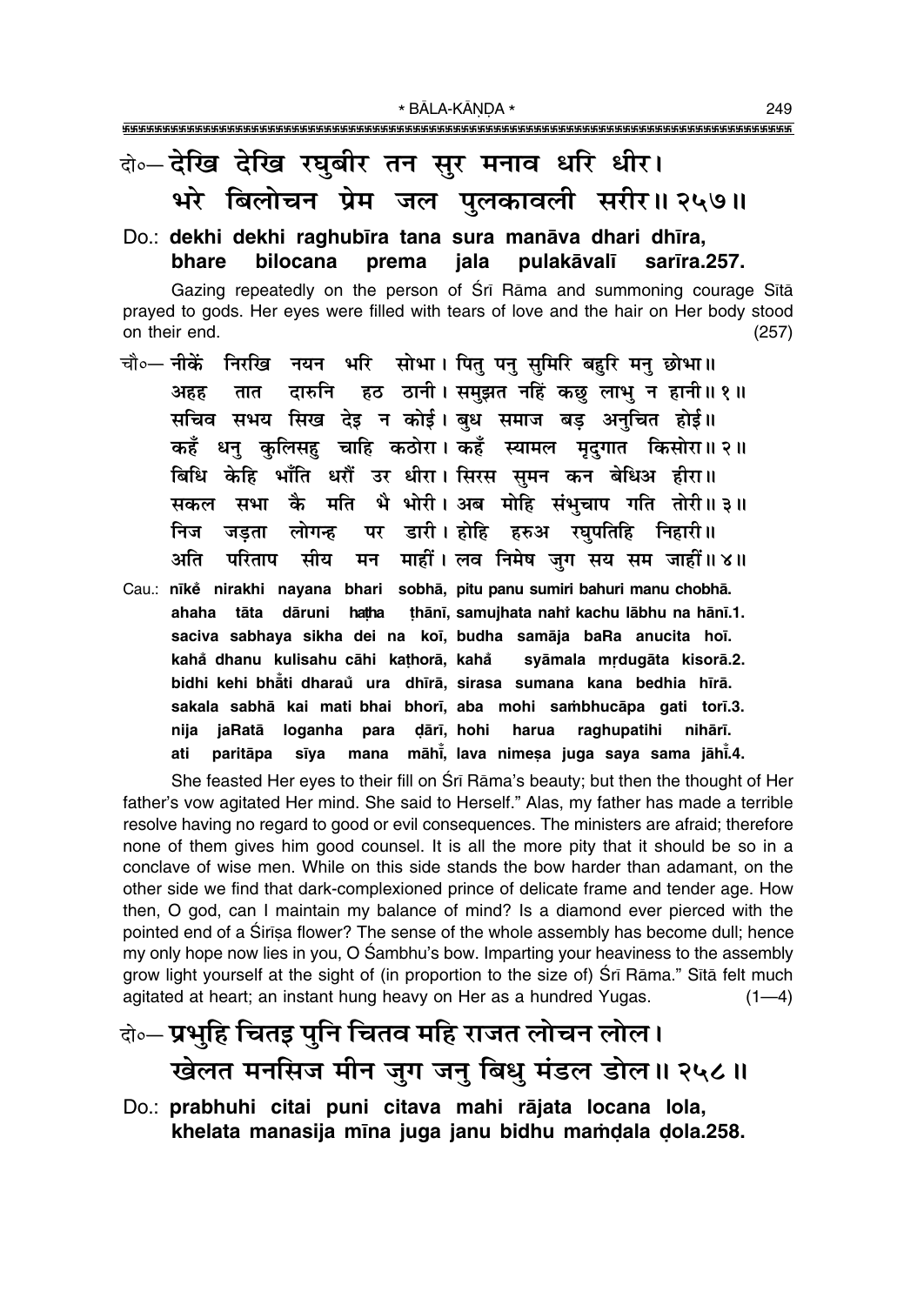Gazing now at the Lord and now at the ground, Her restless eyes sparkled as if two Cupid's fish disported themselves in the pail-like orb of the moon.  $(258)$ 

चौ⊶ गिरा अलिनि मुख पंकज रोकी।प्रगट न लाज निसा अवलोकी॥ लोचन कोना। जैसें परम कपन कर सोना॥१॥ लोचन जल रह बडि जानी। धरि धीरज प्रतीति उर आनी॥ सकची ब्याकलता तन मन बचन मोर पन साचा। रघपति पद सरोज चित राचा॥२॥ सकल उर बासी।करिहि मोहि रघबर कै दासी॥ तौ भगवान जेहि पर सत्य सनेह। सो तेहि मिलइ न कछ संदेह॥३॥ जेहि कें चितइ प्रेम तन ठाना। कपानिधान प्रभ तन राम सब जाना ॥ सियहि बिलोकि तकेउ धन कैसें। चितव गरुरु लघ ब्यालहि जैसें॥४॥ Cau.: girā alini mukha pamkaja rokī, pragata na lāja nisā avalokī. locana jalu raha konā, jaisė parama krpana kara sonā.1. **locana** jānī, dhari dhīraju sakucī byākulatā baRi pratīti ura ānī. tana mana bacana mora panu sācā, raghupati pada saroja citu rācā.2. bāsī, karihi mohi raghubara kai dāsī. tau bhagavānu sakala ura jehi ke jehi para satya sanehū, so tehi milai na kachu samdehū.3. prabhu tana citai prema tana thānā, krpānidhāna rāma sabu iānā. siyahi biloki takeu dhanu kaisě, citava garuru laghu byālahi jaisě.4.

Held captive within Her lotus-like mouth Her bee-like speech refused to stir out for fear of the night of modesty. Tears remained confined within the corner of Her eyes,\* just as the gold of a stingy miser remains buried in a nook of his house. Sita felt abashed when She perceived Her great agitation of mind; summoning up courage in Her heart, therefore, She confidently said to Herself, "If I am true to my vow in thought, word and deed, and if my mind is really attached to the lotus-feet of Sri Rāma, I am sure God, who dwells in the heart of all, will make me Srī Rāma's bondslave; for one gets united without doubt with him for whom one cherishes true love." Casting a glance at the Lord She resolved to love Him even at the cost of Her life. Srī Rāma, the embodiment of compassion, understood it all; looking at Sita He glanced at the bow as Garuda (the king of birds and a sworn enemy of serpents) would gaze on a poor little snake.  $(1-4)$ 

## के-लखन लखेड रघुबंसमनि ताकेउ हर कोदंडु। पुलकि गात बोले बचन चरन चापि ब्रह्मांडु॥ २५९॥

#### Do.: lakhana lakheu raghubamsamani tākeu hara kodamdu, pulaki gāta bole bacana carana cāpi brahmāmdu.259.

When Laksmana perceived that the Jewel of Raghu's race had cast a glance at the bow of Hara, the hair on his body stood erect and he uttered the following words pressing the crust of the earth under his foot:- $(259)$ 

|  |  | चौ∘— दिसिकुंजरहु कमठ अहि कोला। धरहु धरनि धरि धीर न डोला॥ |  |  |
|--|--|----------------------------------------------------------|--|--|
|  |  | रामु चहहिं संकर धनु तोरा।होहु सजग सुनि आयसु मोरा॥१॥      |  |  |

<sup>\*</sup> Shedding of tears is regarded in India as an ill-omen; therefore, on auspicious occasions Indian women would take particular care not to allow tears to drop from their eyes.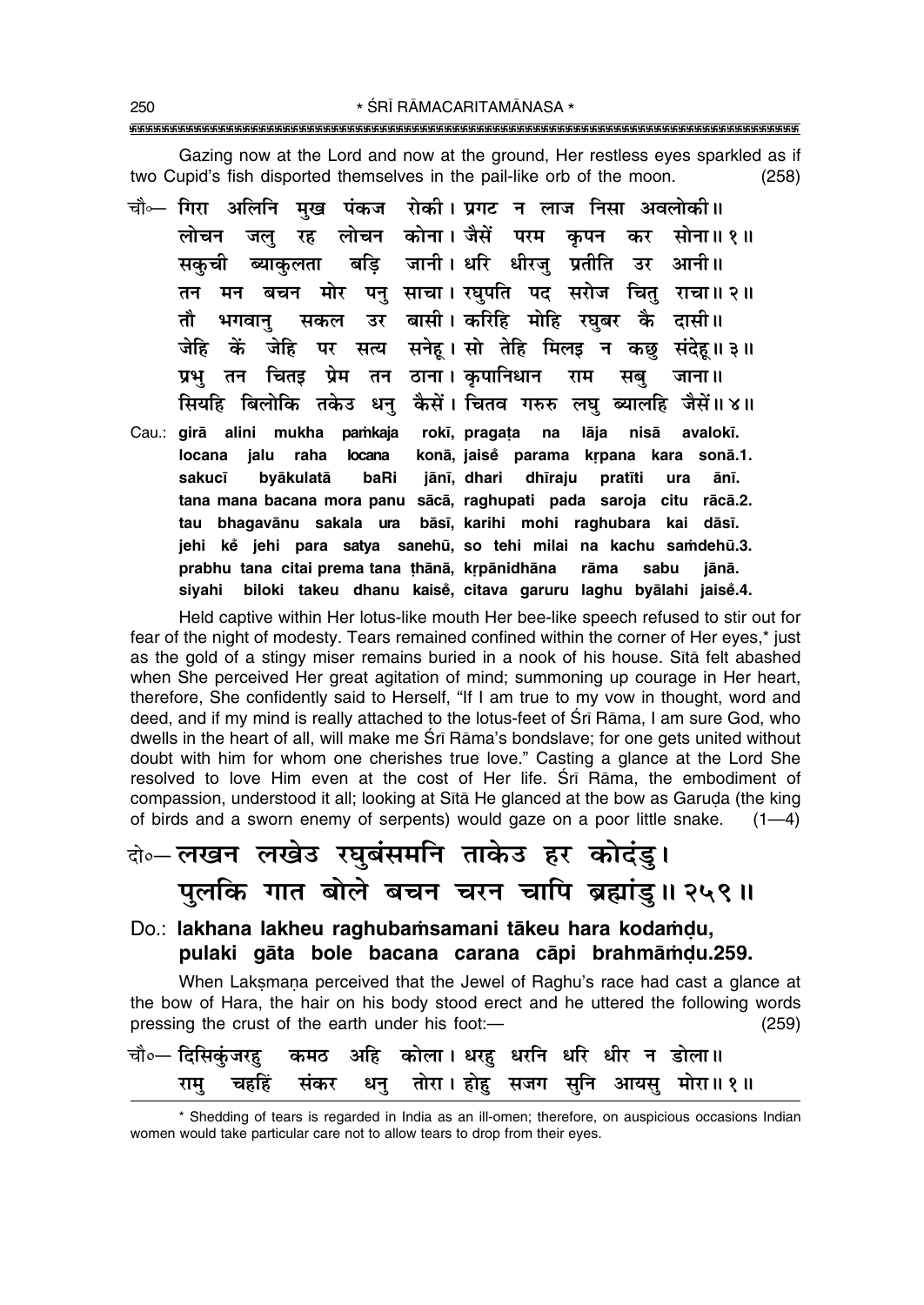\* BĀLA-KĀNDA \* 

| चाप समीप राम् जब आए।नर नारिन्ह सुर सुकृत मनाए॥                            |
|---------------------------------------------------------------------------|
| सब कर संसउ अरु अग्यान्।। मंद महीपन्ह कर अभिमान्॥२॥                        |
| भृगुपति केरि गरब गरुआई।सुर मुनिबरन्ह केरि कदराई॥                          |
| सिय कर सोचु जनक पछितावा। रानिन्ह कर दारुन दुख दावा॥३॥                     |
| संभुचाप बड़ बोहितु पाई। चढ़े जाइ सब संगु बनाई॥                            |
| े बाहुबल     सिंधु     अपारू । चहत  पारु  नहिं  कोउ  कड़हारू ॥ ४ ॥<br>राम |

Cau.: disikumjarahu kamatha ahi kolā, dharahu dharani dhari dhīra na dolā. rāmu cahahi samkara dhanu torā, hohu sajaga suni āyasu morā.1. ãe, nara nārinha sura sukrta manāe. cāpa samīpa rāmu jaba saba kara samsau aru agyānū, mamda mahīpanha kara abhimānū.2. garuāi, sura munibaranha keri bhrgupati keri garaba kadarāī. siya kara socu janaka pachitāvā, rāninha kara dāruna dukha dāvā.3. sambhucāpa baRa bohitu pāī, caRhe jāi saba samqu banāī. rāma bāhubala simdhu apārū, cahata pāru nahi kou kaRahārū.4.

"O elephants quarding the cardinal points, O divine tortoise<sup>\*</sup>, O serpent-king, and O divine boar\*, steadily hold the earth that it may not shake. Srī Rāma seeks to break the bow of Śankara; therefore, listen to my command and be ready." When Rāma drew near to the bow, men and women present there invoked in His behalf the help of gods as well as of their past good deeds. The doubts and ignorance of all who had assembled there, the arrogance of the foolish kings, the proud pretensions of Paraśurāma (the Chief of Bhrgu's race), the apprehension of gods and the great sages, the distress of Sita, King Janaka's remorse and the fire of the queen's terrible agony—all these boarded together the great bark of Sambhu's bow, with whose help they sought to cross the boundless ocean of Sri Rama's strength of arm; but there was no helmsman to steer the ship.  $(1-4)$ 

### के-राम बिलोके लोग सब चित्र लिखे से देखि। चितई सीय कुपायतन जानी बिकल बिसेषि॥ २६०॥

Do.: rāma biloke loga saba citra likhe dekhi, **se** citaī krpāyatana bikala bisesi.260. sīya jānī

Rāma first looked at the crowd of spectators and found them motionless as the figures of a drawing. The gracious Lord then turned His eyes towards Sita and perceived Her in deep distress.  $(260)$ 

|  |  |  |  |  | चौ∘— देखी   बिपुल   बिकल   बैदेही । निमिष बिहात कलप सम तेही ॥ |  |
|--|--|--|--|--|---------------------------------------------------------------|--|
|  |  |  |  |  | तृषित बारि बिनु जो तनु त्यागा। मुएँ करइ का सुधा तड़ागा॥१॥     |  |
|  |  |  |  |  | का बरषा सब कृषी सुखानें। समय चुकें पुनि का पछितानें॥          |  |
|  |  |  |  |  | अस जियँ जानि जानकी देखी।प्रभु पुलके लखि प्रीति बिसेषी॥२॥      |  |
|  |  |  |  |  | गुरहि प्रनामु मनहिं मन कीन्हा।अति लाघवँ उठाइ धनु लीन्हा॥      |  |
|  |  |  |  |  | दमकेउ दामिनि जिमि जब लयऊ। पुनि नभ धनु मंडल सम भयऊ॥३॥          |  |

<sup>\*</sup> The divine tortoise referred to here is the same who served as the base for churning the ocean of milk at the dawn of creation. And the divine boar refers to the manifestation of the Lord as a boar in order to lift the earth out of the waters in which the demon Hiranyaksa had submerged it. The tortoise as well as the boar are represented here as ever holding the earth, conjointly with the serpent-king, the one on its back and the other on its tusks.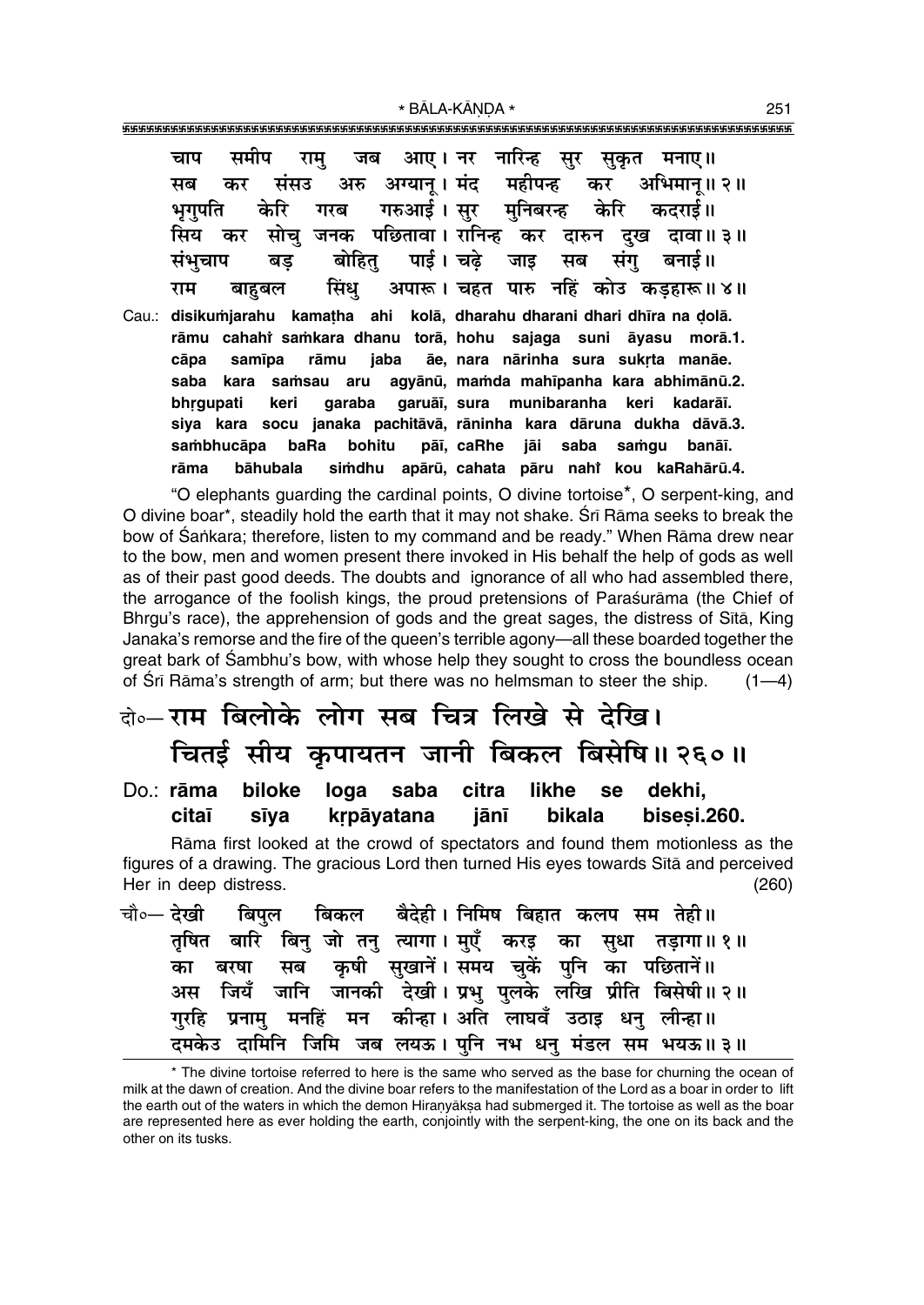| लेत         | चढ़ावत खैंचत गाढ़ें। काहूँ न लखा देख सबु ठाढ़ें॥                        |
|-------------|-------------------------------------------------------------------------|
| तेहि        | छन राम मध्य धन् तोरा। भरे भवन धनि घोर कठोरा॥४॥                          |
| Cau.: dekhī | bipula bikala baidehī, nimisa bihāta kalapa sama tehī.                  |
|             | trsita bāri binu jo tanu tyāgā, muĕ karai kā sudhā taRāgā.1.            |
| kā          | barasā saba krsī sukhāně, samaya cukě puni kā pachitāně.                |
| jiyå<br>asa | jāni jānakī dekhī, prabhu pulake lakhi prīti bisesī.2.                  |
|             | gurahi pranāmu manahi mana kīnhā, ati lāghavă uthāi dhanu līnhā.        |
|             | damakeu dāmini jimi jaba layaū, puninabha dhanu mamdala sama bhayaū.3.  |
|             | leta caRhāvata khaicata gāRhě, kāhů na lakhā dekha sabu thāRhě.         |
|             | tehi chana rāma madhya dhanu torā, bhare bhuvana dhuni ghora kathorā.4. |

He found Videha's Daughter greatly agitated; every moment that passed hung on Her as a whole life-time of the universe. If a thirsty man dies for want of water, of what avail is a lake of nectar to him once he is dead. What good is a shower when the whole crop is dried up; what use repenting over an opportunity lost? Thinking thus within Himself the Lord looked at Janaka's Daughter and thrilled all over to perceive Her singular devotion. He inwardly made obeisance to His preceptor (Viśvāmitra), and took up the bow with great agility. The bow gleamed like a flash of lightning as He grasped it in His hand. And then it appeared like a circle in the sky. No one knew when He took it in His hands, strung it and drew it tight; everyone only saw Him standing (with the bow drawn). Instantly Sri Rama broke the bow in halves; the awful crash resounded through all the spheres.  $(1-4)$ 

<u>छं०</u>- भरे भवन घोर कठोर रव रबि बाजि तजि मारगु चले। चिक्करहिं दिग्गज डोल महि अहि कोल कूरुम कलमले ।। सुर असुर मुनि कर कान दीन्हें सकल बिकल बिचारहीं। कोदंड खंडेउ राम तुलसी जयति बचन उचारहीं॥

Cham.: bhare bhuvana ghora kathora rava rabi bāji taji māragu cale, cikkarahi diggaja dola mahi ahi kola kūruma kalamale. sura asura muni kara kāna dīnhe sakala bikala bicārahī, kodamda khamdeu rāma tulasī javati bacana ucārahī.

The awful crash reached through the spheres; the horses of the sun-god strayed from their course; the elephants of the quarters trumpeted, the earth shook; the serpentking, the divine boar and the divine tortoise fidgeted about, Gods, demons and sages put their hands to their ears, and all began anxiously to ponder the cause; but when they learnt, says Tulasidasa, that Sri Rama had broken the bow, they uttered shouts of victory.

## सो० संकर चापु जहाजु सागरु रघुबर बाहुबलु। बूड़ सो सकल समाजु चढ़ा जो प्रथमहिं मोह बस ॥ २६१ ॥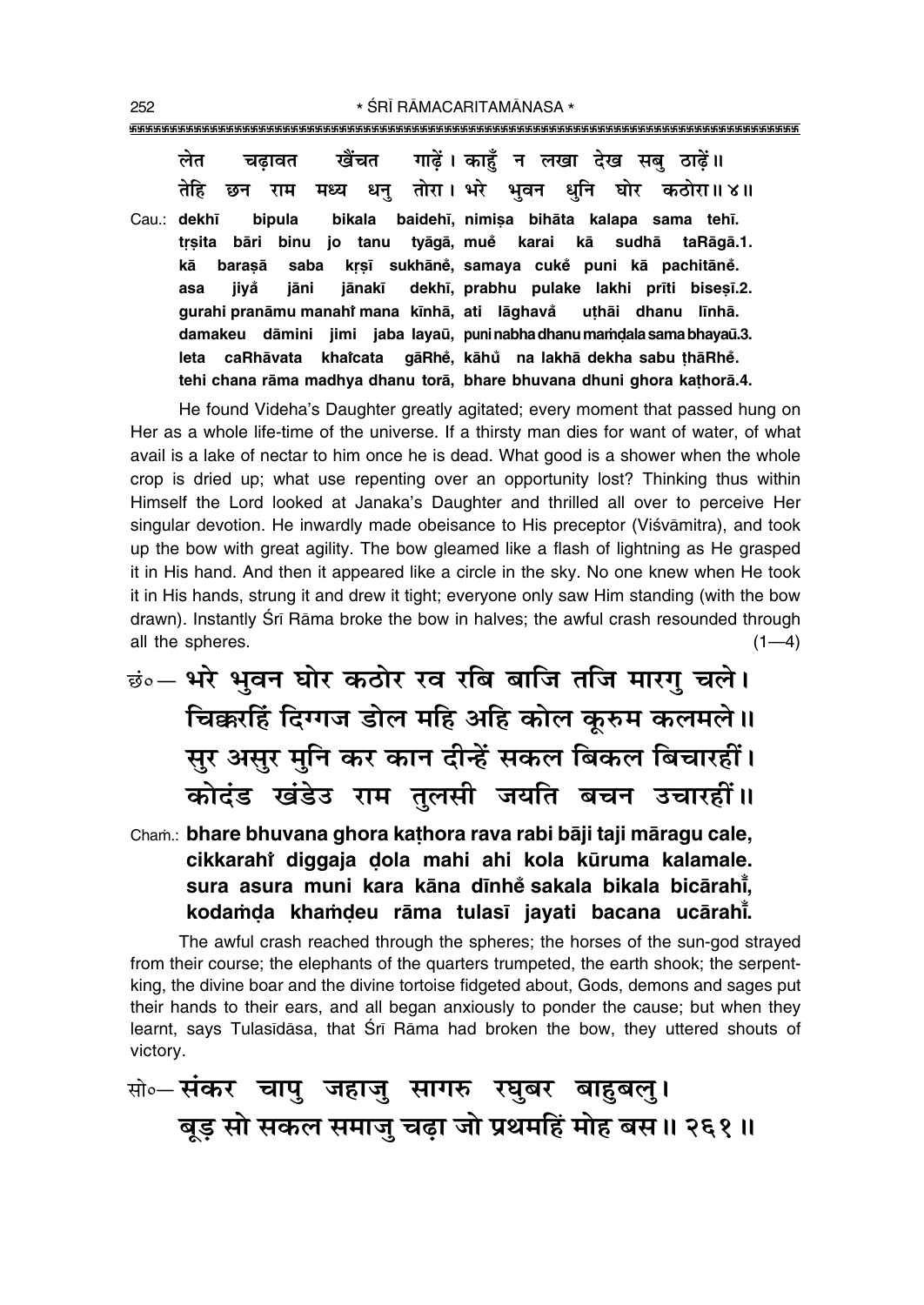#### So.: samkara cāpu jahāju sāgaru raghubara bāhubalu, būRa so sakala samāju caRhā jo prathamahi moha basa. 261.

The bow of Sankara was the bark and Rāma's strength of arm was the ocean to be crossed with its aid. The whole host (of which we have spoken above), that had boarded the ship out of ignorance, was drowned (with the bark).  $(261)$ 

- महि डारे। देखि लोग सब भए चापखंड चौ०— **प्रभ** दोउ सखारे॥ पयोनिधि पावन। प्रेम बारि अवगाह कौमिकरूप सहावन॥ १॥ निहारी । बढ़त बीचि पुलकावलि राकेस भारी॥ रामरूप गहगहे निसाना। देवबध् नाचहिं करि बाजे नभ गाना ॥ २ ॥ सिद्ध मुनीसा। प्रभुहि प्रसंसहिं देहिं असीसा॥ ब्रह्मादिक सूर बरिसहिं समन रंग बह माला।गावहिं किंनर गीत रसाला ॥ ३॥ रही भवन भरि जय जय बानी। धनुषभंग धुनि जात न जानी ।। मदित कहहिं जहँ तहँ नर नारी। भंजेउ भारी॥४॥ राम संभधन
- Cau.: prabhu dou cāpakhamda mahi dāre, dekhi loga saba bhae sukhāre. pāvana, prema avagāhu suhāvana.1. kausikarūpa payonidhi bāri nihārī, baRhata rāmarūpa rākesu bīci pulakāvali bhārī. bāje nabha gahagahe nisānā, devabadhū nācaht kari gānā.2. brahmādika sura siddha munīsā, prabhuhi prasamsahi dehi asīsā. barisahi sumana ramga bahu mālā, gāvahi kimnara gīta rasālā.3. rahī bhuvana bhari jaya jaya bānī, dhanusabhamga dhuni jāta na jānī. mudita kahahi jahå tahå nara nārī, bhamjeu rāma sambhudhanu bhārī.4.

The Lord tossed on ground the two broken pieces of the bow, and everyone rejoiced at the sight. Viśvāmitra stood as the holy ocean, full of the sweet and unfathomable water of love. Beholding Srī Rāma's beauty, which represented the full moon, the sage felt an increasing thrill of joy, which may be compared to a rising tide in the ocean. Kettledrums sounded with great noise in the heavens; celestial damsels sang and danced. Brahma and the other gods, Siddhas and great sages praised the Lord and gave Him blessings raining down wreaths and flowers of various colours; the Kinnaras (a class of demigods) sang melodious strains. The shouts of victory re-echoed throughout the universe; the crash that followed the breaking of the bow was drowned in it. Everywhere men and women in their joy kept saying that Rāma had broken the massive bow of Sambhu.  $(1-4)$ 

### वो०— बंदी मागध सुतगन बिरुद बदहिं मतिधीर। करहिं निछावरि लोग सब हय गय धन मनि चीर॥ २६२॥

#### Do.: bamdī māgadha sūtagana biruda badahi matidhīra, karahi nichāvari loga saba haya gaya dhana mani cīra.262.

Talented bards, minstrels and panegyrists sang praises; and everybody gave away horses, elephants, riches, jewels and raiments as an act of invocation of God's blessings on the youthful champion.  $(262)$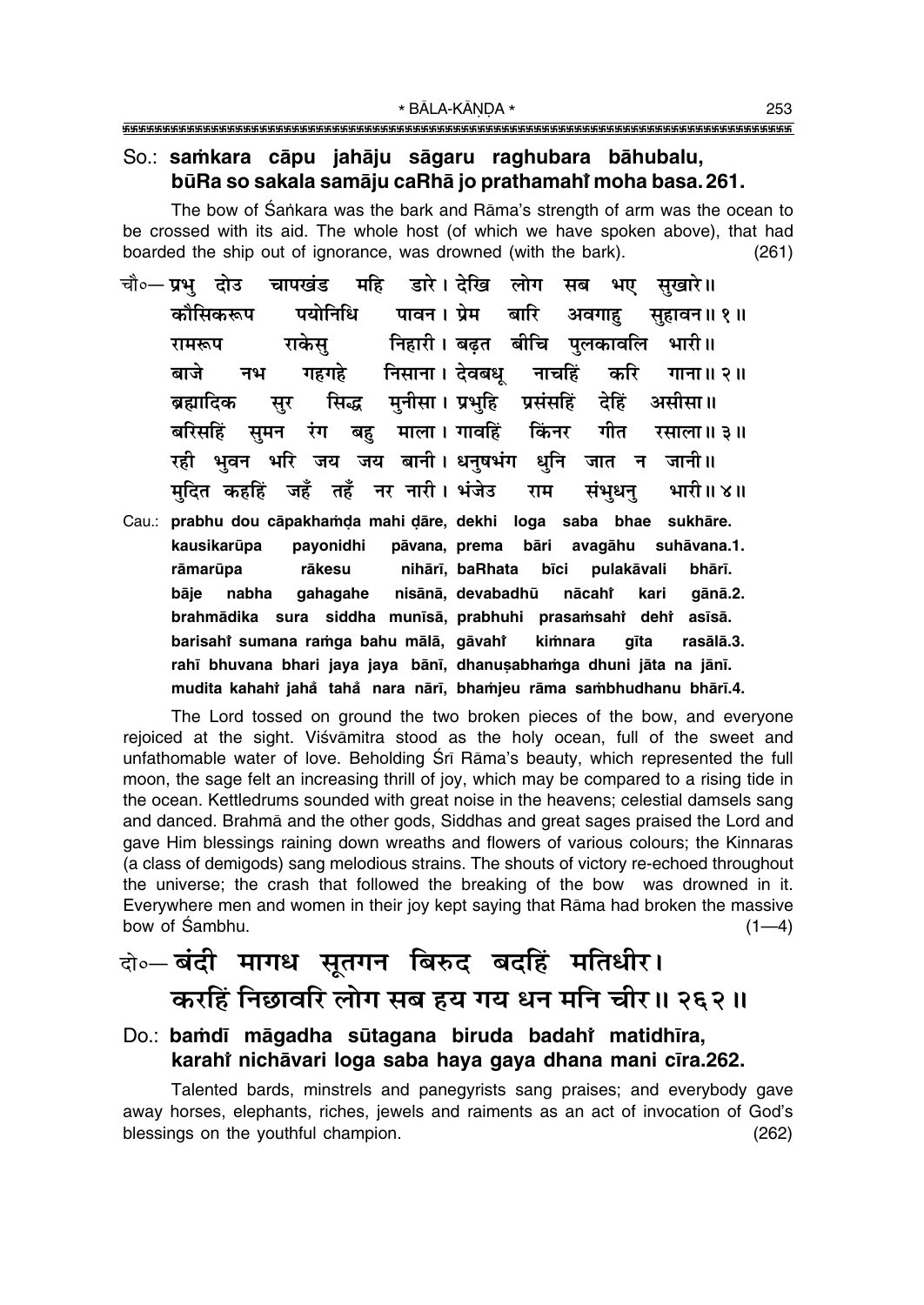| चौ०— झाँझि मृदंग संख सहनाई। भेरि ढोल दुंदुभी सुहाई॥              |                                               |
|------------------------------------------------------------------|-----------------------------------------------|
| बाजहिं बहु बाजने सुहाए । जहँ तहँ जुबतिन्ह मंगल गाए ॥ १ ॥         |                                               |
| सखिन्ह सहित हरषी अति रानी।सूखत धान परा जनु पानी॥                 |                                               |
| जनक लहेउ सुखु सोचु बिहाई। पैरत थकें थाह जनु पाई॥२॥               |                                               |
| श्रीहत भए भूप धनु टूटे।जैसें दिवस दीप छबि छूटे॥                  |                                               |
| सीय सुखहि बरनिअ केहि भाँती। जनु चातकी पाइ जलु स्वाती॥३॥          |                                               |
| रामहि लखनु बिलोकत कैसें।ससिरि चकोर किसोरकु जैसें॥                |                                               |
| सतानंद तब आयसु दीन्हा।सीताँ गमनु राम पहिं कीन्हा॥४॥              |                                               |
| Cau.: jhajhi mrdamga samkha sahanāi, bheri dhola dumdubhī suhāi. |                                               |
| bājahi bahu bājane suhāe, jahå tahå jubatinha-maṁgala-gāe.1.     |                                               |
| sakhinha sahita harasī ati rānī, sūkhata dhāna parā janu pānī.   |                                               |
| janaka laheu sukhu socu bihāī, pairata thakě thāha janu pāī.2.   |                                               |
| śrīhata bhae bhūpa dhanu țūțe, jaise divasa dīpa chabi chūțe.    |                                               |
| sīya sukhahi barania kehi bhātī, janu cātakī pāi jalu svātī.3.   |                                               |
| rāmahi lakhanu                                                   | bilokata kaisė, sasihi cakora kisoraku jaisė. |
| satānamda taba āyasu dīnhā, sītā gamanu rāma paht kīnhā.4.       |                                               |

There was a crash of cymbals and tabors, conches and clarionets, drums and sweet-sounding kettledrums, both large and small; and many other charming instruments also played. Everywhere young women sang auspicious strains. The queen with her companions was much delighted, as though a withering crop of paddy had been refreshed by a shower. King Janaka was now care-free and felt gratified as if a tired swimmer had reached a shallow. The kings' countenance fell at the breaking of the bow, just as a lamp is dimmed at dawn of day. Sita's delight could only be compared to that of a female Cātaka\* bird on receiving a rain-drop when the sun is in the same longitude as the constellation named Svātī\* (Arcturus). Laksmana fixed his eyes on Rāma as the young of a Cakora bird gazes on the moon. Satananda then gave the word and Sita advanced towards Rāma.  $(1-4)$ 

|     | के⊶संग सखीं सुंदर चतुर गावहिं मंगलचार।                               |  |  |                                                                          |       |
|-----|----------------------------------------------------------------------|--|--|--------------------------------------------------------------------------|-------|
|     |                                                                      |  |  | गवनी बाल मराल गति सुषमा अंग अपार॥ २६३॥                                   |       |
|     | Do.: samga sakhi sumdara catura gāvahi mamgalacāra,                  |  |  | gavanī bāla marāla gati susamā amga apāra.263.                           |       |
|     | songs, She paced like a cygnet, Her limbs possessing infinite charm. |  |  | Accompanied by Her fair and talented companions, who were singing festal | (263) |
|     | चौ०— सखिन्ह मध्य सिय सोहति कैसें। छबिगन मध्य महाछबि जैसें॥           |  |  |                                                                          |       |
|     |                                                                      |  |  | कर सरोज जयमाल सुहाई। बिस्व बिजय सोभा जेहिं छाई॥१॥                        |       |
| तन  | सकोचु मन परम उछाहू।गूढ़ प्रेमु लखि परइ न काहू॥                       |  |  |                                                                          |       |
| जाड |                                                                      |  |  | समीप राम छबि देखी।रहि जनु कुअँरि चित्र अवरेखी॥२॥                         |       |

<sup>\*</sup> According to the Indian tradition a Cātaka bird would slake its thirst only with a rain-drop obtained when the sun is in the same longitude as the Arcturus (which is generally in the month of October, a month when showers are of rare occurrence).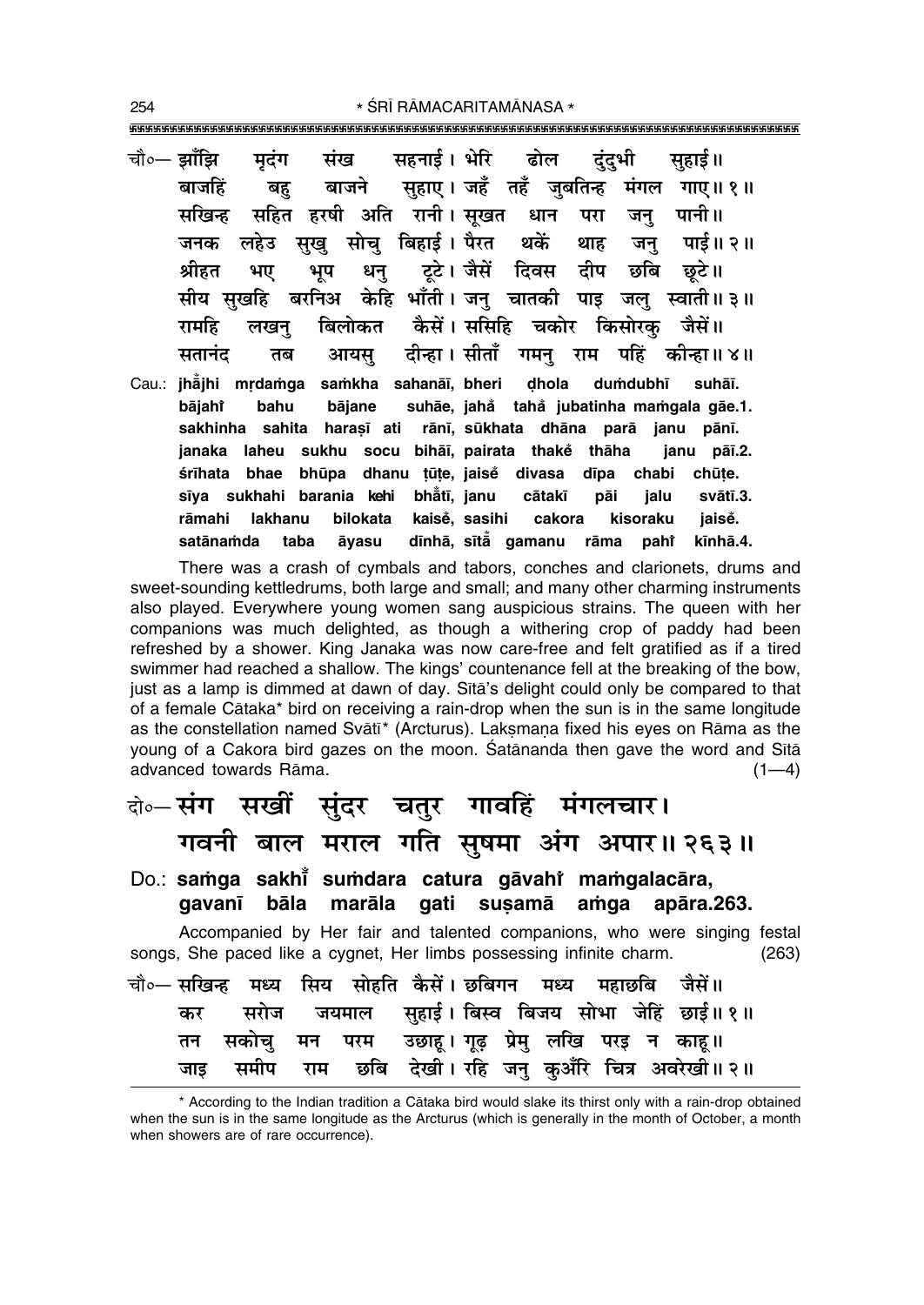| चतुर   |        |             |            | सखीं लखि कहा बुझाई। पहिरावहु जयमाल                                         |              |          |              |       | सुहाई ॥                                    |
|--------|--------|-------------|------------|----------------------------------------------------------------------------|--------------|----------|--------------|-------|--------------------------------------------|
| सूनत   | जगल    |             |            |                                                                            |              |          |              |       | कर माल उठाई।ऐप्रेम बिबस पहिराइ न जाई॥३॥    |
| सोहत   | जन्    |             |            | जुग जलज सनाला। ससिहि सभीत देत जयमाला॥                                      |              |          |              |       |                                            |
| गावहिं |        |             |            |                                                                            |              |          |              |       | छबि अवलोकि सहेली।सियँ जयमाल राम उर मेली॥४॥ |
|        |        |             |            | Cau.: sakhinha madhya siya sohati kaisě, chabigana madhya mahāchabi jaisě. |              |          |              |       |                                            |
| kara   | saroja |             |            | jayamāla suhāī, bisva                                                      |              |          | bijaya sobhā |       | jehr chāī.1.                               |
|        |        |             |            | tana sakocu mana parama uchāhū, gūRha premu lakhi parai na kāhū.           |              |          |              |       |                                            |
| jāi    | samīpa |             | rāma chabi |                                                                            |              |          |              |       | dekhī, rahi janu kuåri citra avarekhī.2.   |
| catura |        | sakhī lakhi | kahā       | bujhāī, pahirāvahu                                                         |              |          | jayamāla     |       | suhāī.                                     |
| sunata | jugala | kara        | māla       |                                                                            | uțhāī, prema | bibasa   | pahirāi      | na na | jāī.3.                                     |
| sohata | janu   | juga jalaja |            | sanālā, sasihi sabhīta                                                     |              |          | deta         |       | jayamālā.                                  |
| aāvahi | chabi  |             | avaloki    | sahelī, siyå                                                               |              | jayamāla | rāma         | ura   | melī.4.                                    |

In the midst of Her companions Sita shone as a personification of supreme beauty among other embodiments of beauty. She held in one of Her lotus hands the fair wreath of victory, resplendent with the glory of triumph over the whole universe. While Her body shrank with modesty, Her heart was full of rapture; Her hidden love could not be perceived by others. As She drew near and beheld Srī Rāma's beauty, Princess Sītā stood motionless as a portrait. A clever companion, who perceived Her in this condition, exhorted Her saying," Invest the bridegroom with the beautiful wreath of victory." At this She raised the wreath with both of Her hands, but was too overwhelmed with emotion to garland Him. In this act Her uplifted hands shone as if a pair of lotuses with their stalks were timidly investing the moon with a wreath of victory. At this charming sight Her companions broke into a song, while Sita placed the wreath of victory round Sri Rama's neck so as to adorn His breast.  $(1-4)$ 

## सो०- रघुबर उर जयमाल देखि देव बरिसहिं सुमन। सकुचे सकल भुआल जन् बिलोकि रबि कुमुदगन ॥ २६४॥

#### So.: raghubara ura jayamāla dekhi deva barisahi sumana. sakuce sakala bhuāla janu biloki rabi kumudagāna.264.

Witnessing the wreath of victory resting on Sri Rama's bosom, gods rained down flowers; while the kings all shrank in confusion like lillies at the rising of the sun. (264)

बाजने बाजे। खल भए मलिन साध सब राजे॥ चौ∘— पर ब्योम अरु नाग मनीसा। जय जय जय कहि देहिं असीसा॥१॥ किंनर सूर नर बिबुध बधुटीं।बार बार कुसुमांजलि छुटीं॥ गावहिं नाचहिं जहँ तहँ बिप्र बेदधनि करहीं।बंदी बिरिदावलि उच्चरहीं॥२॥ जस् ब्यापा। राम बरी सिय भंजेउ चापा॥ महि पाताल नाक नर नारी। देहिं निछावरि बित्त बिसारी॥ ३॥ करहिं आरती पुर कै जोरी। छबि सिंगारु मनहँ एक ठोरी॥ मीय राम सोहति कहहिं प्रभुपद गहु सीता। करति न चरन परस अति भीता॥४॥ सर्खी Cau.: pura aru byoma bājane bāje, khala bhae malina sādhu saba rāje. sura kimnara nara nāga munīsā, jaya jaya jaya kahi dehr asīsā.1.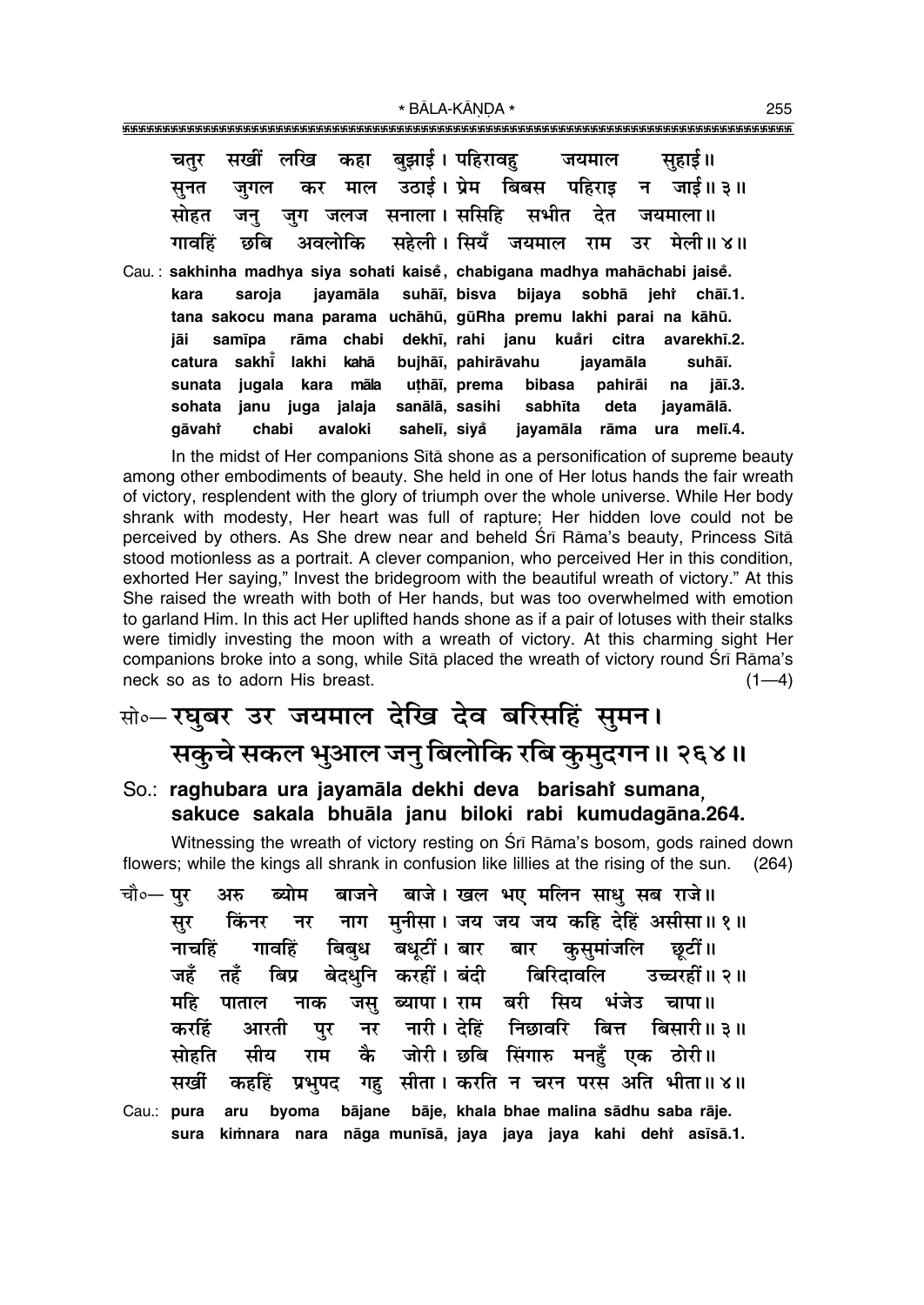|  | nācahi gāvahi bibudha badhūti, bāra bāra kusumāmjali chūti.             |  |                                                                |  |  |  |           |
|--|-------------------------------------------------------------------------|--|----------------------------------------------------------------|--|--|--|-----------|
|  |                                                                         |  | jahå tahå bipra bedadhuni karahi, bamdī biridāvali uccarahi.2. |  |  |  |           |
|  | mahi pātāla nāka jasu byāpā, rāma barī siya bhamjeu cāpā.               |  |                                                                |  |  |  |           |
|  | karahî āratī pura nara nārī, dehî nichāvari bitta                       |  |                                                                |  |  |  | bisārī.3. |
|  | sohati sīya rāma kai jorī, chabi-simgāru-manahů eka-thorī.              |  |                                                                |  |  |  |           |
|  | sakhi kahahi prabhupada gahu sitā, karati na carana parasa ati bhītā.4. |  |                                                                |  |  |  |           |

There was music both in the city and in the heavens; while the wicked were downcast, the virtuous beamed with joy. Gods, Kinnaras, men, Nāgas and great sages uttered blessings with shouts of victory. Celestial dames danced and sang and handfuls of flowers were showered again and again. Here and there the Brāhmanas recited the Vedas, while panegyrists sang praises. The glad tidings spread throughout the earth, the subterranean regions and heaven that Srī Rāma had broken the bow and won the hand of Sita. The people of the city waved lights round the pair in order to ward off evil; and regardless of their means they scattered gifts in profusion as an act of invocation of Divine blessings on the couple. The pair of Srī Rāma and Sītā shone as if beauty and the sentiment of Love had met together in human form. Her companions urged Her."Sītā, clasp your lord's feet." But Sita was too much afraid to touch His feet.  $(1-4)$ 

## केन्न गौतम तिय गति सुरति करि नहिं परसति पग पानि। मन बिहसे रघुबंसमनि प्रीति अलौकिक जानि॥ २६५॥

#### Do.: gautama tiya gati surati kari nahi parasati paga pāni, mana bihase raghubamsamani prīti alaukika jāni.265.

Remembering the fate of the sage Gautama's wife, Ahalya, She would not touch His feet with Her hands; the Jewel of Raghu's race inwardly smiled to perceive Her transcendent love.  $(265)$ 

- सिय देखि भूप अभिलाषे। कूर कपूत मन माखे।। चौ०— **तब** मढ उठि पहिरि सनाह अभागे।जहँ तहँ गाल बजावन लागे॥१॥ उठि सीय कह कोऊ। धरि बाँधहु नृप बालक दोऊ॥ लेह छडाड नहिं सरई। जीवत हमहि कआँरि को बरई॥२॥ तोरें धनष चाड करै सहाई। जीतहु समर सहित दोउ भाई॥ कछ जौं बिदेह सुनि बानी। राजसमाजहि बोले लजानी॥ ३॥ लाज साध् भूप बड़ाई। नाक पिनाकहि प्रतापु बीरता संग सिधाई॥ बल् अब कहँ पाई। असि बधि तौ बिधि महँ मसि लाई॥४॥ मोड सरता कि
- siya dekhi bhūpa abhilāṣe, kūra kapūta mūRha mana mākhe. Cau.: taba uthi pahiri sanāha abhāge, jahå uthi tahå gāla bajāvana lāge.1. lehu sīya koū, dhari bādhahu nrpa bālaka doū. chaRāi kaha torė dhanusu cāRa nahi saraī, jīvata hamahi kuåri ko baraī.2. jaů bidehu kachu karai sahāī, jītahu samara sahita dou bhāī. bole suni bānī, rājasamājahi lāja sādhu bhūpa lajānī.3. baRāī, nāka pinākahi samga sidhāī. balu pratāpu bīratā pāī, asi budhi tau bidhi muha masi lāī.4. soi sūratā ki aba kahů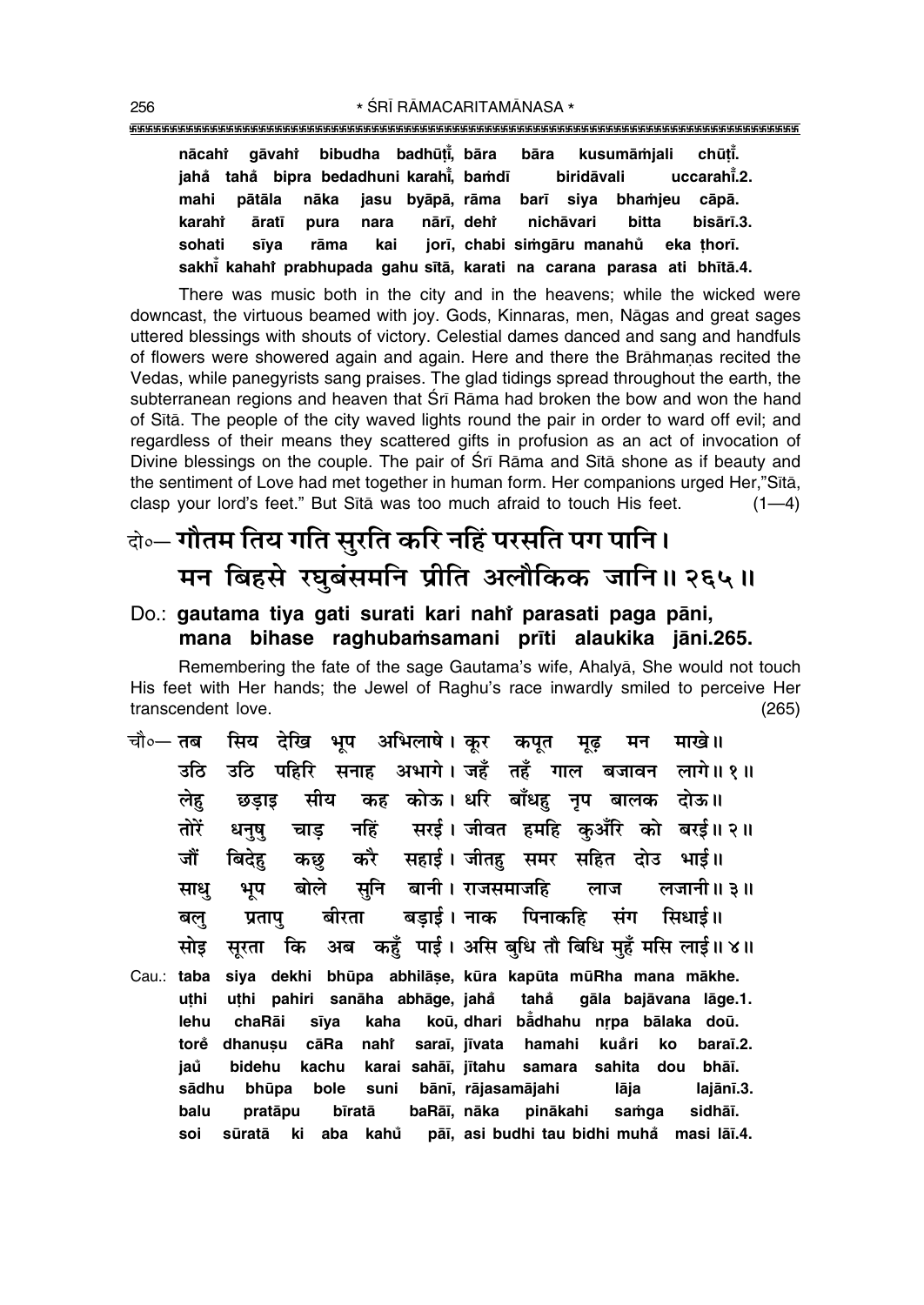Then, as they looked on Sītā, a few princes were filled with longing for her; those wicked, degenerate fools grew indignant. Rising from their seats one after another and donning their armour the wretches began to brag about. Someone said, "Carry off Sītā by force and capturing the two princes hold them in bondage. No purpose will be served by merely breaking the bow; for who shall marry the princess while we still live? Should Janaka come forward to help them, rout him in battle alongwith the two brothers." When the good kings heard these words, they said, "Shame itself feels shy in approaching this assembly of princes. Your might, glory, valour, fame and honour have been shattered alongwith the bow. Is it the same valour of which you are boasting, or have you since acquired it anew from somewhere else? It is because such is your mentality that God has blackened your faces."  $(1-4)$ 

## दो**० देखहु रामहि नयन भरि तजि इरिषा मदु कोहु।** लखन रोषु पावकु प्रबल जानि सलभ जनि होहु॥ २६६॥

#### Do.: dekhahu rāmahi nayana bhari taji irisā madu kohu, **lakhana ro¶u påvaku prabala jåni salabha jani hohu.266.**

ìGiving up jealousy, arrogance and anger, therefore, feast your eyes upon Råma; and knowing Laksmana's wrath to be a blazing fire, do not allow yourselves to be consumed by it like a moth." Consumed by it like a moth."

चौ०— <mark>बैनतेय बलि जिमि चह कागू। जिमि ससु चहै नाग अरि भागू॥</mark> **जिमि चह कुसल अकारन कोही। सब संपदा चहै सि**वद्रोही॥१॥ लोभी लोलुप कल कीरति चहईं। अकलंकता कि कामी लहई॥ हरि पद बिमुख परम गति चाहा। तस तुम्हार लालचु नरनाहा॥२॥ े कोलाहल सनि सीय सकानी।**सखीं लवाइ गईं जहँ रानी**॥ **राम् सुभायँ चले गुरु पाहीं। सिय सनेह बरनत मन माहीं॥३॥ ⁄Uनिन्ह सहित सोचबस सीया।** अब धौं बिधिहि काह करनीया॥ भूप बचन सुनि इत उत तकहीं। लखन् राम डर बोलि न सकहीं॥ ४॥ Cau.: bainateya bali jimi caha kāgū, jimi sasu cahai nāga ari bhāgū. jimi caha kusala akārana kohī, saba sampadā cahai sivadrohī.1. **lobh∂ lolupa kala k∂rati caha∂, akala≈katå ki kåm∂ laha∂. hari pada bimukha parama gati cåhå, tasa tumhåra lålacu naranåhå.2. kolåhalu suni s∂ya sakån∂, sakh∂° lavåi ga∂° jaha rån∂. ° råmu subhåya° cale guru påh∂° , s∂ya sanehu baranata mana måh∂° .3. råninha sahita socabasa s∂yå, aba dhau bidhihi kåha karan∂yå. ° bhūpa bacana suni ita uta takahi̇̃, lakhanu rāma ḍara boli na sakahi̇̃.4.** 

"As a crow should seek an offering set apart for Garuda (the king of birds), as a rabbit should covet the share of a lion, as a man who is angry without any cause should expect happiness, as an enemy of Siva should crave for riches of all kinds, as a greedy and covetous man should long for good fame and as a gallant should aspire to be free from scandal, and as one who is averse to Srī Hari's feet should hanker after the highest destiny (Liberation), your longing, O princes, (for Sītā) is of the same category." When Sītā heard the tumult, She got afraid and Her companions took Her to the queen; while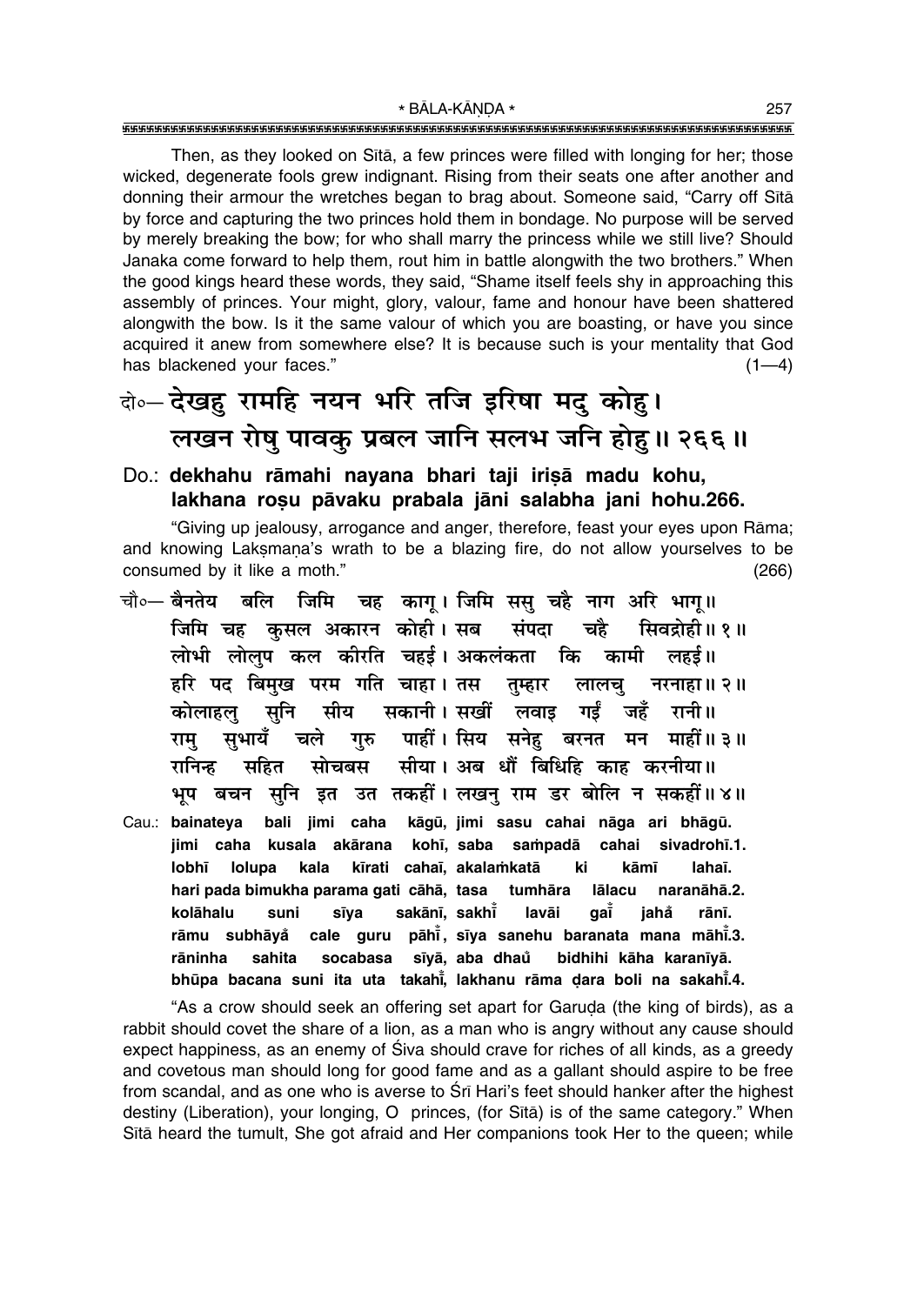Sri Rama advanced to His Guru, easy in mind and inwardly praising Her affection. The queens as well as Sita were filled with anxiety and wondered what Providence had in store for them. On hearing the words of the princes Laksmana looked hither and thither; for fear of Rāma, however, he could not speak.  $(1-4)$ 

### केन्ट अरुन नयन भूकुटी कुटिल चितवत नृपन्ह सकोप। मनहँ मत्त गजगन निरखि सिंघकिसोरहि चोप॥ २६७॥

Do.: aruna nayana bhrkutī kutila citavata nrpanha sakopa, manahů matta gajagana nirakhi simghakisorahi copa.267.

With fiery eyes and knitted brows he cast an angry look at the kings, as though, at the sight of a herd of wild elephants in rut, a lion's whelp were eager to pounce on them.  $(267)$ 

- चौ∘— खरभरु देखि बिकल पर नारीं। सब मिलि देहिं महीपन्ह गारीं॥ तेहिं अवसर सनि सिव धन् भंगा। आयउ भगकल कमल पतंगा॥१॥ सकचाने। बाज झपट जन् लवा लकाने॥ देखि महीप सकल भ्राजा। भाल बिसाल त्रिपुंड बिराजा॥२॥ गौरि सरीर भति भल सुहावा। रिसबस कछुक अरुन होइ आवा॥ मीस जटा ससिबदन रिस राते । सहजहुँ चितवत मनहुँ रिसाते॥३॥ भकटी कटिल नयन बाह बिसाला। चारु जनेउ माल बुषभ कंध उर मगछाला ॥ तून दुइ बाँधें। धनु सर कर कुठारु कल काँधें॥४॥ कटि मनिबसन
- Cau.: kharabharu dekhi bikala pura nāri, saba mili dehi mahīpanha gāri. tehi avasara suni siva dhanu bhamgā, āyau bhrgukula kamala patamgā.1. mahīpa sakala sakucāne, bāja jhapaṭa janu lavā lukāne. dekhi gauri sarīra bhūti bhala bhrājā, bhāla bisāla tripumda birājā.2. sīsa jatā sasibadanu suhāvā, risabasa kachuka aruna hoi āvā. bhrkutī kutila nayana risa rāte, sahajahů citavata manahů risāte.3. brsabha kamdha ura bāhu bisālā, cāru māla janeu mrgachālā. kati munibasana tūna dui badhe, dhanu sara kara kuthāru kala kadhe.4.

Seeing the uproar the women of the city were all distressed and joined in cursing the princes. The very moment arrived the sage Paraśurāma, a very sun to the lotus-like race of Bhrgu, led by the news of the breaking of the bow. At his very sight the kings all cowered down even as a quail would shrink beneath the swoop of a hawk. A coat of ashes looked most charming on his fair body; his broad forehead was adorned with a Tripundra (as peculiar mark consisting of three horizontal lines, sacred to Siva). Having matted locks on the head, his handsome moonlike face was a bit reddened with anger; with knitted brows and eyes inflamed with passion, his natural look gave one the impression that he was enraged. He had well-built shoulders like those of a bull and a broad chest and long arms; he was adorned with a beautiful sacred thread, rosary and deerskin. With an anchorite's covering about his loins and a pair of quivers fastened by his side, he held a bow and arrows in his hands and an axe upon his fair shoulder.  $(1-4)$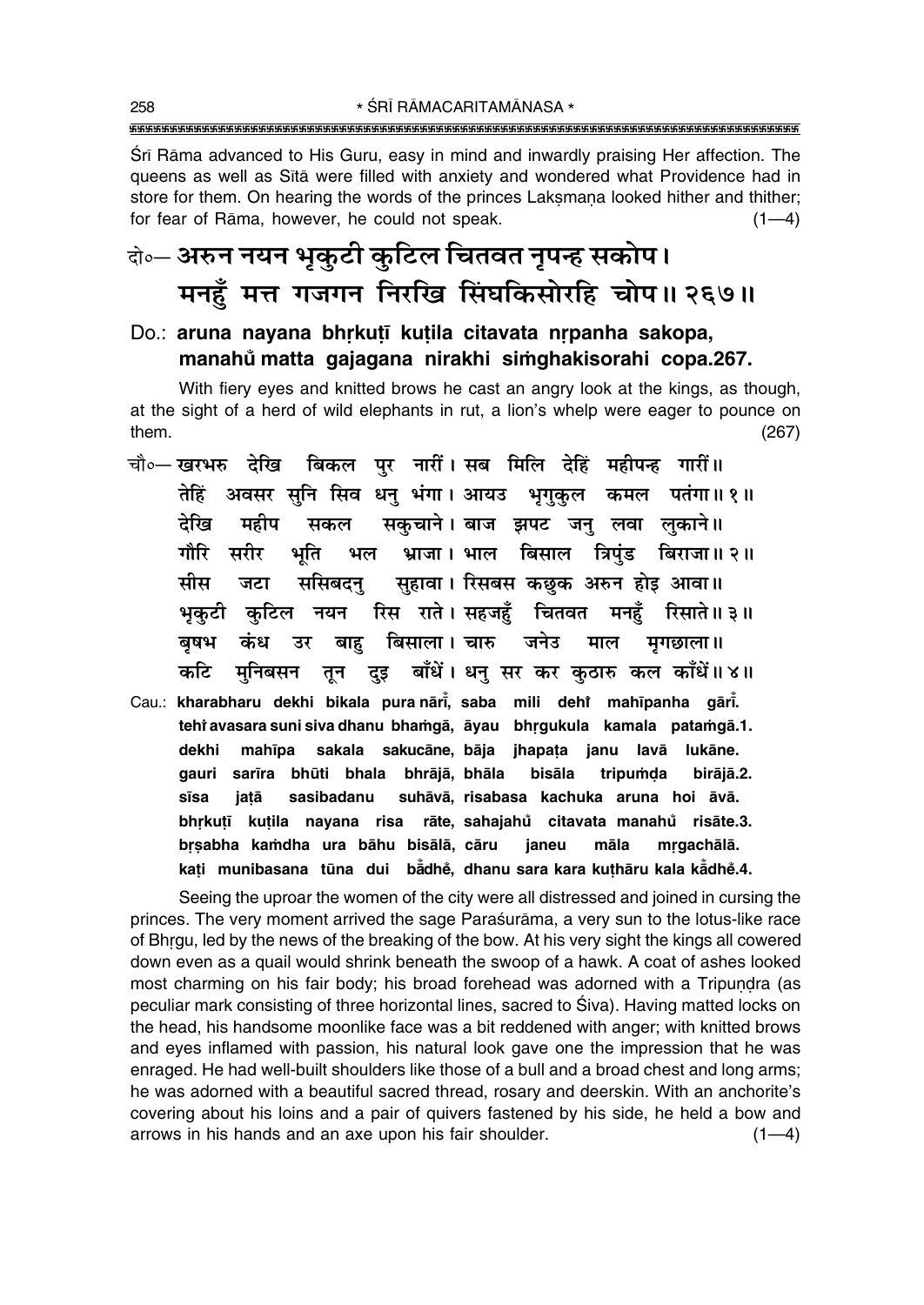## वे⊶सांत बेषु करनी कठिन बरनि न जाइ सरूप। धरि मुनितनु जनु बीर रसु आयउ जहँ सब भूप॥ २६८॥

#### Do.: sāmta besu karanī kathina barani na jāi sarūpa, dhari munitanu janu bīra rasu āyau jahå saba bhūpa.268.

Though saintly in attire, he had a cruel record of deeds; his character, therefore, defied description. It looked as if the heroic sentiment had taken the form of a hermit and arrived where the kings had assembled.  $(268)$ 

- चौ०— देखत भगपति बेष कराला। उठे सकल भय बिकल भुआला॥ पित समेत कहि कहि निज नामा। लगे करन सब दंड प्रनामा॥१॥ जेहि सभायँ चितवहिं हित् जानी।सो जानइ जन् आड खटानी॥ सिरु नावा । सीय बोलाइ जनक बहोरि आड प्रनाम करावा॥ २॥ सखीं टीन्हि हरषानीं। निज समाज आमिष लै गर्डं सयानीं॥ पनि आई। पद सरोज मेले दोउ बिस्वामित्र् मिले भाई ॥ ३ ॥ के ढोटा। दीन्हि असीस देखि भल जोटा॥ दसरथ राम लखन थकि लोचन। रूप रामहि चितड़ रहे अपार मार मद मोचन॥४॥
- Cau.: dekhata bhrgupati besu karālā, uthe sakala bhaya bikala bhuālā. pitu sameta kahi kahi nija nāmā, lage karana saba damda pranāmā.1. jehi subhāyå citavahi hitu jānī, so jānai janu āi khutānī. bahori bolāi karāvā.2. janaka āi siru nāvā, sīya pranāmu āsisa dīnhi sakht harasāni, nija samāja lai aaĭ savānī. bisvāmitru mile puni āī, pada saroja mele dou bhāī.3. rāmu lakhanu dasaratha ke dhotā, dīnhi asīsa dekhi bhala jotā. rāmahi citai rahe thaki locana, rūpa apāra māra mada mocana.4.

Beholding the frightful figure of Parasurama the kings all rose in consternation; and mentioning his own as well as his father's name, each fell prostrate on the ground before him. Even he on whom Paraśurāma cast a friendly look in a natural way thought the sands of his life had run out. Then came Janaka and bowed his head; and sending for Sita he made Her pay homage to the sage. Her companions rejoiced when he bestowed his blessing on Her, and cleverly took Her where the other ladies were. Next came Viśvāmitra, who met him and placed the two brothers at his lotus feet, saying that they were King Daśaratha's sons, Rāma and Laksmana by name; seeing the well-matched pair, he blessed them. His eyes were rivetted on Srī Rāma's incomparable beauty, which would humble the pride of Cupid himself.  $(1-4)$ 

# के-बहुरि बिलोकि बिदेह सन कहहु काह अति भीर। पूछत जानि अजान जिमि ब्यापेउ कोपु सरीर॥ २६९॥

#### Do.: bahuri biloki bideha sana kahahu kāha ati bhīra, jimi pūchata iāni ajāna byāpeu kopu sarīra.269.

Then he looked round, and though knowing everything, he asked Videha, like one ignorant, "Tell me, what has attracted all this crowd here?" And as he spoke thus wrath took possession of his whole being.  $(269)$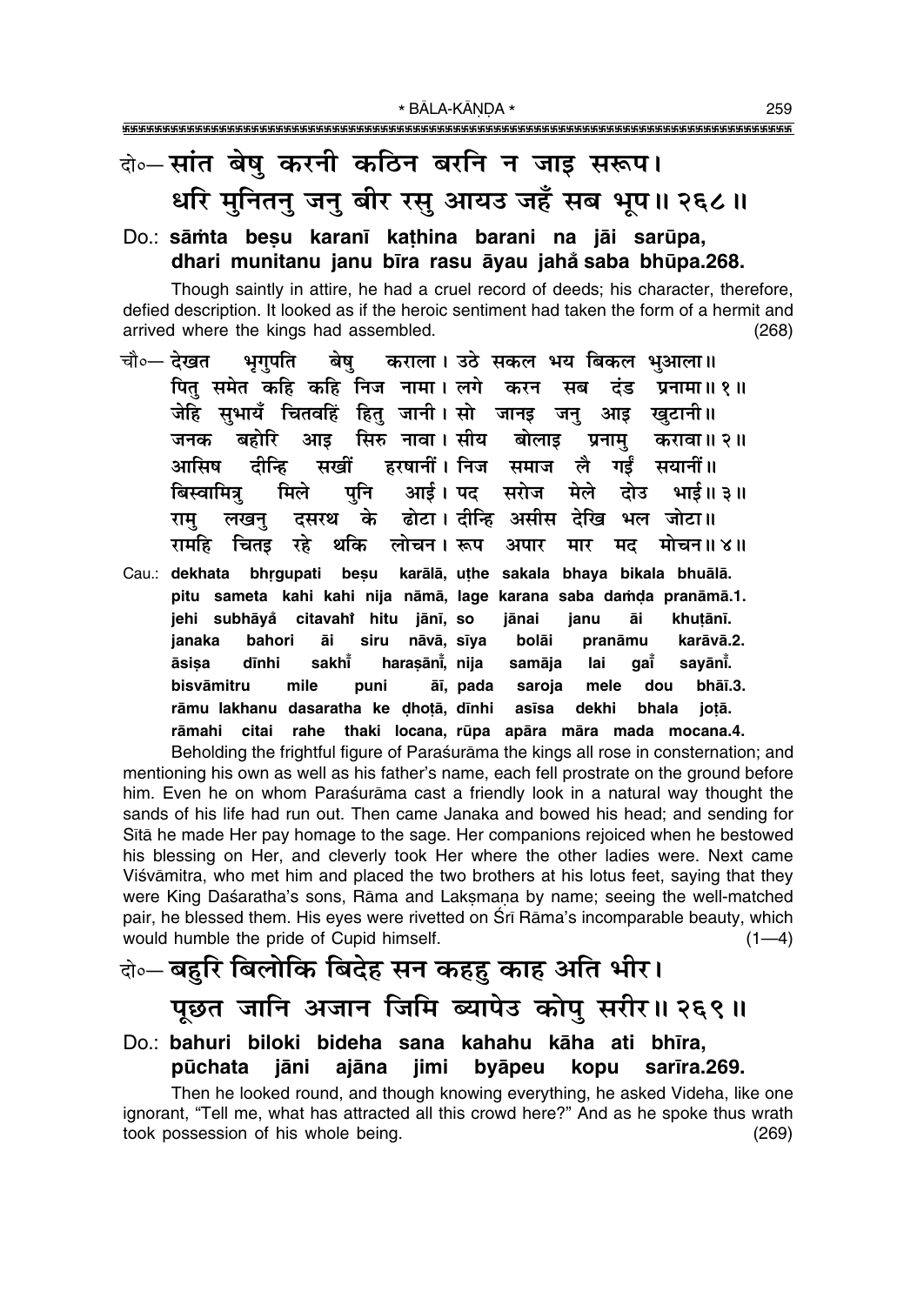\* ŚRĪ RĀMACARITAMĀNASA \* 

- सनाए। जेहि कारन महीप सब आए॥ कहि चौ०— समाचार जनक सनत बचन फिरि अनत निहारे। देखे चापखंड महि डारे॥ १॥ अति रिस बोले बचन कठोरा।कह जड जनक धनष कै तोरा॥ बेगि देखाउ मूढ़ न त आजू।उलटउँ महि जहँ लहि तव राजू॥२॥ अति डरु उतरु देत नृपु नाहीं।कुटिल भूप हरषे मन माहीं॥ मनि नाग नगर नर नारी।सोचहिं सकल त्रास उर भारी॥३॥ सर सीय महतारी। बिधि अब सँवरी बात बिगारी॥ पछिताति मन सभाउ सनि सीता। अरध निमेष कलप सम बीता॥४॥ भगपति कर
- kahi sunāe, jehi kārana mahīpa saba Cau.: samācāra janaka āe. sunata bacana phiri anata nihāre, dekhe cāpakhamda mahi dāre.1. bole bacana kathorā, kahu jaRa janaka dhanusa kai torā. ati risa begi dekhāu mūRha na ta ājū, ulataŭ mahi jahå lahi tava rājū.2. ati daru utaru deta nrpu nāhi, kutila bhūpa harase mana māhi. sura muni nāga nagara nara nārī, socahi sakala trāsa ura bhārī.3. sīya mahatārī, bidhi aba pachitāti såvarī mana bāta bigārī. bhrgupati kara subhāu suni sītā, aradha nimeṣa kalapa sama bītā.4.

Janaka narrated to him the whole history, mentioning what had brought all the kings there, on hearing this reply Paraśurāma turned round, and looking in the other direction he espied the fragments of the bow lying on the ground. Flying into a rage he spoke in harsh tones, "Tell me, O stupid Janaka, who has broken the bow? Show him at once, or this very day I will overthrow the whole tract of land over which your dominion extends." In his excess of fear, the king would make no answer; and the wicked kings were glad of heart. Gods, sages, Nāgas and the people of the city were all filled with anxiety; their hearts were much agitated. Sita's mother lamented within herself, saying, "Alas! God has undone an accomplished fact." When Sītā heard of Paraśurāma's temperament, even half a moment passed to Her like a whole life-time of the universe.  $(1-4)$ 

### बे॰ सभय बिलोके लोग सब जानि जानकी भीरु। हृदयँ न हरषु बिषादु कछु बोले श्रीरघुबीरु॥ २७०॥

#### biloke loga Do.: sabhaya saba jāni jānakī bhīru. hrdavå na harasu bisādu kachu bole śrīraghubīru.270.

When the Hero of Raghu's race saw everyone seized with panic and perceived Jānakī's anxiety. He interposed; there was neither joy nor sorrow in His heart. (270)

#### [PAUSE 9 FOR A THIRTY-DAY RECITATION]

चौ∘— **नाथ** भंजनिहारा। होइहि केउ एक दास तुम्हारा॥ संभधन आयसु काह कहिअ किन मोही।सुनि रिसाइ बोले मुनि कोही॥१॥ सो जो करै सेवकाई। अरि करनी करि करिअ लराई॥ सेवक राम जेहिं सिवधनु तोरा।सहसबाहु सम सो रिपु मोरा॥२॥ सनह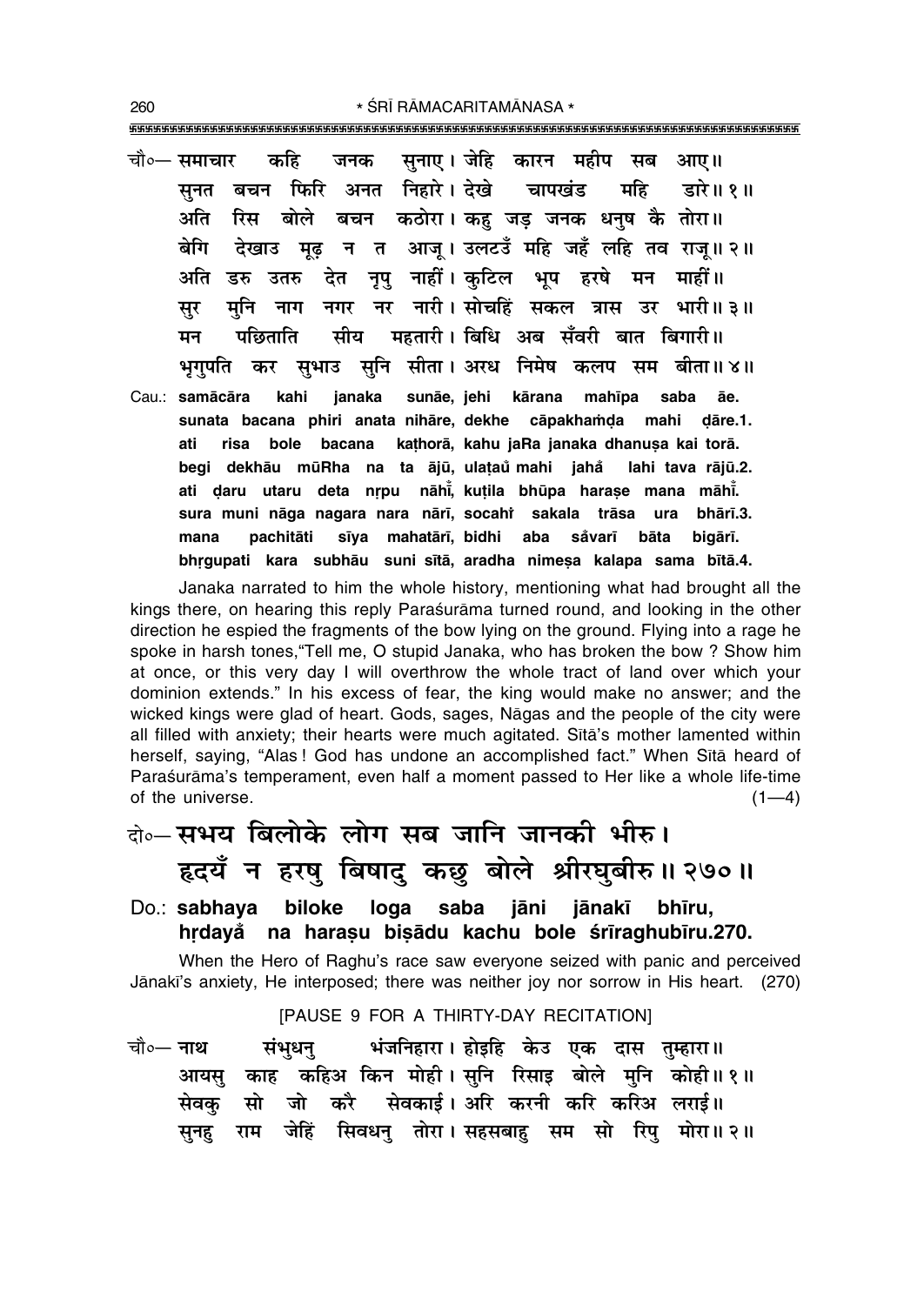\* BĀLA-KĀNDA \*

| बिहाइ समाजा। न त मारे जैहहिं सब राजा॥<br>सो<br>बिलगाउ               |
|---------------------------------------------------------------------|
| सुनि मुनि बचन लखन मुसुकाने।बोले परसुधरहि अपमाने॥३॥                  |
| धनुहीं तोरीं लरिकाईं। कबहुँ न असि रिस कीन्हि गोसाईं॥<br>बहु         |
| धनु पर ममता केहि हेतू। सुनि रिसाइ कह भृगुकुलकेतू॥४॥<br>एहि          |
| Cau.: nātha sambhudhanu bhamjanihārā, hoihi keu eka dāsa tumhārā.   |
| kāha kahia kina mohī, suni risāi bole<br>kohī.1.<br>muni<br>āyasu   |
| so jo karai sevakāī, ari karanī kari karia larāī.<br>sevaku         |
| sunahu rāma jehr sivadhanu torā, sahasabāhu sama so ripu morā.2.    |
| samājā, na ta māre jaihahi saba rājā.<br>bilagāu bihāi<br><b>SO</b> |
| suni muni bacana lakhana musukāne, bole parasudharahi apamāne.3.    |
| dhanuhi tori larikāi, kabahu na asi risa kīnhi gosāi.<br>bahu       |
| ehi dhanu para mamatā kehi hetū, suni risāi kaha bhrgukulaketū.4.   |

"My lord, it must be some one of your servants who has broken the bow of Siva. What is your command? Why not tell me?" At this the furious sage was all the more incensed, and said, "A servant is he who does service; having played the role of an enemy, one should give battle, Listen. O Rāma; whoever has broken Śiva's bow is my enemy no less than the thousand-armed Kārtavīrya. Let him stand apart, leaving this assembly; or else everyone of these kings shall be slain." Hearing the sage's words Laksmana smiled and said insulting Paraśurāma (the wielder of an axe), "I have broken many a small bow in my childhood; but you never grew so angry, my lord. Why should you be so fond of this particular bow?" At this the Chief of Bhrgu's race burst out in  $a$  fury: $(1-4)$ 

# के-रे नृप बालक काल बस बोलत तोहि न सँभार। धनुही सम तिपुरारि धनु बिदित सकल संसार॥ २७१॥

### Do.: re nrpa bālaka kāla basa bolata tohi na såbhāra, dhanuhī sama tipurāri dhanu bidita sakala samsāra. 271.

"O young prince, being in the grip of death you have no control over your speech. Would you compare to a small bow the mighty bow of Siva, that is known throughout the world?"  $(271)$ 

- कहा हँसि हमरें जाना।सुनहु देव सब धनुष समाना॥ चौ∘— लखन छति लाभु जून धनु तोरें।देखा राम नयन के भोरें॥१॥ का टूट रघुपतिह न दोस् । मुनि बिनु काज करिअ कत रोस् ॥ छअत परसु की ओरा। रे सठ सुनेहि सुभाउ न मोरा॥ २॥ बोले चितड बालकु बोलि बधउँ नहिं तोही। केवल मुनि जड़ जानहि मोही॥ ब्रह्मचारी अति कोही । बिस्व बिदित छत्रियकल द्रोही ॥ ३ ॥ बाल भुजबल भूमि भूप बिन् कीन्ही।विपुल बार महिदेवन्ह दीन्ही ॥ छेदनिहारा । परस् बिलोक महीपकुमारा॥ ४॥ सहसबाह भज Cau.: lakhana kahā håsi hamare jānā, sunahu deva saba dhanusa samānā.
- kā chati lābhu jūna dhanu torė, dekhā rāma nayana ke bhorė.1.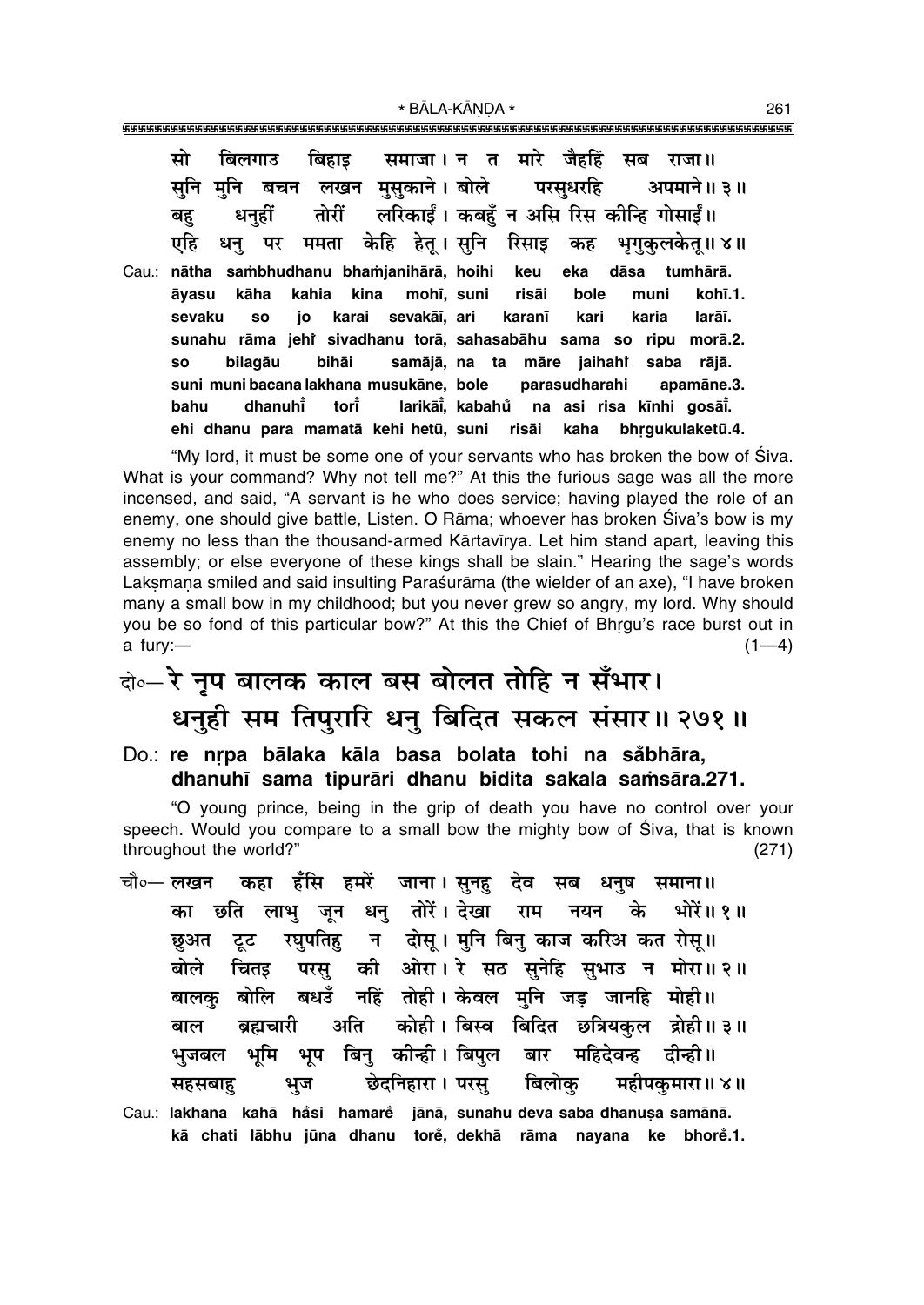**chuata ¢µu¢a raghupatihu na dosµu, muni binu kåja karia kata rosµu. bole citai parasu k∂ orå, re sa¢ha sunehi subhåu na morå.2. bålaku boli badhau nahi ° Ú toh∂, kevala muni jaRa jånahi moh∂. båla brahmacår∂ ati koh∂, bisva bidita chatriyakula droh∂.3.** bhujabala bhūmi bhūpa binu kīnhī, bipula bāra mahidevanha dīnhī. **sahasabåhu bhuja chedanihårå, parasu biloku mahipakumårå.4.**

Said Laksmana with a smile, "Listen, holy Sir: to my mind all bows are alike. What gain or loss can there be in the breaking of a worn-out bow ?" Śrī Rāma mistook it for a new one, and at His very touch it broke in two; the Lord of Raghus, therefore, was not to blame for it either. Why, then, be angry, reverend sir, for no cause?" Casting a glance at his axe, Parasurāma replied, "O foolish child, have you never heard of my temper ? I slay you not because, as I say, you are a child yet; do you take me for a mere anchorite, O dullard? I have been a celibate from my very boyhood, but also an irascible one; and I am known throughout the world as a sworn enemy of the Ksatriya race. By the might of my arm I made the earth kingless and bestowed it time after time upon the Brāhmanas. Look at this axe, which lopped off the arms of Sahasrabāhu (the thousandarmed Kārtavīrya), O youthful prince. (1ó4) (1ó4) (1ó4)

- दो**0** मातु पितहि जनि सोचबस करसि महीसकिसोर। गर्भन्ह के अर्भक दलन परस् मोर अति घोर॥ २७२॥
- Do.: **måtu pitahi jani socabasa karasi mah∂sakisora, garbhanha ke arbhaka dalana parasu mora ati ghora.272.**

ìDo not bring woe to your parents, O princely lad, My most cruel axe has exterminated even unborn offspring in the womb." (272)

- चौ०– बिहसि लखन बोले मद बानी। अहो मनीस महा भटमानी॥ <mark>पुनि पुनि मोहि देखाव कुठारू। चहत उड़ावन फूँकि पहारू॥१॥</mark> इहाँ कम्हडबतिया कोउ नाहीं।**जे तरजनी देखि मरि जाहीं**॥ देखि कठारु सरासन बाना। मैं कछ**्कहा सहित अभिमाना॥ २**॥ <u>भगसुत समुझि जनेउ बिलोकी। जो कछ कहह</u> सहउँ रिस रोकी॥ सुर महिसुर हरिजन अरु गाई**। हमरें कुल इन्ह पर न सुराई॥३**॥ खधें पापु अपकीरति हारें। मारतहँ पा परिअ तुम्हारें॥ <mark>कोटि कुलिस सम बचनु तुम्हारा। ब्यर्थ धरहु धनु बान कुठारा॥४॥</mark>
- Cau.: **bihasi lakhanu bole mrdu bānī, aho munīsu mahā bhatamānī. puni puni mohi dekhåva ku¢hårµu, cahata uRåvana phµu°** pahārū.1. **ihå° kumhaRabatiyå kou nåh∂° , je tarajan∂ dekhi mari jåh∂° . dekhi ku¢håru saråsana bånå, maiÚ kachu kahå sahita abhimånå.2.** bhrgusuta samujhi janeu bilokī, jo kachu kahahu sahaŭ risa rokī. **sura mahisura harijana aru gå∂, hamare kula inha para na surå∂.3. ° badhe påpu apak∂rati håre ° ° , måratahµu° på paria tumhåre°. ko¢i kulisa sama bacanu tumhårå, byartha dharahu dhanu båna ku¢hårå.4.** Laksmana smilingly retorted in a mild tone, "Ah, the great sage considers himself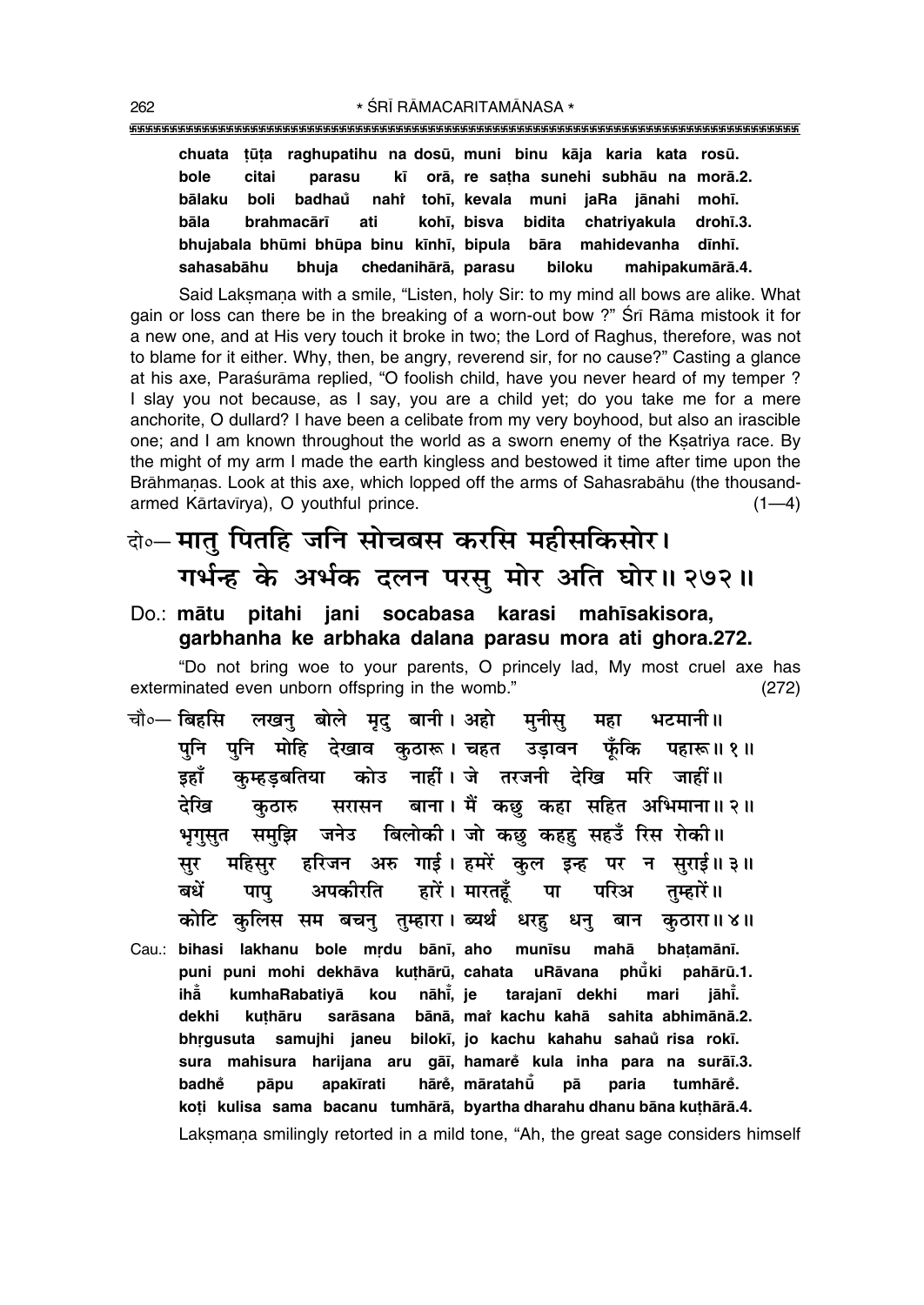an extraordinary warrior! He flaunts his axe before me again and again, as if he would blow away a mountain with a mere puff of breath. Here there is no pumpkin in the bud that would wither away as soon as an index finger is raised against it. It was only when I saw you armed with an axe and a bow and arrows that I spoke with some pride. Now that I understand you are a descendant of Bhrgu and perceive a sacred thread on your person, I suppress my anger and put up with whatever you say. In our family valour is never shown against gods, the Brāhmanas, devotees of Srī Hari and the cow; for by killing any of these we incur sin while a defeat at their hands will bring disrepute on us. We should throw ourselves at your feet even if you strike us. Every word of yours is as incisive as millions of thunderbolts; the bow and arrows and the axe are, therefore, an unnecessary burden to you.  $(1-4)$ 

### बेन्चो बिलोकि अनुचित कहेउँ छमह महामुनि धीर। सुनि सरोष भृगुबंसमनि बोले गिरा गभीर॥ २७३॥

#### Do.: jo biloki anucita kaheů chamahu mahāmuni dhīra, suni sarosa bhrqubamsamani bole qirā qabhīra.273.

"Pardon me, O great and illumined hermit, if I have said anything unseemly at the sight of your weapons." Hearing this, the jewel of Bhrgu's race furiously rejoined in a deep voice:- $(273)$ 

- चौ∘— कौसिक सुनहु मंद यह बालकु । कुटिल कालबस निज कुल घालकु॥ बंस राकेस कलंक। निपट निरंकस अबध असंक॥ १॥ भान् कवलु होइहि छन माहीं। कहउँ पुकारि खोरि मोहि नाहीं।। काल जौं चहह उबारा। कहि प्रतापु बलु रोषु हमारा॥२॥ हटकह तम्ह लखन कहेउ मुनि सुजसु तुम्हारा।तुम्हहि अछत को बरनै पारा॥ आपनि करनी।बार अनेक भाँति अपने मॅह बह बरनी॥ ३॥ तुम्ह नहिं संतोषु त पुनि कछु कहह। जनि रिस रोकि दुसह दुख सहह।। अछोभा । गारी बीरब्रती धीर देत न पावह सोभा॥ ४॥ तुम्ह
- Cau.: kausika sunahu mamda yahu bālaku, kutila kālabasa nija kula ghālaku. rākesa kalamkū, nipata niramkusa abudha asamkū.1. bhānu bamsa chana māhī, kahaŭ kāla kavalu hoihi pukāri khori mohi nāhī. tumha hatakahu jaŭ cahahu ubārā, Kahi pratāpu balu rosu hamārā.2. lakhana kaheu muni sujasu tumhārā, tumhahi achata ko baranai pārā. apane můha tumha āpani karanī, bāra aneka bhåti bahu baranī.3. nahî samtoşu ta puni kachu kahahū, jani risa roki dusaha dukha sahahū. bīrabratī tumha dhīra achobhā, gārī deta  $na$ pāvahu sobhā.4.

"Listen, O Viśvāmitra: this boy is stupid and perverse. He is in the grip of death himself and will bring destruction on his whole family. A dark spot on the moon-like solar race, he is utterly unruly, senseless and reckless. The very next moment he shall find himself in the jaws of death; I proclaim it at the top of my voice and none should blame me for it. Forbid him if you would save him, telling him of my glory, might and fury." Said Laksmana, "Holy sir, so long as you live who else can expatiate on your bright glory? With your own lips you have recounted your exploits in diverse ways more than once. If you are not yet satisfied, tell us something more; do not undergo a severe trial by